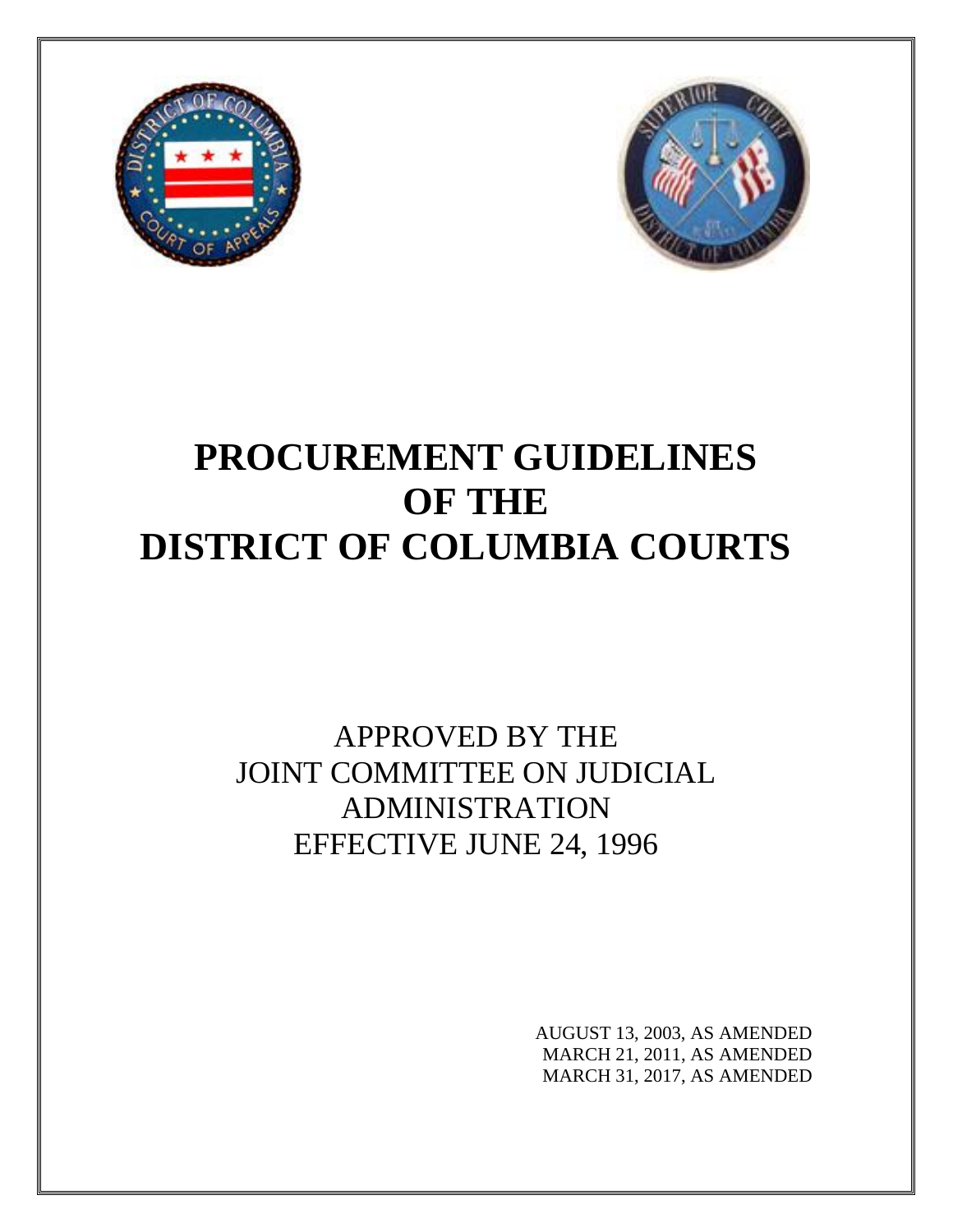*The Procurement Guidelines of the District of Columbia Courts (Courts) serves as the Courts self binding guide for the acquisition of more than \$250,000,000.00 worth of goods, supplies and services annually. Its clauses reflect best practices in the procurement profession. Although, it is not meant to be a mirror image of the Federal Acquisition Regulation (FAR), like almost all state and local government procurement authority, the Courts Procurement Guidelines has its foundation built on the principles contained in the FAR. Thus, principles espoused in the FAR are the germination of many of the clauses in the Guidelines and the FAR is often used as a reference point for issues that are not directly addressed by our guidelines.*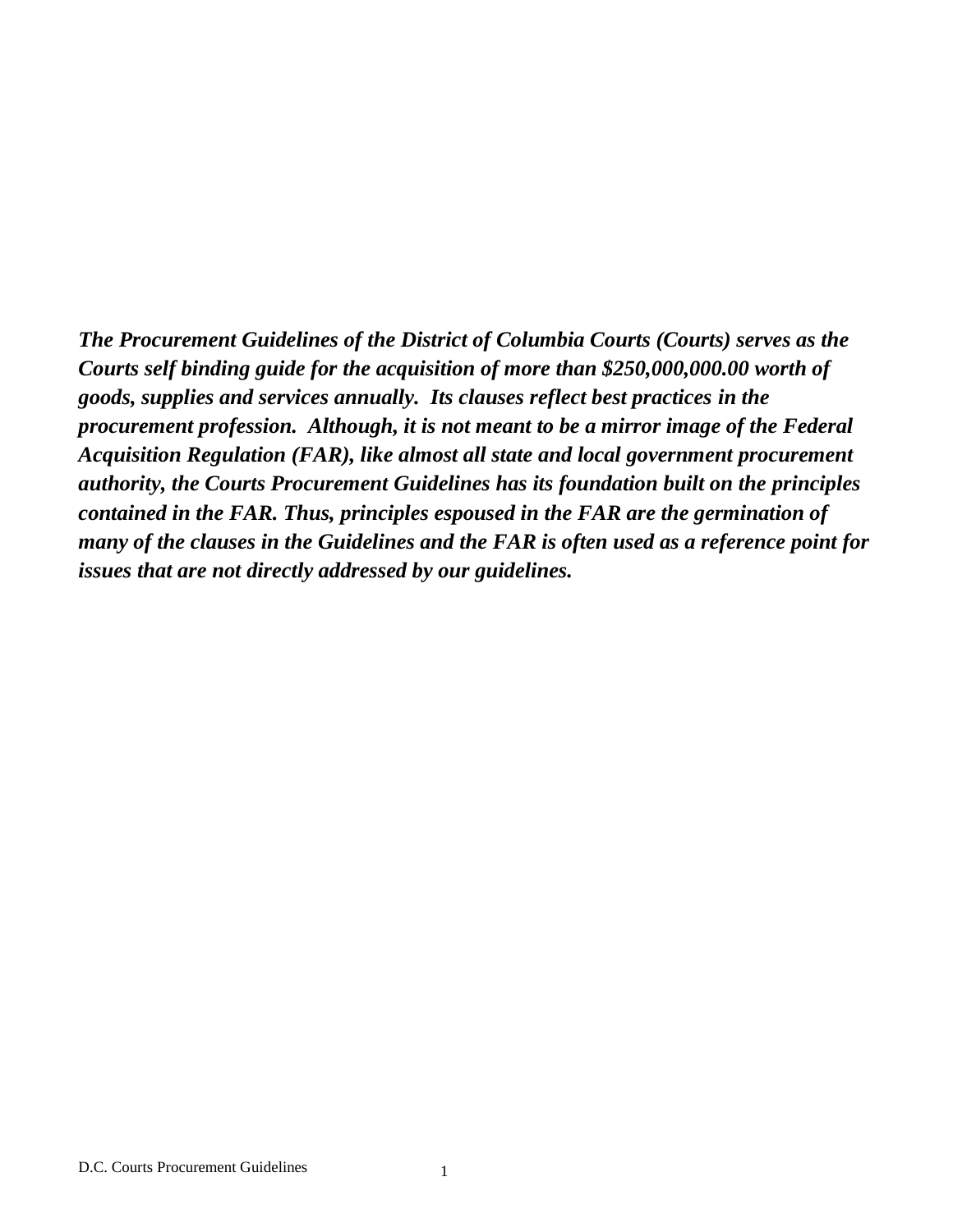#### **TABLE OF CONTENTS PAGE**

| <b>CHAPTER 1 - GENERAL PROCUREMENT PROVISIONS</b>               | 01 |
|-----------------------------------------------------------------|----|
| <b>100 PURPOSE AND APPLICATION</b>                              | 01 |
| 101 AUTHORITY AND RESPONSIBILITY OF THE CONTRACTING OFFICER     | 02 |
| <b>102 SOURCES OF SUPPLIES AND SERVICES</b>                     | 02 |
| <b>103 CONTRACT-CLAUSES</b>                                     | 03 |
| 104 LOCAL, SMALL, AND DISADVANTAGED BUSINESS ENTERPRISE ACT     | 04 |
| <b>105 PUBLICIZING PROCUREMENT ACTIONS</b>                      | 04 |
| 106 SOLICITATIONS                                               | 05 |
| 107 SPECIFICATIONS, STATEMENTS OF WORK, AND PURCHASE            |    |
| <b>DESCRIPTIONS</b>                                             | 08 |
| <b>108 COMPETITIVE SEALED BIDS</b>                              | 08 |
| <b>109 COMPETITIVE SEALED PROPOSALS</b>                         | 11 |
| <b>110 COST OR PRICING DATA</b>                                 | 13 |
| <b>111 ANTI-COMPETITIVE PRACTICES AMONG OFFERORS</b>            | 13 |
| <b>112 ETHICS IN PUBLIC CONTRACTING</b>                         | 15 |
| <b>113 GENERAL CONTRACTOR RESPONSIBILITY</b>                    | 15 |
| <b>114 NOVATION AGREEMENTS</b>                                  | 17 |
| <b>115 FIXED ASSETS</b>                                         | 18 |
|                                                                 |    |
| <b>CHAPTER 2 - BUSINESS PREFERENCES</b>                         | 19 |
| <b>200 UTILIZATION OF PREFERRED CONTRACTORS</b>                 | 19 |
|                                                                 |    |
| <b>CHAPTER 3 - SMALL PURCHASE AND OTHER SIMPLIFIED PURCHASE</b> |    |
| <b>PROCEDURES</b>                                               | 20 |
| <b>300 USE OF SMALL PURCHASE PROCEDURES</b>                     | 20 |
| <b>301 NON-COMPETITIVE SMALL PURCHASES</b>                      | 21 |
| <b>302 COMPETITIVE SMALL PURCHASES</b>                          | 21 |
| <b>303 DETERMINATION OF REASONABLE PRICE AND AWARD</b>          | 23 |
| <b>304 BLANKET PURCHASE AGREEMENTS</b>                          | 23 |
| <b>305 IMPREST FUNDS</b>                                        | 25 |
| <b>306 PURCHASE ORDERS</b>                                      | 26 |
| <b>307 UNPRICED PURCHASE ORDERS</b>                             | 26 |
| <b>308 MODIFICATION OF PURCHASE ORDERS</b>                      | 27 |
| <b>309 TERMINATION AND CANCELLATION OF PURCHASE ORDERS</b>      | 27 |
| 310 GOVERNMENT-WIDE COMMERCIAL PURCHASE CARD                    | 27 |
| 311 SPECIAL DOCUMENTATION REQUIREMENTS                          | 28 |
| <b>312 FEDERAL SUPPLY SCHEDULES</b>                             | 28 |
|                                                                 |    |
| <b>CHAPTER 4 - SOLE SOURCE AND EMERGENCY PROCUREMENTS</b>       | 30 |
| <b>400 GENERAL PROVISIONS</b>                                   | 30 |
|                                                                 |    |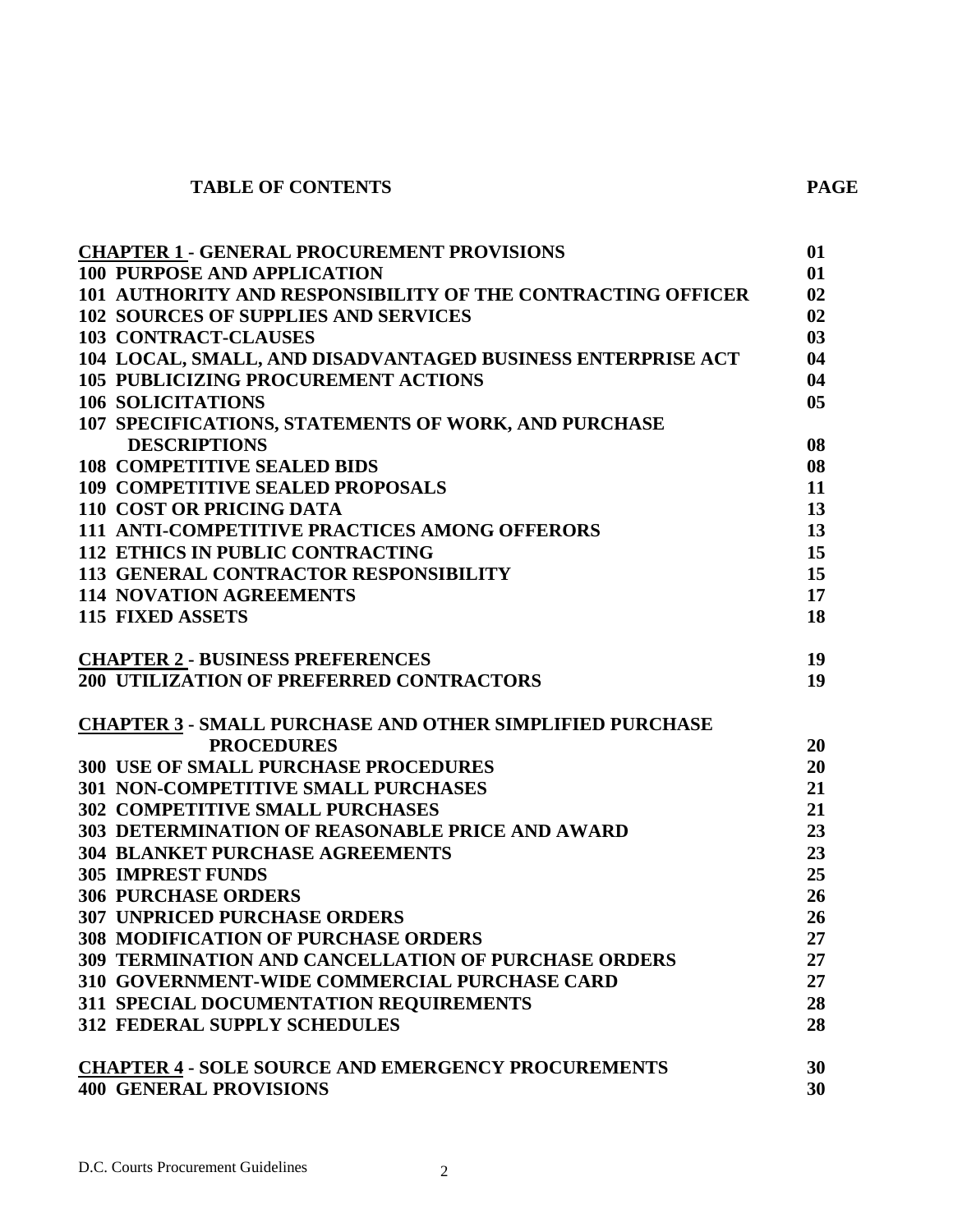| <b>401 SOLE SOURCE PROCUREMENT</b>                               | 30 |
|------------------------------------------------------------------|----|
| <b>402 SINGLE AVAILABLE SOURCE</b>                               | 31 |
| <b>403 PREFERRED CONTRACTOR MARKET PROCUREMENTS</b>              | 32 |
| <b>404 SOLE SOURCE DETERMINATION AND FINDINGS</b>                | 33 |
| <b>405 SOLE SOURCE PROCUREMENT PROCEDURES</b>                    | 33 |
| <b>406 EMERGENCY PROCUREMENTS</b>                                | 34 |
| <b>407 EMERGENCY PROCUREMENT DETERMINATION AND FINDINGS</b>      | 35 |
| <b>408 EMERGENCY PROCUREMENT PROCEDURES</b>                      | 35 |
| <b>CHAPTER 5 - DELIVERY AND PERFORMANCE</b>                      | 37 |
| <b>500 GENERAL PROVISIONS</b>                                    | 37 |
| <b>501 DELIVERY AND PERFORMANCE SCHEDULES</b>                    | 37 |
| 502 IMPLEMENTATION OF DELIVERY AND PERFORMANCE SCHEDULES         | 39 |
| 503 VARIATION IN QUANTITY: SUPPLY CONTRACTS                      | 39 |
| 504 VARIATION IN QUANTITY: CONSTRUCTION CONTRACTS                | 40 |
| <b>505 SUSPENSION OF WORK</b>                                    | 40 |
| <b>506 STOP WORK ORDERS</b>                                      | 40 |
| <b>507 COURT DELAY OF WORK</b>                                   | 41 |
| <b>CHAPTER 6 - TYPES OF CONTRACTS</b>                            | 42 |
| <b>600 GENERAL PROVISIONS</b>                                    | 42 |
| <b>601 SELECTING CONTRACT TYPES</b>                              | 42 |
| <b>602 FIXED-PRICE CONTRACTS</b>                                 | 43 |
| <b>603 FIXED-PRICE CONTRACTS WITH ECONOMIC PRICE ADJUSTMENTS</b> | 44 |
| <b>604 FIXED-PRICE CONTRACTS WITH PROSPECTIVE PRICE</b>          |    |
| <b>REDETERMINATION</b>                                           | 45 |
| <b>605 COST-REIMBURSEMENT CONTRACTS</b>                          | 46 |
| <b>606 DEFINITE-QUANTITY CONTRACTS</b>                           | 47 |
| <b>607 TERM CONTRACTS</b>                                        | 47 |
| <b>608 ORDERING UNDER TERM CONTRACT</b>                          | 48 |
| <b>609 TIME-AND-MATERIALS CONTRACT</b>                           | 49 |
| <b>610 LABOR-HOUR CONTRACTS</b>                                  | 46 |
| <b>611 LETTER CONTRACTS</b>                                      | 50 |
| <b>612 NEGOTIATED SERVICES CONTRACTS</b>                         | 51 |
| <b>CHAPTER 7 - CONSTRUCTION AND ARCHITECT-ENGINEER CONTRACTS</b> | 52 |
| <b>700 GENERAL PROVISIONS</b>                                    | 52 |
| <b>701 SPECIFICATIONS</b>                                        | 52 |
| <b>702 ESTIMATE OF CONSTRUCTION COSTS</b>                        | 53 |
| <b>703 NOTICE OF THE SCOPE OF CONSTRUCTION PROJECTS</b>          | 53 |
| 704 LIQUIDATED DAMAGES IN CONSTRUCTION CONTRACTS                 | 54 |
| <b>705 PRICING CONSTRUCTION CONTRACTS</b>                        | 54 |
| <b>706 CONCURRENT PERFORMANCE OF CONSTRUCTION CONTRACTS</b>      | 55 |
| <b>707 CONSTRUCTION CONTRACTS WITH ARCHITECT-ENGINEER FIRMS</b>  | 55 |
| <b>708 INSPECTION AND SITE EXAMINATION OF DATA</b>               | 55 |
| 709 DISTRIBUTION OF PRE-SOLICITATION NOTICES                     | 56 |
|                                                                  |    |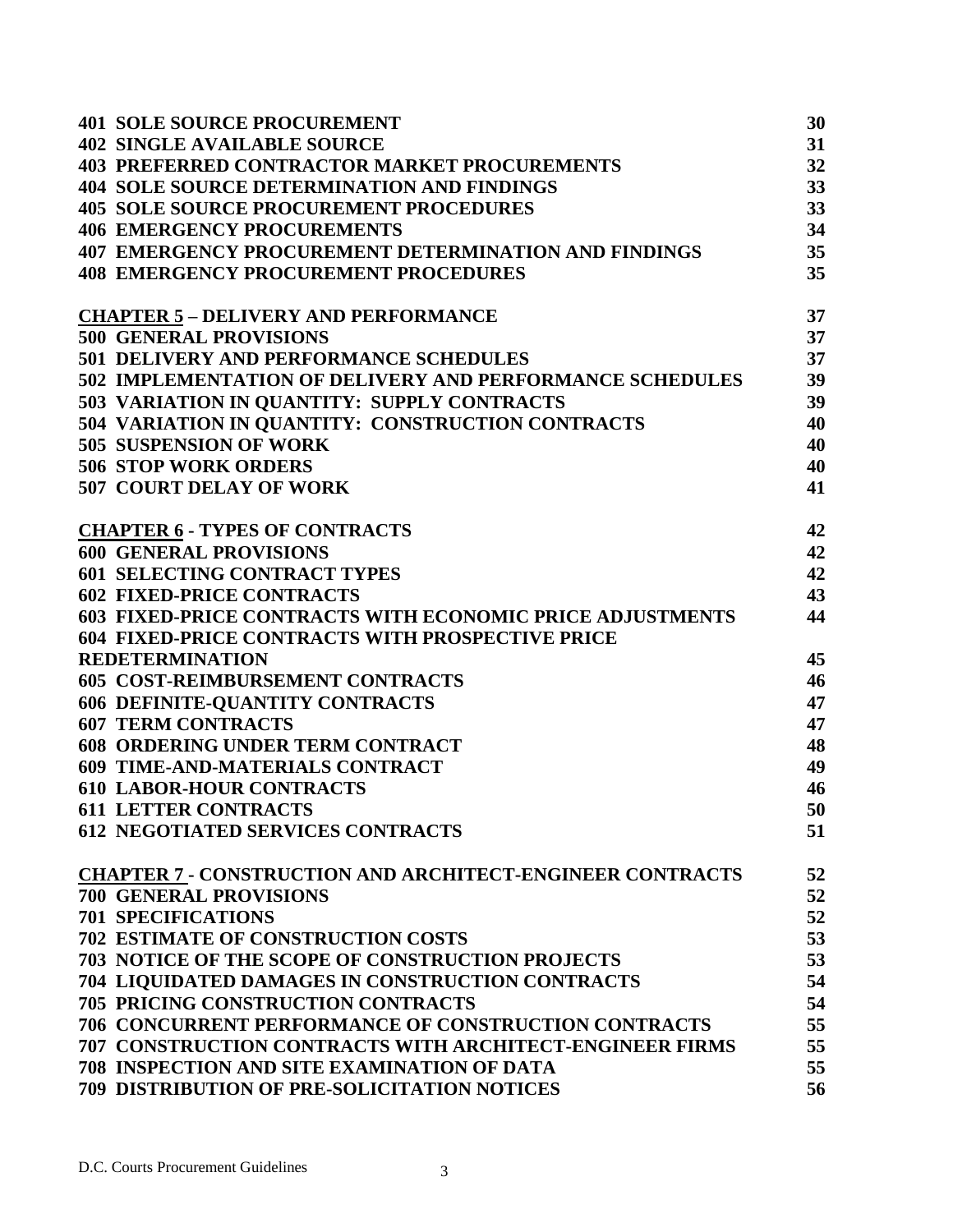| <b>710 COMPETITIVE SEALED BIDS FOR CONSTRUCTION</b>                  | 56 |
|----------------------------------------------------------------------|----|
| <b>711 NOTICE OF INTENT TO AWARD</b>                                 | 57 |
| 712 EVALUATION OF CONTRACTOR PERFORMANCE                             | 57 |
| 713 PRE-CONSTRUCTION CONFERENCE                                      | 58 |
| <b>714 ARCHITECT-ENGINEER SERVICES</b>                               | 58 |
| <b>715 ARCHITECT-ENGINEER SELECTION</b>                              | 59 |
| 716 ARCHITECT-ENGINEER QUALIFICATIONS                                | 59 |
| <b>717 COST ESTIMATE FOR ARCHITECT-ENGINEER CONTRACTS</b>            | 60 |
| <b>718 NEGOTIATIONS OF ARCHITECT-ENGINEER CONTRACTS</b>              | 60 |
| <b>719 RELEASE OF INFORMATION</b>                                    | 61 |
| <b>720 LIABILITY FOR DESIGN ERRORS OR DEFICIENCIES</b>               | 61 |
| <b>721 DESIGN WITH FUNDING LIMITATIONS</b>                           | 62 |
| <b>722 REDESIGN RESPONSIBILITY FOR DESIGN ERRORS OR DEFICIENCIES</b> | 62 |
| 723 ARCHITECT-ENGINEER PERFORMANCE EVALUATION                        | 62 |
| <b>CHAPTER 8 - PROTESTS, DISPUTES AND CLAIMS</b>                     | 64 |
| <b>800 PROTESTS</b>                                                  | 64 |
| <b>801 APPEALS OF PROTESTS</b>                                       | 65 |
| <b>802 FINAL DECISION ON PROTEST BY EXECUTIVE OFFICER</b>            | 65 |
| <b>803 CONTRACT DISPUTES</b>                                         | 66 |
| <b>804 CLAIMS AGAINST THE COURT</b>                                  | 66 |
| <b>805 CLAIMS FILED WITH THE EXECUTIVE OFFICER</b>                   | 67 |
| <b>806 FINAL DECISION OF THE EXECUTIVE OFFICER</b>                   | 67 |
| <b>CHAPTER 9 - GREEN PURCHASING</b>                                  | 69 |
| <b>900 GREEN PURCHASING</b>                                          | 69 |
| <b>CHAPTER 10 - RESERVED</b>                                         | 70 |
| <b>CHAPTER 11 - RESERVED</b>                                         | 71 |
| <b>CHAPTER 12 - DEFINITIONS</b>                                      | 72 |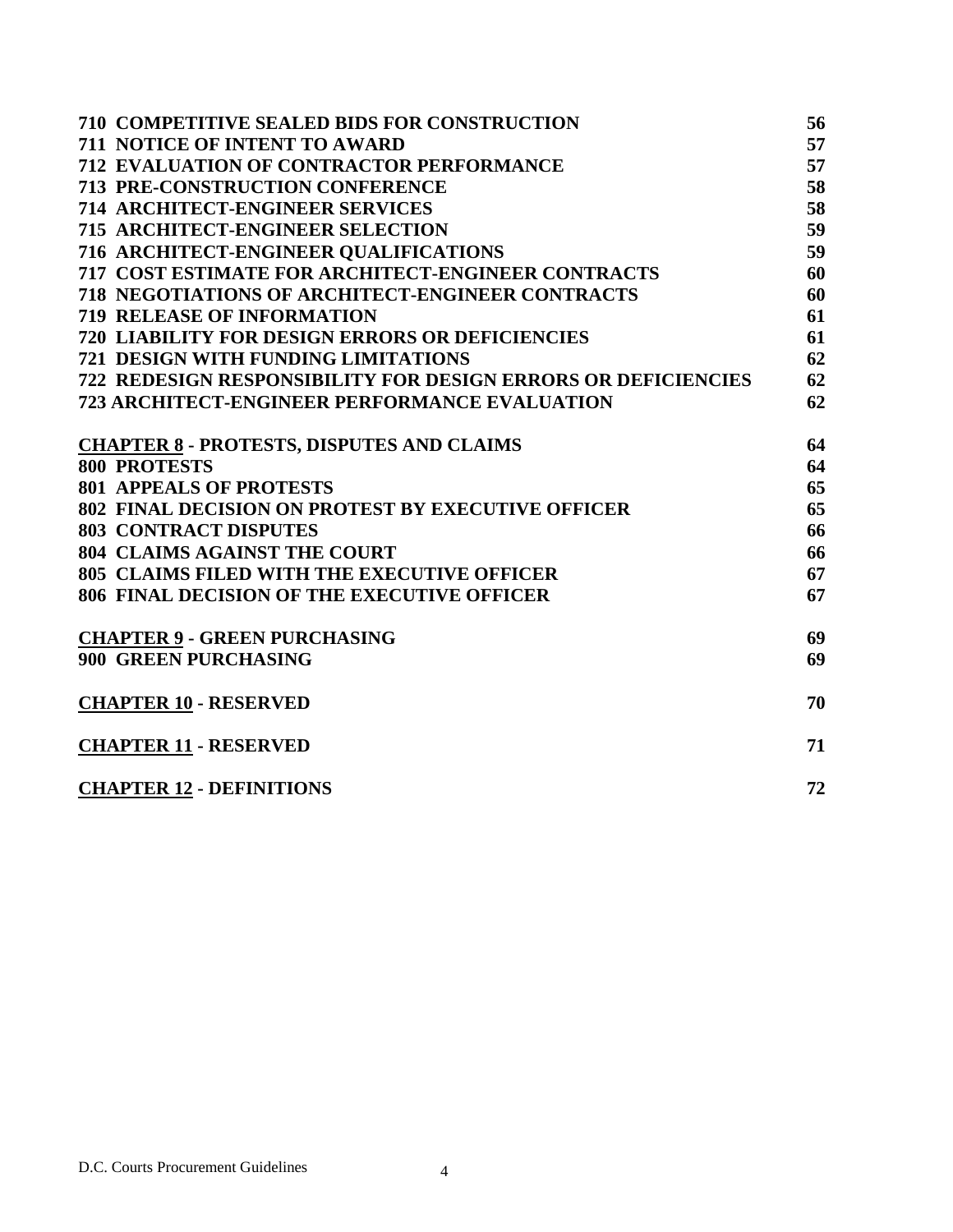#### **DISTRICT OF COLUMBIA COURT SYSTEM**

#### **CHAPTER 1 - GENERAL PROCUREMENT PROVISIONS**

#### **SECTIONS**

- 100 Purpose and Application
- 101 Authority and Responsibility of the Contracting Officer
- 102 Sources of Supplies and Services
- 103 Contract-Clauses
- 104 Local, Small, and Disadvantaged Business Enterprise Act
- 105 Publicizing Procurement Actions
- 106 Solicitations
- 107 Specifications, Statements of Work, and Purchase Descriptions
- 108 Competitive Sealed Bids
- 109 Competitive Sealed Proposals
- 110 Cost or Pricing Data
- 111 Anti-Competitive Practices Among Offerors
- 112 Ethics in Public Contracting

#### **100 PURPOSE AND APPLICATION**

- 100.1 The District of Columbia Courts Procurement Guidelines (the "Guidelines"), adopted by the Joint Committee on Judicial Administration, establish guidelines relating to the procurement, management, and control of supplies, services, and construction, as applicable under the authority of D.C. Code Section 11-1701(b)(3). These guidelines are not intended to confer any rights upon those attempting to establish procurement contracts with the D.C. Courts except as the guidelines expressly provide.
- 100.2 The Executive Officer shall be responsible for the procurement of necessary equipment, supplies and services for the Courts, pursuant to D.C. Code Section 11-1742; subject to applicable law, consistent with the general policies and directives of the Joint Committee on Judicial Administration and consistent with D.C. Code Sections 11-1702 and 11- 1703; and subject to the supervision of the Chief Judges in their respective Courts, as provided in D.C. Code Title 11, Sections 1701, 1702 and 1703. These guidelines apply only to procurements solicited or entered into after the effective date of these guidelines, unless the parties agree to its application to a contract solicited or entered into prior to the effective date.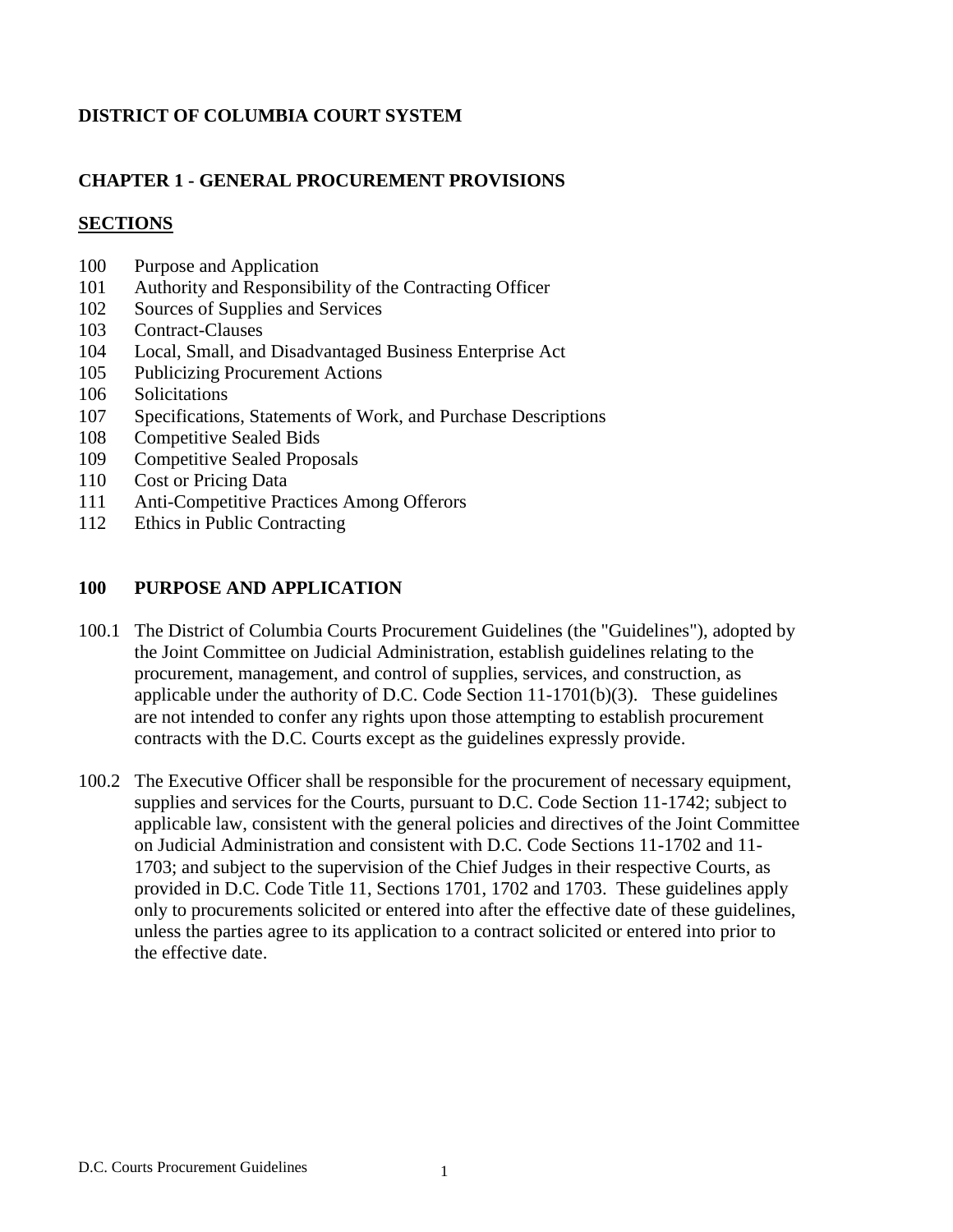#### **101 AUTHORITY AND RESPONSIBILITY OF THE CONTRACTING OFFICER**

- 101.1 The principal Contracting Officer for the District of Columbia Courts shall be the Executive Officer of the D.C. Courts.
- 101.2 (a) The Executive Officer may designate additional contracting officers. All contracting officers shall be experienced with the government procurement of supplies, services and construction.
- 101.2 (b) **No contracting officer may create or authorize an obligation in excess of the funds available, or in advance of appropriations (Anti-Deficiency Act, 31 U.S.C.1341), unless otherwise authorized by law (for example, multi-year contracts under D.C. Code § 11-1742a). Before executing any contract, the Contracting Officer shall** *(Revised March 31, 2017)*
	- **(1) obtain written assurance from the Budget and Finance Division that adequate funds available and** *(Revised March 31, 2017)*
	- **(2) obtain written assurance from the Office of the General Counsel of the legal sufficiency of (i) any contract with a value equal to or greater than one million dollars and (ii) any contract that does not provide that the provisions in Section 31 of the General Provisions for Use with Courts' Supply & Services Contracts (on the Unenforceability of Unauthorized Obligations) take precedence over any contractor documents or terms.** *(Revised March 31, 2017)*
- **101.3 The Administrative Officer (designated by the Executive Officer) shall adopt operational procedures governing the internal functions of the offices which shall conform to these guidelines.**
- **101.3(a) Contract Specialists shall be properly trained in the procurement guidelines and other related training as designated by the Contracting Officer. (New Section - March 21, 2011)**
- **101.3(b) The Contracting Officer shall ensure that all court personnel involved in the procurement process are properly trained in critical areas of the procurement as determined by the Contracting Officer. (New Section - March 21, 2011)**
- 101.4 Any delegation of authority by the Executive Officer shall be in writing, and shall include a clear, written statement on the limitations of the authority being delegated. The Executive Officer is to file the delegations of authority with the Joint Committee on Judicial Administration. Such delegations shall remain in effect unless modified or until revoked in writing.
- 101.5 In no instance shall a **Contracting Officer** be delegated any greater contracting authority than that possessed by the delegating officer. *(revised March 31, 2017)*

-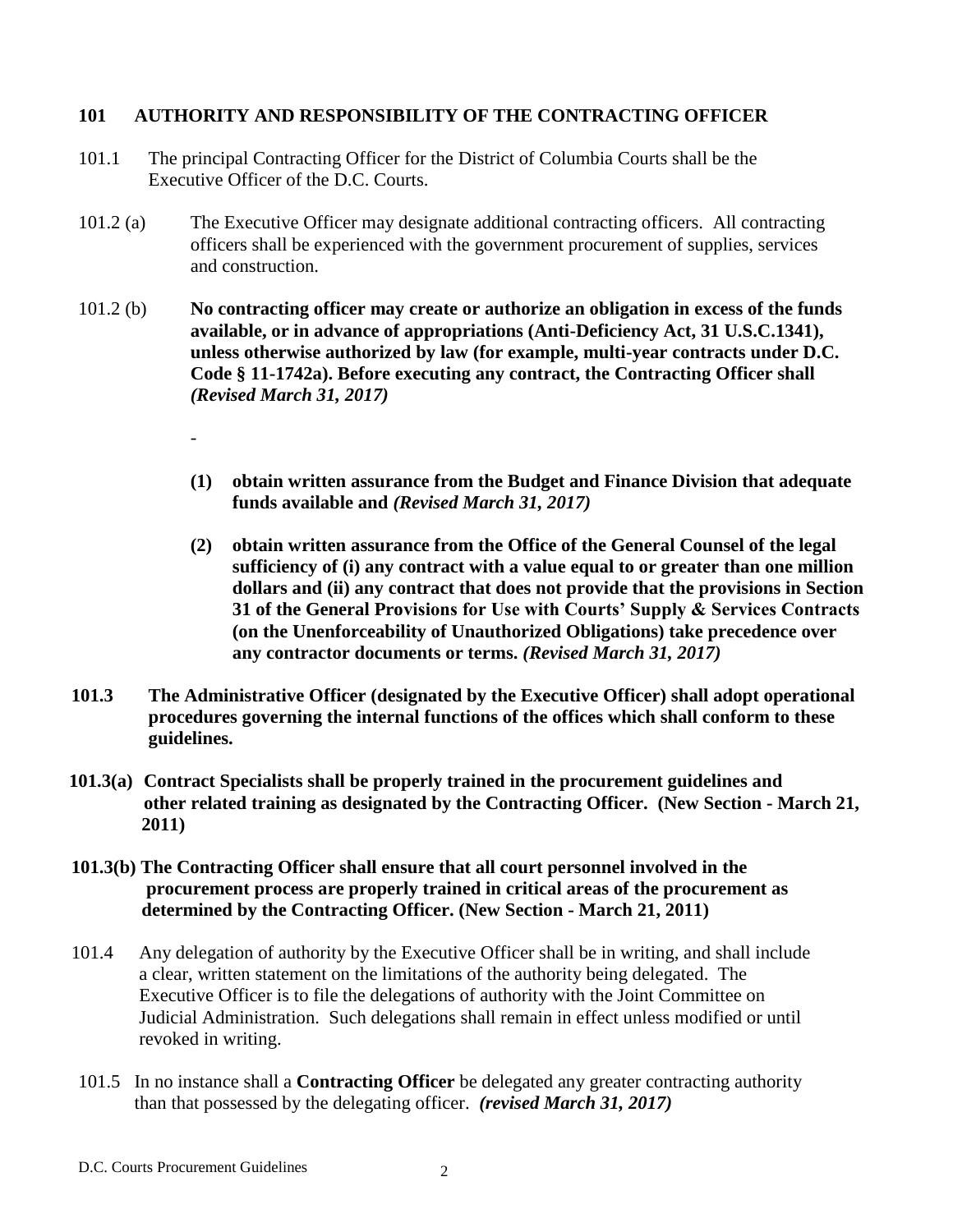- 101.6 Only a designated contracting officer is authorized to enter into, administer and terminate contracts. However, he/she may bind the Court only to the extent of the contracting authority set forth under subsection 101.4.
- 101.7 The name and official title of the **Contracting Officer** who signs the contract shall be typed, stamped or printed on the contract. *(revised March 31, 2017)*
- 101.8 The contracting officer shall ensure that the person signing for the contractor has the authority to bind the contractor.

#### **102 SOURCES OF SUPPLIES AND SERVICES**

- **102.1 The Court may satisfy requirements for supplies and services from or through the sources and publications listed below without solicitation:**
	- **(1) General Service Administration (GSA) Schedules;**
	- **(2) Existing District of Columbia or Federal contracts;**
	- **(3) District of Columbia supply schedules;**
	- **(4) Federal Prison Industries (UNICOR);**
	- **(5) D.C. Department of Corrections, Industries Division; or other District of Columbia agencies; or**
	- **(6) Intergovernmental Agreements**

 *(revised March 31,2017)*

#### **103 CONTRACT-CLAUSES**

**103.1 Many supplies or services are acquired subject to supplier license agreements. These are particularly common in information technology acquisitions, but they may apply to any supply or service. For example, computer software and services delivered through the internet (web services) are often subject to license agreements, referred to as End User License Agreements (EULA), Terms of Services (TOS), or other similar legal instruments or agreements. Many of these agreements contain indemnification clauses or automatic renewal clauses that are inconsistent with Federal law and unenforceable, but which could create a violation of the Anti-Deficiency Act (31 U.S.C. §1341) if agreed to by the D.C. Courts. The following clause prevents such violations of the Anti-Deficiency Act, and automatically applies to any purchase, including those made with the purchase card:**

#### **Unenforceability of Unauthorized Obligations**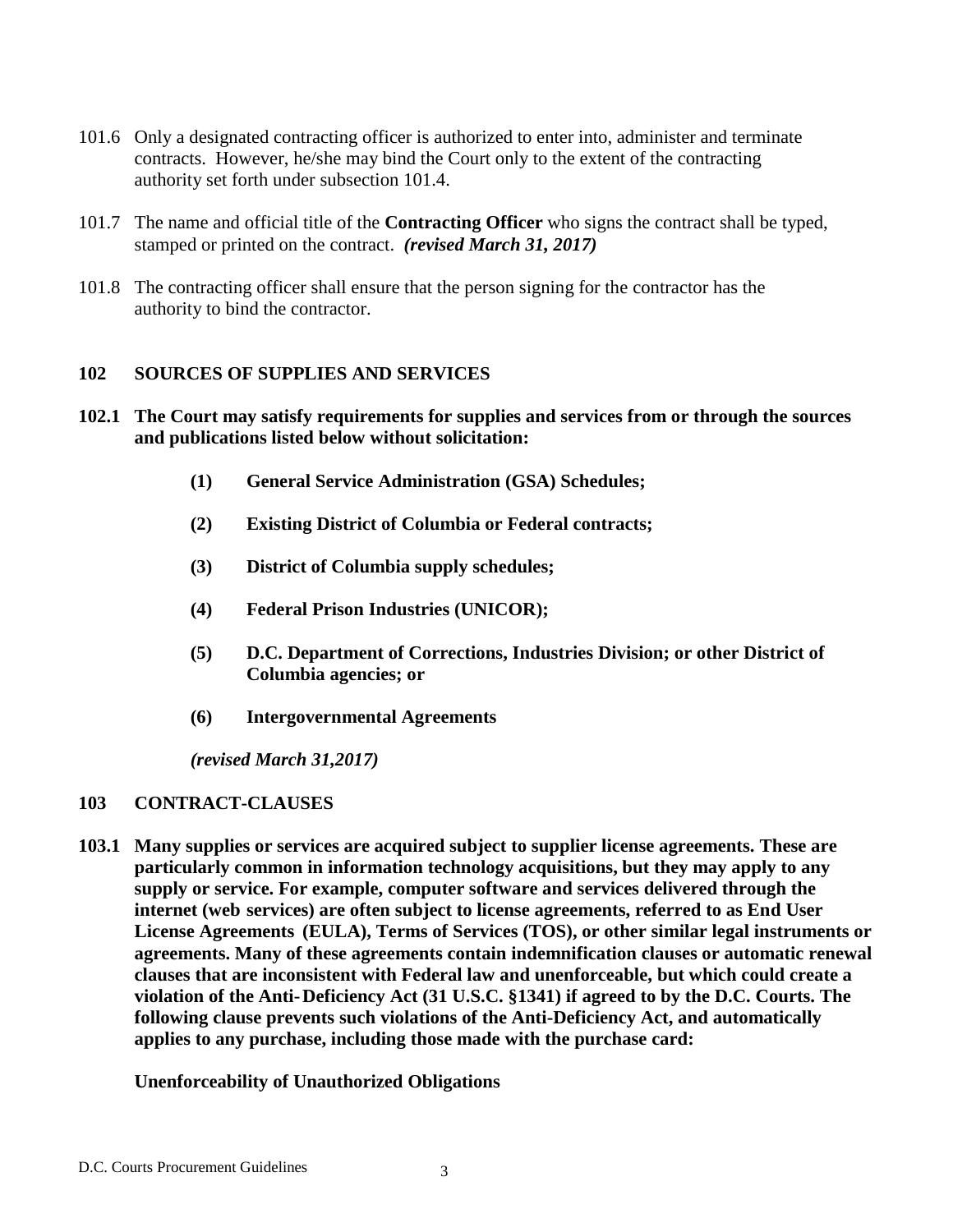- **(a) Except as stated in paragraph (b) of this clause, when any supply or service acquired under this contract is subject to any End User License Agreement** (**EULA), Terms of Service (TOS), or similar legal instrument or agreement, that includes any clause:**
	- **(i) Requiring the Court to indemnify the Contractor or any person or entity for damages, costs, fees, or any other loss or liability; or**
	- **(ii) providing for renewal of the contract in a subsequent fiscal year without requiring affirmative action from the contracting officer (unless pursuant to the Court's multiyear contracting authority), that would create an Anti-Deficiency Act violation (31 U.S.C. § 1341), the following shall govern:**
	- **(1) Any such clause is unenforceable against the Court.**
	- **(2) Neither the Court nor any Court authorized end user shall be deemed to have agreed to such clause by virtue of it appearing in the EULA, TOS, or similar legal instrument or agreement. If the EULA, TOS, or similar legal instrument or agreement is invoked through an "I agree" click box or other comparable mechanism (e.g., "click-wrap" or "browse-wrap" agreements), execution does not bind the Court or any Court authorized end user to such clause.**
	- **(3) Any such clause is deemed to be stricken from the EULA, TOS, or similar legal instrument or agreement.**

 *(revised March 31,2017)*

**103.1 (b) Paragraph (a) of this clause does not apply to indemnification by the Court that is expressly authorized by statute and specifically authorized under applicable Court regulations and procedures.** *(Revised March 31, 2017).*

#### **104 LOCAL, SMALL, AND DISADVANTAGED BUSINESS ENTERPRISE ACT**

104.1 Section 104.1 Procurements made under this section shall be in accordance with the requirements of **the Small, Local and Disadvantaged Business Enterprise Development and Assistance Act of 2005, D.C. Official Code §2-18.01 et seq.(hereinafter the "Act"). Pursuant to Chapter 2, Section 2001 of these guidelines. (Revised March 21, 2011)**

#### **105 PUBLICIZING PROCUREMENT ACTIONS**

- 105.1 Procurement actions may be publicly advertised on the DC Courts web site, in a newspaper of general circulation, or in Commerce Business Daily. Other professional advertising sites may be used when it is considered appropriate. (Revised March 21, 2011)
- 105.2 The time between the issuance of the solicitation and the date set for bid opening or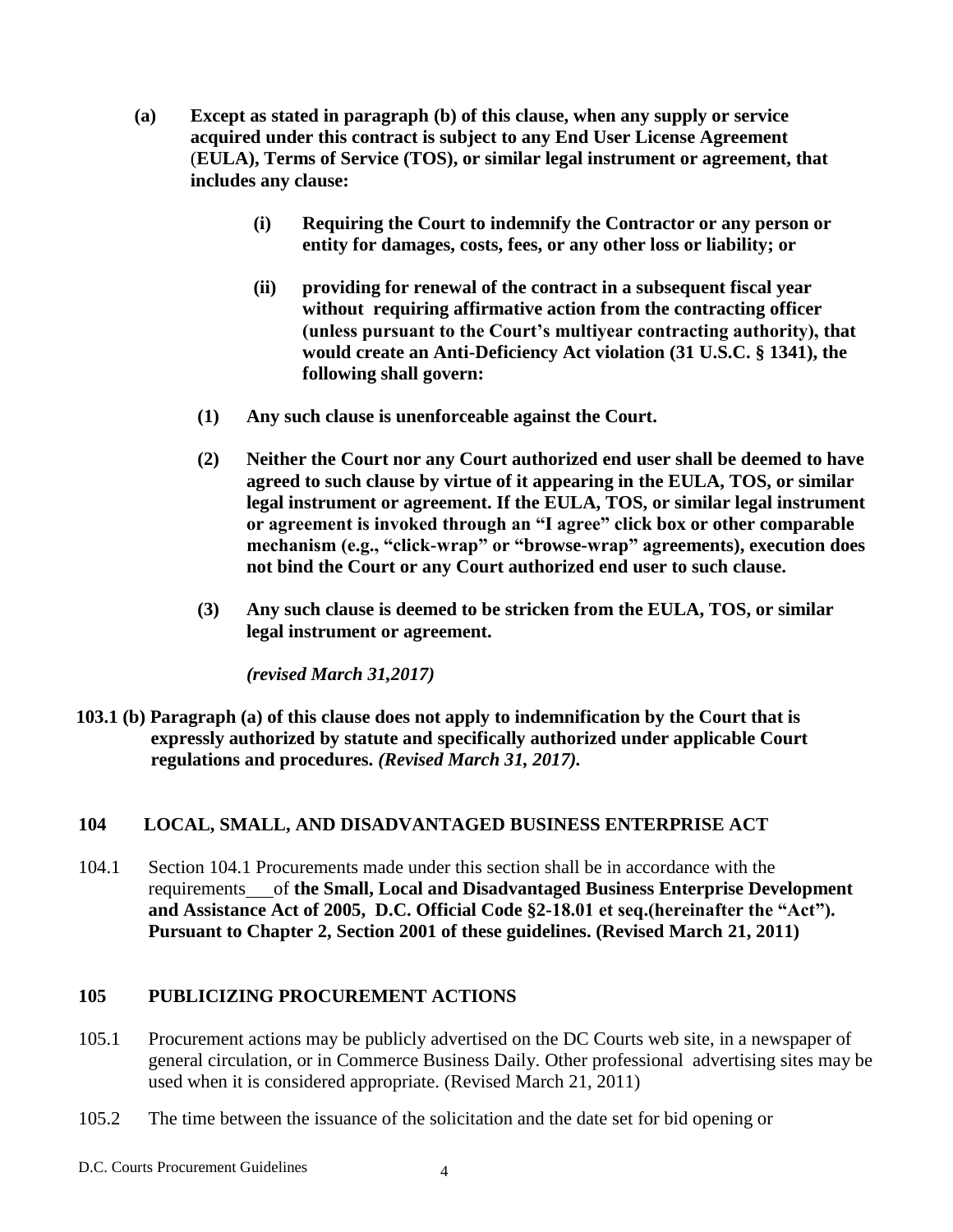receipt of initial proposals shall not be less than fifteen (15) calendar days, with a thirty day period being preferred, except as provided by Section 105.3

#### **105.3 The requirements of solicitation advertising shall not apply to any of the following:**

- (**a) Sole source procurement (Section 401);**
- **(b) Emergency procurement (Section 406); and**
- **(c) Small purchases (Section 300).**

**(d) When a determination is made by the Contracting Officer.** *(Revised March 31, 2017)*

#### **106 SOLICITATIONS**

- **106.1 Solicitations shall typically include a detailed statement of work or purchase description and specifications, clearly defined deliverables, instructions to bidders/offerors, standard contract clauses, terms and conditions and certification forms, as appropriate. Evaluation criteria shall be included in competitive sealed proposals. (Revised March 21, 2011)**
- **106.2 A solicitation may include appropriate option clauses, approved by the Contracting Officer, if the resulting contract is intended to provide for the exercise of an option. Each solicitation containing an option provision shall state the basis of evaluation, either exclusive or inclusive of the option. Each solicitation shall state the period within which an option may be exercised and the period set in order to provide the contractor adequate lead time to ensure continuous production or services, and, when appropriate, shall inform bidders that the Court may exercise the option at the time of award. (Revised March 21, 2011)**
- 106.3 A solicitation with option clauses may require that an option must be offered at prices no higher than those for the initial requirements in either of the following circumstances:
	- (a) When the option quantities will not be evaluated for award purposes; or
	- (b) When future competition for the option is not practical.
- 106.4 A solicitation that requires the offering of an option at prices no higher than those for the initial requirement shall specify the following:
	- (a) That the Court will accept an offer containing an option price higher than the base price only if the acceptance does not prejudice any other offeror; and
	- (b) That option quantities for additional supplies will be limited to not more than fifty percent (50%) of the initial quantity of the same contract line item. However, in unusual circumstances, the contracting officer may approve a greater percentage or quantity.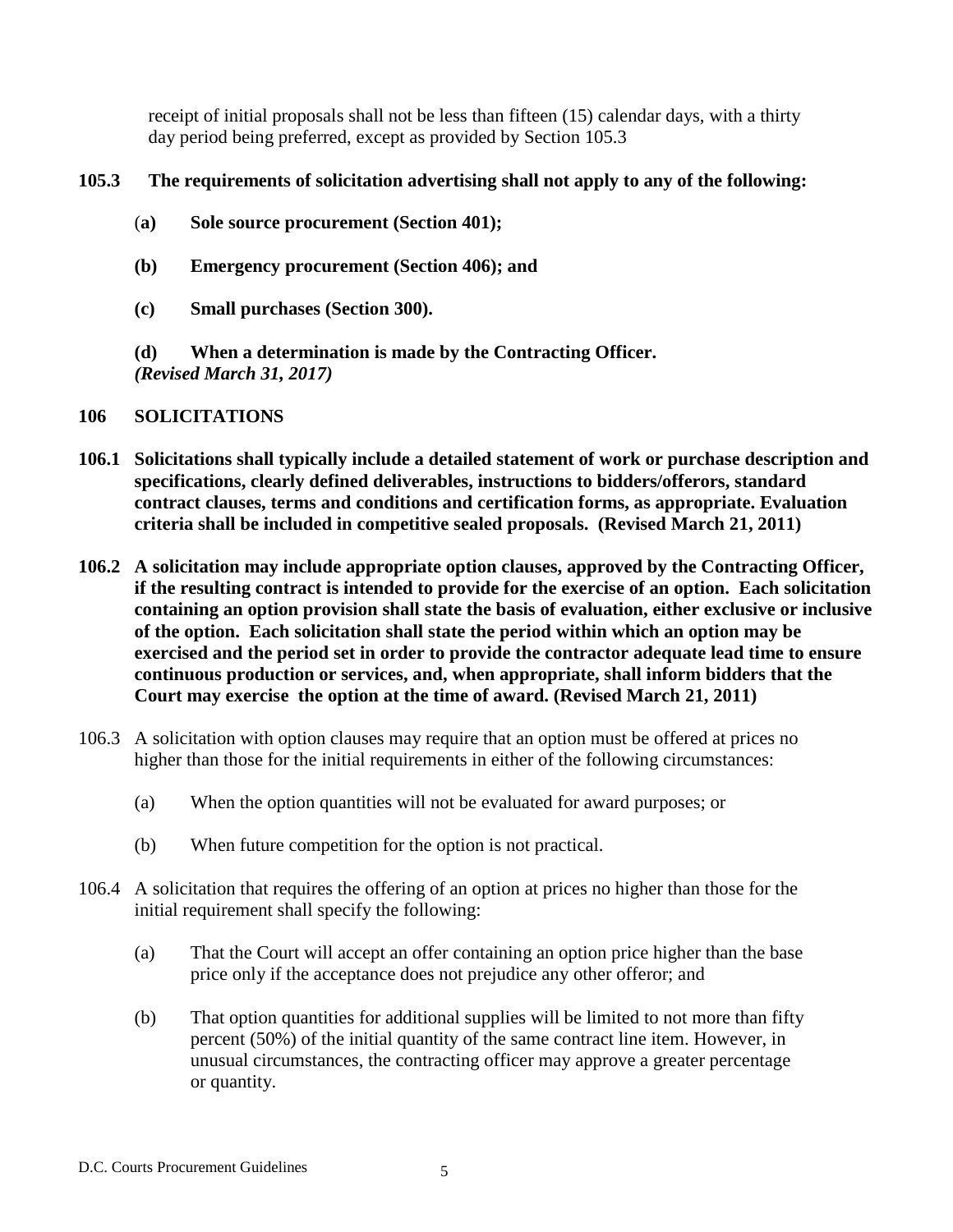- 106.5 A solicitation or contract may express options for increased quantities of supplies or services in terms of the following:
	- (a) A percentage of specific line items;
	- (b) An increase in specific line items; or
	- (c) An additional numbered line item identified in the option.
- 106.6 After issuance of a solicitation, but before the date and time set for receipt of bids/proposals, changes may be made in the solicitation to reflect any of the following:
	- (a) Significant changes in quantity, specifications, or deliver schedules;
	- (b) The correction of defects or ambiguities;
	- (c) Any change in the closing/opening date for receipt of bid proposals; or
	- (d) any other appropriate purpose affecting the procurement.
- 106.7 In deciding which firms to notify of a change, the **C**ontracting **O**fficer shall consider the following: *(revised March 31, 2017)*
	- (a) If proposals are not yet due, the amendment shall be sent to all firms that have received a solicitation or **posted on the DC Courts website;** *(revised March 31, 2017)*
	- (b) If the time for receipt of proposals has passed but proposals have not yet been evaluated, the amendment shall be sent only to the responding offerors; and
	- (c) If the competitive range has been established, the amendment shall be sent only to those offerors within the competitive range.
- 106.8 If a change is so substantial that it warrants complete revision, the original solicitation shall be canceled and, at the contracting officer's discretion, a new one may be issued. The new solicitation shall have a new number and shall be issued to all firms originally solicited and to any firms added to the original list, and shall be advertised in accordance with the requirements of these guidelines.
- 106.9 Any amendments shall be distributed no later than three (3) business days prior to the bid opening or closing date to allow prospective bidders/offerors to consider the information in submitting their bid/offer.
- 106.10 Amendments to the solicitation shall be identified as such and shall require the bidder/offeror to acknowledge its receipt.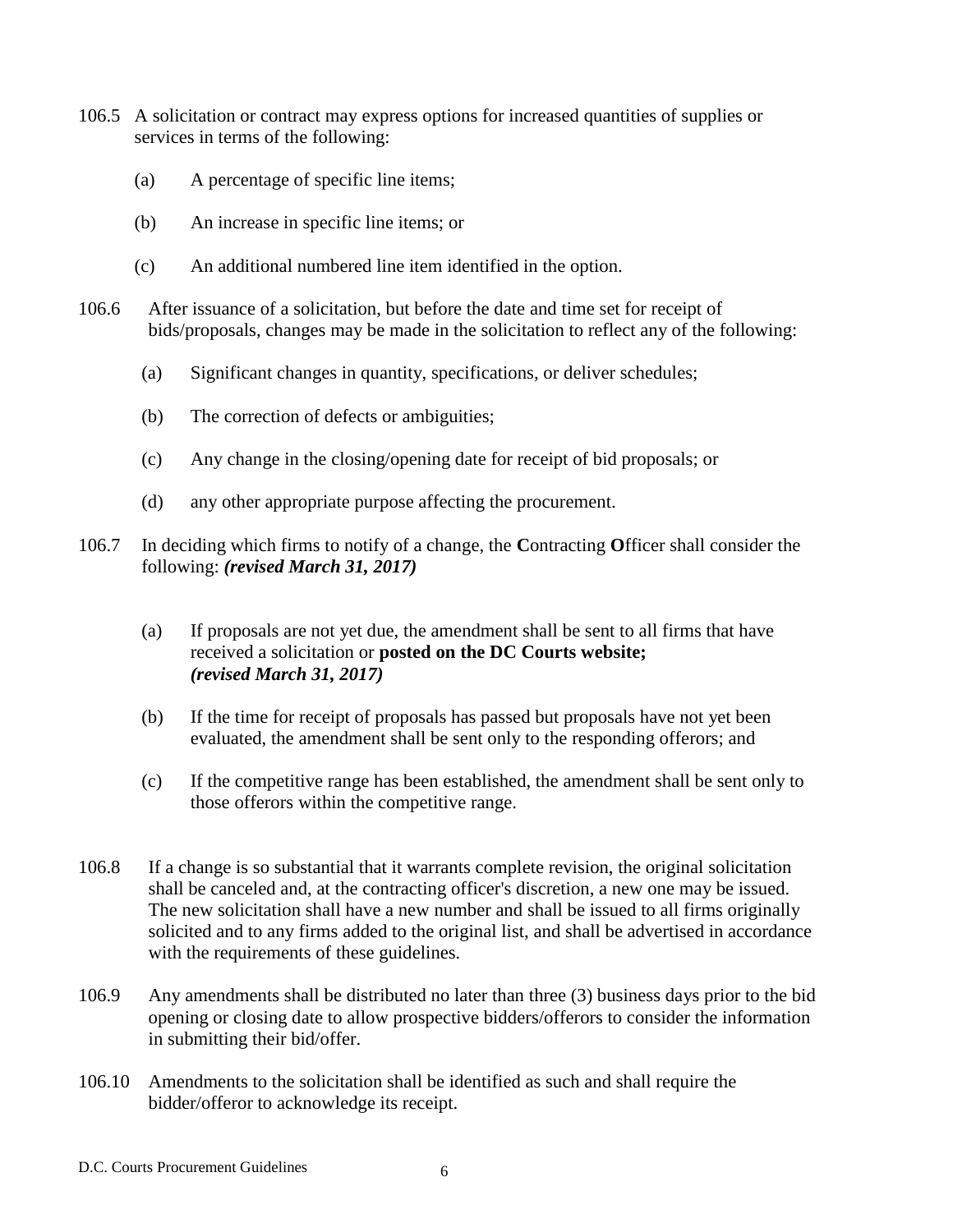- 106.11 Any request for modification to a solicitation made by a prospective bidder/offeror and received after the time and date set for opening of bids/offers shall be considered late and may not be responded to by the **C**ontracting **O**fficer. *(revised March 31, 2017)*
- 106.12 If the original time and date set in the solicitation for receipt of bids/offers does not permit preparation of the bid/offer does not permit preparation of the bid/offer, an increase in the time for submission of the bids/offers maybe allowed. The **C**ontracting **O**fficer may increase the time for submission of the bids/offers **by U.S. Postal Service, electronic transmission**, telegraph, or telephone. The extension of time shall be confirmed in a subsequent written amendment. *(revised March 31, 2017)*
- 106.13 Prior to the opening of bids/proposals or after the opening but before the award, a solicitation may be canceled if is determined to be in the best interest of the Court.
- 106.14 When a solicitation is canceled, notice of cancellation shall be sent to all known prospective bidders/offerors to whom the solicitation has been furnished **and posted on the Courts' interne**t. *(revised March 31, 2017)*
- 106.15 Any response to a solicitation received at the place designated in the solicitation after the exact time and date set for receipt of such shall be considered "late" unless any of the following apply:
	- (a) It was sent by registered or certified mail not later than five (5) calendar days before the solicitation receipt date specified;
	- (b) It was sent by mail and it is determined that the late receipt was due solely to mishandling by the Court after receipt at the location specified;
	- (c) The bid/offer is the only solicitation received and it is received before the close of business on the bid opening date.
	- (d) Late submissions of proposals and bids from vendors will be considered if the receipt of the late bid or proposal is late due to the closure of the Court as a result of inclement weather or other causes. The bid/proposal must be received by the first day that the Court is reopened for business. (Revised March 21, 2011)
- 106.16 **Solicitations shall include fingerprint based criminal background check requirements for contractors providing or being considered for the provision of services on behalf of the District of Columbia Courts, if applicable in accordance with 28 U.S.C. § 534 and 42 U.S.C. § 5119a. (New Section - March 21, 2011)**
- 106.17 **Solicitations for contractors who work or will work directly with children shall also include requirements for Child Protection Registry checks, pursuant to D.C. Code § 4-1302.03(a-1)(1). (New Section - March 21, 2011)**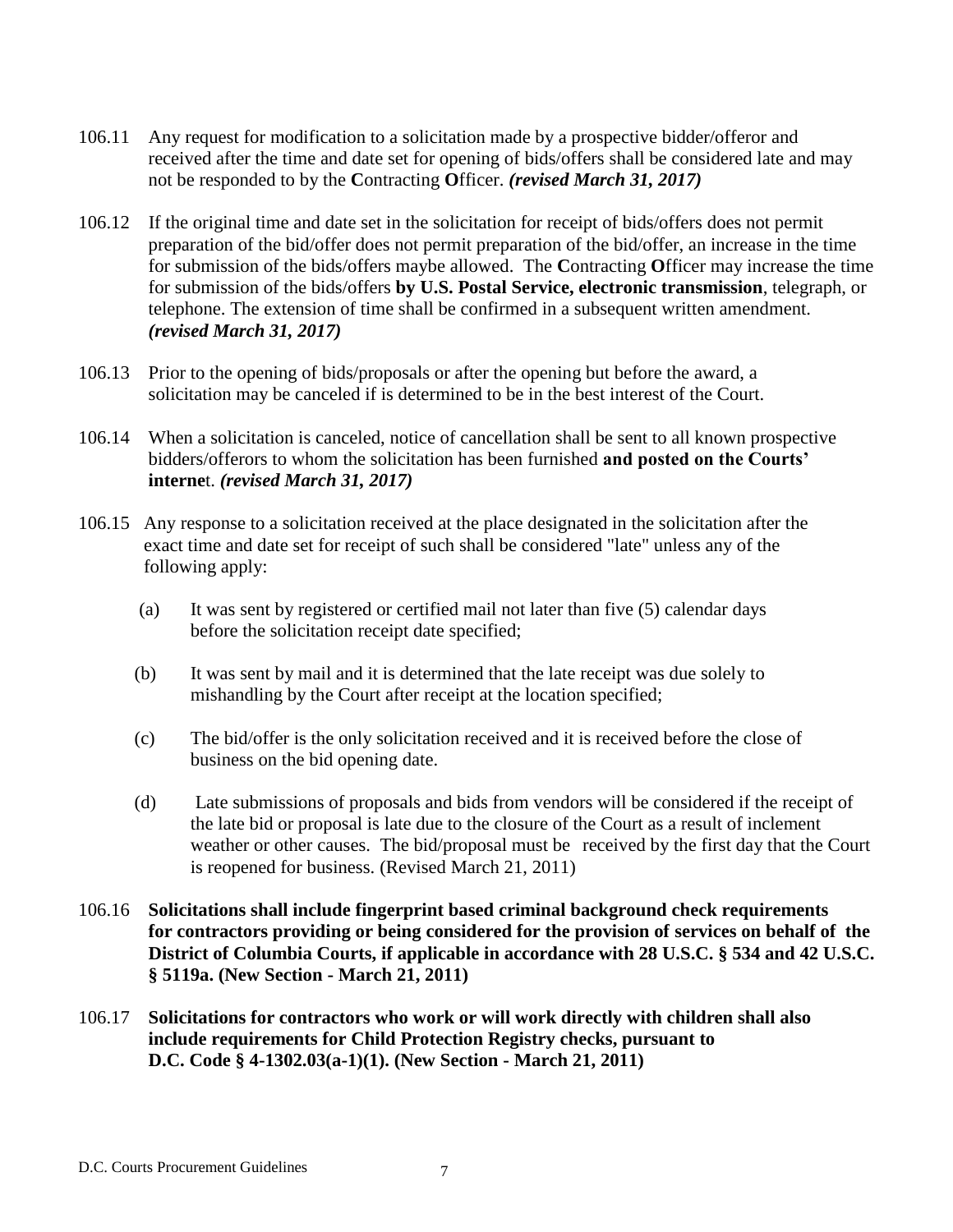- 106.18 After the opening bids or receipt of proposals, the Contracting Officer shall review **the Systems for Award Management (SAM)** and shall also review **the SAM** before awarding any contracts. **The SAM website is: [https://www.sam.gov.](https://www.sam.gov/)** *(revised March 31, 2017)*
- **106.19 The Courts may require continued performance of any services within the limits and at the rates specified in the contract. These rates may be adjusted only as a result of revisions to prevailing labor rates provided by the Secretary of Labor. The option provision may be exercised more than once, but the total extension of performance hereunder shall not exceed 6 months. The Contracting Officer may exercise the option by written notice to the Contractor within the period specified in the Schedule**. *(revised March 31, 2017)*
- **106.20 Solicitations may be cancelled and all bids/Offers rejected after receipt and before award when the Contracting Officer determines that any of the following apply:**
	- **(1) Inadequate or ambiguous specifications were cited in the solicitation;**
	- **(2) Specifications have been revised;**
	- **(3) The supplies or services being contracted for are no longer required;**
	- **(4) The solicitation did not provide for consideration of all factors of cost to the Court, such as cost of transporting Court-furnished property to bidders' plants;**
	- **(5) Bids/Offers received indicated that the needs of the Courts can be satisfied by a less expensive article differing from that for which the bids were solicited;**
	- **(6) All otherwise acceptable bids/offers received are at unreasonable prices, or only one bid/offer is received and the Contracting Officer cannot determine the reasonableness of the bid/offer price;**
	- **(7) The bids/offers were not independently arrived at in open competition, were collusive, or were submitted in bad faith;**
	- **(8) No responsive or responsible bid/offer has been received from a responsible bidder/offeror;**
	- **(9) A cost comparison shows that performance by the Court is more economical; or**
	- **(10) For other reasons, cancellation is clearly in the public's interest.**

 *(Revised March 31, 2017)*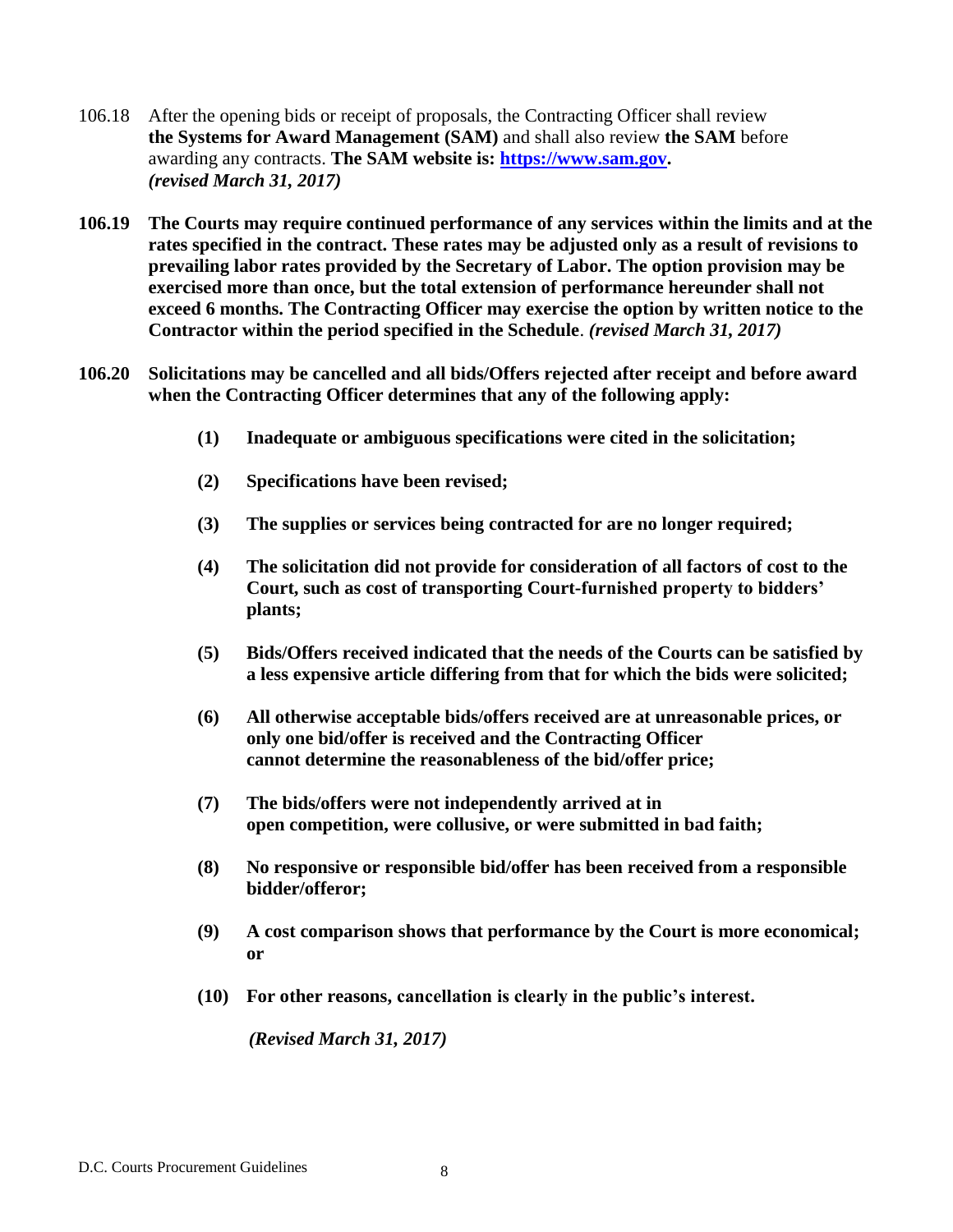#### **107 SPECIFICATIONS, STATEMENTS OF WORK, PURCHASE DESCRIPTIONS AND BRAND NAME OR EQUAL PURCHASE DESCRIPTIONS (Revised March 21, 2011)**

- 107.1 The **requestor** shall prepare and provide the Contracting Officer clearly stated specifications, detailed statements of work or purchase descriptions in a manner designed to promote competition to the maximum extent possible and shall include restrictive provisions or conditions only to the extent necessary to satisfy the minimum needs of the Court, or as required by law*. ( Revised March 31, 2017)*
- **107.1 (a) The Contracting Officer shall review and approve the requestors' submitted specifications, detailed statements of work or purchase descriptions if they are designed to promote competition to the maximum extent possible and include restrictive provisions or conditions only to the extent possible and include restrictive provisions or conditions only to the extent necessary to satisfy the minimum needs of the Court, or as required by law**. *(revised March 31, 2017)*
- 107.2 **P**urchase descriptions shall reflect at least the minimum needs of the Court to meet those needs. Specifications and purchase descriptions may be stated in terms of the following: *(revised March 31,2017)*
	- (a) Function, so that a variety of products or services may qualify;
		- (b) Performance, including specifications of the range of acceptable characteristics or the minimum acceptable standards;
		- (c) Design requirements; or
		- **(d) Brand name or equal purchase description. (***Revised March 31, 2017)*
- 107.3 When authorized in accordance with this section, or when no applicable specification exists, a purchase description may be used. Each purchase description shall set forth the essential physical and functional characteristics of the materials or services required.

### **108 COMPETITIVE SEALED BIDS**

- 108.1 Competitive sealed bidding (CSB) shall be the preferred procedure for the solicitation of bids for the procurement of supplies, services or construction when the following conditions exist:
	- **(a) Award will be made based on conformance to the specifications and price or pricerelated factors, such as discounts, management, approach, schedule and transportation costs, F.O.B. Destination or F.O.B. Origin, or warranties. (Revised March 21, 2011)**
	- (b) It is not necessary to conduct discussions with the responding bidders about their bids; and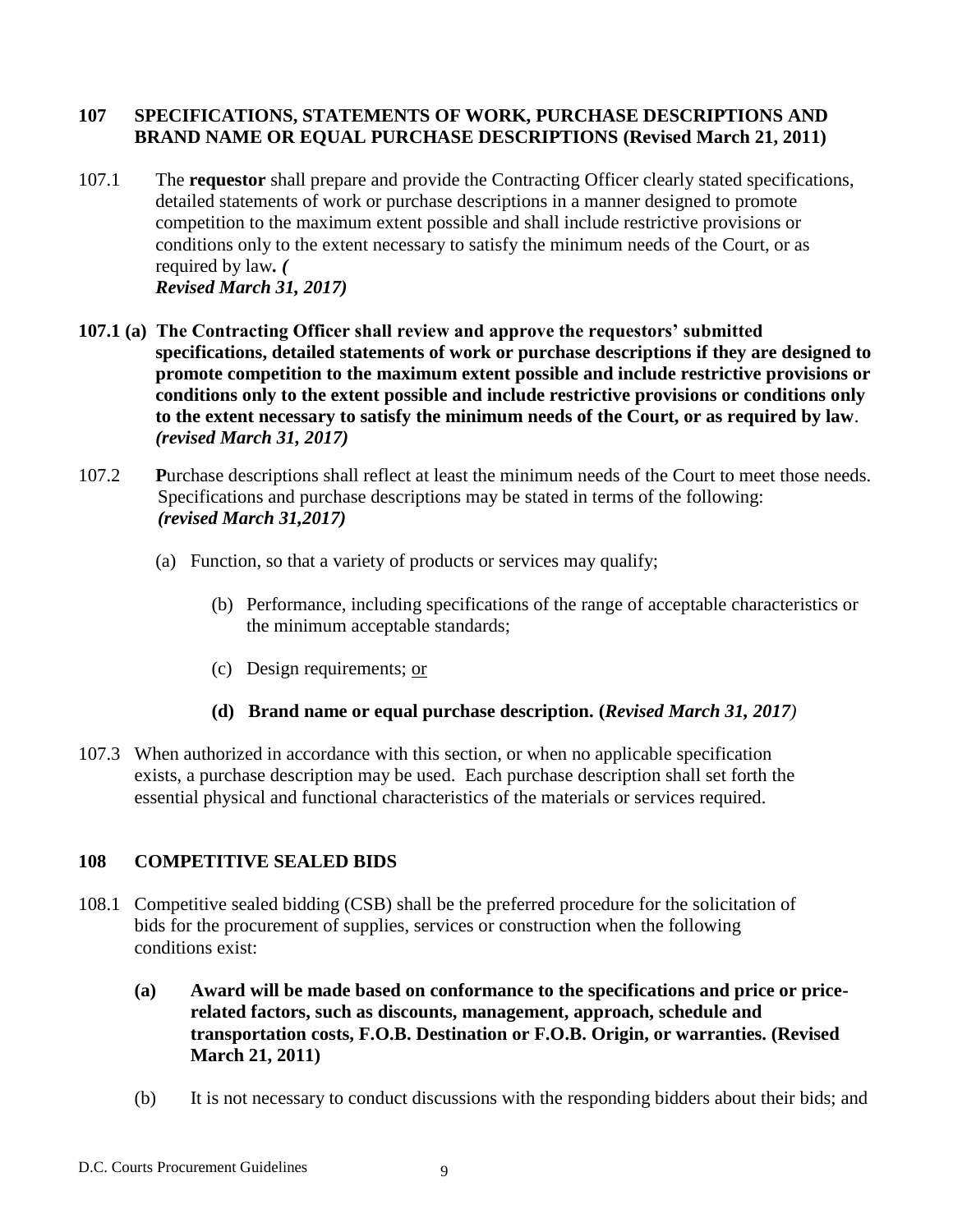- (c) There is a reasonable expectation of receiving more than one sealed bid.
- 108.2 A pre-bid conference may be held to brief prospective bidders after a solicitation has been issued, but before bids are submitted. The conference shall be announced to all prospective offerors known to have received a solicitation.

#### 108.3 **Information provided at the pre-bid conference does not change the terms or amend the solicitation. (Revised March 21, 2011)**

- 108.4 To be considered for award, a CSB shall be required to comply with all the provisions of the solicitation.
- 108.5 Bids shall be submitted so that they will be received in the office designated in the solicitation not later than the exact time set for receipt of bids. Bids/offers are mailed at the risk of the bidder and the preferred method of delivery is hand delivery.
- 108.6 A bidder may modify or withdraw its bid by submitting a written notice. The notice shall be received in the office designated in the solicitation before contract award.
- 108.7 All bids, bid withdrawals and bid modifications **may** be opened publicly in the presence of one or more persons in addition to the person opening the bids at the time, date and place indicated in the solicitation. The name of each bidder, the bid price and such other information as is deemed appropriate by the contracting officer shall be read aloud or otherwise made available. *(revised March 31, 2017)*
- 108.8 After the opening of bids, the **Contracting Officer** shall examine each bid for mistakes.
- 108.9 For purposes of this section, a minor informality or irregularity is one that is merely a matter of form and not of substance. It also relates to some immaterial defect in an offer which can be corrected or waived without being prejudicial to other bidders.
- 108.10 Minor informalities or irregularities in bids submitted to the Court may be waived if the waiver of the deficiency is in the best interest of the Court.
- 108.11 In cases of mistakes or in cases where there is reason to believe that a mistake may have been made, the **Contracting Officer** shall request a verification of the bid and the suspected mistake. *(revised March 31, 2017)*
- 108.12 If the bidder alleges a mistake, the matter shall be processed before award in accordance with the following:
	- (a) If the bidder submits a written notice of the alleged mistake within five business days;
	- (b) The authority to permit corrections of bids is limited to bids that, as submitted, are responsive to the solicitation and shall not be used to permit correction of bids to make them responsive;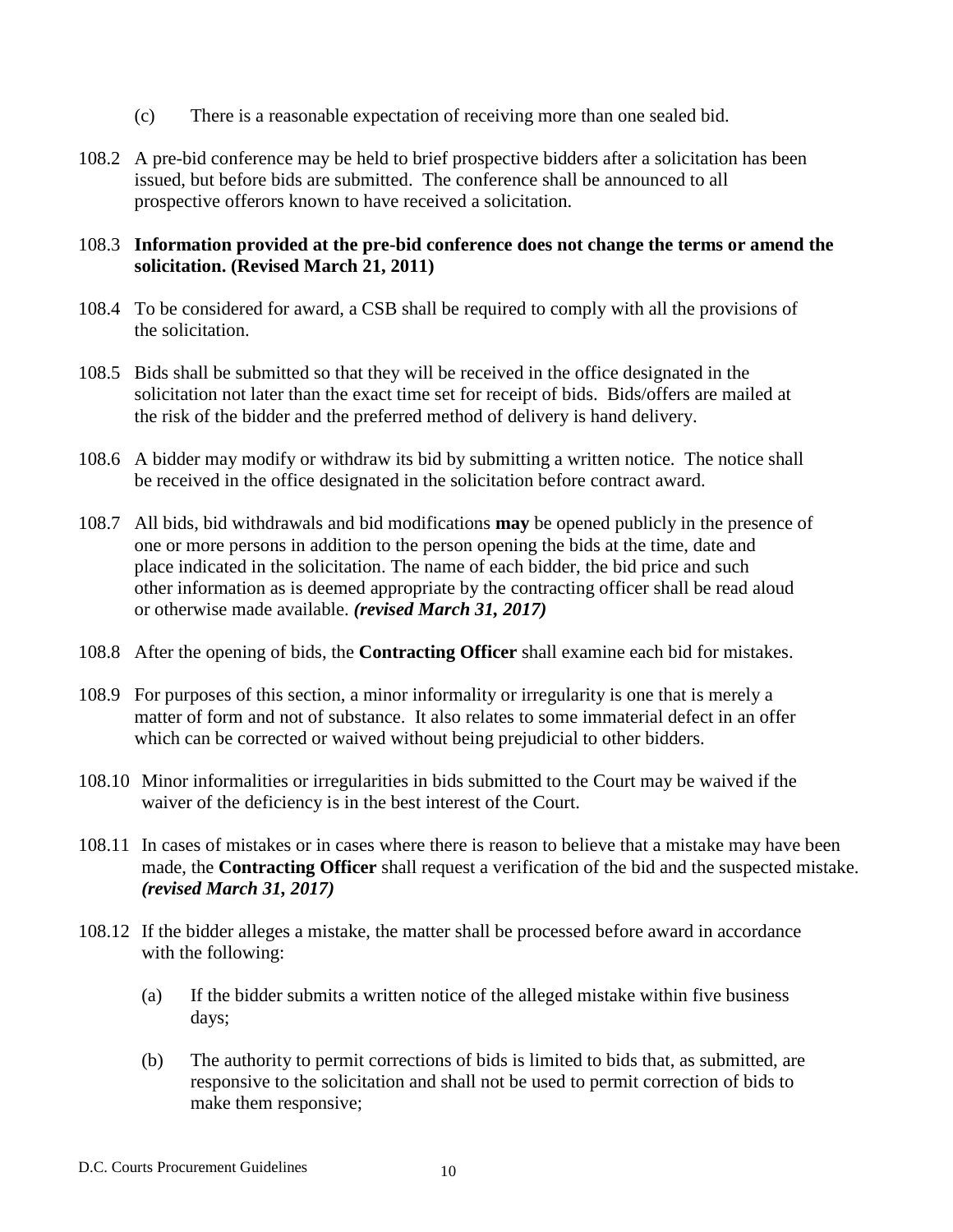- (c) Corrections of an apparent clerical mistake may be permitted before award; and
- (d) A bidder may be permitted to withdraw a low bid in either of the following circumstances:
	- (1) If a mistake is clearly evident on the face of the bid document but the intended bid is not similarly evident; or
	- (2) If the bidder submits evidence which clearly and convincingly demonstrate that a mistake was made.
- 108.13 When a bid is corrected or withdrawn, or the correction or withdrawal is denied, the contracting officer shall prepare a determination showing that the relief was granted or denied.
- **108.14 If a mistake in a bid is not discovered until after award, the mistake may be corrected by contract modification, if correcting the mistake would be favorable to the Court without changing the essential requirements of the specifications. (Revised March 21, 2011)**
- 108.15 In addition to the cases contemplated in this section, or as otherwise authorized by law, if a mistake in a bid is not discovered until after award, one (1) of the following determinations shall be made:
	- (a) To reform a contract to delete the items involved in the mistake or to reform a contract to increase the price if the contract price, as corrected, does not exceed that of the next lowest acceptable bid under the original bid;
	- (b) That no changes shall be made in the contract as awarded; or
	- (c) To terminate a contract.
- 108.16 Determinations under this section shall be made only on the basis of clear and convincing evidence that a mistake was made by the contractor, and was so apparent as to have given the contracting officer notice of the probability of the mistake.
- 108.17 The Court shall include in the contract file a record of each determination made in accordance with this section, the facts involved, and the action taken.

#### **109 COMPETITIVE SEALED PROPOSALS**

- 109.1 If competitive sealed bidding is not appropriate, offers shall be solicited through the competitive sealed proposals (CSP) method.
- 109.2 A pre-proposal conference may be held to brief prospective offerors after a solicitation has been issued but before offerors are submitted. The conference shall be announced to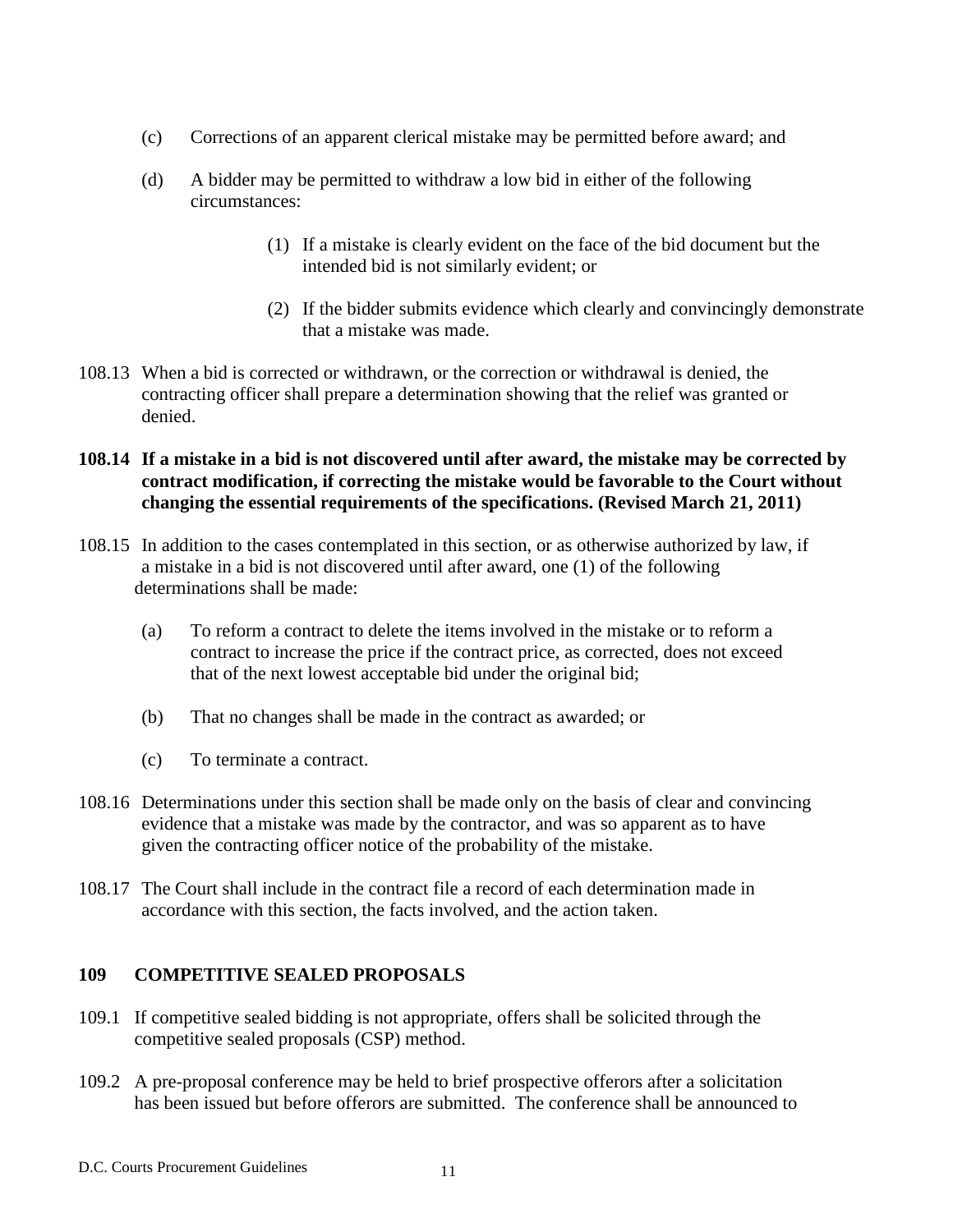all prospective offerors known to have received a solicitation.

- 109.3 Attendees shall be informed of the following:
	- (a) That remarks and explanations at the conference do not qualify or amend the terms of the solicitation; and
	- (b) That the solicitation and specification remain unchanged unless the solicitation is amended in writing.
- 109.4 All competitive sealed proposals (CSPs) shall be received by the exact time and date set in the solicitation.
- **109.5 To be considered for award, a CSP shall be required to comply with all the provisions of the solicitation. Each solicitation shall include all of the evaluation criteria and the evaluation factors, including the relative importance of each factor. The price will be evaluated to determine price reasonableness. A statement shall be included in the solicitation that the contracting officer may conduct written or oral discussions with all offerors who submit proposals within a competitive range but that initial proposals may be accepted without such discussions. (Revised March 21, 2011)**
- 109.6 The evaluation of each CSP shall be based on the evaluation factors established in the solicitation. Numerical rating systems may be used by the Court, but are not required. Factors not specified in the solicitation shall not be considered.
- 109.7 For purposes of this section, a minor informality or irregularity is one that is merely a matter of form and not of substance. It also relates to some immaterial defect in an offer which can be corrected or waived without being prejudicial to other offerors.
- 109.8 Minor informalities or irregularities in offers submitted to the Court may be waived if the waiver of the deficiency is in the best interests of the Court.
- 109.9 After the closing of proposal receipt, each shall be examined for mistakes.
- 109.10 In cases of mistakes or in cases where there is reason to believe that a mistake may have been made, a request shall be made from the **Contracting Officer** for a verification of the proposal and call attention to the suspected mistake. If the offeror alleges a mistake, the matter shall be processed before award under the following circumstances; *(revised March 31, 2017)*
	- (a) The authority to permit corrections of proposals is limited to proposals that, as submitted, are responsible to the CSP and shall not be used to permit correction of proposals to make them **acceptable;** *(revised March 31, 2017)*
	- (b) Corrections of an apparent clerical mistake may be permitted before award; or
	- (c) An offeror may be permitted to withdraw a proposal in either of the following circumstances: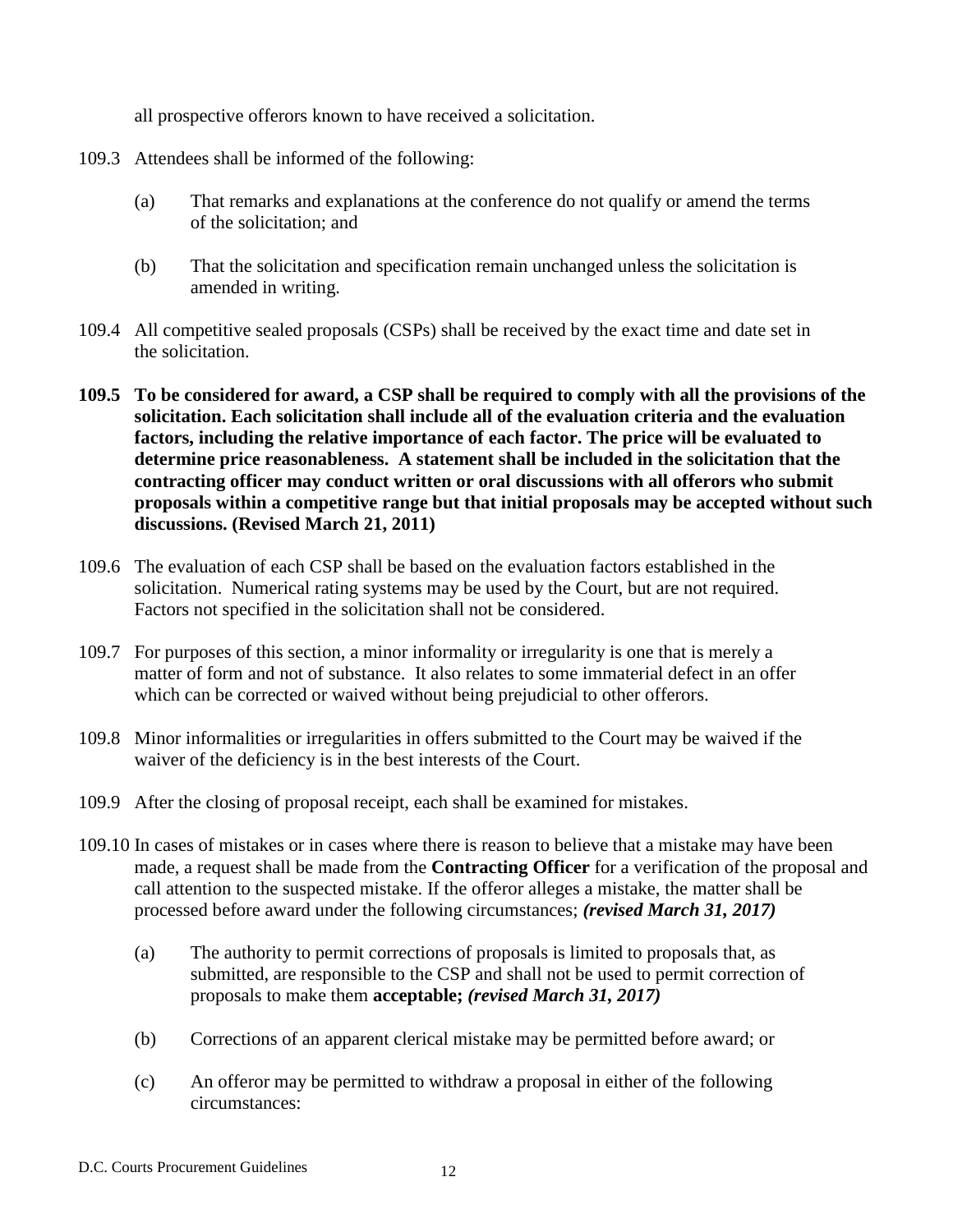- (1) If a mistake is clearly evident on the face of the proposal document but the intended proposal is not similarly evident; or
- (2) If the offeror submits evidence which clearly and convincingly demonstrates that a mistake was made.  *(revised March 31, 2017)*
- 109.11 When a proposal is corrected or withdrawn or the correction or withdrawal is denied, the Contracting Officer shall prepare a determination showing that the relief was granted or denied.
- 109.12 When a mistake in a proposal is discovered after award, the mistake may be corrected by contract amendment if correcting the mistake would be favorable to the Court without changing the essential requirements of the specifications.
- 109.13 Determinations under this section shall be made only on the basis of clear and convincing evidence that a mistake was made by the contractor, and was so apparent as to have given the contracting officer notice of the probability of the mistake. The Court shall include in the contract file a record of each determination made in accordance with this section, the facts involved and the action taken.
- 109.14 The Court has the right to reject all proposals in whole or in part when it is determined that such action is in the best interest of the Court.
- 109.15 The competitive range shall be determined on the basis of price and other factors, in accordance with the evaluation criteria stated in the solicitation, and shall include all proposals that have a reasonable chance of being selected for award. If there is doubt as to whether a proposal is in the competitive range, the proposal shall be included.
- 109.16 Oral presentation or written clarification of technical information may be requested of the offeror.
- 109.17 Negotiations may be held with offerors determined to be in the competitive range.
- 109.18 If negotiations are not held, the following requirements shall be met:
	- (a) All offerors must have been notified of the possibility that an award might be made without negotiation; and
	- (b) The award must be made without further written or oral communications with any offeror.
- 109.19 Upon completion of negotiation, the contracting officer shall issue to all offerors within the competitive range a request for best and final offers.
- 109.20 After receipt of best and final offers, negotiations will only continue if in the best interests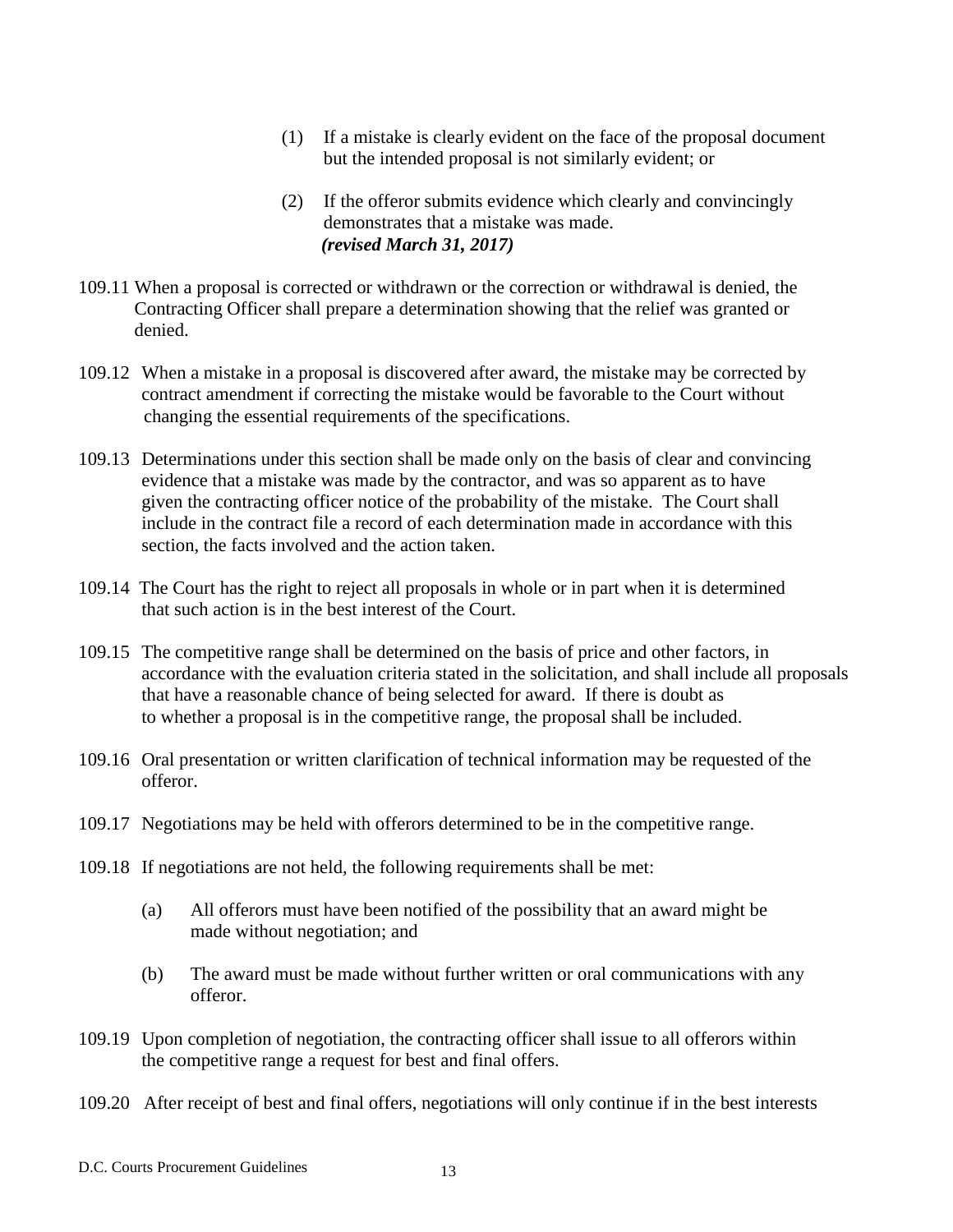of the Court.

109.21 Any offer submitted as best and final offer shall be considered complete and not subject to additional negotiation.

#### **110 COST OR PRICING DATA**

- 110.1 Bidders/offerors may be required to submit and certify cost or pricing data before award of contract.
- 110.2 Certification and submission of actual cost or pricing data shall not be required when it is determined that prices are:
	- (a) Based on adequate price competition;
	- (b) Based on established catalog or market prices of commercial items sold in substantial quantities to the general public; or
	- (c) Set by law or regulation.
- 110.3 Price competition exists if two (2) or more responsible offerors make a responsive offer to a solicitation issued by the Court, and they compete independently for a contract to be awarded.
- 110.4 When cost or pricing data are required, each offeror submits a certificate that states that to the best of the contractor's knowledge and belief, the cost and/or pricing data are accurate, complete, and current as of a determined specified date.

### **111 ANTI-COMPETITIVE PRACTICES AMONG OFFERORS**

- 111.1 For the purpose of this section, an anti-competitive practice is a practice among offerors or potential offerors that reduces or eliminates competition or restrains trade. An anticompetitive practice can result from an agreement or understanding among competitors to submit collusive offers.
- 111.2 The contracting officer shall be alert and sensitive to conditions of the market place and may conduct studies of past procurements such as, but not limited to, the following:
	- (a) A study of the history of a supply, service or construction item over a period of time sufficient to determine any significant patterns of changes;
	- (b) A review of similar Court contract awards over a period of time; or
	- (c) Consultation with outside sources of information, such as offerors who have competed for similar Court business in the past but who are no longer competing for such business.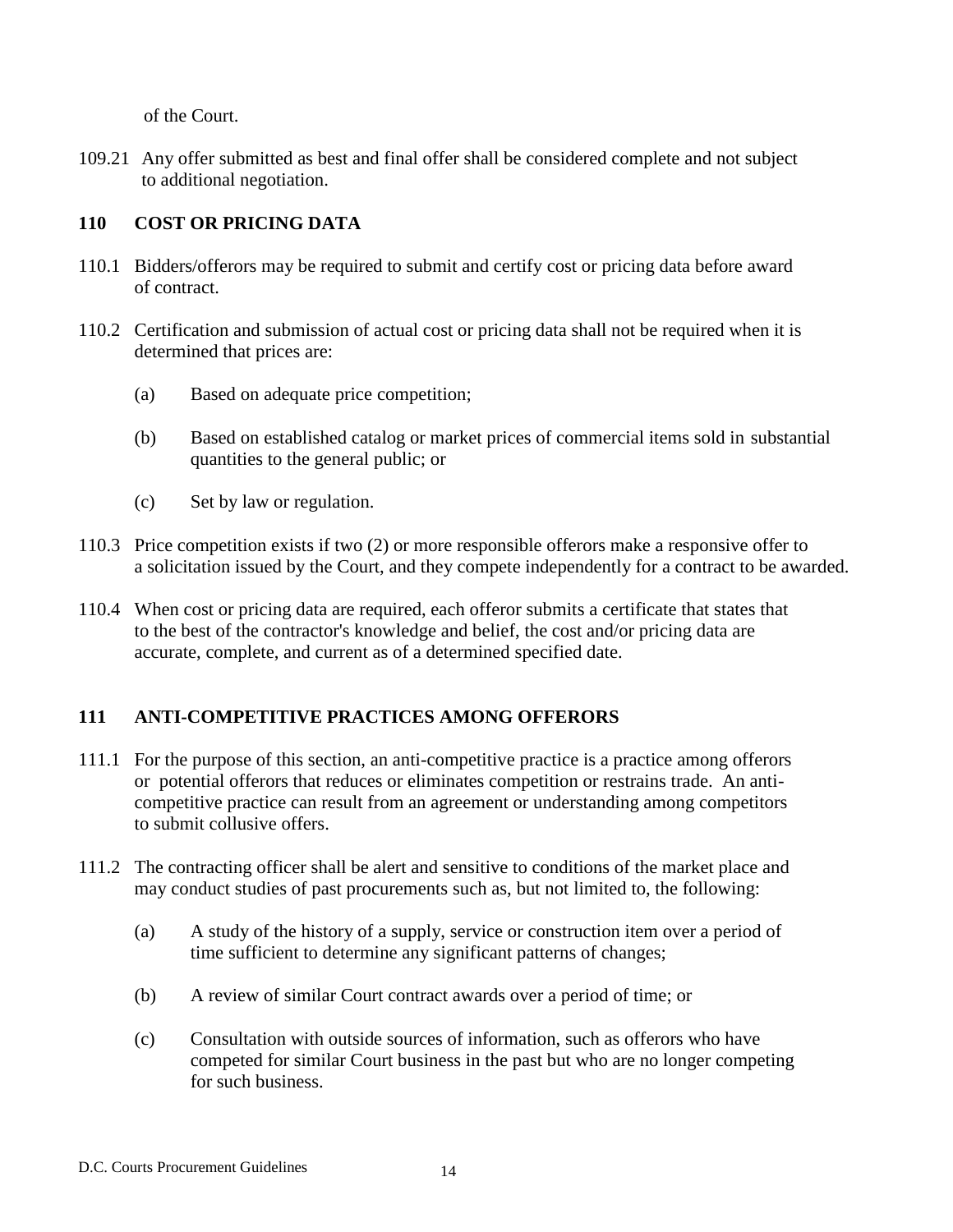**111.3 When collusion or other anti-competitive practices are suspected among any offerors, a notice of the relevant facts shall be transmitted to the Office of the General Counsel, District of Columbia Courts. (Revised March 21, 2011)**

#### **112 ETHICS IN PUBLIC CONTRACTING**

- **112.1 To achieve the purpose of this section, all employees and persons doing business with the Courts shall be required to observe the ethical standards prescribed herein. The Contracting Officer shall make available and disseminate to every person doing business with the Court and to every Court employee with procurement responsibilities, the requirements of this section. (Revised March 21, 2011)**
- **112.1 (a) As determined by the Contracting Officer, each Court employee with direct procurement responsibilities shall acknowledge in writing compliance with the ethical guidelines of this section and other established Court procurement policies and guidelines. (New Section - March 21, 2011)**
- **112.1 (b) Ethical training in public contracting shall be provided to all procurement personnel and other Court employees with procurement responsibilities on a yearly basis. (New Section - March 21, 2011)**
- **112.2 (a) It shall be a breach of ethical standards for any employee to participate directly or indirectly in a procurement when the employee knows that the employee or any member of the employee's immediate family has a financial interest pertaining to the procurement. An employee must disclose to the designated contracting officer any outside employment with a company that is doing business with the Courts. When a Court employee knows that he or she has an actual or potential conflict of interest, or when the Contracting Officer has determined that an actual or potential conflict of interest exists, such employee shall be disqualified from any involvement with that procurement. (Revised March 21, 2011)**
- **112.2 (b) Unless a determination is made as provided herein, no officer or employee of the Courts shall benefit, in part or in whole, personally, financially or otherwise, from any contract executed by the Contracting Officer. Any such contract shall be deemed void, and no payment shall be made by the Courts or any officer thereof. The general provisions and procurement guidelines shall not be construed to extend to any contract to the extent a contract is made with a corporation for the corporation's general benefit. A Court employee shall not be a party in a contract with the Courts and will not knowingly cause or allow a business concern or other organization owned or substantially owned or controlled by the employee to be a party to such a contract, unless a written determination has been made by the Courts that there is compelling reason for contracting with the employee, such as when the Courts' needs cannot reasonably otherwise be met. (New Section - March 21, 2011)**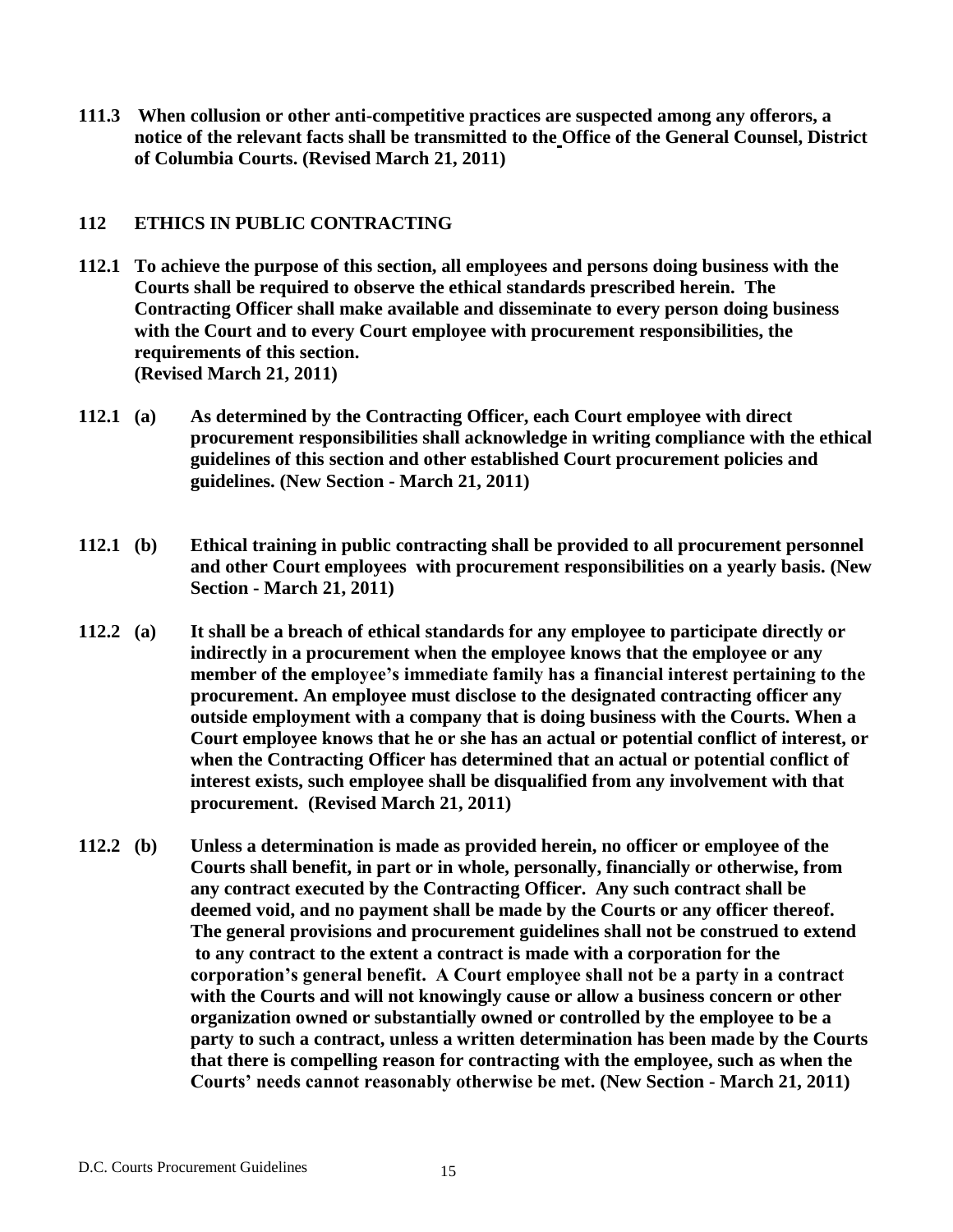- 112.3 It shall be a breach of ethical standards for any person to offer, give or agree to give any employee or former employee, or for any employee or former employee to solicit, demand, accept or agree to accept from another person, a gratuity or an offer of employment in connection with any decision, approval, disapproval, recommendation or preparation of any part of a procurement.
- 112.4 It shall be a breach of ethical standards for any payment, gratuity, or offer of employment to be made by or on behalf of a subcontractor under a contract to the prime contractor, or higher tier subcontractor, as an inducement for the award of a subcontract or order.
- 112.5 It shall be a breach of ethical standards for any employee, former employee or any other person knowingly to use confidential information for actual or anticipated personal gain. No employee or officer of the Court shall serve on the board of directors or other governing body (whether or not compensated) of any contractor with whom the Court has a current contractual relationship if the individual's responsibilities with the Court entail the letting or management of the contract.

#### **113 GENERAL CONTRACTOR RESPONSIBILITY**

- **113.1 To be determined responsible, a prospective contractor must –**
	- **(a) Have adequate financial resources to perform the contract, or the ability to obtain them;**
	- **(b) Be able to comply with the required or proposed delivery or performance schedule, taking into consideration all existing commercial and governmental business commitments;**
	- **(c) Have a satisfactory performance record. A prospective contractor shall not be determined responsible or nonresponsible solely on the basis of a lack of relevant performance history;**
	- **(d) Have a satisfactory record of integrity and business ethics;**
	- **(e) Have the necessary organization, experience, accounting and operational controls, and technical skills or the ability to obtain them (including, as appropriate, such elements as production control procedures, property control systems, quality assurance measures, and safety programs applicable to materials to be produced or services to be performed by the prospective contractor and subcontractors;**
	- **(f) Have the necessary production, construction, and technical equipment and facilities, or the ability to obtain them; and**
	- **(g) Be otherwise qualified and eligible to receive an award under applicable laws and regulations.**

 *(New Section - March 31, 2017)*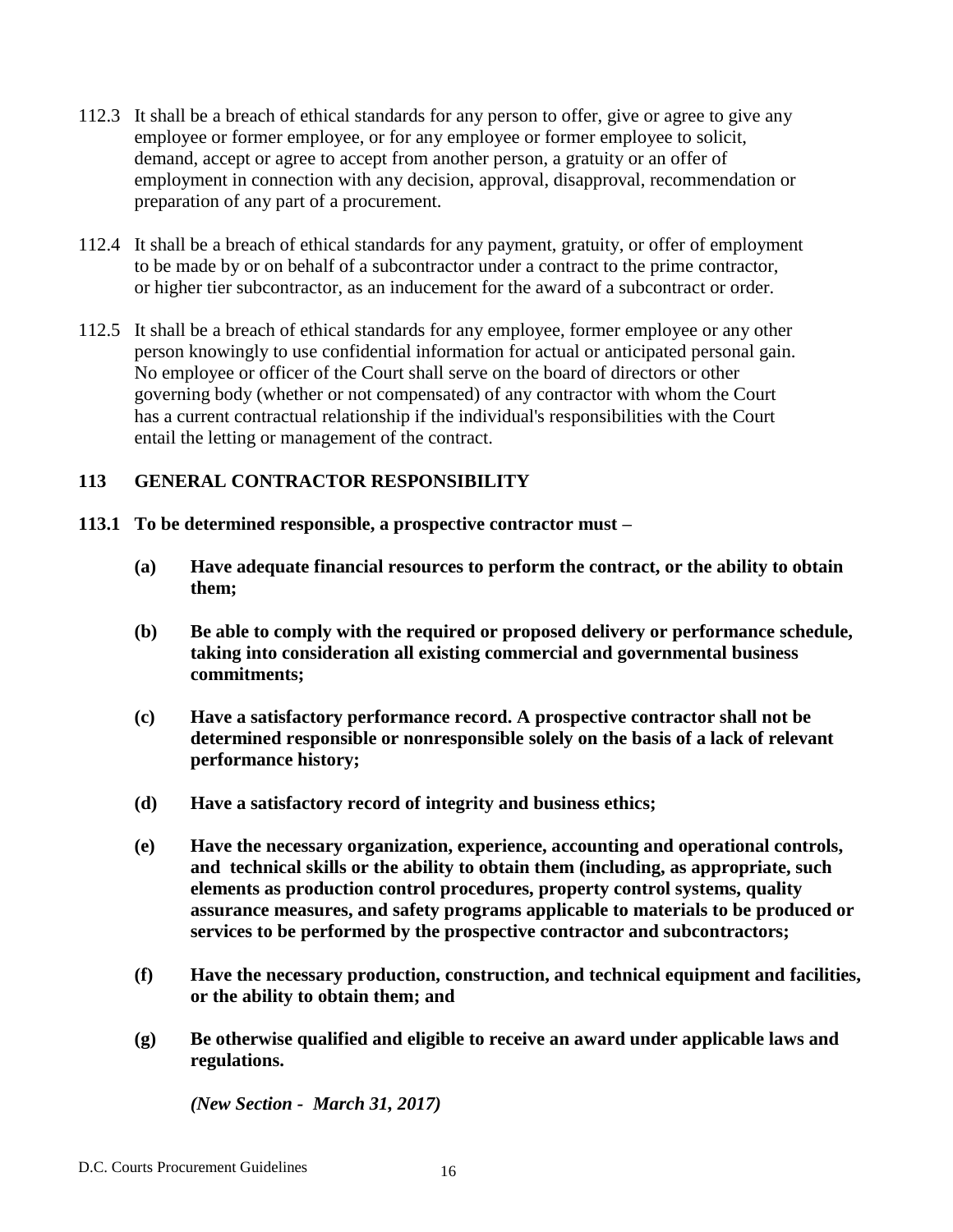**113.2 When it is necessary for a particular acquisition or class of acquisitions, the Contracting Officer shall develop, with the assistance of appropriate specialists, special standards of responsibility. Special standards may be particularly desirable when experience has demonstrated that unusual expertise or specialized facilities are needed for adequate contract performance. The special standards shall be set forth in the solicitation (and so identified) and shall apply to all offerors.** *(revised March 31, 2017)*

#### **114 NOVATION AGREEMENTS**

- **114.1 A request by a contractor to recognize a successor in interest shall be submitted in writing to the Contracting Officer.** *(revised March 31, 2017)*
- **114.2 When a contractor asks the District of Columbia Courts to recognize a successor in interest, the contractor shall submit to the Contracting Officer three (3) signed copies of the proposed Novation Agreement and one (1) copy of each of the following:**
	- **(a) A list of all affected contracts and purchase orders remaining unsettled between the transferor and the District of Columbia Courts showing for each the contract number and type, the name and address of the District of Columbia Court's contracting office, the total dollar value of each contract, as amended, and the remaining unpaid balance;**
	- **(b) The opinions of legal counsel for the transferor and transferee stating that the transfer was properly effected under applicable law and the effective date of the transfer;**
	- **(c) Evidence of the transferee's capability to perform the contract(s);**
	- **(d) The consent of sureties on all affected contracts if bonds are required, or a statement from the transferor that no bond is required;**
	- **(e) Any other documents or evidence that the Contracting Officer deems appropriate.** *(revised March 31, 2017)*
- **114.3 The Contracting Officer shall determine whether it is in the best interests of the District of Columbia Courts to recognize the proposed successor in interest. The Contracting Officer's decision shall include a determination of responsibility for the proposed successor.** *(revised March 31, 2017)*
- **114.4 When it is in the best interest of the District of Columbia Courts not to concur in the transfer of a contract to another company, the original contractor shall remain under contractual obligation to the District of Columbia Courts, and the contract may be terminated for reasons of default if the original contractor does not perform.** *(revised March 31, 2017)*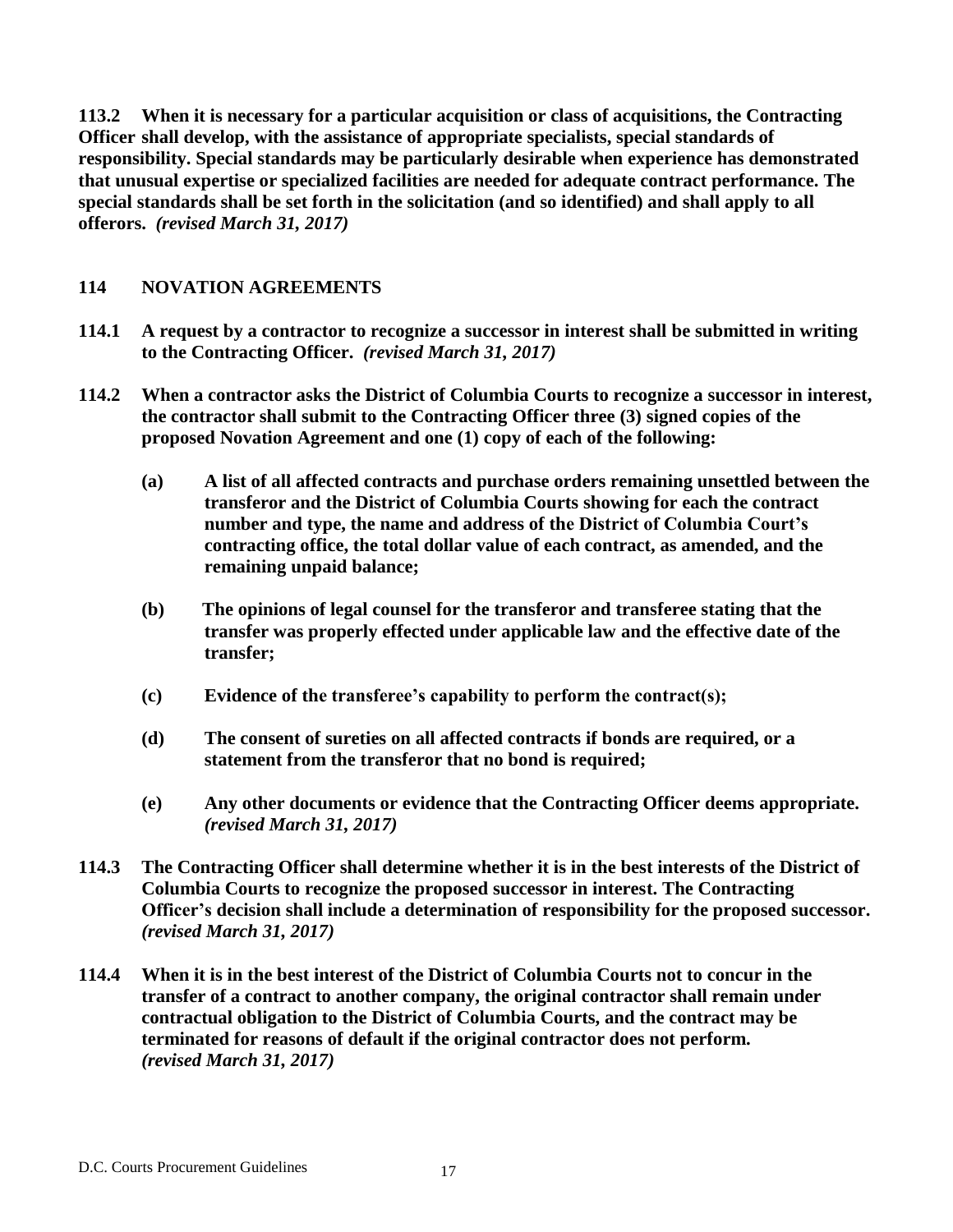- **114.5 If recognizing a successor in interest to a District of Columbia Courts contract is consistent with the best interest of the District of Columbia Courts, the responsible Contracting Officer shall execute a Novation Agreement with the transferor and the transferee.** *(revised March 31, 2017)*
- **114.6 The Novation Agreement shall contain the following requirements:**
	- **(a) The transferee assumes all of the transferor's obligations under the contract including those incurred in the past unless the Contracting Officer waives these obligations in writing after determining waiver to be in the best interest of the District of Columbia Courts;**
	- **(b) That the transferor waives all rights under the contract against the District of Columbia Courts, except as otherwise provided in the Novation Agreement;**
	- **(c) That the transferor guarantees performance of the contract by the transferee or provides a satisfactory performance bond; and**
	- **(d) That nothing in the agreement shall relieve the transferor or transferee from compliance with any applicable law or regulation.** *(revised March 31, 2017)*
- **114.7 The Office of General Counsel shall review a contractor's proposed Novation Agreement to determine its legal sufficiency before execution by the Contracting Officer.** *(revised March 31, 2017)*
- **114.8 The Contracting Officer shall forward signed copies of the executed Novation Agreement to the transferor and transferee and retain a signed copy in the contract file.**  *(revised March 31, 2017)*

#### **115 FIXED ASSETS**

- **115.1 Property and Equipment (P&E) with a cost equal to or in excess of Twenty-Five Thousand Dollars (\$25,000) and a useful life of five (5) years are considered Fixed Assets of the Courts.** *(revised March 31, 2017)*
- **115.2 Bulk purchased items with individual useful lives of at least two (2) years and an aggregate value of \$100,000 or more are considered Fixed Assets.** *(revised March 31, 2017)*
- **115.3 Effective FY 2014, the estimated useful life of assets such as office furniture, office equipment, telecommunications equipment and audio/visual equipment is five (5) years and the estimated useful life of information technology equipment is three (3) years.** *(revised March 31, 2017)*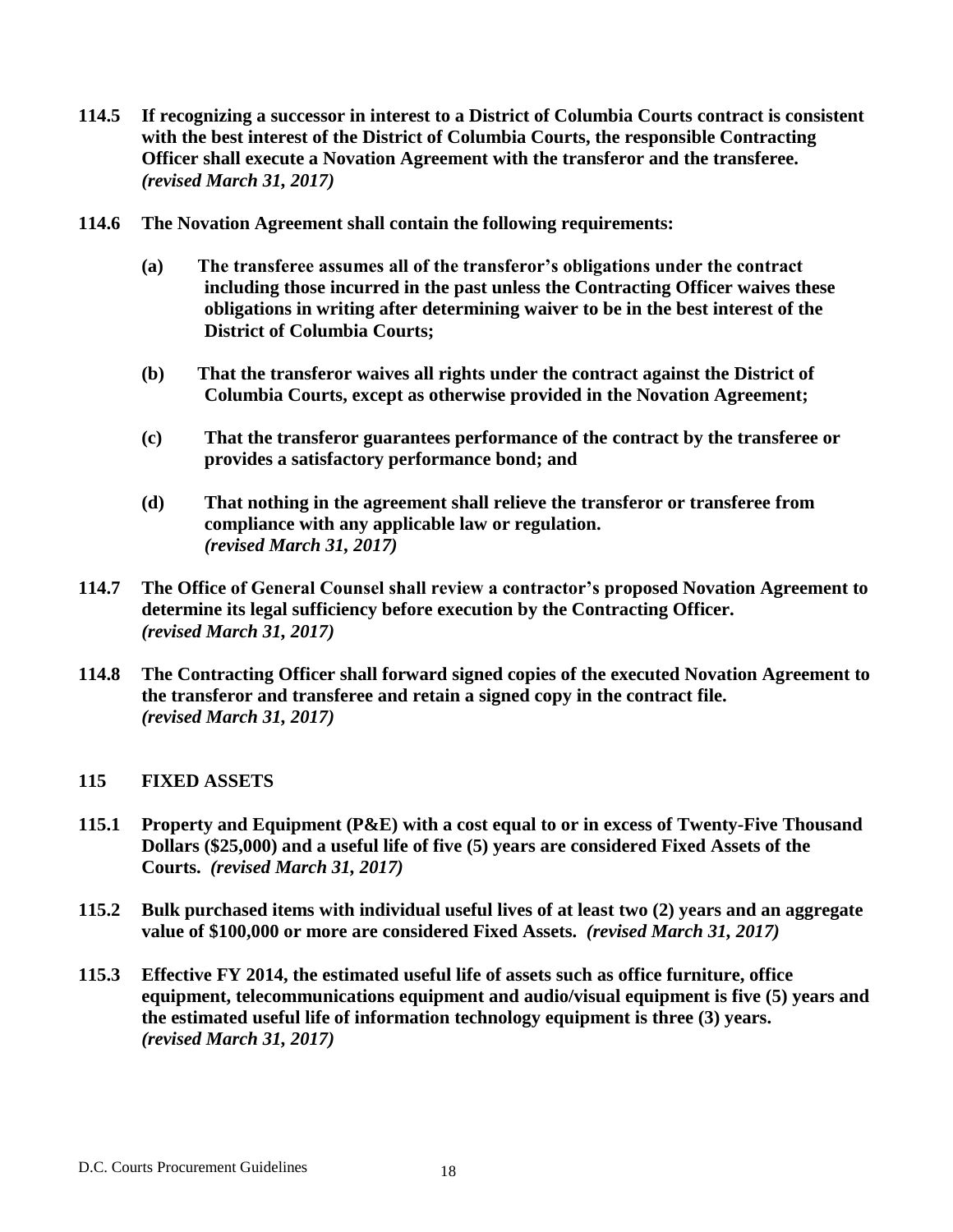#### **CHAPTER 2 - BUSINESS PREFERENCES**

#### **200 UTILIZATION OF PREFERRED CONTRACTORS**

- **200.1 If the Courts elects to participate under the Department of Local and Small Business Development's Certified Business Enterprise Program, vendors who qualify for additional points on proposals or price reduction on bids specified in such laws and regulations applicable to contract procurement by the executive branch of the D.C. government shall be afforded such points or price reductions in contract procurement activity by the D.C. Courts. (revised March 21, 2011).**
- 200.2 The **Contracting Officer** shall review each proposed procurement to determine whether the procurement could be made in accordance with Section 200.1. *(revised March 31, 2017)*
- 200.3 Before a procurement is restricted to a preferred contractor, the contracting officer shall make the following determinations:
	- (a) That there is a reasonable expectation that bids or offers will be obtained from at least two (2) responsible certified preferred contractors; and
	- (b) That an award will be made at reasonable prices.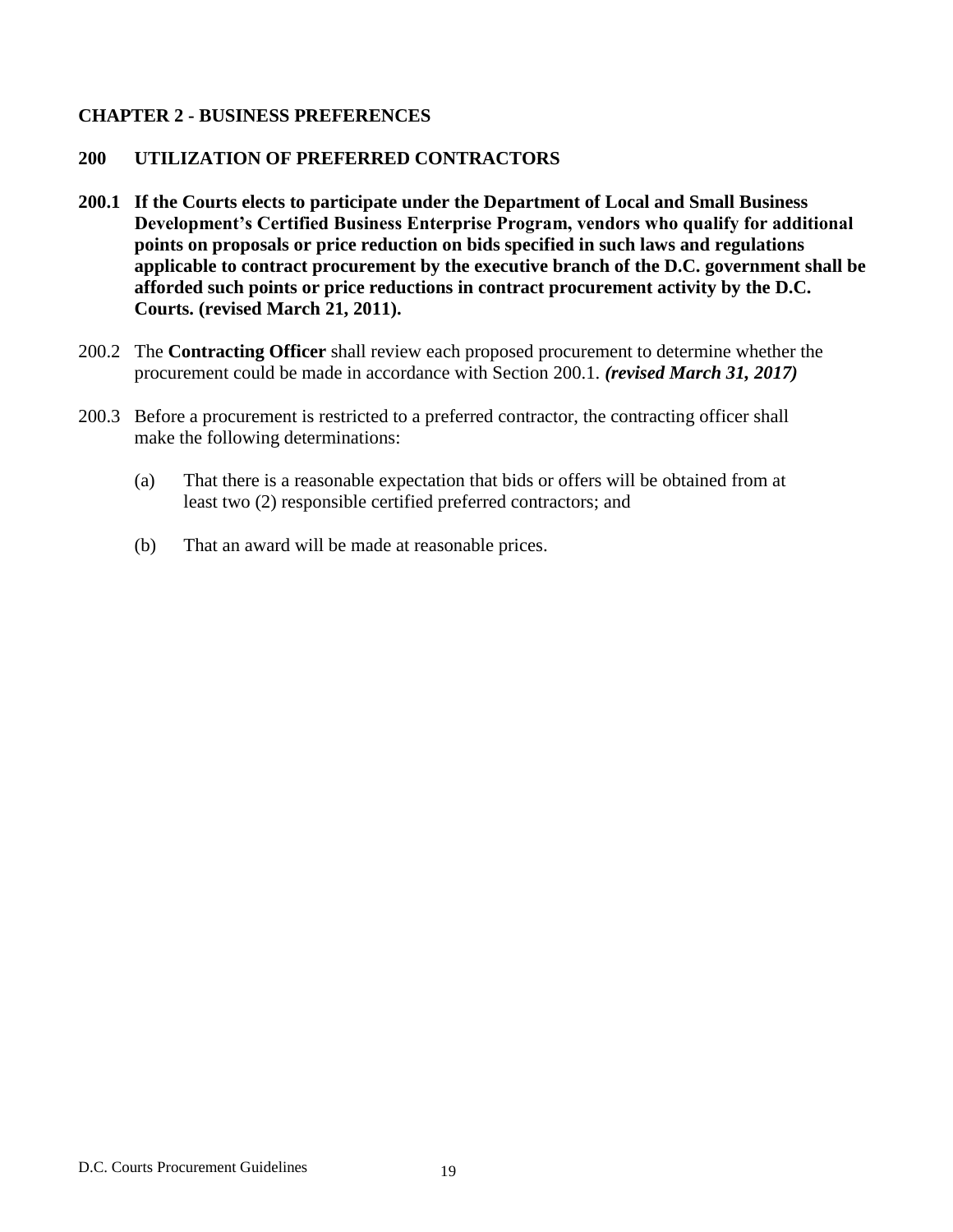#### **CHAPTER 3 - SMALL PURCHASE AND OTHER SIMPLIFIED PURCHASE PROCEDURES**

#### **SECTIONS**

- 300 Use of Small Purchase Procedures
- 301 Non-Competitive Small Purchases
- 302 Competitive Small Purchases.
- 303 Determination of Reasonable Price and Award
- 304 Blanket Purchase Agreements
- 305 Imprest Funds
- 306 Purchase Orders
- 307 Unpriced Purchase orders
- 308 Modification of Purchase Orders
- 309 Termination and Cancellation of Purchase Orders
- 310 Government-wide commercial purchase card (Revised August 13, 2003)
- 311 Special documentation requirements (Revised August 13, 2003)

#### **300 USE OF SMALL PURCHASE PROCEDURES**

- 300.1 The small purchase procedures set for in the guidelines may only be used for the procurement of supplies, services, and other items when the total amount of the procurement does not exceed **"one hundred fifty thousand dollars (\$150,000)."** *(revised March 31, 2017)*
- 300.2 The contracting officer shall not use small purchase procedures when the requirement can be met by using a requirements contract, an indefinite quantity contract, a federal supply schedule or other required source of supply.
- 300.3 The contracting officer shall not split a procurement totaling more than the Court's small purchase limitation into several purchases that are less than the limit in order to permit the use of the small purchase procedures.
- 300.4 A procurement requirement shall not be parceled, split, divided or purchased over a period of time in order to avoid the dollar limitations for use of small purchase procedures.
- 300.5 The contracting officer shall use the small purchase procedure that is most suitable, efficient and economical based on the circumstances of each procurement.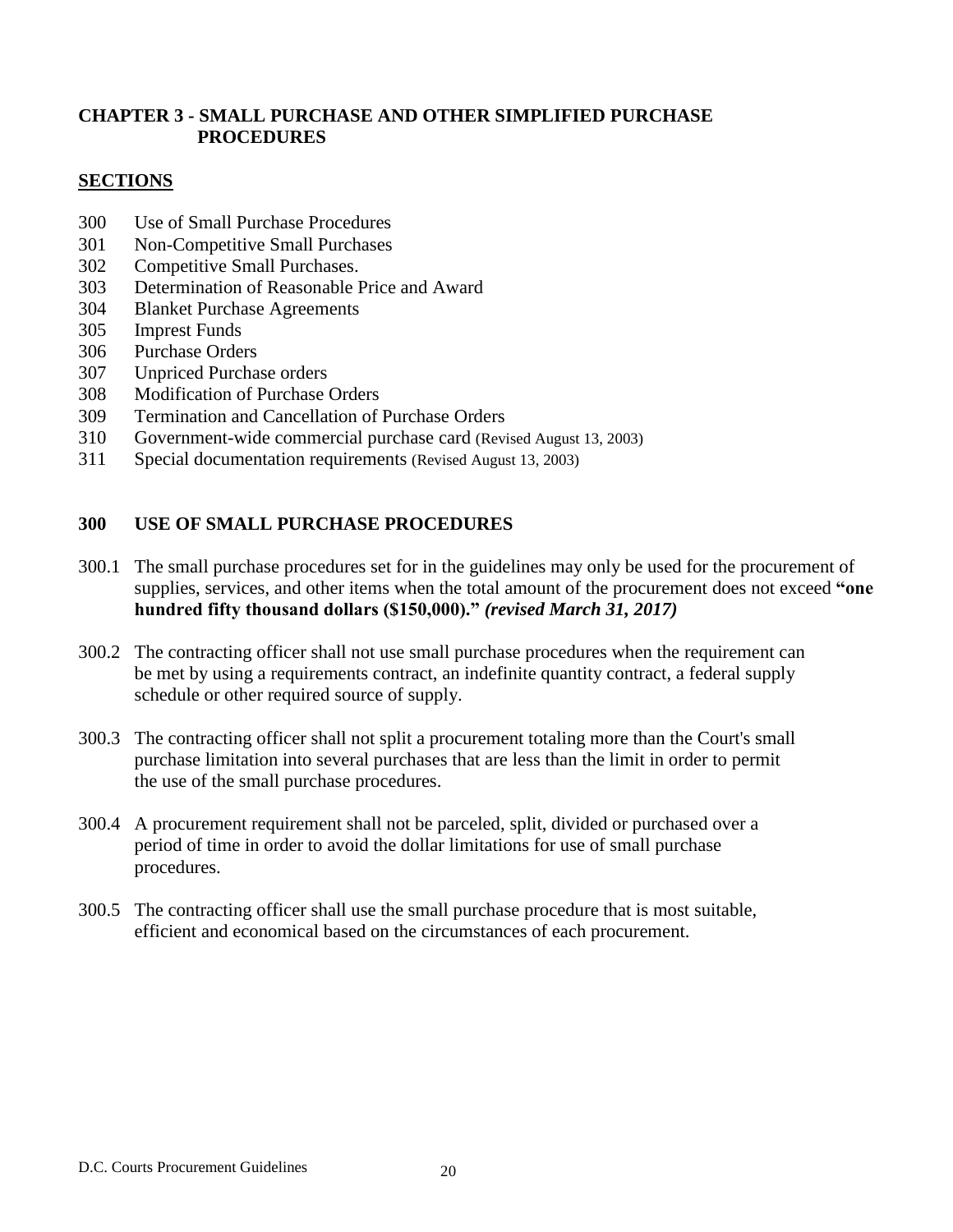#### **301 NON-COMPETITIVE SMALL PURCHASES**

- 301.1 A procurement for a an amount of **"three thousand five hundred dollars (\$3,500.00)"** or less is a micro-purchase and may be made without competitive quotations if the Contracting Officer or an individual delegated purchasing authority by the Contracting Officer considers the price to be reasonable. If the procurement is **\$3,500.00** or less the following shall apply: *(revised March 31, 2017)*
	- (a) The use of the Government commercial purchase card shall be the preferred method to purchase and to pay for micro-purchases.
	- (b) Purchases at or below the micro-purchase threshold may be conducted using procedures outlined in this chapter or that which is described in the Courts' SmartPay Program Guidelines, provided the purchaser is authorized and trained to use those methods.
- 301.2 Non-competitive small purchases shall be distributed equitably among suppliers. When practical, a quotation shall be solicited from a vendor other than the previous supplier before placing a repeat order.
- 301.2.(a) For purchases greater than the micro-purchase of \$3,500 and less than \$150,000, the Contracting Officer shall solicit written quotes from at least two (2) sources to promote competition to the maximum extent practicable and to ensure the purchase is in the best interests of the Courts.
- 301.3 The **C**ontracting **O**fficer shall take action to verify price reasonableness in the following instances: *(revised March 31, 2017)*
	- (a) When the contracting officer suspects or has information (such as comparison to previous prices paid or personal knowledge of the item involved) to indicate that the price may not be reasonable; or
	- (b) When purchasing an item for which no comparable pricing information is readily available (such as an item that is not the same as, or is not similar to, other items that have been recently purchased on a competitive basis).
- 301.4 For purchases under the small purchase threshold, the contracting officer may solicit from one source if the Contracting Officer determines that the circumstances of the contract action deem only one source reasonably available (e.g. urgency, exclusive licensing agreements or industrial mobilization). (Revised August 13, 2003)

#### **302 COMPETITIVE SMALL PURCHASES**

302.1 For each purchase greater than ten percent (10%) of the small purchase limit, the contracting officer shall solicit written quotations from at least (3) sources to promote competition to the maximum extent practicable and to ensure that the purchase is in the best interests of the Court, considering price and other factors (including the administrative cost of the purchase). If practicable, two (2) sources not included in the previous solicitation for similar items shall be requested to furnish quotations. (Revised August 13, 2003).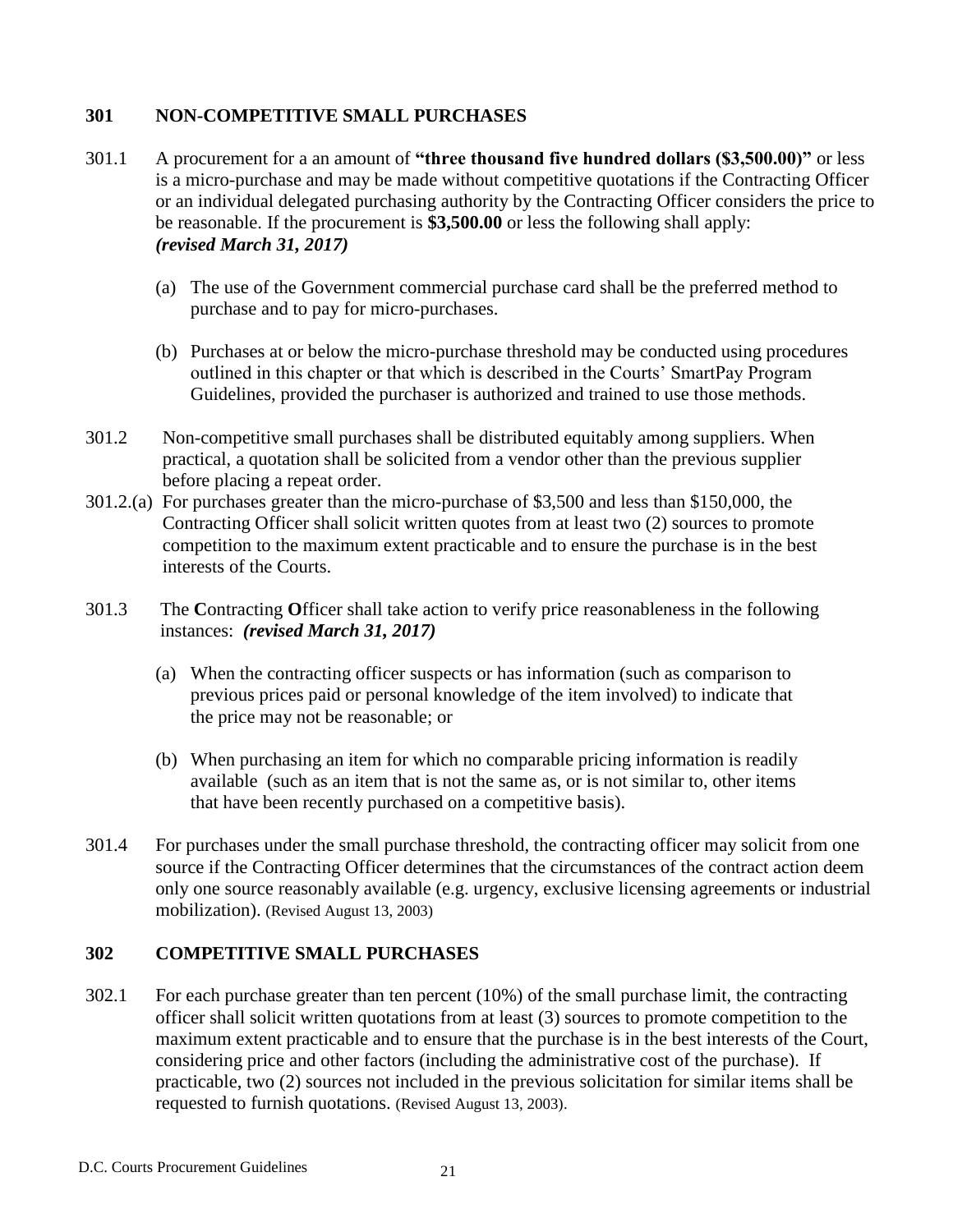- 302.1 (a) For purchases greater than the micro-purchases greater than the micro-purchase of **\$3,500 and less than \$150,000**, the Contracting Officer shall solicit written quotes from at least two (2) sources to promote competition to the maximum extent practicable and to ensure the purchase is in the best interests of the Courts. *(revised March 31, 2017)*
	- 302.2 If the contracting officer determines that it is impractical under the circumstances to solicit more than two (2) sources (due to time constraints or lack of available sources), the contracting officer may solicit quotations from two (2) sources. In no instance shall the contracting officer solicit quotations from fewer than (2) sources unless there is only one source for the commodity.
	- 302.3 If the contracting officer determines that the best interests of the Court indicate that quotations should be obtained from more than three (3) sources, the contracting officer may require the solicitation of additional quotations.
	- 302.4 The contracting officer shall consider the following factors when deciding how many quotations will be solicited:
		- (a) The nature of the item or service to be purchased and whether it is highly competitive and readily available in several makes or brands, or if it is relatively non-competitive;
		- (b) Information obtained in making recent purchases of the same or similar item;
		- (c) The urgency of the proposed purchase;
		- (d) The dollar value of the proposed purchase; and
		- (e) Past experience concerning specific contractors' prices.

#### 302.5 **The Contracting Officer or an individual delegated purchasing authority shall solicit quotations orally to the maximum extent practicable, if: (Revised August 13, 2003)**

- (1) The amount of the purchase is at or below small purchase threshold;
- (2) The supplies are immediately available;
- (3) One delivery and one payment will be made; and
- (4) Its use is determined to be more economical and efficient that the use of a written quotation.
- 302.6 The **C**ontracting **O**fficer shall maximize competition for small purchases and shall not limit solicitations to suppliers of well known and widely distributed makes or brands or solicit on a personal preference basis. *(revised March 31, 2017)*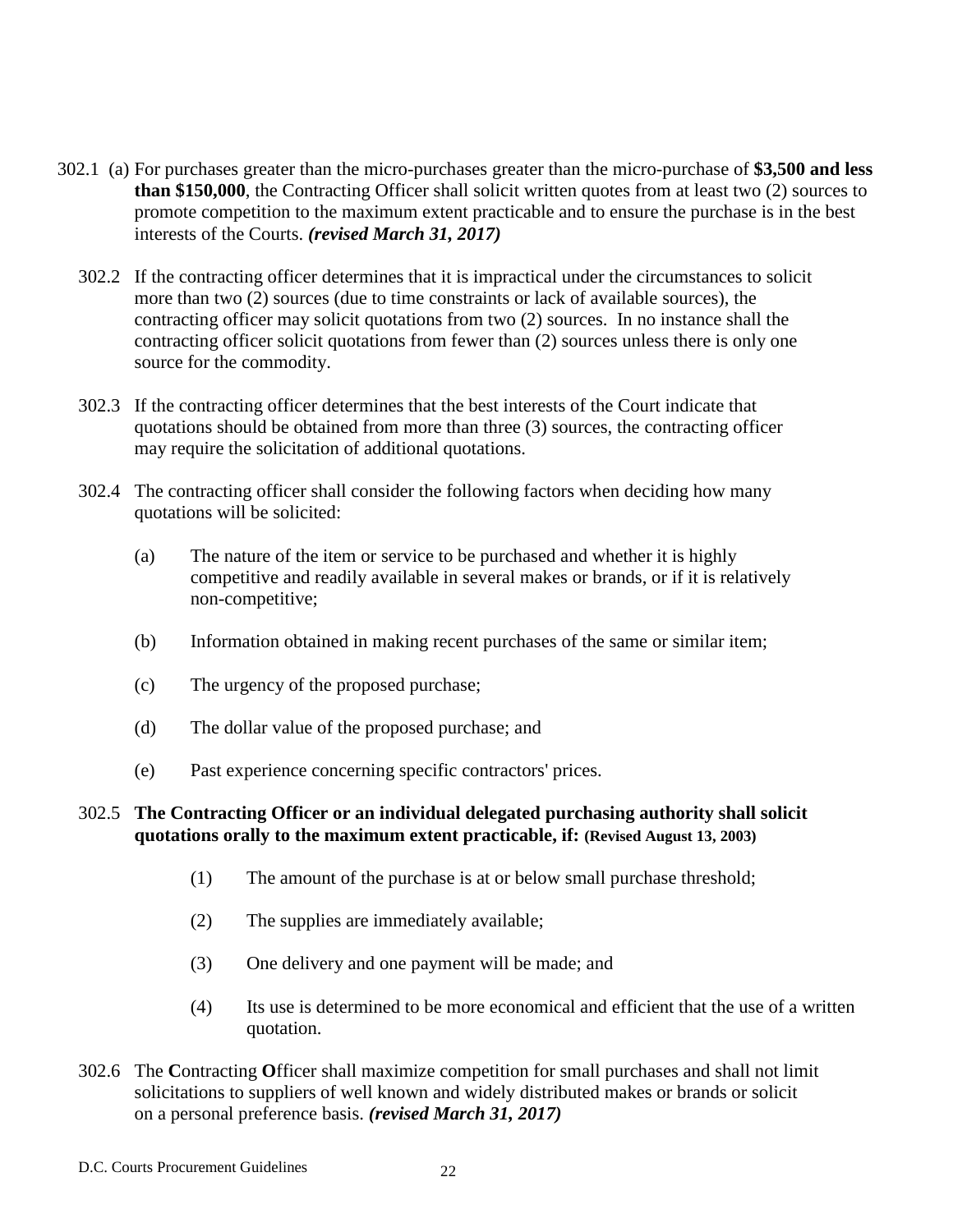302.7 The **C**ontracting **O**fficer shall maintain a small purchase source list (or lists if more convenient). The list shall indicate whether the business is one entitled to preferential treatment under Section 200. *(revised March 31, 2017)*

#### **303 DETERMINATION OF REASONABLE PRICE AND AWARD**

- 303.1 The contracting officer shall determine that the price to be paid to the successful offeror is fair and reasonable.
- 303.2 When only one (1) response is received to a request for quotations, or the price variance between multiple responses reflects a lack of adequate competition, the contracting officer shall include a statement in the contract file giving the basis for the determination of a fair and reasonable price.
- 303.3 The determination that a proposed price is fair and reasonable may be based on either of the following:
	- (a) Competitive quotations; or
	- (b) Comparison of the proposed price with prices found reasonable on previous purchases, current price lists, catalogs, advertisements, similar items, value analysis, the **Contracting Officer's** personal knowledge of the item being purchased, or any other reasonable basis. *(revised March 31, 2017)*
- 303.4 The **C**ontracting **O**fficer shall establish and maintain informal records of oral price quotations and include the record in the purchase file. The informal records shall consist of the names of the suppliers contacted and the prices and other terms conditions quoted by each. *(revised March 31, 2017)*
- 303.5 The contracting officer may limit written records of solicitations to notes or abstracts to show prices, delivery, references to printed price lists used, the vendor or vendors contacted, and other pertinent data.
- 303.6 The **C**ontracting **O**fficer shall retain records supporting small purchases for a minimum of three (3) years. *(revised March 31, 2017)*
- 303.7 The contracting officer shall notify unsuccessful suppliers only if requested.

#### **304 BLANKET PURCHASE AGREEMENTS**

304.1 A blanket purchase agreement (BPA) may be used as a simplified method of filling anticipated repetitive needs for supplies, services, or other items by establishing charge accounts with sources of supply.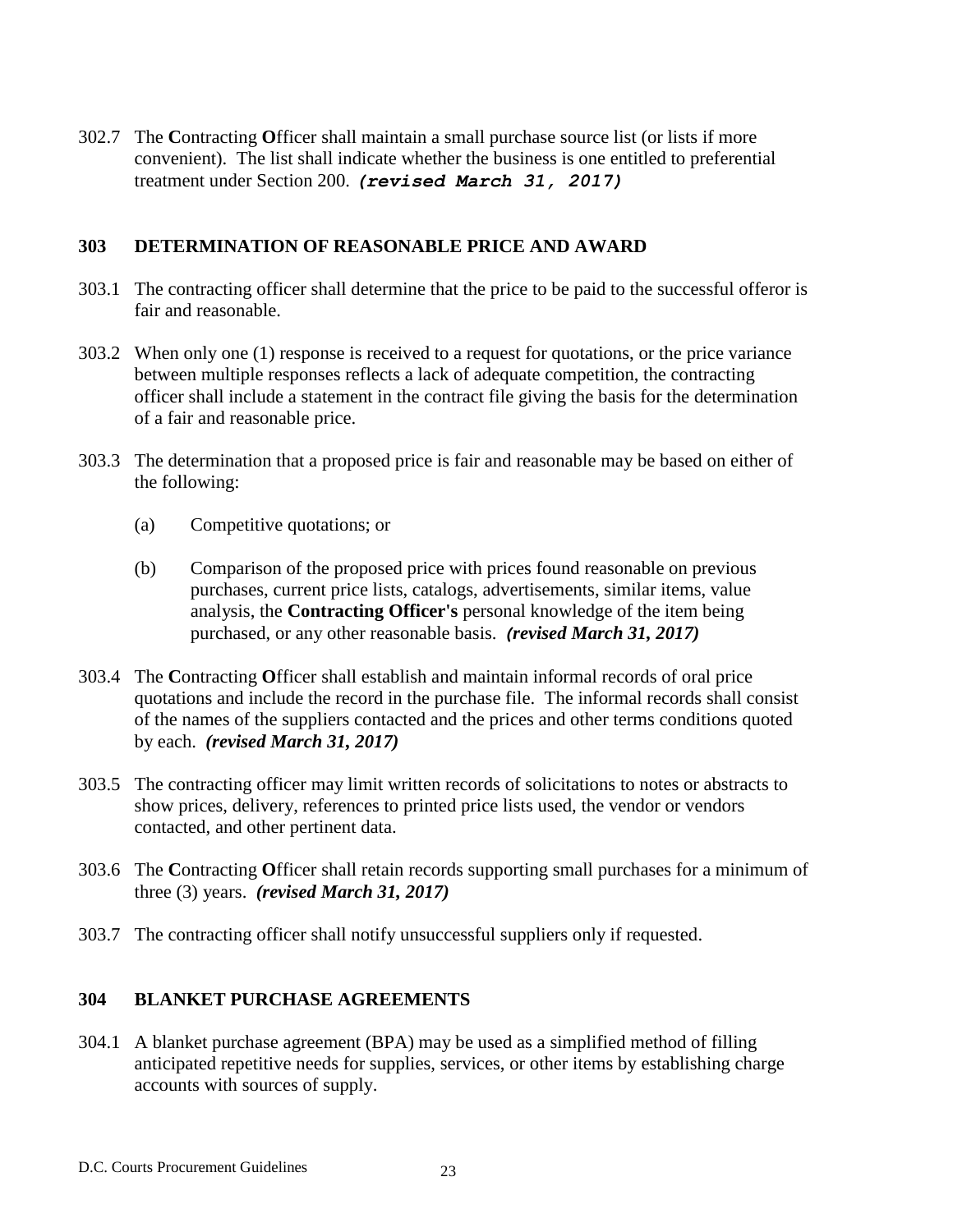- 304.2 The contracting officer may establish a BPA if one (1) or more of the following criteria apply:
	- (a) There is a wide variety of items in a broad class of goods that are generally purchased, but the exact items, quantities and delivery requirements are not known in advance and may vary considerably;
	- (b) There is a need to provide commercial sources of supply for one (1) or more offices that do not otherwise have or need direct authority to purchase; or
	- (c) The administrative cost of writing numerous purchase orders can be avoided through the use of this procedure.
- 304.3 To the extent practical, BPA's for items of the same type, shall be placed concurrently with more than one (1) supplier. All competitive sources shall be given an equal opportunity to furnish supplies, services or other items under a BPA.
- 304.4 A BPA may be limited to furnishing individual items or commodity groups or classes or it may be unlimited for all items or services that the source of supply is in a position to furnish.
- 304.5 The **C**ontracting **O**fficer shall not use a BPA to authorize purchases that are not otherwise authorized by law and shall not purchase off a BPA to avoid the small purchase authority limitation. *(revised March 31, 2017)*
- 304.6 The existence of a BPA shall not justify procurement on a sole source basis.
- 304.7 When there is an insufficient number of vendors with BPA's to ensure maximum practicable competition for a particular purchase, the contracting officer shall do the following:
	- (a) Solicit quotations from other sources and make the purchase as appropriate; and
	- (b) Establish additional BPA's to facilitate future purchases when recurring requirements for the same or similar items or services seem likely, when qualified sources are willing to accept a BPA or when it is otherwise practical to do so.
- 304.8 An individual BPA shall be considered terminated when the purchases under it equal its total dollar limitation or when its stated time period expires.
- 304.9 **The small purchase threshold limit is applicable to blanket purchase agreements (BPA). For purchases from \$3,500 and up to \$150,000, the Contracting Officer shall solicit written quotes from at least (2) sources to promote competition to the maximum extent practicable and to ensure the purchase is in the best interest of the DC Courts.** *(revised March 31, 2017)*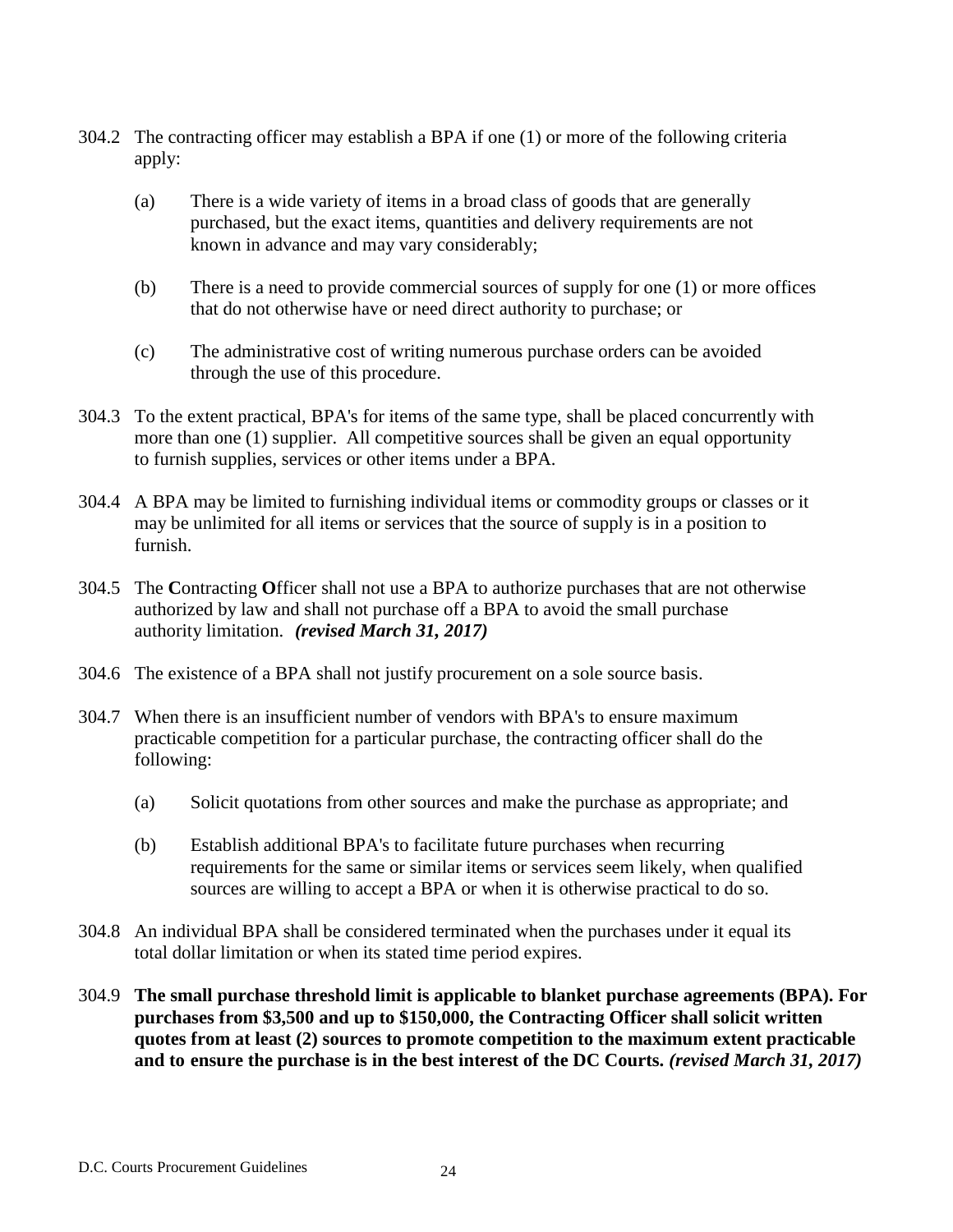#### **305 IMPREST FUNDS**

#### **305.1 A cash purchase using imprest funds may be made when the transaction does not exceed one hundred fifty dollars if: – (Revised August 13, 2003)**

- (1) The contractor does not accept government purchase orders; or
- (2) The contractor does not accept commercial credit cards.
- 305.2 The contracting officer shall specifically designate in writing persons authorized to make purchases using imprest funds.
- **305.3 Each purchase using imprest funds shall be recorded in an imprest fund purchase form, approved by the Contracting Officer, which shall include a discreet imprest fund purchase number accounting data, identifying specific imprest fund account, the items or services purchased, the name of the person making the purchase and the purchase date. (Revised March 21, 2011)**
- 305.4 The contracting officer or designee shall further document each purchase using imprest funds by including a record of receipt and acceptance of supplies and services by the Court, receipt of cash payment by the suppliers and the cash advances and reimbursements.
- 305.5 When using imprest funds, the contracting officer or designee may place orders to suppliers orally and without soliciting competition if prices are determined to be reasonable. The contracting officer shall distribute purchases equitably among suppliers, and shall solicit prompt payment discounts.
- 305.6 The contracting officer, or other employee authorized under Section 305.2, shall furnish a copy of the imprest fund purchase form to the imprest fund cashier with the following information annotated:
	- (a) That an imprest fund purchase has been made;
	- (b) The unit and extended prices;
	- (c) The supplier's name and address; and
	- (d) The anticipated delivery date.
- 305.7 The contracting officer shall require that the supplier include the following with each delivery:
	- (a) An invoice packing slip, or other sales instrument;
	- (b) The supplier's name and address;
	- (c) A list and quantity of items;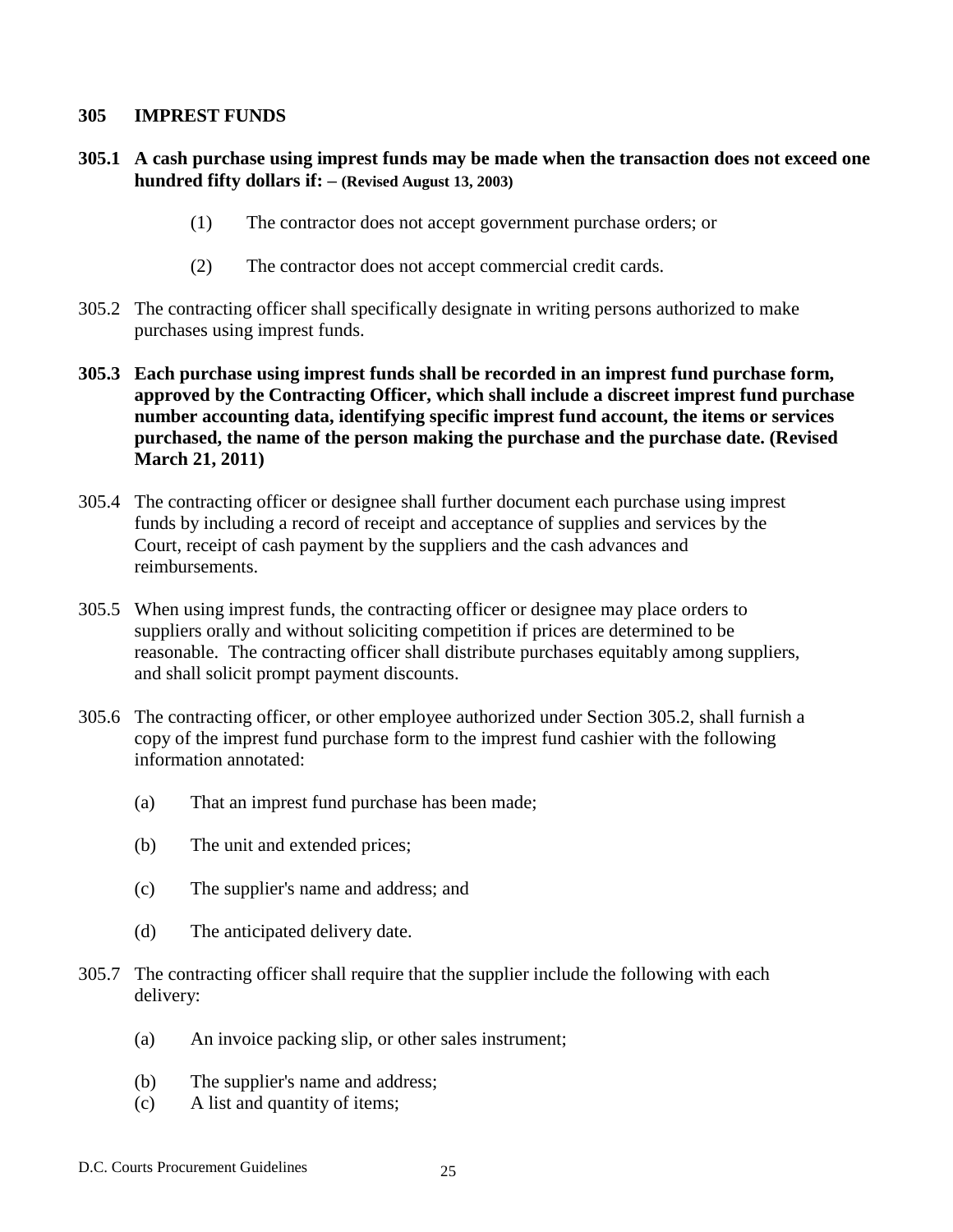- (d) The unit and extended prices; and
- (e) The trade discount, if any.

#### **306 PURCHASE ORDERS**

#### **306.1 Each purchase order shall be issued on a form approved by the Contracting Officer. (Revised March 21, 2011)**

- 306.2 Except as provided in Section 306, the **C**ontracting **O**fficer shall issue a purchase order on a fixed-price basis and shall not include economic price adjustment or redetermination provisions. *(revised March 31, 2017)*
- 306.3 Each purchase order shall include any trade and prompt payment discounts that are offered.
- 306.4 Each purchase order shall specify the quantity of supplies or services ordered.
- 306.5 When applicable, a purchase order shall provide that inspection and acceptance will be at destination. When inspection and acceptance are to be performed at destination, advance copies of the purchase order shall be furnished to the point of receipt. Receiving reports shall be completed by the **C**ontracting **O**fficer or other designated Court Official immediately upon receipt and acceptance of material. *(revised March 31, 2017)*
- 306.6 Each purchase order shall contain a definite calendar date by which delivery of supplies or performance of services is required.
- 306.7 Distribution of copies of purchase orders shall be limited to those required for essential administration and transmission of contractual information.
- 306.8 If the **C**ontracting **O**fficer wants to consummate a binding contract between the parties before the contractor undertakes performance, the contracting officer shall require written acceptance of the purchase order by the contractor.

#### **307 UNPRICED PURCHASE ORDERS**

- 307.1 The contracting officer shall use an unpriced purchase order only under the following circumstances:
- (a) When the transaction will not exceed the Court's small purchase limit;
- (b) When it is impractical to obtain pricing in advance of issuance of the purchase order; and
- (c) When the purchase is for repairs to equipment requiring disassembly to determine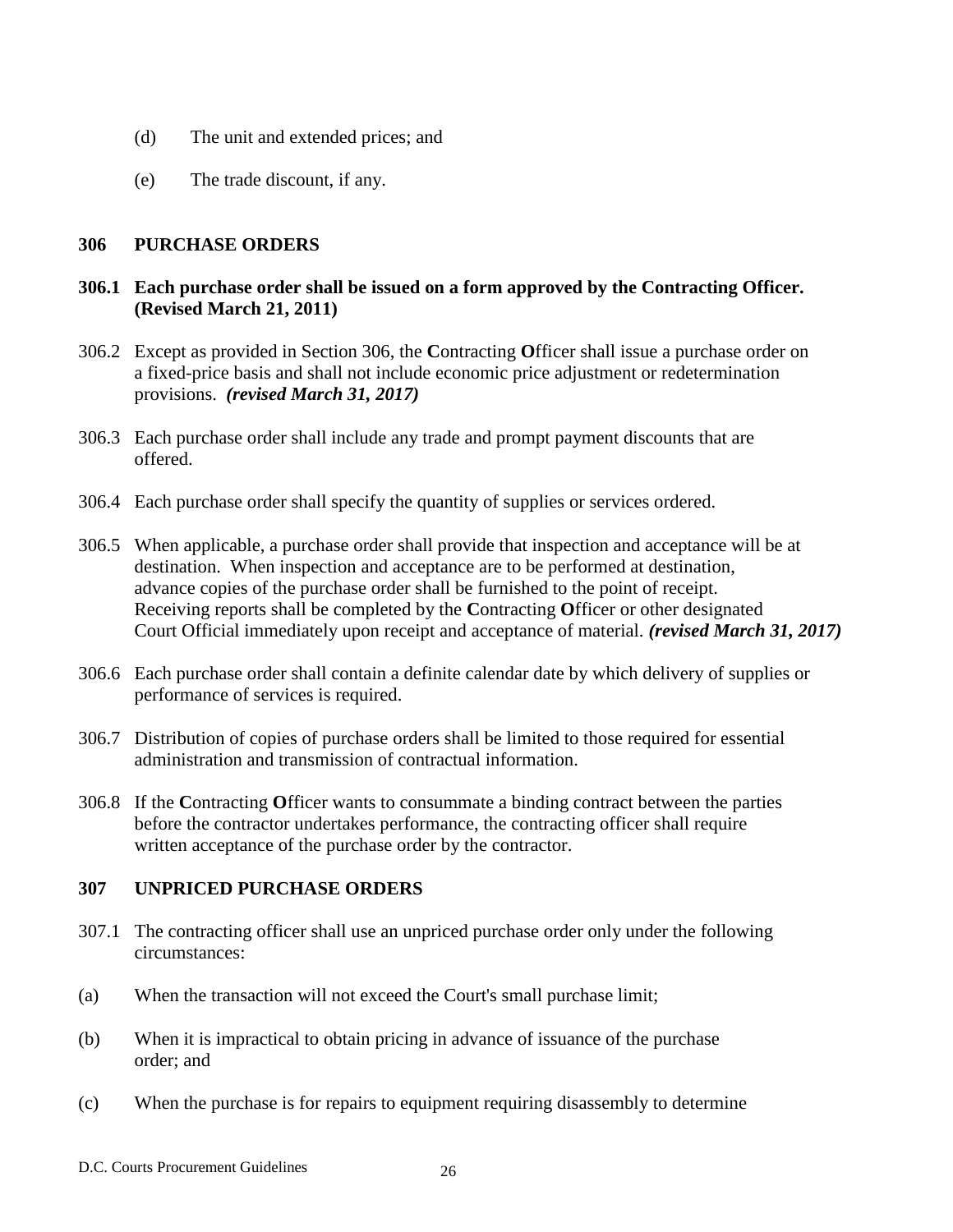the nature and extent of repairs material available from only one (1) source and for which cost cannot be readily established or supplies or services for which prices are known to be competitive but exact prices are not known.

307.2 The **C**ontracting **O**fficer shall issue each unpriced purchase order by using a written purchase order form and shall set a realistic dollar ceiling, either for each line item or for the total order. The dollar limitation shall be an obligation subject to adjustment when the firm price is established. *(revised March 31, 2017)*

#### **308 MODIFICATION OF PURCHASE ORDERS**

- **308.1 A purchase order may be modified by using a form approved by the Contracting Officer. Each purchase order modification shall identify the order it modifies and shall contain an appropriate modification number. (Revised March 21, 2011)**
- 308.2 The contracting officer may obtain a contractor's written acceptance of a purchase order modification if the written acceptance is determined by the **C**ontracting **O**fficer to be necessary to ensure the contractor's compliance with the purchase order as revised. *(revised March 31, 2017)*

#### **309 TERMINATION AND CANCELLATION OF PURCHASE ORDERS**

- 309.1 If a purchase order is to be terminated the contracting officer shall notify the contractor in writing that the purchase order has been cancelled, request the contractor's written acceptance of the cancellation and proceed in accordance with the provisions of Sections 309.2 and 309.3.
- 309.2 If the contractor accepts the cancellation and does not claim that costs were incurred as result of beginning performance under the purchase order, no further action shall be required and the purchase order shall be considered cancelled.
- 309.3 If the contractor does not accept the cancellation or claims that costs were incurred as a result of beginning performance under the purchase order, the contracting officer shall treat the action as a termination.
- **310 GOVERNMENT-WIDE COMMERCIAL PURCHASE CARD.**  (NEW SECTION – AUGUST 13, 2003)
- 310.1 The Government-wide commercial purchase card is authorized for use in making and/or paying for purchases of supplies, services, or construction. The purchase card may be used by the Contracting Officer or other individuals delegated Purchasing Authority. The card may be used only for purchases that are otherwise authorized by law, regulation or guidelines.
- 310.2 The purchase card may be used to: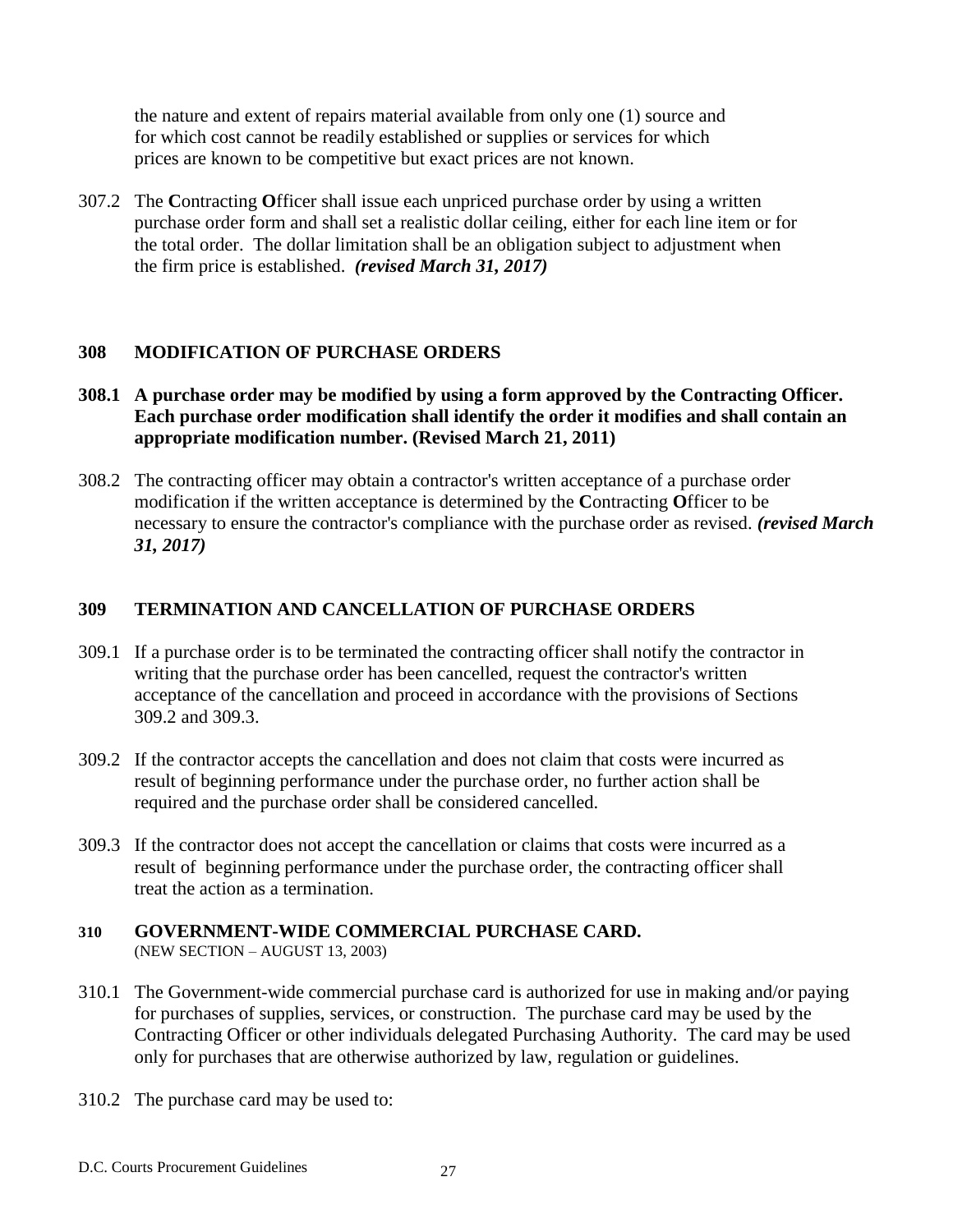- (1) Make micro-purchases;
- (2) Place a task or deliver order (if authorized in the basic contract, basic ordering agreement, or blanket purchase agreement); or
- (3) Make payments, when the contractor agrees to accept payment by the card.

#### **311 SPECIAL DOCUMENTATION REQUIREMENTS.** (NEW SECTION – AUGUST 13, 2003)

**311.1 Acquisitions conducted under the small purchase procedures are exempt from the requirements in Section 4, Sole Source Procurement Procedures**.

#### **312 FEDERAL SUPPLY SCHEDULES.** (NEW SECTION – MARCH 21, 2011)

- **312.1. The procedures in [Federal Acquisition Regulation \(FAR\) 8.405-1](https://www.acquisition.gov/far/current/html/Subpart%208_4.html#wp1089515) shall be used when ordering Schedule contract supplies (products) and fixed-price services for specific tasks, when a Statement of Work (SOW) is not required, such as installation, maintenance, and repair. (New Section - March 21, 2011).**
- **312.1 (a)** Orders at or below the micro-purchase threshold of **\$3,500** may be placed with any GSA Schedule contractor that can meet the Court's needs. The ordering activity should attempt to distribute orders among Schedule contractors. *(revised March 31, 2017)*
- **312.1 (b) For orders over the micro-purchase threshold but not exceeding the GSA schedule maximum order threshold, the ordering activity shall survey at least three Schedule contractors, and request additional price reductions where appropriate. (New Section - March 21, 2011).**
- **312.1 (c) For orders exceeding the GSA Schedule maximum order threshold or when establishing a BPA, in addition to following the procedures in Section 312.1(b), the ordering activity shall: review the pricelists of additional Schedule contractors based upon the initial evaluation, and seek price reductions from the Schedule contractors considered to offer the best value. (New Section - March 21, 2011).**
- **312.2 (a) The procedures in [Federal Acquisition Regulation \(FAR\) 8.405-2](https://www.acquisition.gov/far/current/html/Subpart%208_4.html#wp1091211) shall be used when ordering Schedule contract services priced at hourly rates. The applicable services will be identified in Schedule publications and contractors' Schedule price lists. (New Section - March 21, 2011).**
- **312.2 (b) For orders exceeding the micro-purchase threshold, but not exceeding the maximum order threshold, the ordering activity shall provide the Request for Quotations (RFQ) (including the SOW and evaluation criteria) to at least three Schedule contractors that offer services that will meet the Court's needs. The Courts shall request that contractors submit** firm-fixed prices to perform the services identified in the SOW. (New **Section - March 21, 2011).**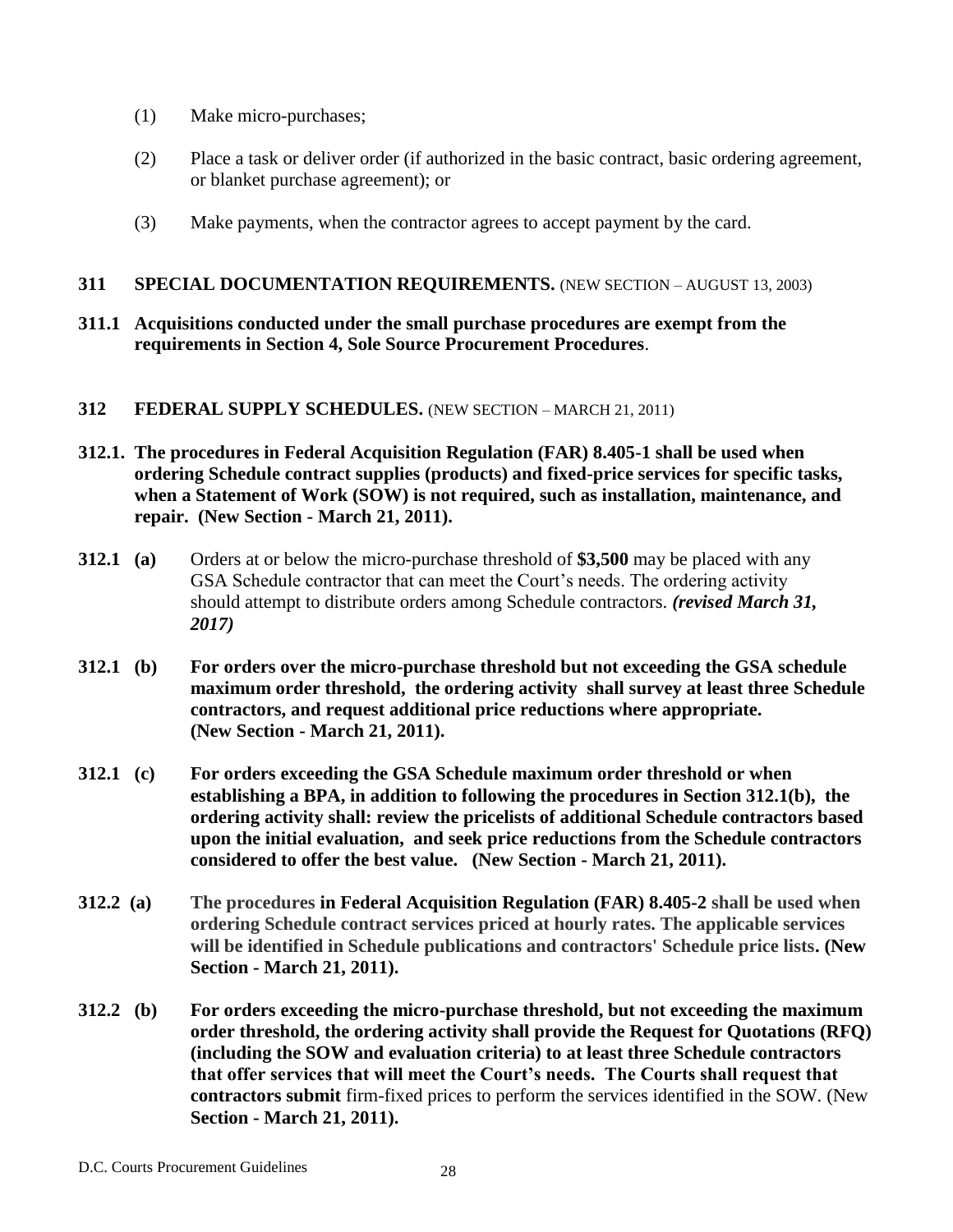**312.2 (c)** For orders exceeding the maximum order threshold or when establishing a BPA, in addition to meeting the requirements of section 312.2(b), the Courts shall provide the RFQ (including the SOW and evaluation criteria) to an appropriate number of additional Schedule contractors that offer services that will meet the needs of the Courts. When determining the number of additional Schedule contractors, the Courts may consider the complexity, scope and estimated value of the requirement and the market search results. **(New Section - March 21, 2011**).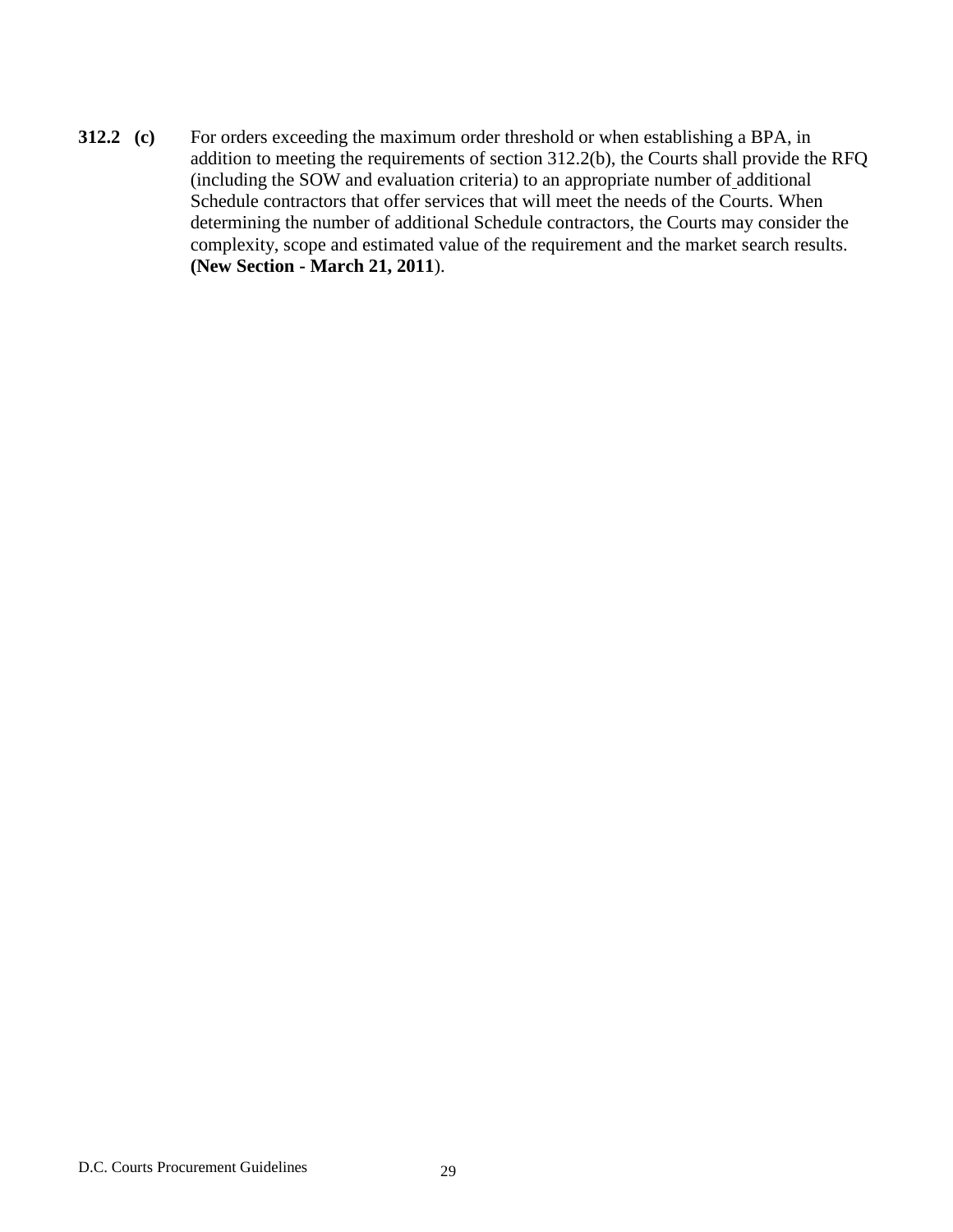### **CHAPTER 4 - SOLE SOURCE AND EMERGENCY PROCUREMENTS**

#### **SECTIONS**

- 400 General Provisions
- 401 Sole Source Procurement
- 402 Single Available Source
- 403 Preferred Contractor Market Procurements
- 404 Sole Source Determination and Findings
- 405 Sole Source Procurement Procedures
- 406 Emergency Procurements
- 407 Emergency Procurement Determination and Findings
- 408 Emergency Procurement Procedures

#### **400 GENERAL PROVISIONS**

- 400.1 In each instance where the sole source or emergency procurement procedures are used, the contracting officer shall do the following:
	- (a) Prepare a written determination and findings (D&F) justifying the procurement which specifically demonstrates that procurement by competitive sealed bids or competitive sealed proposals is not required; and
	- (b) Ensure that all of the steps required for the justification, documentation, and approval of the procurement are completed before the contract is awarded.

#### **401 SOLE SOURCE PROCUREMENT**

- 401.1 The contracting officer shall take reasonable steps to avoid using sole source procurement except in circumstances where it is both necessary and in the best interest of the Court. The contracting officer shall take action, whenever possible, to avoid the need to continue to procure the same supply, service or construction without competition.
- 401.2 If the only justification for using sole source procurement is based on the lack of sufficient time to complete the process of competitive sealed bids or competitive sealed proposals, the contracting officer shall not award a contract on a sole source basis unless a legitimate emergency, as defined in these guidelines, exists with respect to the need for the supply, service or construction being procured. Sole source procurement shall not be justified on the basis of any of the following circumstances:
	- (a) The lack of adequate advance planning for the procurement of the required commodities, services or other items;
	- (b) Delays in the procurement caused by administrative delays, lack of sufficient procurement personnel, or improper handling of procurement requests or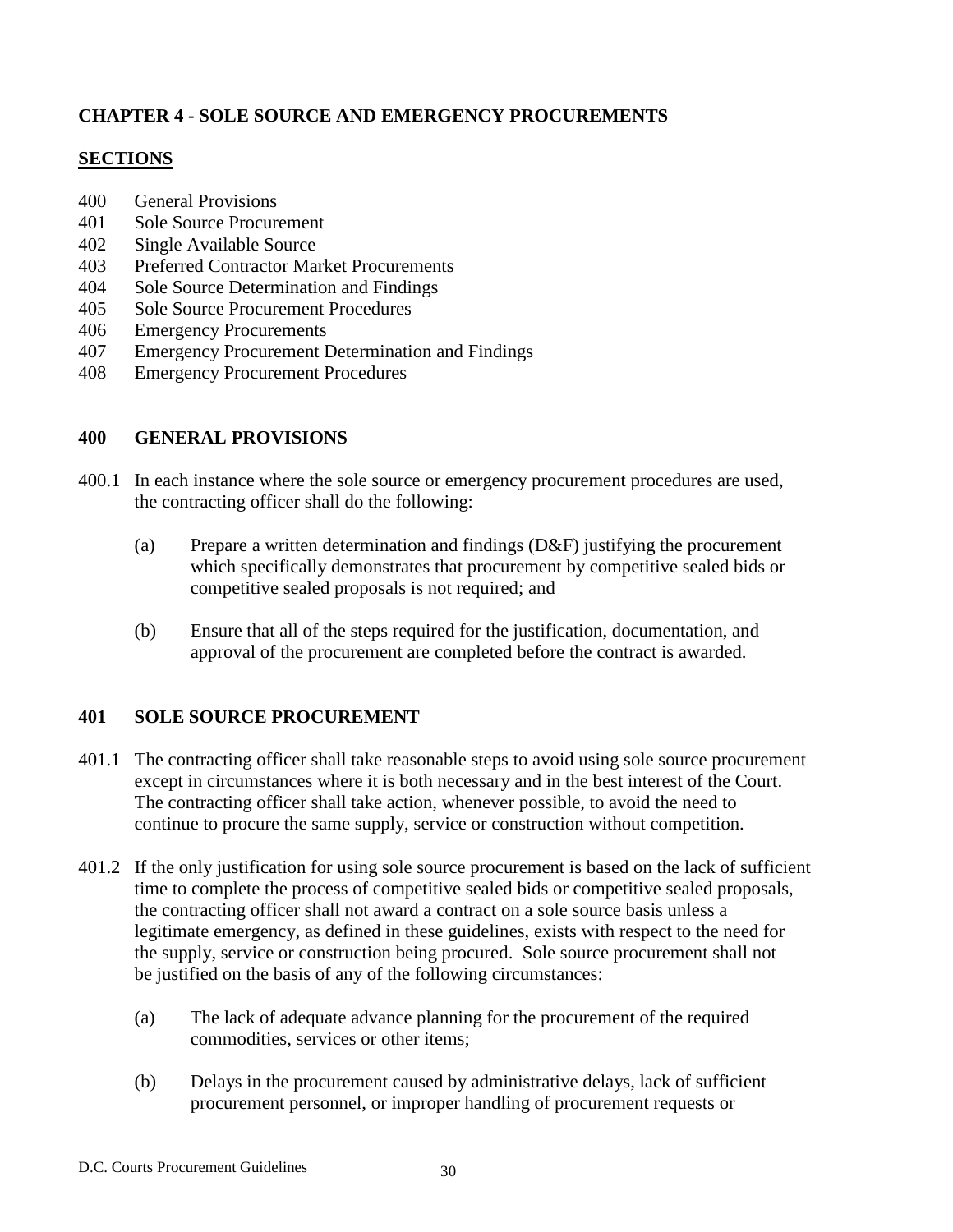competitive procedures; or

- (c) Pending expiration of budget authority.
- **401.3** The **Contracting Officer** shall ensure that each sole source procurement is reviewed or approved by the **Contracting Officer in accordance with Section 406**. Each sole source procurement in an amount **\$3,500** or greater **shall be reviewed and approved by the Contracting Officer before solicitation.** *(revised March 31, 2017)*

### **402 SINGLE AVAILABLE SOURCE**

- 402.1 The contracting officer may award a contract by using the noncompetitive negotiation procedures set forth in Section 405 upon making a determination and findings that there is only one (1) available source for a supply, service or construction.
- 402.2 When determining whether there is only (1) source for the requirement, the **Contracting Officer**  shall consider whether there is a reasonable basis to conclude that the Court's minimum needs can only be satisfied by the supplies, services or construction proposed to be procured and whether the proposed contractor is the only source **available** capable of providing the required supplies, services, or construction. *(revised March 31, 2017)*
- 402.3 If the reason for making a procurement on a **single available source** basis is based on the particular source's ownership or control of limited rights in data, patent rights, copyrights or trade secrets applicable to the required supplies, services or construction, the Contracting Officer shall require that the written findings clearly demonstrate the need for the specific supplies, services or construction and that one (1) of the following applies: *(revised March 31, 2017)*
	- (a) The requirements cannot be modified to allow procurement by competitive sealed bids or competitive sealed proposals; or
	- (b) It is in the best interest of the Court to meet its requirements through procurement of the specific supplies, services, or construction, and that the proposed contractor is the only **available** source for specific supply, services or construction. *(revised March 31, 2017)*
- 402.4 The **Contracting Officer** may determine that **single available** negotiations are justified for the procurement of specific makes and models of technical equipment and parts if all of the following requirements are met:
	- (a) The specific technical equipment or parts are being procured for standardization purposes, and that standardization of the equipment or parts is in the best interests of the Court;
	- (b) The equipment or parts will be used to meet the Court's requirements for replacement parts or additional units that are compatible with existing Court equipment;
	- (c) The existing equipment for which the parts or additional units are being procured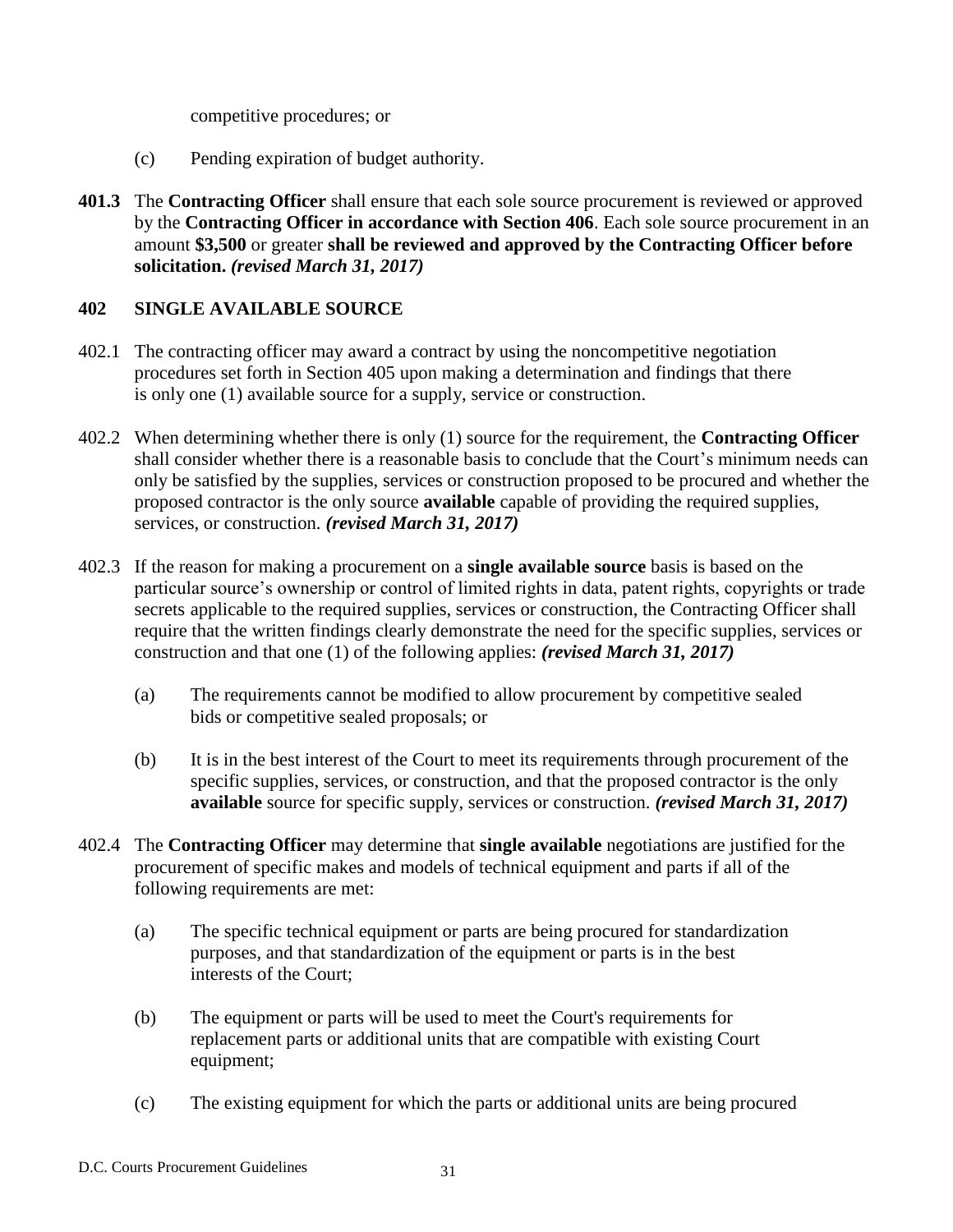was obtained by the Court through the use of competitive procurement procedures, or was obtained through a separately justified and approved sole source procurement; and

- (d) No identical or compatible parts or equipment are available from any other source. *(revised March 31, 2017)*
- 402.5 Justification for a **single available source** procurement shall cover all of the supplies, services, or construction being procured under a single contract. The justification of the **single available sources** procurement of some supplies, services or construction shall not be used to avoid competitive procedures for obtaining other commodities, services or construction which do not qualify for **single available sources** procurement under the same contract. *(revised March 31, 2017)*

# **403 PREFERRED CONTRACTOR MARKET PROCUREMENTS**

- 403.1 When a procurement has been designed for the preferred contractor market and only one (1) bid or proposal is received from a responsible, certified firm, the contracting officer shall not make an award to the proposed contractor unless the contracting officer determines that the proposed contractor qualifies as a sole source in accordance with these guidelines.
- 403.2 Review and approval of preferred contractor sole source procurement shall be conducted in accordance with Section 401.3.
- 403.3 If the contracting officer cannot justify procuring the supplies, services or construction from the single preferred vendor on a sole source basis or if the Executive Officer does not approve a sole source D&F for the contract under Section 106, the contracting officer shall do one (1) of the following:
	- (a) Cancel the competitive sealed bids (CSBs) or competitive sealed proposals (CSPs) and reissue the solicitation on the open market;
	- (b) In the case of a CSB, determine whether the bid price is competitive with the open market in accordance with the provisions of Section 403.4; or
	- (c) In the case of a CSP, negotiate the contract with the preferred vendor using the negotiation procedures applicable under Section 403.5 through Section 403.7.
- 403.4 If the contracting officer is able to determine from price history or price analysis that the bid price offered on the CSB by the single preferred vendor is reasonably competitive with a price that might be obtained on the open market, the contracting officer may issue the contract based on a finding that the price offered is competitive and that issuing the contract is in the best interests of the Court.
- 403.5 Before attempting to negotiate a contract with the single preferred vendor under Section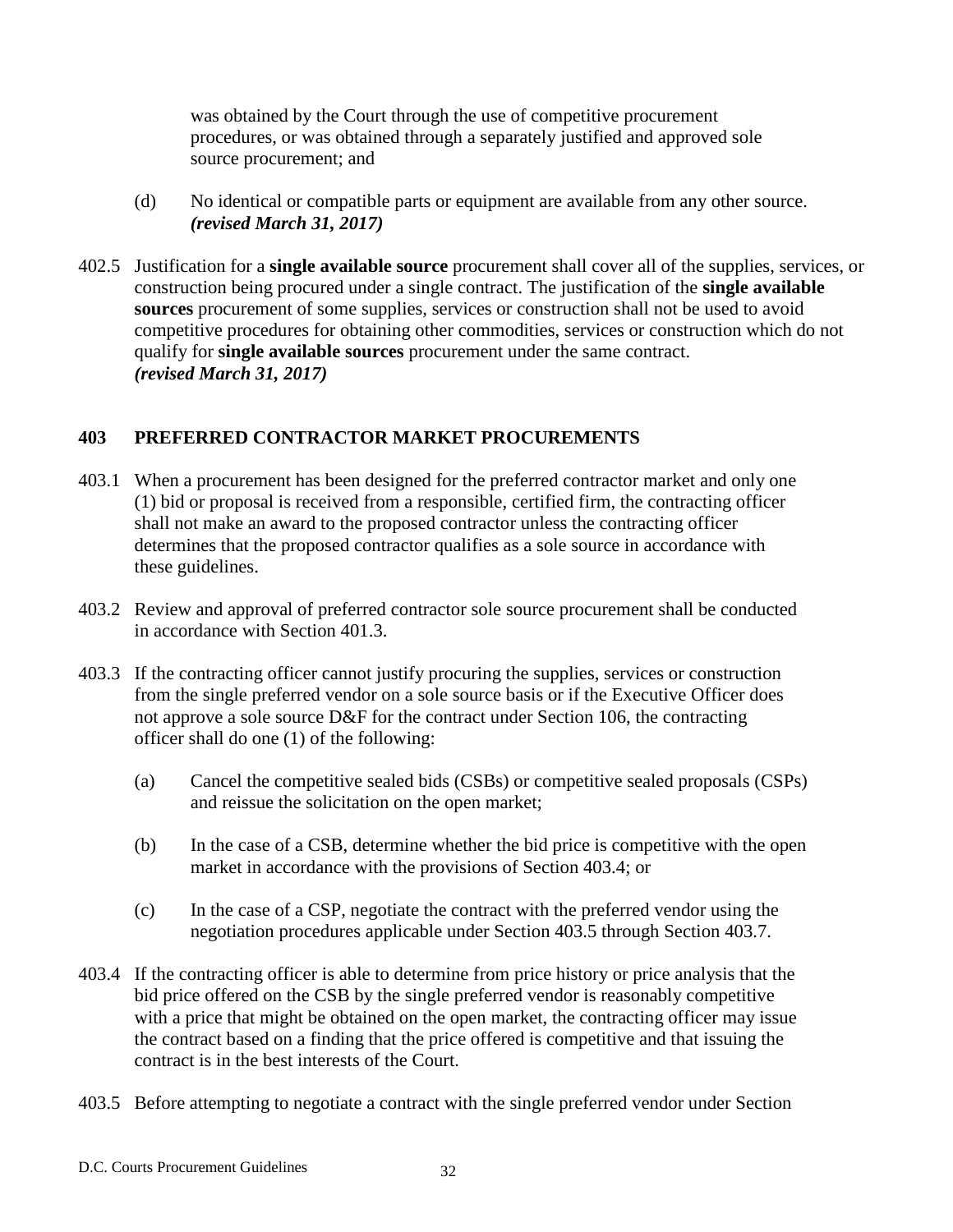403.3(c), the contracting officer shall establish a prenegotiation position based on a reasonable price and other terms under which the contract might be let in the open market.

- 403.6 The contracting officer shall negotiate with the preferred vendor on the basis of competitive price and contract terms in accordance with Section 403.5 and may award the contract if the price and other terms agreeable to the vendor are reasonably within the range of price and terms that could be obtained in the open market.
- 403.7 If the contracting officer is unable to negotiate a contract with the preferred vendor on the basis of reasonably competitive price and terms (in accordance with Sections 403.5 and 403.6), the contracting officer shall cancel the preferred vendor CSP and reissue the solicitation in the open market.

### **404 SOLE SOURCE DETERMINATION AND FINDINGS**

- 404.1 When sole source procurement is proposed, the Contracting Officer shall prepare a written determination and findings ( $D \& F$ ) that sets forth the justification for the sole source procurement for all procurements in excess of three thousand five hundred **(\$3,500).** *(revised March 31, 2017)*
- 404.2 Each sole source D&F shall include the following:
	- (a) Specific identification of the document as a sole source D&F;
	- (b) The nature or description of the proposed procurement;
	- (c) A description of the requirement, including the estimated value or cost;
	- (d) An explanation of the unique nature of the procurement or other factors that qualify the requirement for sole source procurement;
	- (e) An explanation of the proposed contractor's unique qualifications or other factors that qualify the proposed contractor as a sole source for the procurement;
	- (f) A determination that the anticipated costs to the Court will be fair and reasonable; and
	- (g) Any other pertinent facts or reasons supporting the use of a sole source procurement.

#### **405 SOLE SOURCE PROCUREMENT PROCEDURES**

- 405.1 The contracting officer shall not be required to publicize a solicitation for a procurement made on a sole source basis.
- 405.2 The contracting officer may use a letter to request a proposal for a sole source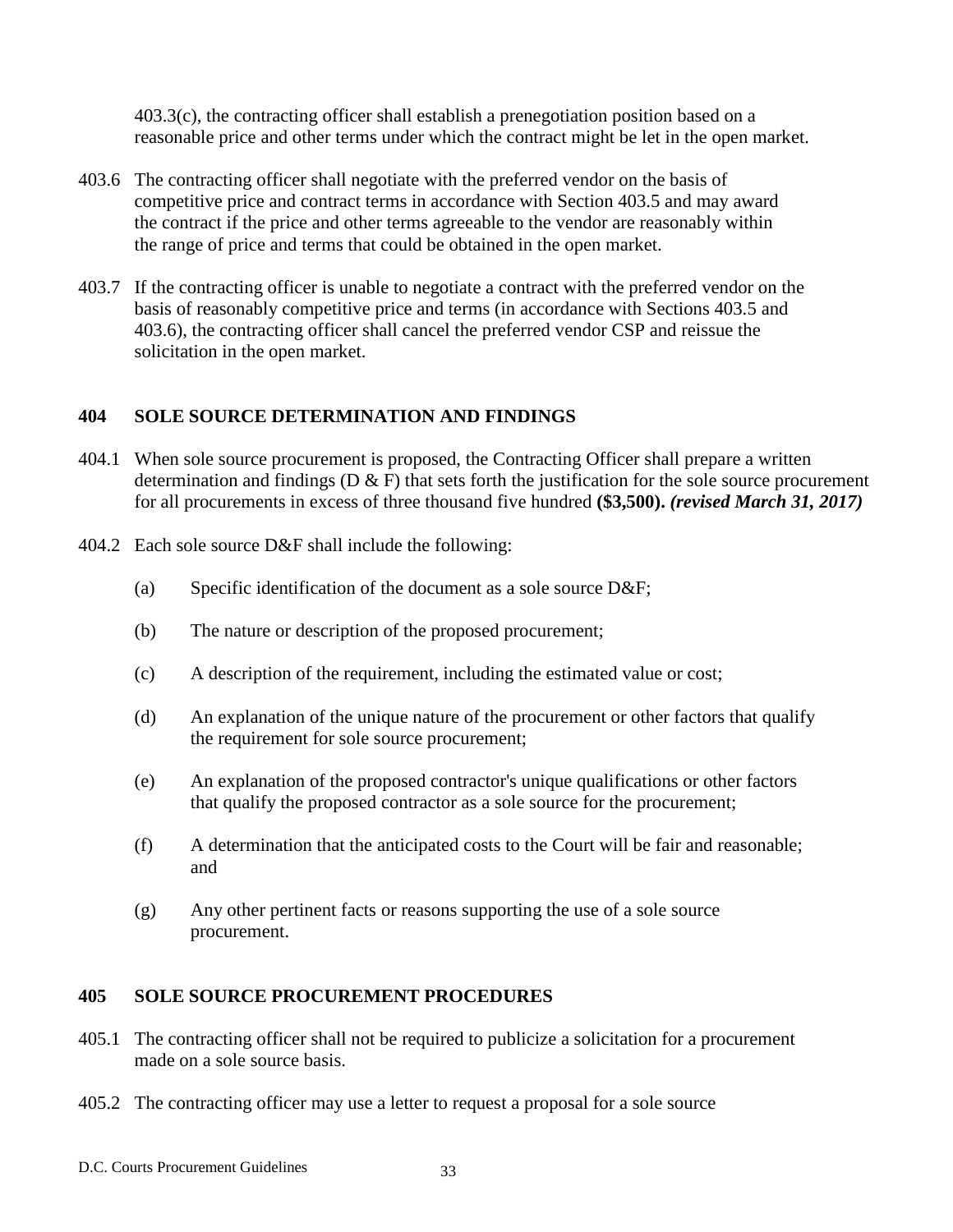procurement.

- 405.3 If the Contracting Officer uses a letter to request a proposal for a sole source procurement, the Contracting Officer shall ensure that the letter is clear and concise as possible and does not include unnecessary verbiage or notices. The letter shall include a detailed Statement of Work or Specifications and all required clauses, representations, and certifications and information necessary for providing a proposal. (Revised March 21, 2011)
- 405.4 The contracting officer shall ensure that each sole source contract contains all of the required clauses, representations, and certifications.

### **406 EMERGENCY PROCUREMENTS**

- 406.1 The **Contracting Officer** may approve a procurement on an emergency basis if the procurement is essential to the Court requirement to deal with an existing emergency condition as defined in Section 406.2. *(revised March 31, 2017)*
- 406.2 For purposes of an emergency procurement under this chapter, an "emergency condition" is a situation that creates an immediate need for supplies, services or construction which cannot be met through normal procurement methods, and the lack of which would seriously threaten one (1) or more of the following:
	- (a) The health or safety of any person;
	- (b) The preservation or protection of property; or
	- (c) The continuation of necessary Court functions.
- 406.3 The justification for emergency procurement shall not be based solely on internal circumstances. In the absence of an emergency conditions an emergency procurement shall not be justified on the basis of any of the following circumstances:
	- (a) The lack of adequate advance planning for the procurement of required supplies, services or construction;
	- (b) Delays in procurement caused by administrative delays, lack of sufficient procurement personnel or improper handling of procurement requests or competitive procedures; or
	- (c) Pending expiration of budget authority.
- 406.4 The emergency procurement of supplies or services shall be limited to quantities or time period sufficient to meet the immediate threat and shall not be used to meet long-term requirements.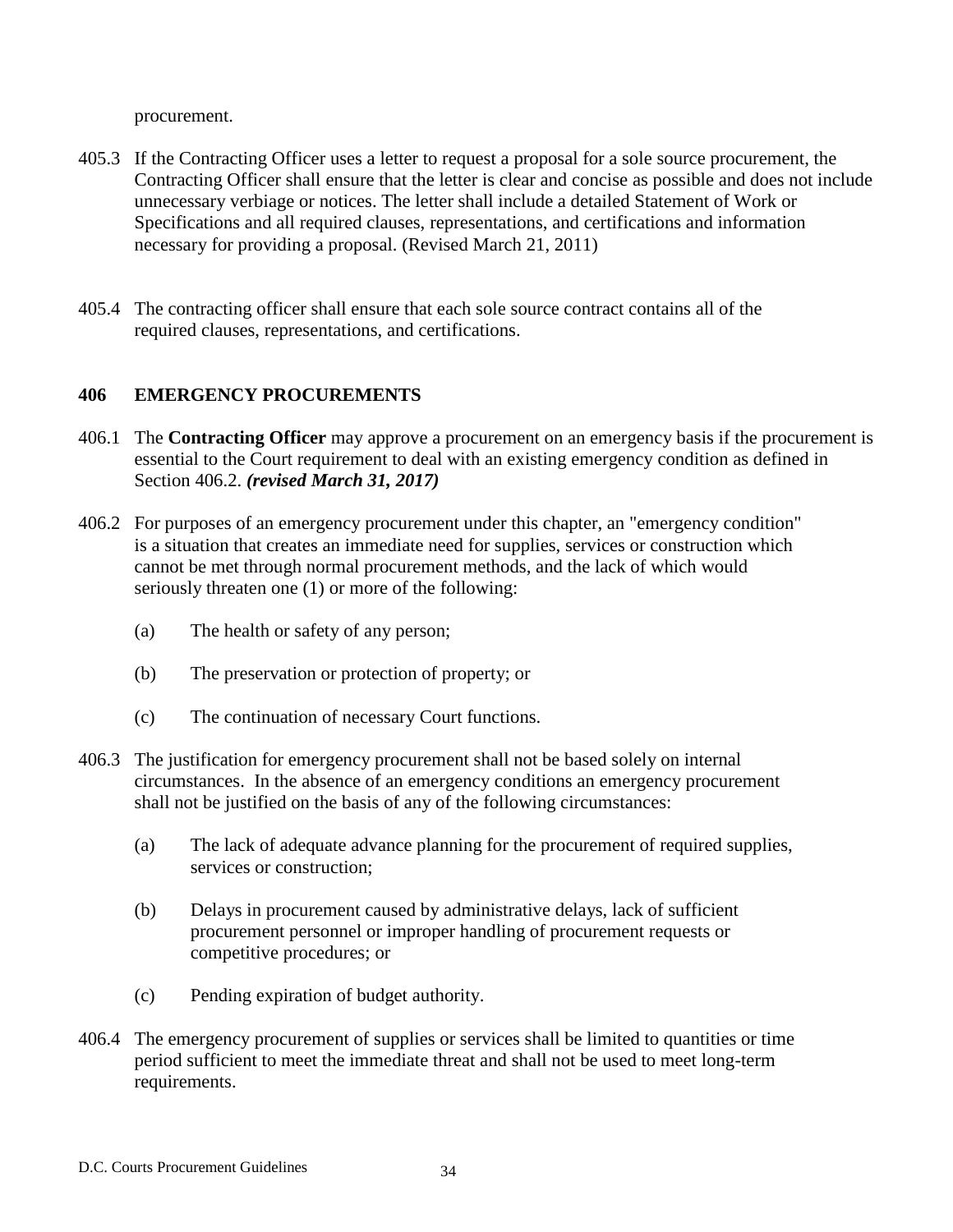- 406.5 The emergency procurement of services shall be limited to a period of not more than one hundred twenty (120) days.
- 406.6 If a long-term requirement for the supplies, services or construction is anticipated, the contracting officer shall initiate a separate non-emergency procurement action at the same time that the emergency procurement is made.
- 406.7 A contract procured on an emergency basis shall not be modified to expand the scope or extend the time of the procurement unless a limited number of the additional commodities, services or other items are needed to fill an on-going emergency requirement until regular procurement action procedures initiated under Section 406.6 can be completed.

#### **407 EMERGENCY PROCUREMENT DETERMINATION AND FINDINGS**

- 407.1 When an emergency procurement is proposed, the contracting officer shall prepare a written determination and findings (D&F) that sets forth the justification for the emergency procurement.
- 407.2 Each emergency procurement D&F shall include the following:
	- (a) The nature or description of the proposed procurement action;
	- (b) A specific citation to the applicable provisions of this chapter;
	- (c) A description of the emergency;
	- (d) A description of the requirement, including the estimated value or cost;
	- (e) A description of the efforts made to ensure that proposals or offers are received from as many potential sources as possible under the circumstances, or a sole source justification in accordance with the provisions of Section 404;
	- (f) A determination that the anticipated costs to the Court will be fair and reasonable; and
	- (g) Any other pertinent facts or reasons supporting the procurement on an emergency basis.

#### **408 EMERGENCY PROCUREMENT PROCEDURES**

- 408.1 The contracting officer shall not be required to publicize the solicitation of a procurement made on an emergency basis.
- 408.2 The contracting officer shall attempt to solicit offers or proposals from as many potential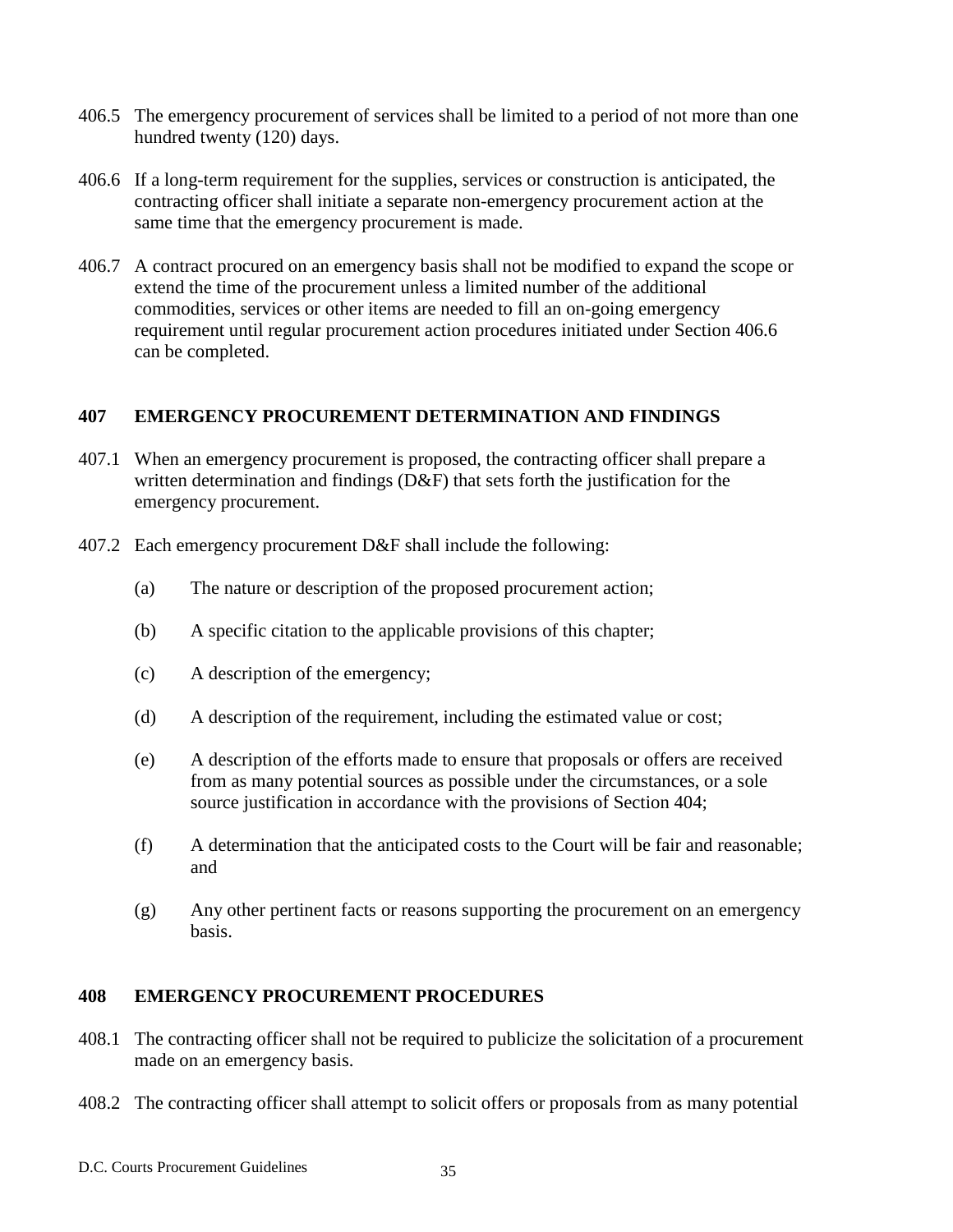contractors as possible under the emergency condition. An emergency procurement shall not be made on a sole source basis unless the emergency D&F includes justification for the sole source procurement, in accordance with Section 404.

- 408.3 A contracting officer may use a letter or a verbal request to solicit proposals for an emergency procurement.
- 408.4 If a letter request is used, the contracting officer shall ensure that the letter is as clear and concise as possible and does not include unnecessary verbiage or notices. A letter request shall only contain the data and information necessary for providing a proposal.
- 408.5 The contracting officer shall ensure that each emergency procurement contract contains the required clauses, representations, and certifications.
- 408.6 Each emergency procurement shall be reviewed by the Executive Officer on a postexecution basis in accordance with Chapter 1.
- 408.7 The contracting officer shall ensure that proper records of each emergency procurement are maintained.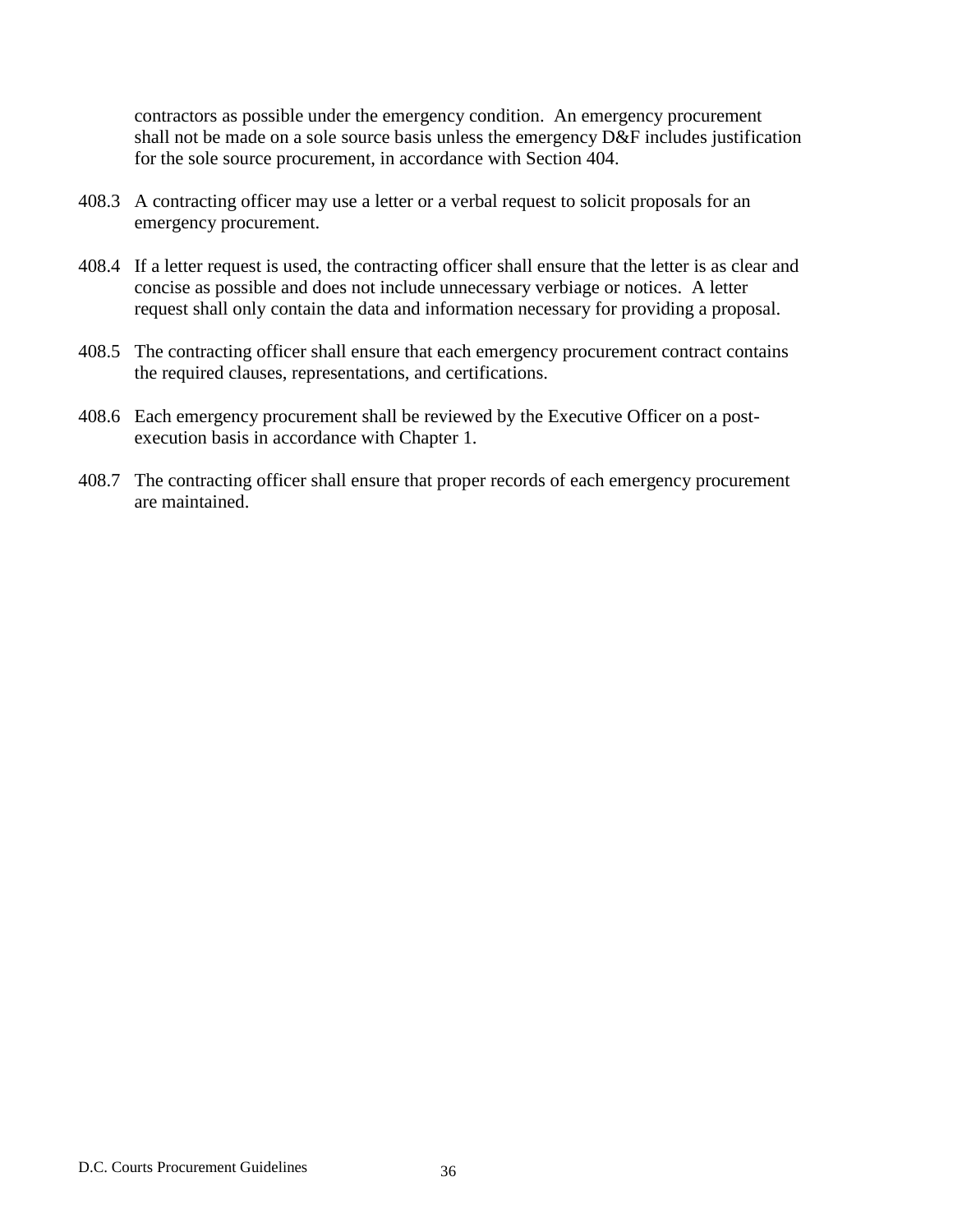# **CHAPTER 5 - DELIVERY AND PERFORMANCE**

### **SECTIONS**

- 500 General Provisions
- 501 Delivery and Performance Schedules
- 502 Implementation of Delivery and Performance Schedules
- 503 Variation in Quantity: Supply Contracts
- 504 Variation in Quantity: Construction Contracts
- 505 Suspension of Work
- 506 Stop Work Orders
- 507 Court Delay of Work

# **500 GENERAL PROVISIONS**

- 500.1 The time of delivery or performance is an essential contract element and shall be clearly stated in each solicitation.
- 500.2 The contracting officer shall ensure that a delivery or performance schedule is realistic and meets the requirements of the procurement.
- 500.3 Except when clearly unnecessary, a solicitation shall inform bidders or offerors of the basis on which their bids or proposals will be evaluated with respect to time of delivery or performance.

# **501 DELIVERY AND PERFORMANCE SCHEDULES**

- 501.1 When establishing a contract delivery or performance schedule for supplies or services, the contracting officer shall consider applicable factors, including the following:
	- (a) Urgency of need;
	- (b) Production time;
	- (c) Market conditions;
	- (d) Transportation time;
	- (e) Industry practices;
	- (f) Capabilities of certified preferred contractors;
	- (g) Time for obtaining and evaluating bids or offers and awarding contracts; and
	- (h) Time for contractors to comply with any condition precedent to contract performance.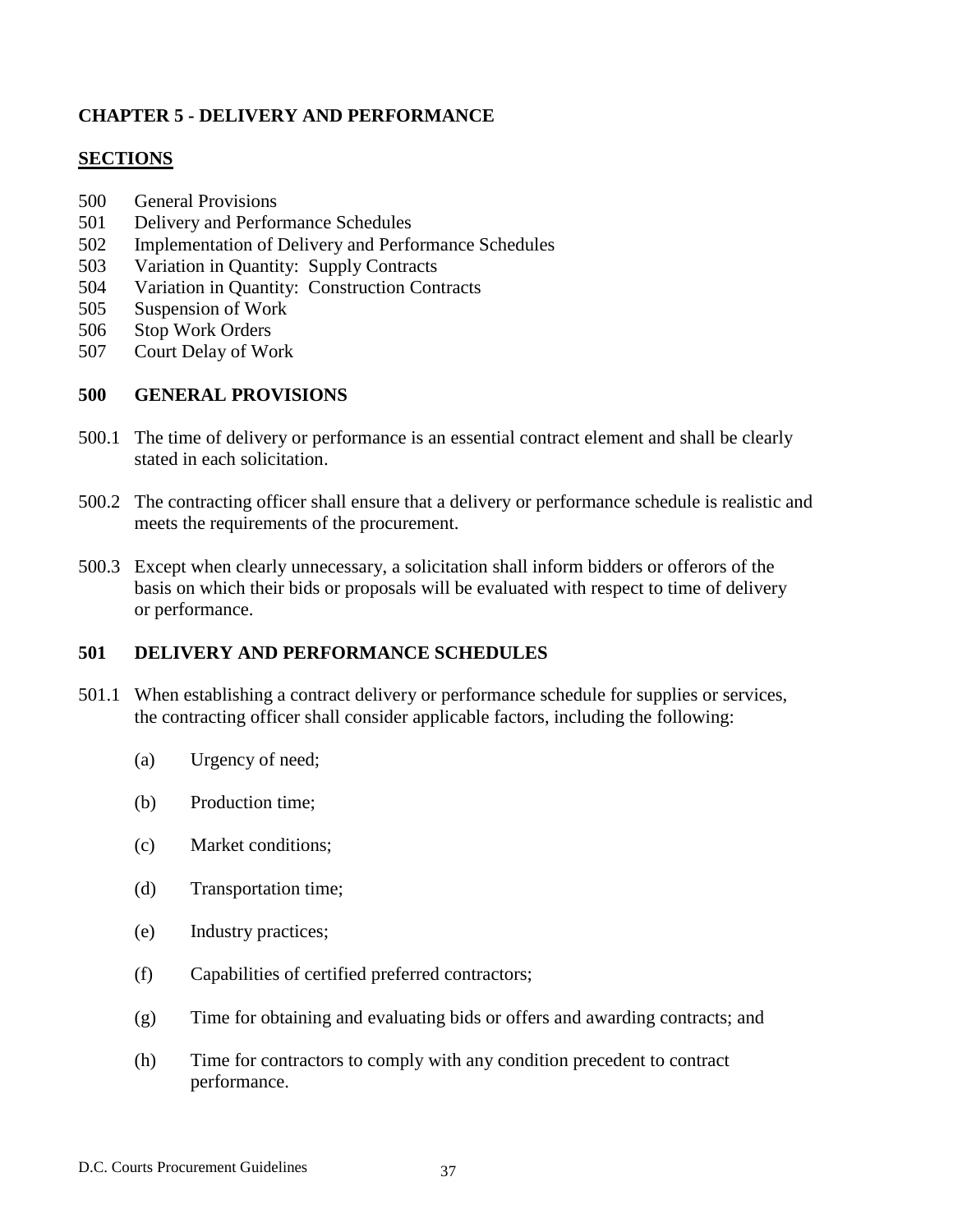- 501.2 When scheduling the time for completion of a construction contract, the contracting officer shall consider applicable factors, such as the following:
	- (a) The nature and complexity of the project;
	- (b) The construction seasons involved;
	- (c) The required completion date;
	- (d) The availability of materials and equipment;
	- (e) The capacity of the contractor to perform; and
	- (f) The use of multiple completion dates.
- 501.3 In any contract, different completion dates may be established for separable items of work.
- 501.4 When multiple completion dates are used, the contracting officer shall evaluate requests for extension of time with respect to each item, and shall modify the affected completion dates when appropriate.
- 501.5 The contracting officer may establish contract delivery or performance schedules on the basis of any of the following:
	- (a) A specific calendar date or dates;
	- (b) A specific period or periods from the date of the contract;
	- (c) A specific period or periods from the date agreed upon by the parties and set forth in the contract for actual commencement of performance on the contract; or
	- (d) In contracts containing indefinite delivery provisions such as term contracts or federal supply schedules, a specific time for delivery after receipt by the contractor of each individual order issued under the contract.
- 501.6 When establishing dates for performance or delivery, the contracting officer shall take into account factors pertaining to the ability of the contractor to actually begin performance, such as time for receipt of notice by the contractor of the contract award or acceptance by the Court, or the time for receipt by the contractor of an executed contract.
- 501.7 The time specified for contract performance shall not be curtailed to the prejudice of the contractor because of delay by the Court in giving notice of award or acceptance.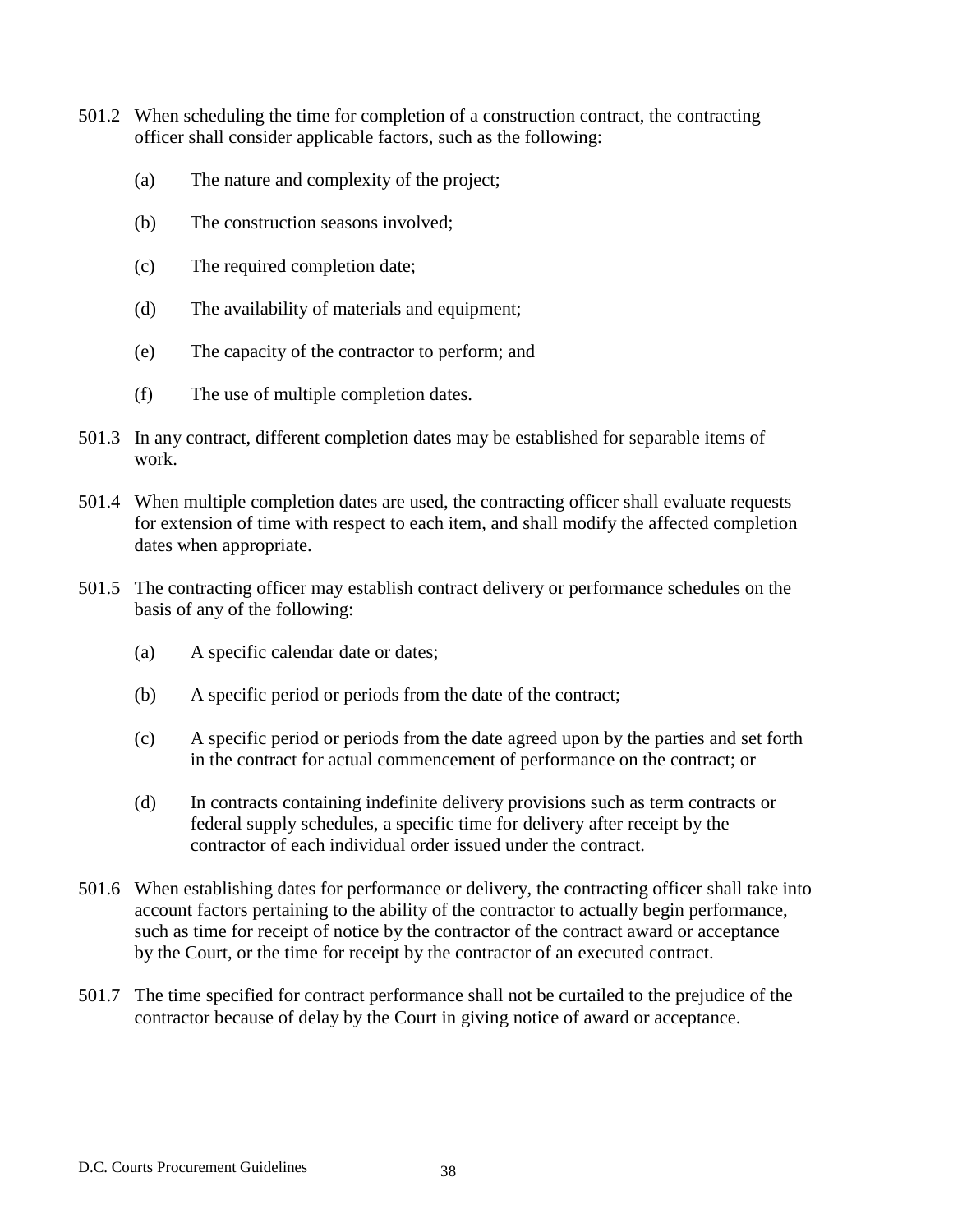### **502 IMPLEMENTATION OF DELIVERY AND PERFORMANCE SCHEDULES**

- 502.1 The contracting officer shall mail or otherwise furnish to the contractor the executed contract, notice of award, or notice of acceptance of proposal not later than the date of the contract, or as soon thereafter as possible.
- 502.2 If the delivery or performance schedule is based on the date of the contract, the contracting officer shall mail or otherwise furnish the executed contract or actual notice of contract execution not later than one (1) working day following the date of the contract.
- 502.3 If procurement is by competitive sealed bids and a bid offers delivery or performance based on the date the contractor receives the contract or notice of award, the contracting officer shall evaluate the bid by adding five (5) days to account for time for delivery of the notice or executed contract.
- 502.4 If the offered delivery or performance date computed with mailing time is later than the delivery or performance date required by the competitive sealed bid, the bid shall be considered nonresponsive and shall be rejected.

# **503 VARIATION IN QUANTITY: SUPPLY CONTRACTS**

- 503.1 A fixed-price supply contract may authorize Court acceptance of a variation in the quantity of items if the variation is caused by conditions of loading, shipping, packing, or by allowances in manufacturing processes.
- 503.2 Except as provided in Section 503.3, any permissible variation shall be stated as percentage. The variation may be an increase, a decrease, or a combination of both.
- 503.3 Contracts for subsistence items may use other applicable terms of variations in quantity.
- 503.4 There shall be no standard or usual variation percentage.
- 503.5 The overrun or underrun permitted in each contract shall be based upon the normal commercial practices of a particular industry for a particular item, and the permitted percentage shall be no larger than is necessary to afford a contractor reasonable protection.
- 503.6 The permissible variation shall not exceed plus or minus ten percent (10%), unless a different limitation is established by the contracting officer.
- 503.7 In establishing the permissible variations, the contracting officer shall consider the quantity of items to which the percentage variation applies.
- 503.8 Contractors shall be responsible for delivery of the specified quantity of items in a fixed-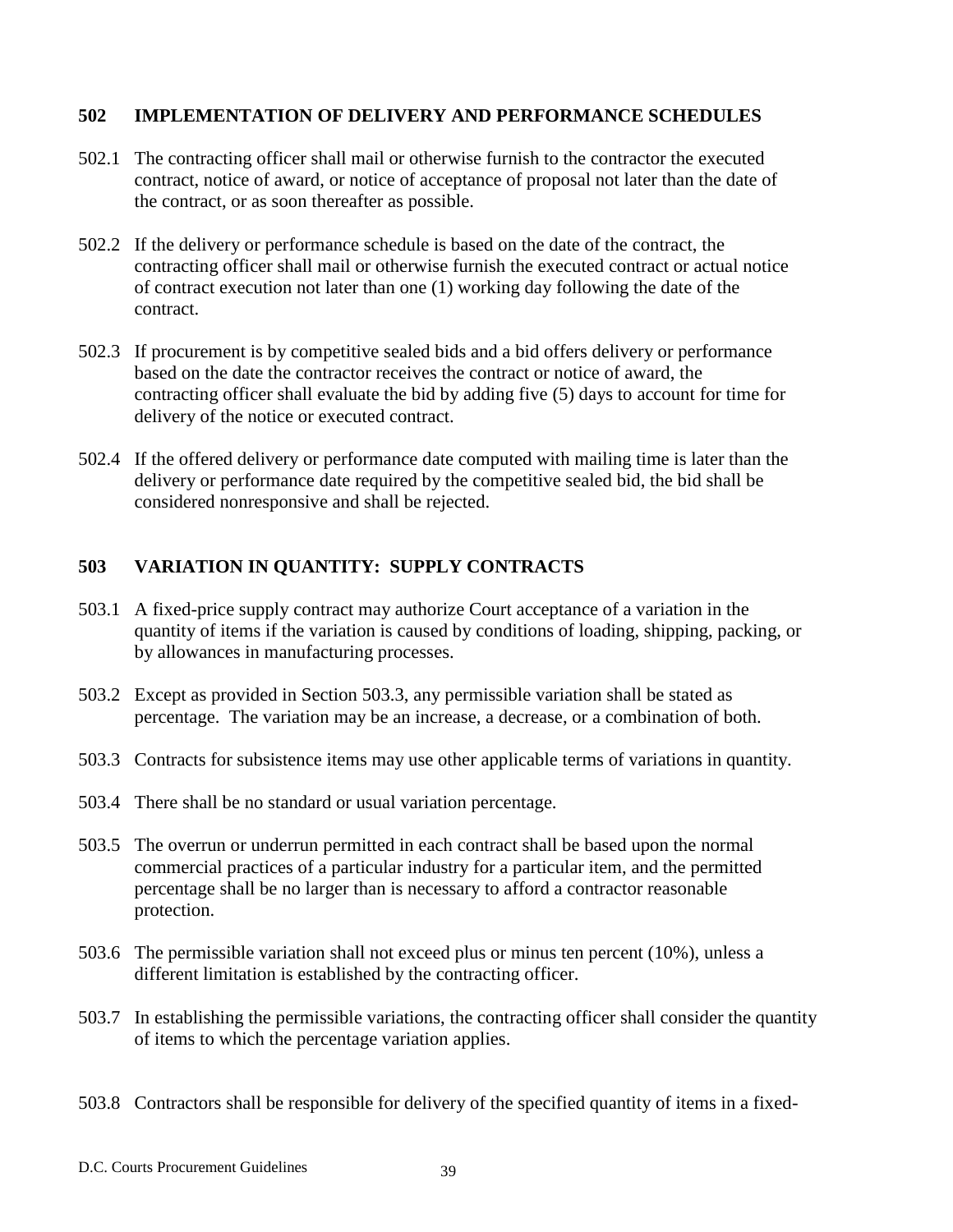price contract, within allowable variations, if any.

### **504 VARIATION IN QUANTITY: CONSTRUCTION CONTRACTS**

- 504.1 Construction contracts may authorize a variation in estimated quantities of unit-priced items.
- 504.2 When the variation between the estimated quantity and the actual quantity of a unit-priced item is more than plus or minus fifteen percent (15%), an equitable adjustment in the contract price shall be made upon demand of either the contracting officer or the contractor. The contracting officer shall base the adjustment on the increase or decrease in the contractor's costs due to the variation in quantity.
- 504.3 If the Contractor requests an extension of time because quantity variations increase the time necessary for completion of the contract, the c ontracting officer may grant such a request if it is in the best interest of the Court.
- 504.4 Pursuant to a request in accordance with Section 504.3, the contracting officer may extend the time limit based on a determination that an extension would be in the best interest of the Court.

#### **505 SUSPENSION OF WORK**

505.1 Contracts may include a standard clause approved by the Executive Officer, which permits the Contracting Officer to suspend work under a construction or architect-engineer contract for a reasonable period of time.

#### **506 STOP WORK ORDERS**

- 506.1 Contracts may include a standard clause approved by the Executive Officer, which permits the contracting officer to issue a stop-work order, when appropriate, if work stoppage is required to protect the best interest of the Court in circumstances such as advancement in the state-of-the-art production, engineering breakthroughs or realignment of programs.
- 506.2 As soon as feasible after a stop-work order is issued, but before its expiration, the contracting officer shall take appropriate action to do one (1) of the following:
	- (a) Terminate the contract;
	- (b) Cancel the stop-work order; or
	- (c) If necessary, extend the period of the stop-work order.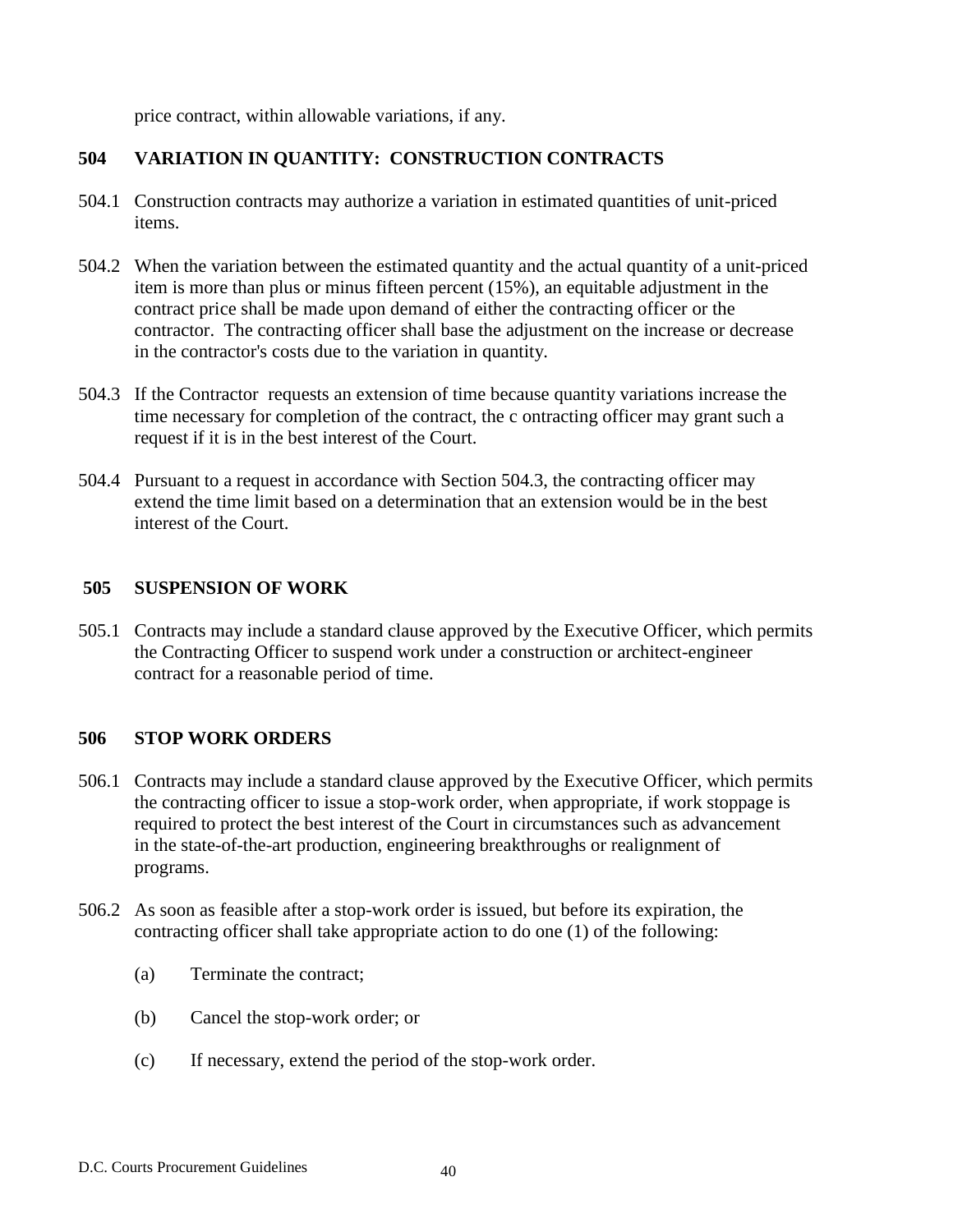# **507 COURT DELAY OF WORK**

- 507.1 Contracts may include a standard clause approved by the Executive Officer, which permits the contractor to submit a written claim for equitable adjustment of the contract price to the contracting officer, based on increases in the cost of performance due to work delays, if the Court unreasonably delays the work.
- 507.2 The contracting officer shall retain in the file a record of all negotiations leading to any equitable adjustment, along with related cost or pricing data.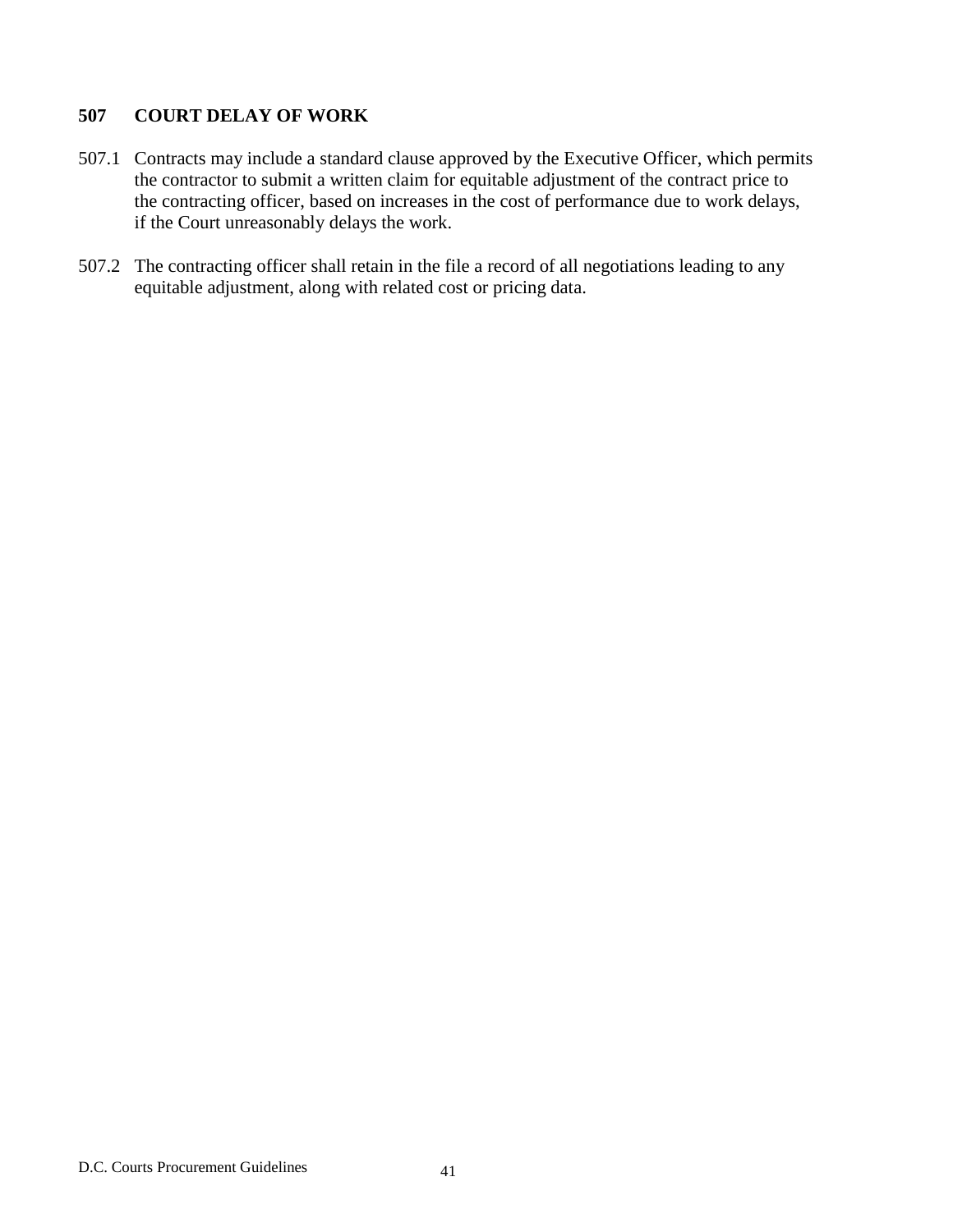# **CHAPTER 6 - TYPES OF CONTRACTS**

### **SECTIONS**

- 600 General Provisions
- 601 Selecting Contract Types
- 602 Fixed-Price Contracts
- 603 Fixed-Price Contracts with Economic Price Adjustments
- 604 Fixed-Price Contracts with Prospective Price Redetermination
- 605 Cost-Reimbursement Contracts
- 606 Definite-Quantity Contracts
- 607 Term Contracts
- 608 Ordering under Term Contracts
- 609 Time-and-Materials Contracts
- 610 Labor-Hour Contracts
- 611 Letter Contracts
- 612 Negotiated Services Contracts

### **600 GENERAL PROVISIONS**

- 600.1 The contracting officer shall use the types of contracts described in this chapter for all types of procurements, except as otherwise provided for certain small purchases under Chapter 3.
- 600.2 The contracting officer shall select the type of contract that is most appropriate to the circumstances of each procurement, in accordance with the provisions of these guidelines.
- 600.3 In procurements by other than competitive sealed bids, the contracting officer may negotiate a contract type and price (or estimated cost and fee) that will result in reasonable contractor risk and provide the contractor with the greatest incentive for efficient and economical performance.

# **601 SELECTING CONTRACT TYPES**

- 601.1 When procurement is by competitive sealed bids, the contracting officer shall use either a firm-fixed- price contract or a fixed-price contract with economic price adjustment. The type of contract to be used shall be determined prior to solicitation, and the solicitation shall inform bidders of the type of contract that will be used.
- 601.2 Except when procurement is by competitive sealed bids under Section 601.1, the contracting officer may use any type of contract approved for use under these guidelines, or combination of types, that will promote the best interests of the Court.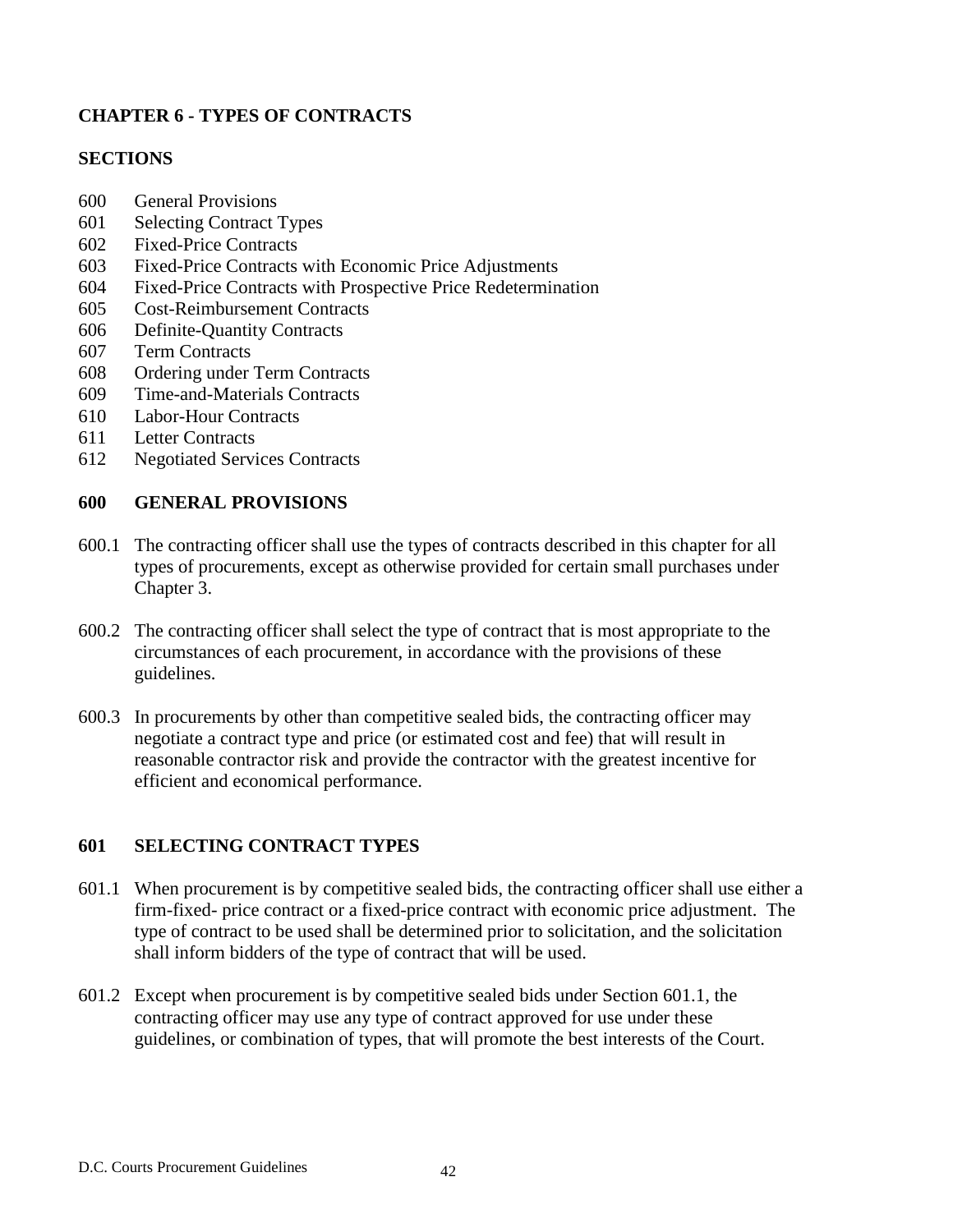- 601.3 The contracting officer shall use a firm-fixed-price contract when the risk involved is minimal (or can be predicted with an acceptable degree of certainty) and when fair and reasonable basis for firm-fixed pricing does not exist, the contracting officer may consider other contract types, or combination of types, that will appropriately link profit to contractor performance, except as limited by Section 601.1.
- 601.4 Except as limited in Section 601.1, when deciding which contract type (or combination of types) to use, the contracting officer shall give preference to contract types in the following order:
	- (a) Fixed-price;
	- (b) Cost-plus-fixed-fee;
	- (c) Cost-reimbursement;
	- (d) Time and Materials; and
	- (e) Other types.
- 601.5 The contracting officer shall avoid continued use of a cost-reimbursement or time-andmaterials contract after experience provides a basis for firmer pricing.
- 601.6 The contracting officer shall include documentation in each contract file to show why the particular contract type was selected, except for the following procurements:
- (a) Small purchases other than cost-reimbursement contracts; and
- (b) Repetitive Purchases on a firm-fixed-price basis.

#### **602 FIXED-PRICE CONTRACTS**

- 602.1 Fixed-price contracts may provide for a firm price or, in appropriate cases, an adjustable price.
- 602.2 Fixed-price contracts providing for an adjustable price may include a ceiling price, a target price (including target cost), or both. Unless otherwise specified in the contract, the ceiling price or target price shall be subject to adjustment only by operation of contract clauses, approved by the Executive Officer, providing for equitable adjustment or other revision of the contract price under stated circumstances.
- 602.3 A firm-fixed-price contract shall provide for a price that is not subject to any adjustment on the basis of the contractor's cost experience in performing the contract.
- 602.4 A firm-fixed-price contract shall be used for acquiring commercial products or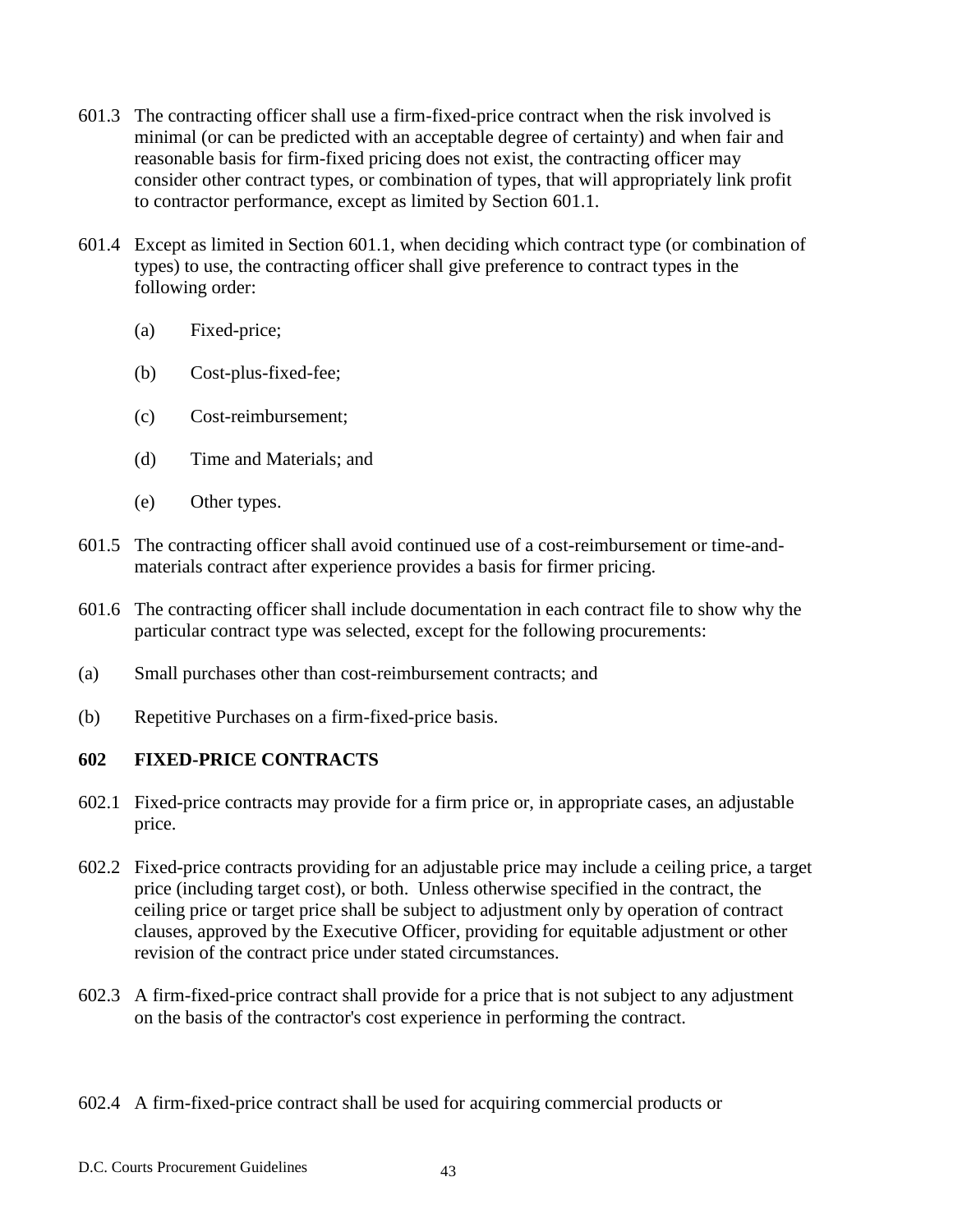commercial-type products, or for acquiring other supplies or services, on the basis of reasonably definite functional or detailed specifications if the contracting officer can establish fair and reasonable prices at the outset, including the following circumstances:

- (a) When there is adequate price competition;
- (b) When there are reasonable price comparisons with prior purchases of the same or similar supplies or services made on a competitive basis;
- (c) When available cost or pricing information permits realistic estimates of the probable costs of performance; and
- (d) When performance uncertainties can be identified and reasonable estimates of their cost impact can be made, and the contractor is willing to accept a firm-fixedprice contract.

# **603 FIXED-PRICE CONTRACTS WITH ECONOMIC PRICE ADJUSTMENTS**

- 603.1 The contracting officer shall not use a fixed-price contract with economic price adjustment unless the contracting officer determines that it is necessary to protect the contractor and the Court against fluctuations in labor or material costs, or to provide for contract price adjustment in the event of changes in the contractor's established prices.
- 603.2 A fixed-price contract with economic price adjustment shall provide for upward and downward revision of the stated contract price upon the occurrence of certain contingencies that are specifically defined in the contract.
- 603.3 An economic price adjustment may be one (1) of the following general types:
	- (a) Adjustment based on increases or decreases from an agreed-upon level in published or otherwise established prices of specific items in the contract;
	- (b) Adjustment based on increases or decreases in specified costs of labor or material that the contractor actually experiences during contract performance; or
	- (c) Adjustment based on increases or decreases in labor or material cost standards or indexes that are specifically identified in the contract.
- 603.4 The Contracting Office may use a fixed-price contract with economic price adjustment when the following factors are applicable:
	- (a) There is a serious doubt concerning the stability of market or labor conditions that will exist during an extended period of contract performance; and
	- (b) Contingencies that would otherwise be included in the contract price can be identified and covered separately in the contract.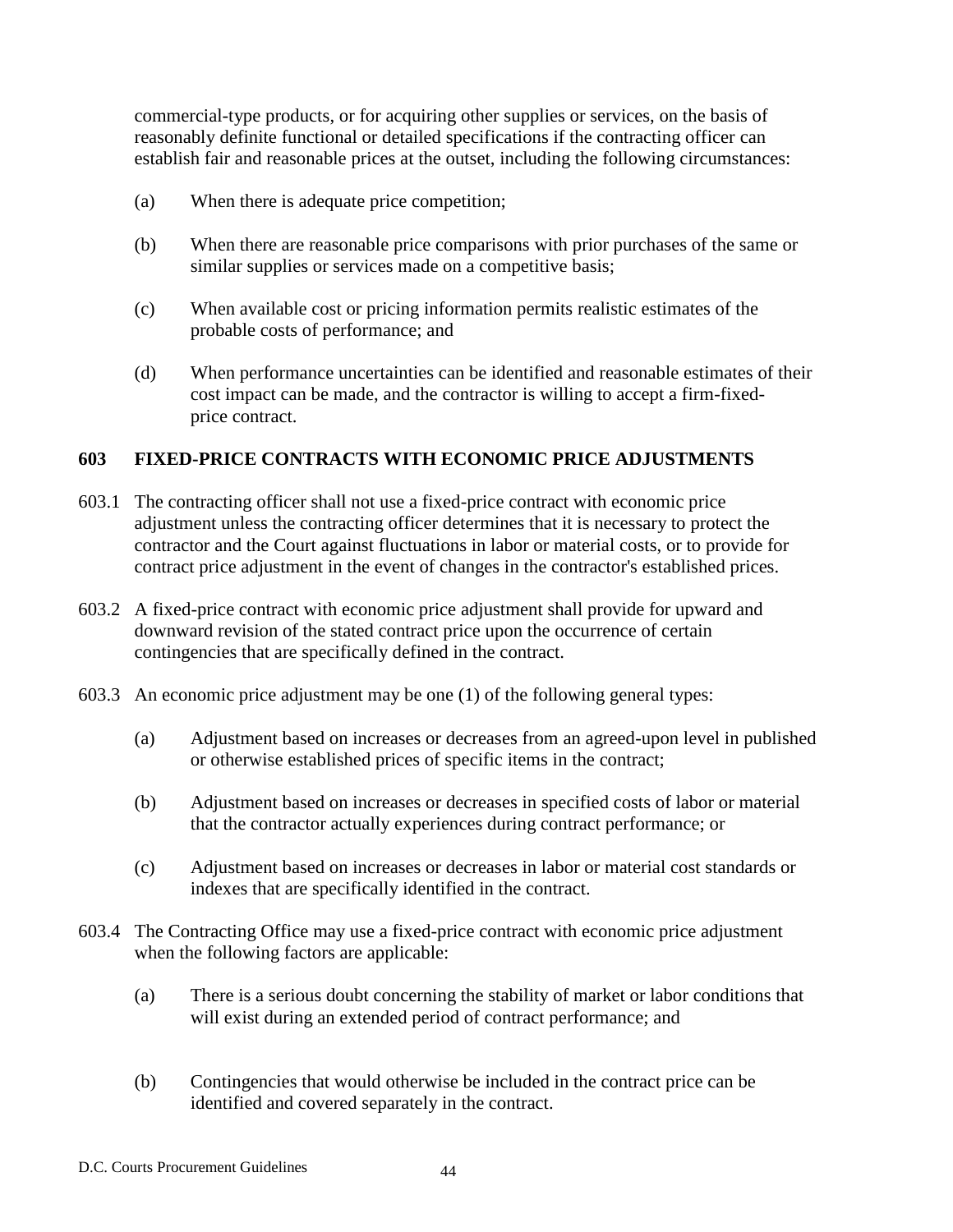- 603.5 Price adjustments based on established catalog prices shall be restricted to industry-wide contingencies. Industry-wide contingencies shall be those affecting a particular industry as a whole, and shall not depend upon circumstances within the contractor's control.
- 603.6 Price adjustments based on labor and material costs shall be limited to contingencies beyond the contractor's control.
- 603.7 When establishing the base level from which an adjustment will be made, the contracting officer shall ensure that contingency allowances are not duplicated by inclusion in both the base price and the adjustment requested by the contractor under the economic price adjustment clause approved by the Executive Officer.
- 603.8 In contracts that do not require submission of cost or pricing data, the contracting officer shall obtain adequate information to establish the base level from which an adjustment will be made and may require verification of data submitted.

### **604 FIXED-PRICE CONTRACTS WITH PROSPECTIVE PRICE REDETERMINATION**

- 604.1 The Contracting Officer may use a fixed-price contract with prospective price redetermination in procurements of quantity production or services for which it is possible to negotiate a fair and reasonable firm-fixed-price for an initial period, but not for subsequent periods of contract performance as provided in Section 604.4.
- 604.2 The Contracting Officer shall not use a fixed-price contract with prospective price redetermination unless all of the following apply:
	- (a) The Contracting Officer has determined that the conditions for use of a firm-fixedprice contract are not present;
	- (b) The contractor's accounting system is adequate for price redetermination;
	- (c) The prospective pricing periods can be made to conform with the operation of the contractor's accounting system; and
	- (d) There is reasonable assurance that price redetermination actions will take place promptly at the specified times.
- 604.3 When the contracting officer uses a fixed-price contract with prospective price redetermination, the initial period shall be the longest period for which it is possible to negotiate a fair and reasonable firm-fixed-price. Each subsequent pricing period shall be at least twelve (12) months.
- 604.4 A fixed-price contract with prospective price redetermination may provide for a ceiling price based on evaluation of the uncertainties involved in performance and their possible cost impact. The ceiling price shall provide for assumption of a reasonable proportion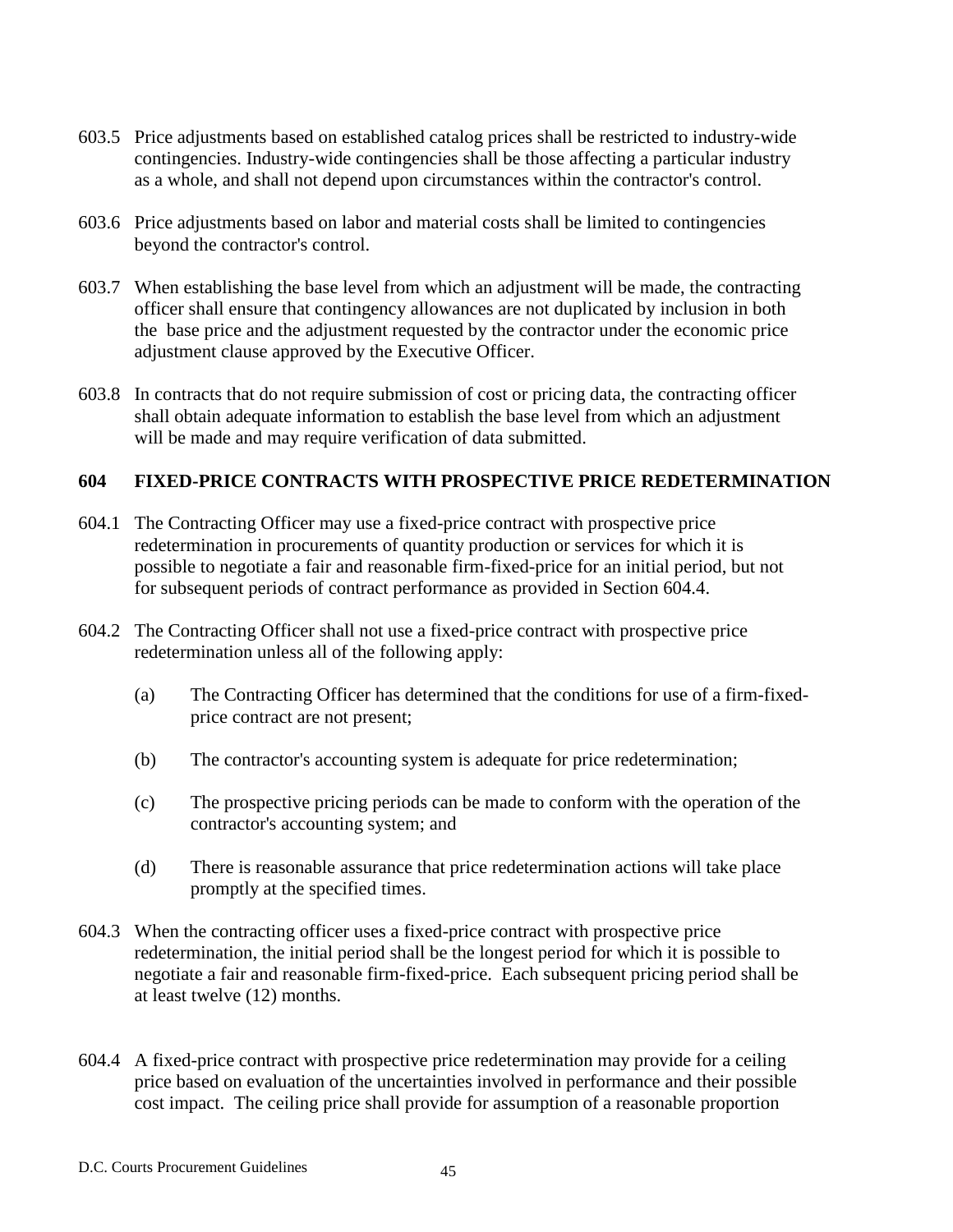of the risk by the contractor and, once established, may be adjusted only by operation of provisions for an equitable adjustment or other revision of the contract price under stated circumstances.

604.5 When a fixed-price contract with prospective price redetermination is used, the contracting officer shall include an appropriate clause approved by the Executive Officer.

## **605 COST-REIMBURSEMENT CONTRACTS**

- 605.1 The Contracting **Officer** shall use a cost-reimbursement contract only when uncertainties involved in contract performance do not permit costs to be estimated with sufficient accuracy to use any type of fixed-price contract. **(Revised March 21, 2011)**
- 605.2. The Contracting **Officer** may use a cost-reimbursement contract when all of the following circumstances apply: **(Revised March 21, 2011)**
	- (a) The contractor's accounting system is adequate for determining costs applicable to the contract;
	- (b) Appropriate Court surveillance during performance will provide reasonable assurance that efficient methods and effective cost controls are used; and
	- (c) The contracting officer determines, in writing, that the use of a cost-reimbursement type contract is likely to be less costly than any other type, or it is impractical to obtain supplies or services of the kind or quality required without the use of this contract.
- 605.3 Each cost-reimbursement contract shall contain the following:
	- (a) A clause, approved by the Executive Officer, indicating that only those costs determined by the contracting officer to be reasonable will be reimbursable; and
	- (b) A clause, approved by the Executive Officer, establishing a stated price ceiling.
- 605.4 The Contracting **Officer** may use a cost contract for facilities contracts. **(Revised March 21, 2011)**
- 605.5 The contracting officer may use a cost-sharing contract when the contractor agrees to absorb a portion of the costs.
- 605.6 The contracting officer may not use a cost-plus-incentive-fee contract or cost-plus-awardfee contract.
- 605.7 The contracting officer may use a cost-plus-fixed- fee contract when contracting for efforts that, might otherwise present too great a risk to the contractor such as when the contract is for a study and the level of effort is unknown. The contract shall include a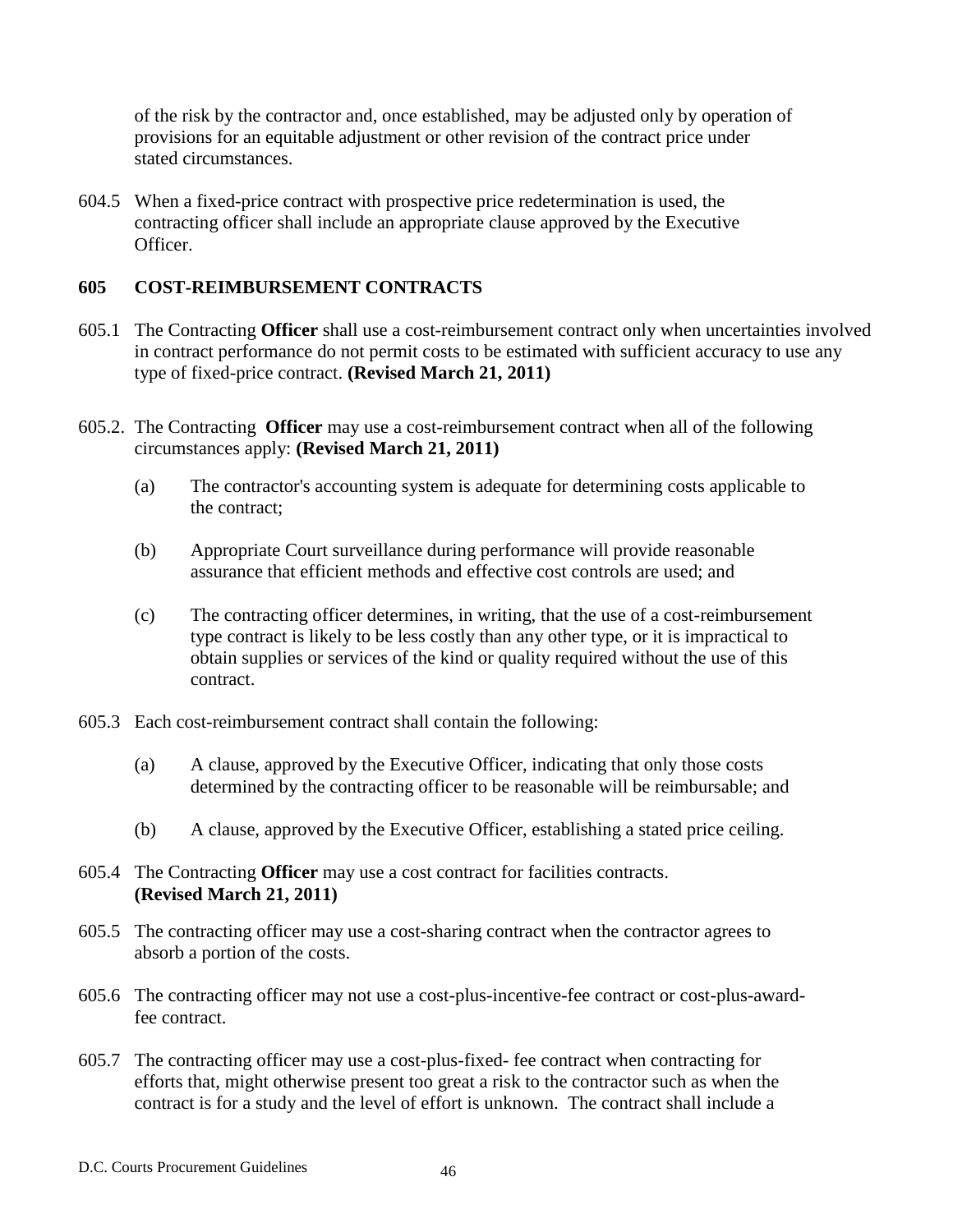clause, approved by the Executive Officer, setting a maximum allowable fee.

- 605.8 A cost-plus-fixed-fee contract may be in either a completion form or term form. When using the completion form, the contracting officer shall describe the scope of work by stating a definite goal or target and specifying an end product. When using the term form, the contracting officer shall describe the scope of work in general terms and obligate the contractor to devote a specified level of effort for a stated time period.
- 605.9 When using a cost-plus-fixed-fee contract, the completion form shall be preferred over the term form whenever the work, or specific milestones for the work, can be defined well enough to permit development of estimates within which the contractor can be expected to complete the work. The term form shall not be used unless the contractor is obligated by the contract to provide a specific level of effort within a definite time period.

### **606 DEFINITE-QUANTITY CONTRACTS**

606.1 The contracting officer may use a definite-quantity contract when it can be determined in advance that a specific quantity of supplies or services will be required during the contract period and the supplies or services are regularly available or will be available after a short lead time.

#### **607 TERM CONTRACTS**

- 607.1 The contracting officer may use a term contract (either a requirements contract or an indefinite-quantity contract) when the exact quantities of supplies or services are not known at the time of contract award. Term contracts shall be subject to the provisions of this section and Section 501 of Chapter 5.
- 607.2 A term contract may also specify maximum or minimum quantities that the Court may order under each individual order and the maximum that the Court may order during a specified period of time.
- 607.3 The contracting officer may use a requirements contract when the contracting officer anticipates recurring requirements but cannot predetermine the precise quantities of supplies or services.
- 607.4 The contracting officer shall include the following in each contract and solicitation for a requirements contract:
	- (a) A realistic estimate of the total quantity that will be ordered, based on the most current information available; and
	- (b) A clause, approved by the Executive Officer, stating that the estimate is not a representation to a bidder, offeror or contractor, that the estimated quantity will actually be required or ordered or that conditions affecting the requirements will be stable or normal.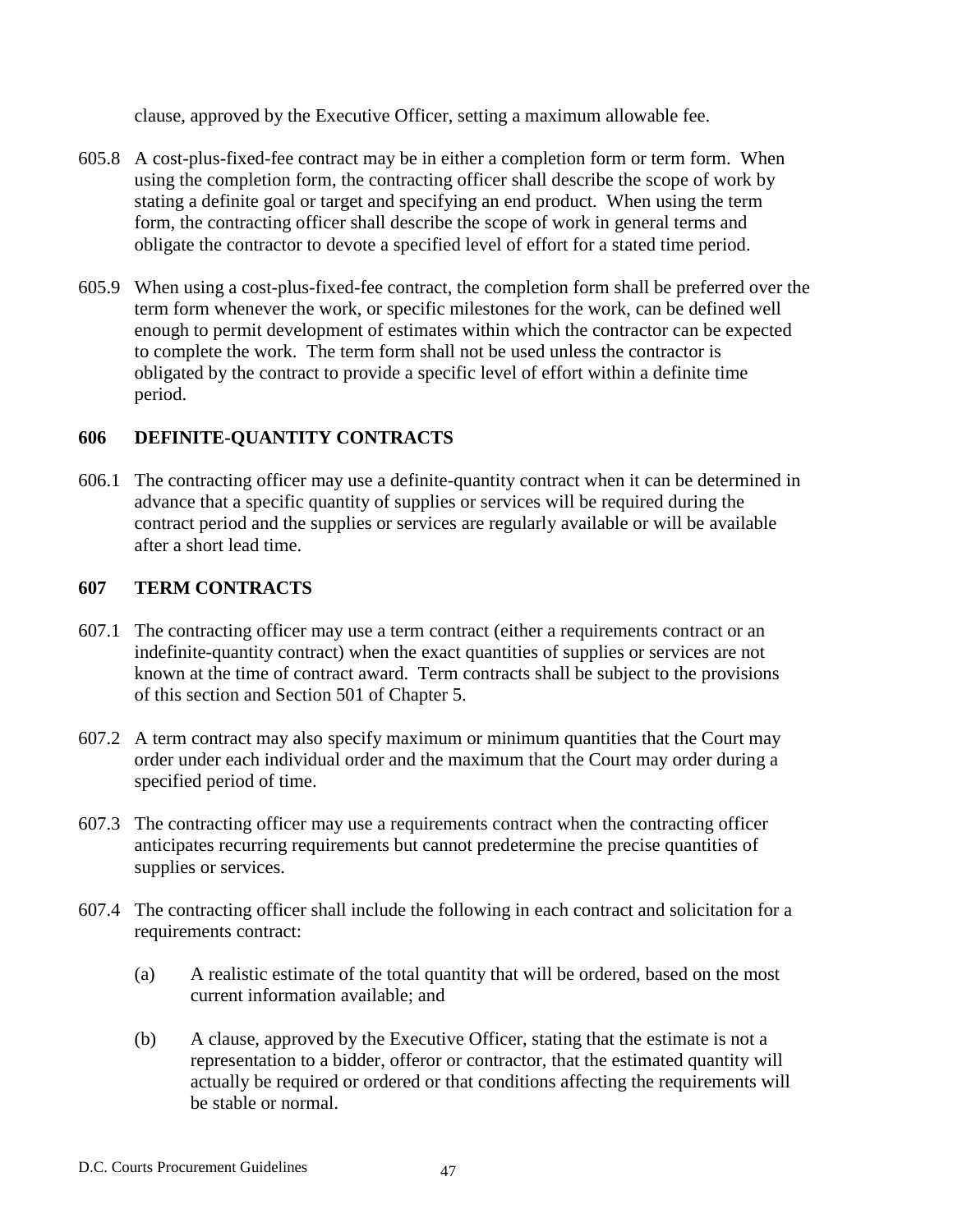- 607.5 If feasible, a requirements contract shall state the maximum limit of the contractors obligation to deliver and the Court's obligation to order.
- 607.6 For requirements contracts, the contracting officer shall execute the contract without the obligation of funds. Funds shall be obligated by the Court at the time orders are issued under the contract.
- 607.7 The contracting officer executing orders under a requirements contract shall obligate funds when each individual order is issued. The contracting officer may order from a requirements contract within the limits of the budget authority for the items or services covered by the contract, within the limits of their contracting authority.
- 607.8 The contracting officer may use an indefinite-quantity contract when the contracting officer cannot pre-determine, above a specified minimum, the precise quantity of supplies or services that will be required during the contract period, and the contracting officer determines that it is inadvisable to commit the Court for more than a minimum quantity.
- 607.9 An indefinite-quantity contract shall require the Court to order and the contractor to furnish at least the stated minimum quantity of supplies or services. The contractor shall also be required to furnish, if and as ordered, any additional quantities, not to exceed a stated maximum.
- 607.10 For indefinite-quantity contracts, the contracting officer shall ensure that the contract obligates the amount of budget authority needed to cover the Court's minimum required order under the contract.

#### **608 ORDERING UNDER TERM CONTRACTS**

- 608.1 Each order placed under a term contract shall contain the following information:
	- (a) Date of the order;
	- (b) Contract number and an order number;
	- (c) Item number, description, quantity, and unit price;
	- (d) Delivery or performance date;
	- (e) Place of delivery or performance;
	- (f) Packaging, packing, and shipping instructions, if any;
	- (g) Accounting and appropriations data; and
	- (h) Any other pertinent information.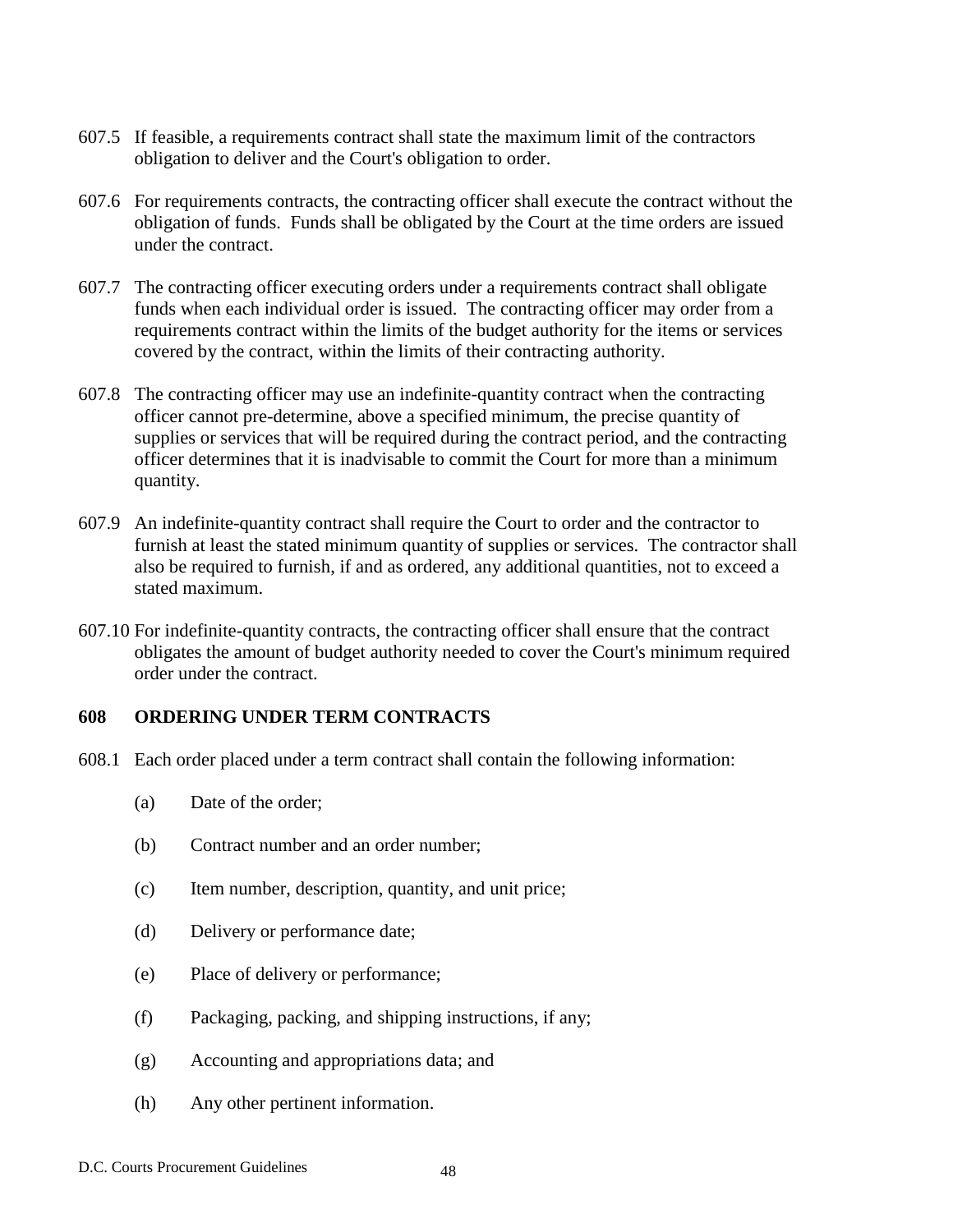# **609 TIME-AND-MATERIALS CONTRACT**

- 609.1 A time-and materials contract may be used only after the contracting officer determines in writing that no other type of contract is suitable, and only if the contract includes a ceiling price that the contractor exceeds at its own risk.
- 609.2 The contracting officer shall document the contract file to justify the reasons for and the amount of any subsequent change in the ceiling price.
- 609.3 A time-and-materials contract may be used only when it is not possible at the time of executing the contract to estimate accurately the extent or duration of the work or to anticipate costs with any reasonable degree of certainty.
- 609.4 A time-and-materials contract shall include direct labor hours at specified fixed hourly rates that include wages, overhead, general and administrative expenses, profit and materials required at cost.
- 609.5 The contracting officer shall provide supervision of contractor performance when a timeand-materials type contract is used.
- 609.6 When the nature of the work to be performed requires the contractor to furnish material that it regularly sells to the general public in the normal course of its business, the contract may provide for charging material on a basis other than cost if the following factors apply:
	- (a) The total estimated contract price does not exceed seventy-five thousand dollars (\$75,000), or the estimated price of material charged does not exceed twenty percent (20%) of the estimated contract price;
	- (b) The material to be charged is identified in the contract;
	- (c) No elements of profit on material charged is included as profit in the fixed hourly, labor rates; and
	- (d) The contract provides that the price to be paid or the material shall be based on an established catalog or list price in effect when material is furnished, less all applicable discounts to the Court, and that in no event shall the price exceed the contractor's sales price to its most-favored customer for the same item in like quantity, or the current market price, whichever is lower.

# **610 LABOR-HOUR CONTRACTS**

610.1 When materials are not required, the contracting officer may use a labor-hour contract, a variation of the time-and-materials contract.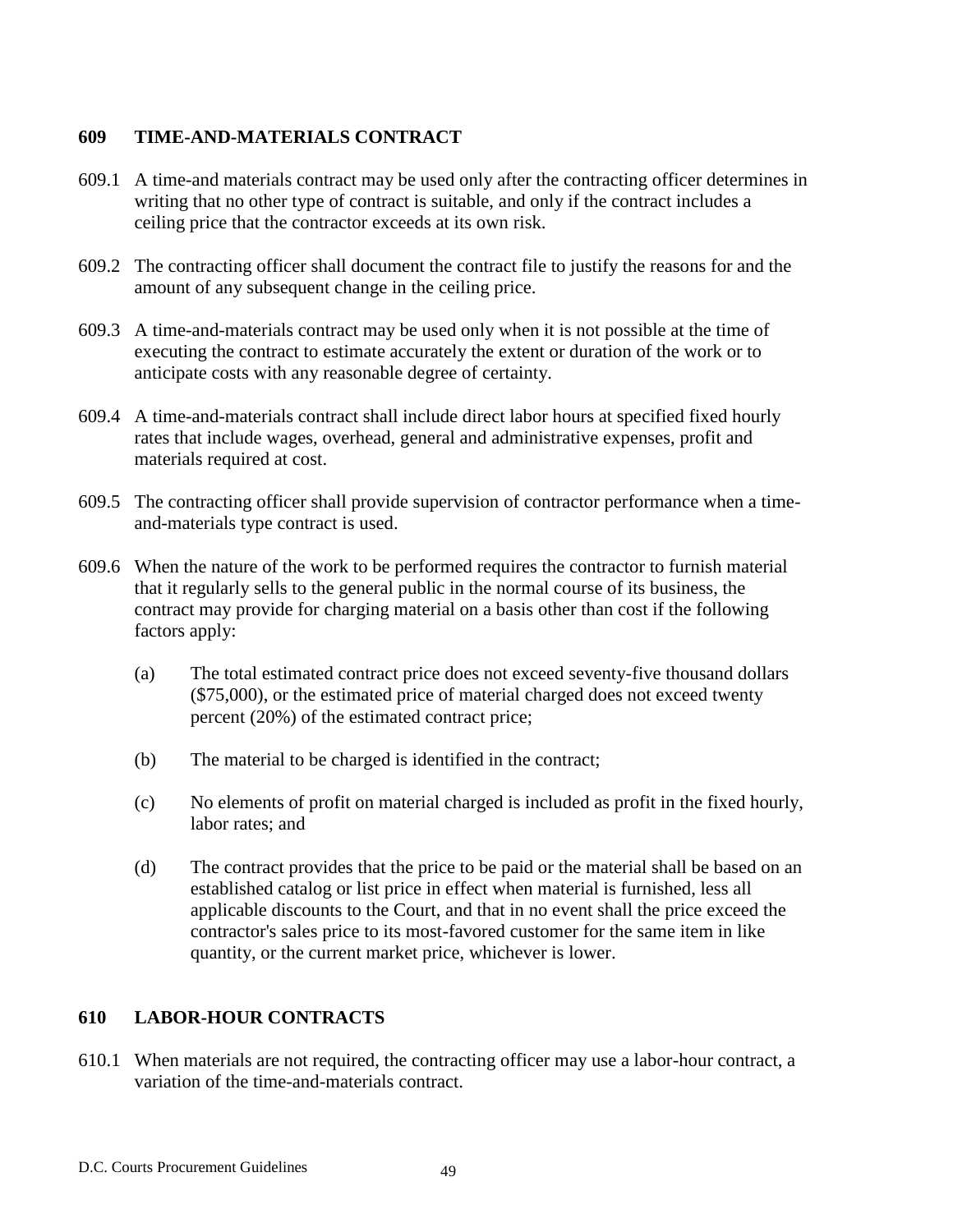610.2 The use of labor-hour contract shall be in accordance with the provisions of Section 609.

# **611 LETTER CONTRACTS**

- 611.1 A letter contract may be used only after the Contracting Office determines, in writing, that no other type of contract is suitable.
- 611.2 A letter contract shall not commit the Court to a definitive contract in excess of the funds available at the time the letter contract is executed.
- 611.3 A letter contract shall not be entered into without competition, except as provided for in Chapter 4.
- 611.4 A letter contract shall not be amended to satisfy a new requirement unless the new requirement is inseparable from the existing contract. Any amendments shall be subject to the same requirements as a new letter contract.
- 611.5 The contracting officer may use a letter contract when the Court's interests demand that the contractor be given a binding commitment so that work can start immediately and executing a definite contract is not possible in sufficient time to meet the requirement. Each letter contract shall be as complete and definite as possible under the circumstances and shall include clauses approved and required by the Executive Officer.
- 611.6 When a letter contract is executed, the contracting officer shall include a price ceiling for the anticipated definitive contract. The price ceiling shall not be exceeded. Each letter contract shall also include a clause, approved by the Executive Officer, indicating the maximum liability of the Court under the letter contract.
- 611.7 The maximum liability to the Court shall be the estimated amount necessary to cover the contractor's requirement for funds before execution of the definitive contract. However, the maximum liability of the Court shall not exceed fifty percent (50%) of the overall price ceiling for the term of the definitive contract.
- 611.8 In procurements by other than competitive sealed bids, a letter contract shall contain a negotiated schedule for execution of the definitive contract, including dates for submission of the contractor's price proposal, cost or pricing data (if required), a date for start of negotiations, and a target date for execution of the definitive contract.
- 611.9 The contracting officer shall execute a definitive contract within one hundred and twenty (120) days after the date of execution of the letter contract or before completion of fifty percent (50%) of the work to be performed, whichever occurs first. The contracting officer may authorize an additional period if the additional period is approved in writing by the Executive Officer.
- 611.10 In procurements by other than competitive sealed bids, if the contracting officer and the contractor cannot negotiate a definitive contract because of failure to reach agreement regarding price or fee, the contractor shall be required to continue the work and the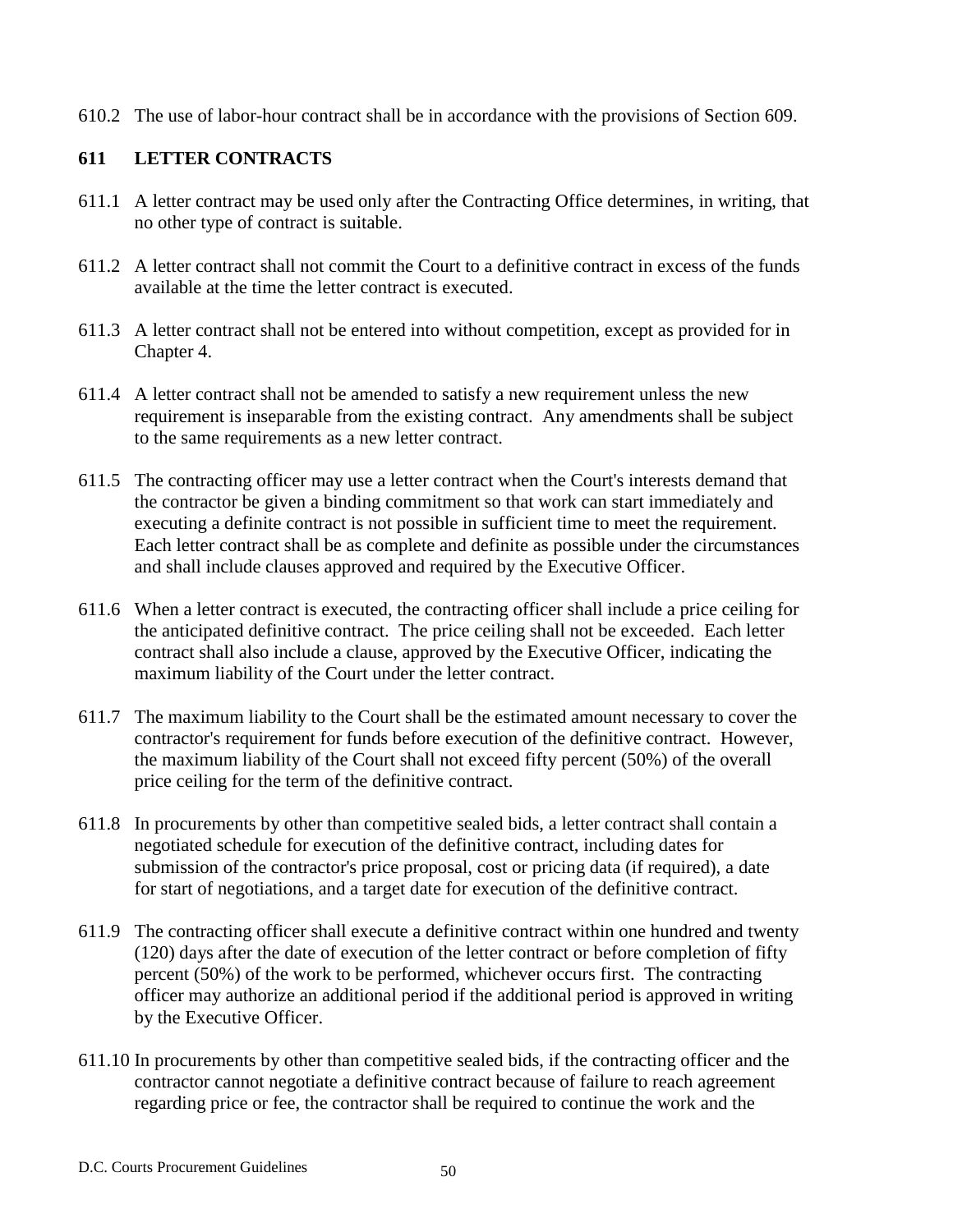Contracting Office may, with the approval of the Executive Office, determine a reasonable price or fee.

- 611.11 Prior to execution of a letter contract, the contracting officer shall ensure that funds are encumbered for obligation in the amount of the maximum Court liability for the term of the letter contract.
- 611.12 For purposes of review and approval of letter contracts, in accordance with Section 106 of Chapter 1, and for purposes of contracting authority, the contracting officer shall use the estimated cost of the definitive contract for determining the meanings and level of review and approval required.

# **612 NEGOTIATED SERVICES CONTRACTS**

- 612.1 These contracts are negotiated with vendors for providing services such as, but not limited to, training and consultant services.
- 612.2 Proposals shall be solicited from the maximum number of qualified services, consistent with the nature of and requirements for the services to be procured, to the end that the procurement will be made to the best advantage of the Court, price and other factors considered.
- 612.3 A CSP for services shall allow a reasonable time for vendors to submit their proposals.
- 612.4 Upon receipt of the proposals, they will be reviewed by the Contracting Officer who shall appoint a committee of in-house personnel familiar with procurement practices and the service area; a recommendation for award will be made **to the Contracting Officer** by the committee. *(revised March 31, 2017)*
- 612.5 Each negotiated services contract shall identify a Contract Administrator who shall be responsible for the contract. The contractor shall submit monthly invoices to the Contract Administrator for certification of receipt of services.
- 612.6 Contracts in which the total number of services to be accomplished can only be estimated, e.g. training, shall include the following clause:

"It is impossible to predetermine the exact quantity of services required hereunder during the contract term. Therefore, the expenditures under this contract are estimated. This estimate is based upon previous services and on the best knowledge of the Court. Lesser amounts than that specified herein may be spent as determined by the Court's needs during the term of this contract. Greater amounts shall be authorized in contract amendments to meet the needs of the Courts."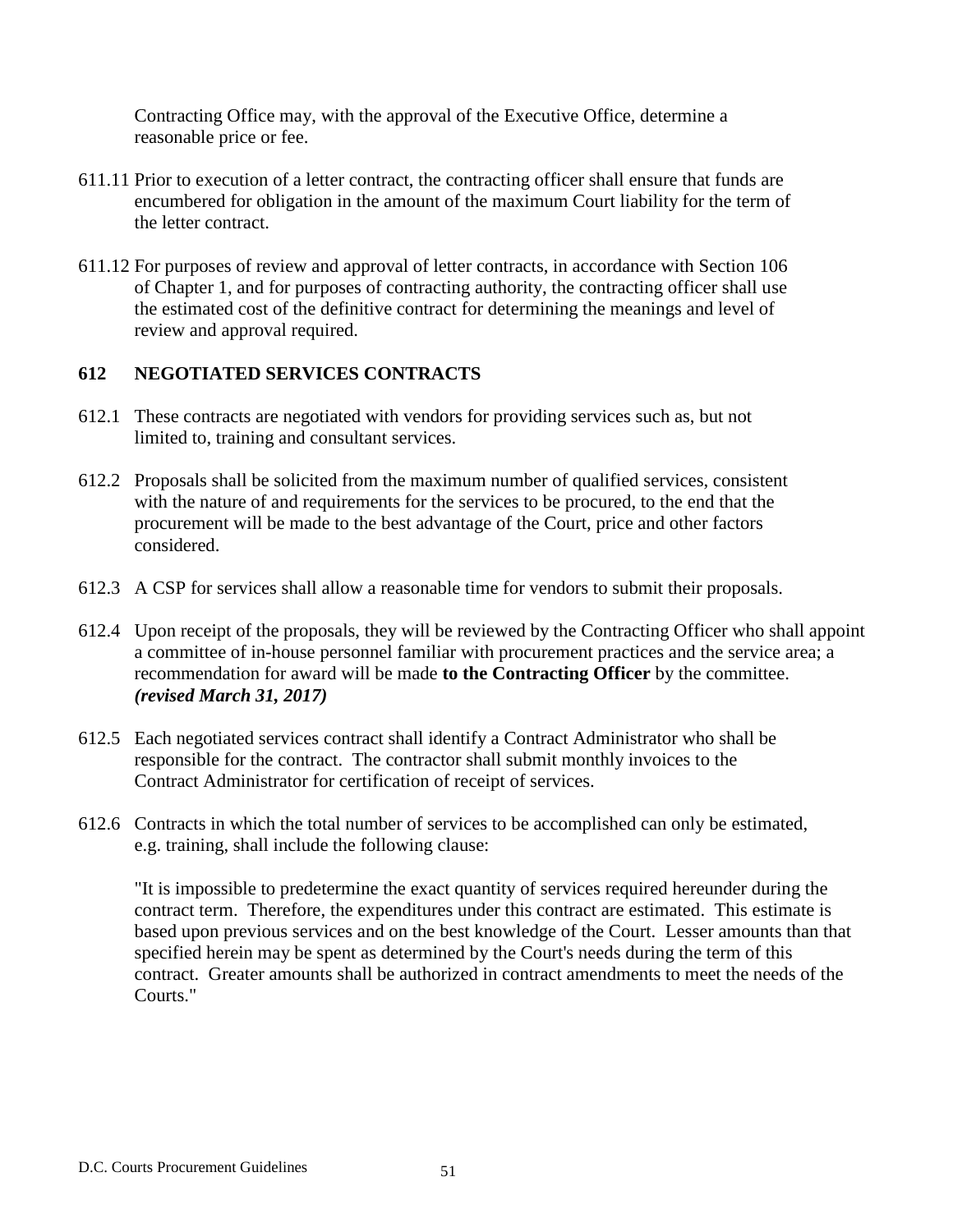# **CHAPTER 7 - CONSTRUCTION AND ARCHITECT-ENGINEER CONTRACTS**

### **SECTIONS**

- General Provisions
- Specifications
- Estimate of Construction Costs
- Notice of the Scope of Construction Projects
- Liquidated Damages in Construction Contracts
- Pricing Construction Contracts
- Concurrent Performance of Construction Contracts
- Construction Contracts with Architect-Engineer Firms
- Inspection and Site Examination of Data
- Distribution of Pre-Solicitation Notices
- Competitive Sealed Bids for Construction
- Notice of Intent to Award
- Evaluation of Contractor Performance
- Pre-Construction Conference
- Architect-Engineer Services
- Architect-Engineer Selection
- Architect-Engineer Qualifications
- Cost Estimate for Architect-Engineer Contracts
- Negotiations of Architect-Engineer Contracts
- Release of Information
- Liability for Design Errors or Deficiencies
- Design within Funding Limitations
- Redesign Responsibility for Design Errors or Deficiencies
- Architect-Engineer Performance Evaluation

# **GENERAL PROVISIONS**

- 700.1 Contracts for construction shall be awarded in accordance with the provisions of this chapter and other applicable provisions under the District of Columbia Courts Procurement Guidelines (Guidelines).
- 700.2 Contracts for architect-engineer services shall be awarded in accordance with the provisions of Section 714 through Section 723 of these guidelines.
- 700.3 In any instance where the provisions of this chapter are inconsistent with other provisions of these guidelines, the applicable provisions of this chapter shall take precedence and control the process for the award of a construction or architect-engineer contract.

# **SPECIFICATIONS**

701.1 Where applicable, the contracting officer shall ensure that references in specifications conform to widely recognized standards for specifications promulgated by governments,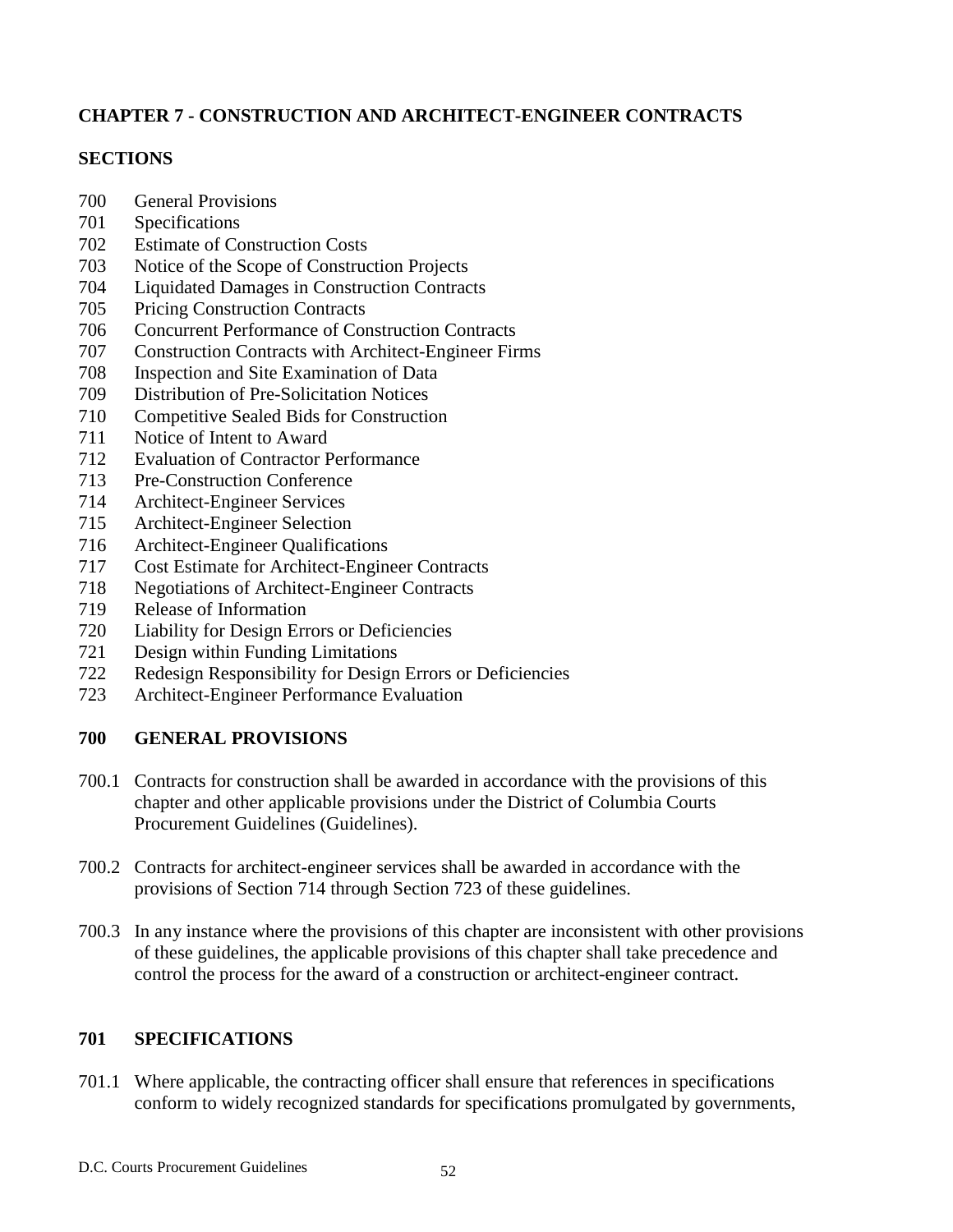industries, and technical societies.

701.2 When "brand name or equal" descriptions are necessary, specifications shall clearly identify and describe the particular physical functional or other characteristics of the brand name items that are considered essential to satisfying the requirements.

# **702 ESTIMATE OF CONSTRUCTION COSTS**

- 702.1 An estimate of construction cost shall be prepared for each proposed contract and for each proposed contract modification estimated to exceed five thousand dollars (\$5,000).
- 702.2 The estimate shall be prepared for the proposed contract or contract modification by a contractor or Court employee under the direction of the contracting officer.
- 702.3 The Court estimate or request for an estimate, shall be forwarded to the contracting officer with the request for preparation of the contract solicitation.
- 702.4 Each estimate shall be prepared in detail, as though the Court were competing for the contract.
- 702.5 Access to information concerning the Court estimate shall be limited to Court personnel whose official duties require knowledge of the estimate.
- 702.6 The overall amount of the Court estimate shall not be disclosed, except as otherwise permitted by the Guidelines.

#### **703 NOTICE OF THE SCOPE OF CONSTRUCTION PROJECTS**

- 703.1 Any pre-solicitation notices and each solicitation shall state the approximate scope of the construction requirements in terms of physical characteristics and estimated price range.
- 703.2 In no event shall the notice of the scope of a project disclose the Court's estimate of costs.
- 703. 3 Unless narrower price ranges are specified by the contracting officer, the estimated price shall be described in terms of one (1) of the following price ranges:
	- (a) Less than \$5,000;
	- (b) Between \$5,000 and \$100,000;
	- (c) Between \$100,000 and \$250,000;
	- (d) Between \$250,000 and \$500,000;
	- (e) Between \$500,000 and \$1,000,000;
	- (f) Between \$1,000,000 and \$5,000,000;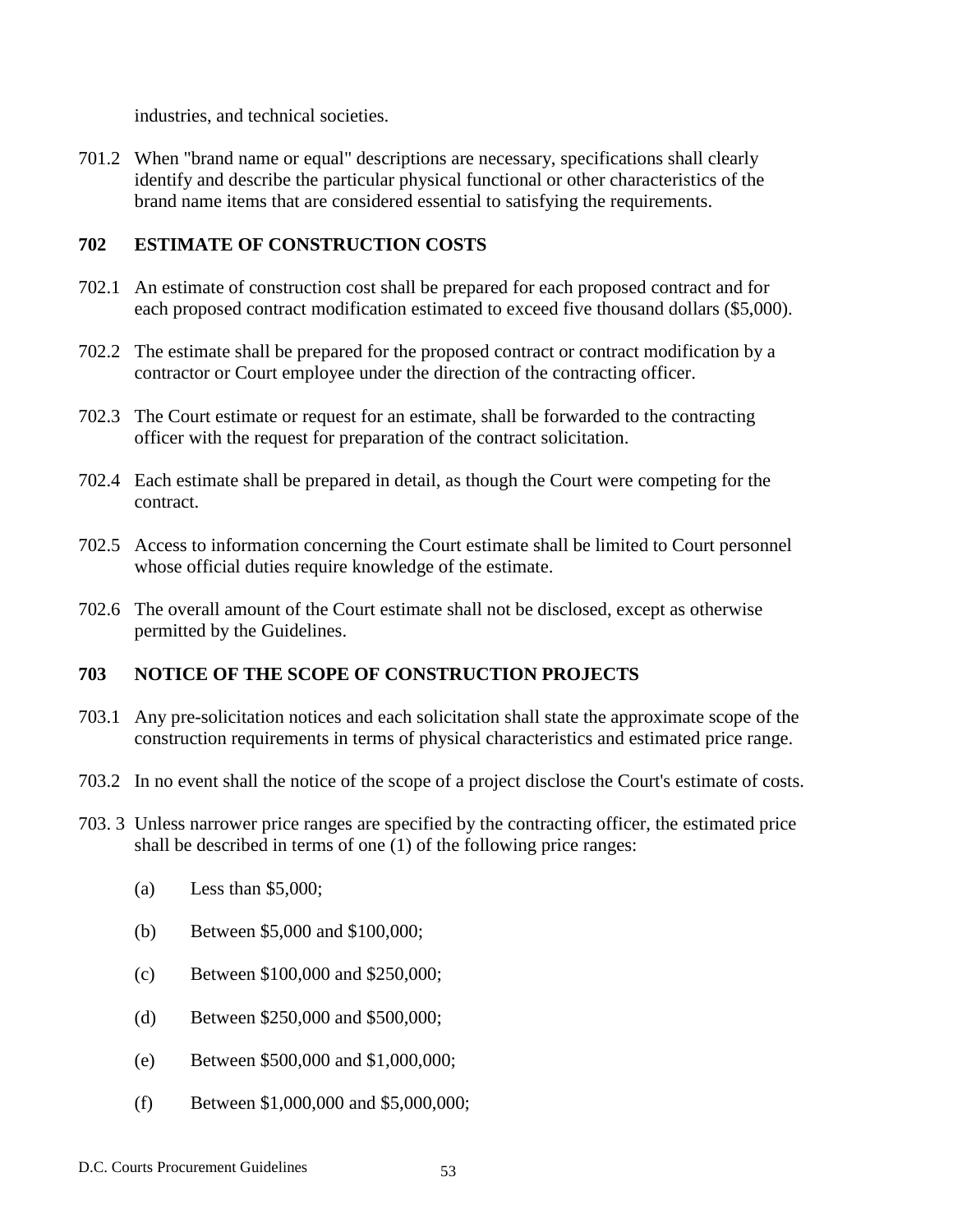- (g) Between \$5,000,000 and \$10,000,000; or
- (h) More than \$10,000,000, in increments of \$5,000,000 or more, as deemed appropriate by the contracting officer.

# **704 LIQUIDATED DAMAGES IN CONSTRUCTION CONTRACTS**

- 704.1 In all construction contracts estimated to exceed seventy-five thousand dollars (\$75,000), the contracting officer shall include a liquidated damages clause approved by the Executive Officer.
- 704.2 The provisions of this section shall apply to all liquidated damages clauses included in construction contracts.
- 704.3 When liquidated damages clauses are required or used, if different completion periods for separate parts or stages of the work are specified in the contract, the contracting officer shall include a provision, approved by the Executive Officer, providing for liquidated damages for delay of or failure to perform each separate part or stage of the work compensating the Court for damages incurred.
- 704.4 The contracting officer shall base the minimum amount of liquidated damages on the estimated cost of inspection and superintendence for each day of delay in completion.
- 704.5 Whenever the Court would suffer other specific losses due to failure of the contractor to complete the work on time, the contracting officer shall also include in the contract the amount of these specific losses.
- 704.6 If liquidated damages are used in a contract, the contracting officer shall include an appropriate, reasonable rate or rates of liquidated damages.

# **705 PRICING CONSTRUCTION CONTRACTS**

- 705.1 Unless otherwise authorized under this chapter, the contracting officer shall use firm-fixed price contracts to procure construction.
- 705.2 A contract may be priced on a lump-sum basis (when a lump sum is paid for the total work or defined parts of the work), on a unit-price basis (when a unit price is paid for a specified quantity of work units), or a combination of both methods.
- 705.3 The contracting officer shall use lump-sum pricing in preference to unit pricing except when any one (1) of the following circumstances exist:
	- (a) Large quantities of work (such as excavation, grading, paving, building outside utilities, or site preparation) are involved which cannot be estimated with sufficient confidence to permit a lump-sum offer without a substantial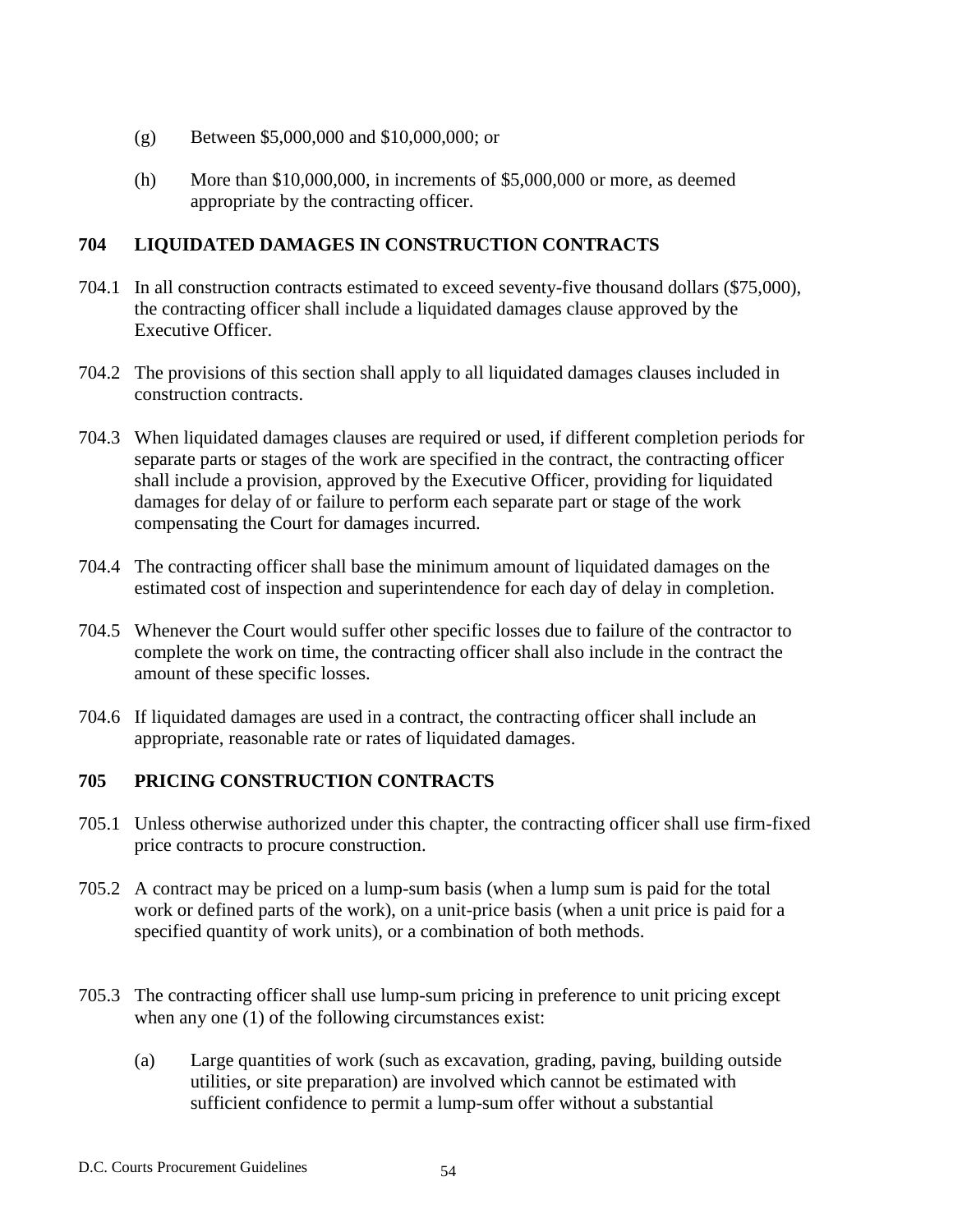contingency;

- (b) Estimated quantities of work required may change significantly during construction; or
- (c) Bidders would have to expend unusual effort to develop adequate estimates.
- 705.4 If an economic price adjustment provision is customary in contracts for the type of work being procured, or when omission of an adjustment provision would preclude a significant number of firms from submitting bids or would result in bidders including unwarranted contingencies in proposed prices, fixed-price contracts with economic price adjustments may be used in accordance with the applicable provisions of Chapter 6.

# **706 CONCURRENT PERFORMANCE OF CONSTRUCTION CONTRACTS**

706.1 Because of potential labor and administrative problems, cost-plus-fixed-fee, or other types of contracts with cost variation or cost adjustment features shall not be permitted concurrently at the same work site with firm-fixed-price, lump-sum, or unit-price contracts without the prior written approval of the Executive Officer.

# **707 CONSTRUCTION CONTRACTS WITH ARCHITECT-ENGINEER FIRMS**

- 707.1 Except as provided in Section 707.2, the contracting officer shall not award a contract for the construction of a project to the firm that designed the project or its subsidiaries or affiliates without the prior written approval of the Executive Officer.
- 707.2 If a proposed construction contract will use a design build or turnkey method of construction, the contracting officer may award the construction contract to an affiliate of the architect-engineer firm that designed the project without prior approval by the Executive Officer.

# **708 INSPECTION AND SITE EXAMINATION OF DATA**

- 708.1 The contracting officer shall make appropriate arrangements for prospective bidders to inspect the work site and to have the opportunity to examine data available to the Court which may provide information concerning the performance of the work, such as boring samples, original boring logs, and records and plans of previous construction. The data should be assembled in a single place and made available for examination.
- 708.2 The solicitation shall notify bidders of the time and place for the sight inspection and data examination.
- 708.3 If it is not feasible for bidders to inspect the site or examine the data on their own, the solicitation shall designate an individual who will show the site or data to the bidders.
- 708.4 The contracting officer shall make available to all bidders in the same manner significant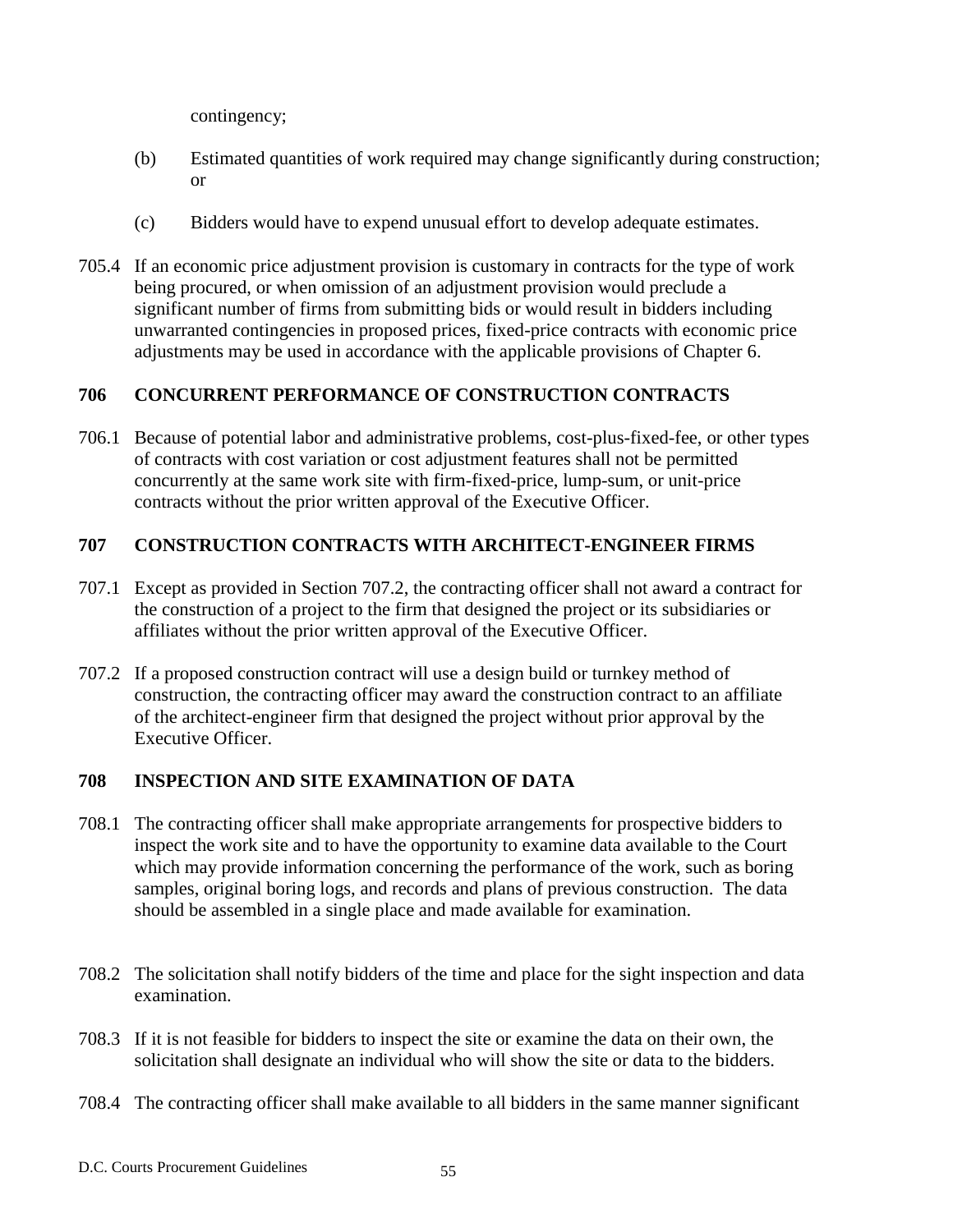site information and the work performance data, including information regarding any utilities to be furnished during construction.

708.5 The contracting officer shall keep a record of the identity and affiliation of each bidder's representative who inspects the site or examines the data.

# **709 DISTRIBUTION OF PRE-SOLICITATION NOTICES**

- 709.1 The contracting officer may distribute pre-solicitation notices in a manner designed to reach as many prospective bidders as practicable.
- 709.2 The contracting officer may send pre-solicitation notices to organizations that maintain, without charge to the public, display rooms for the benefit of prospective bidders, subcontractors, and material suppliers.

# **710 COMPETITIVE SEALED BIDS FOR CONSTRUCTION**

- 710.1 A competitive sealed bid (CSB) for construction shall allow a reasonable time for bidders to prepare and submit their bids, but in no event less than thirty (30) days. 710.2 In determining what is a reasonable time, the contracting officer shall consider the construction season and the time necessary for bidders to inspect the site, obtain subcontract bids, examine data concerning the work and prepare estimates based on plans and specifications.
- 710.3 The contracting officer shall insure that each CSB for construction includes the following information, when applicable:
	- (a) The appropriate wage determination as issued by the U.S. Department of Labor; or if the CSB must be issued before the wage determination is received, a notice that the schedule for minimum wage rates to be paid under the contract will be issued as an amendment to the CSB ;
	- (b) The scope of the proposed construction project;
	- (c) The period of performance;
	- (d) Information concerning any facilities, such as utilities, office space, and warehouse space, to be furnished during the construction period;
	- (e) Arrangements for bidders to inspect the site of and examine the data concerning performance the work;
	- (f) Any special qualifications or experience requirements that will be considered;
	- (g) Any special instructions concerning bids, alternate bids, and awards; and
	- (h) Any instructions concerning reporting requirements.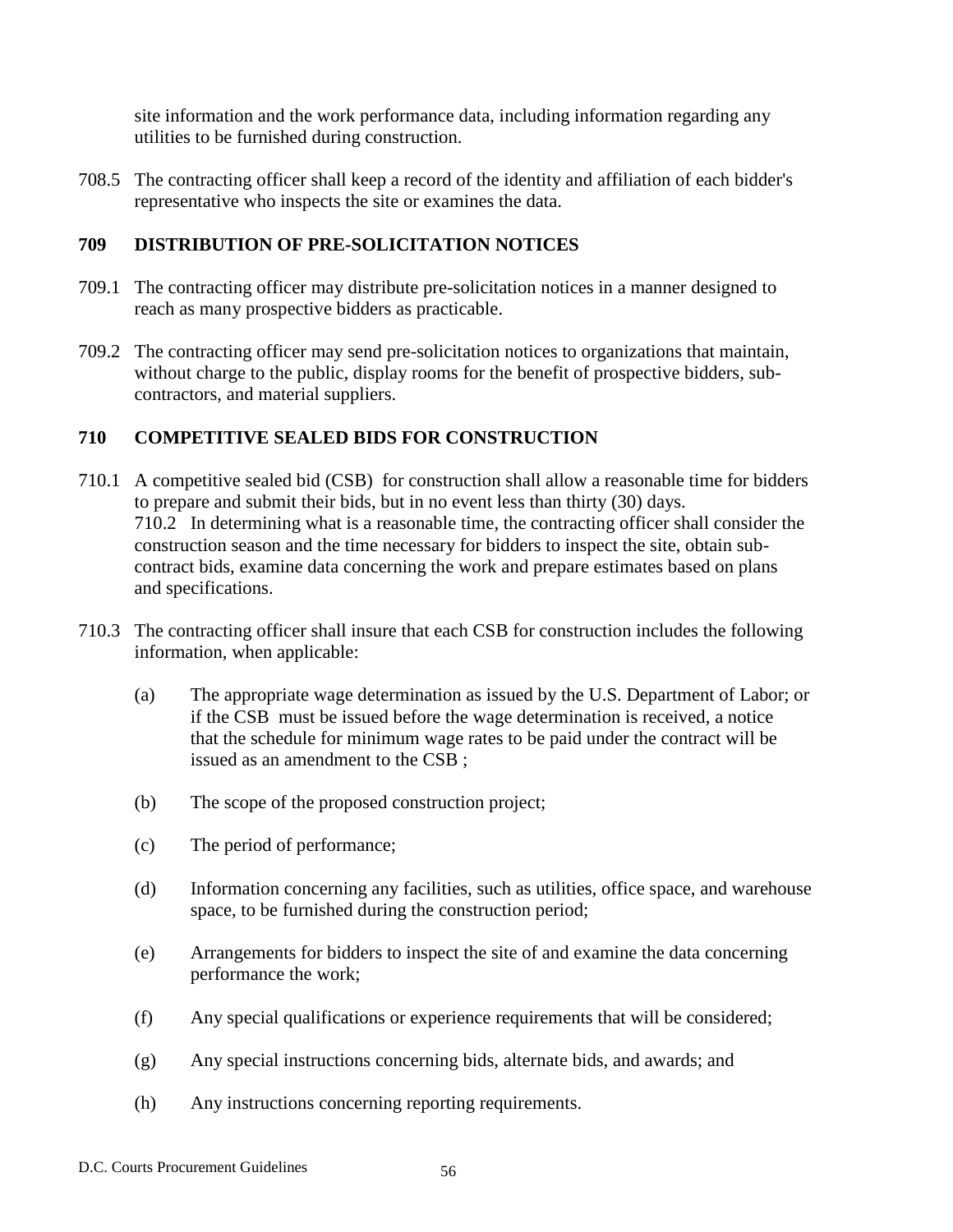710.4 The contracting officer shall send CSBs to prospective bidders upon request.

# **711 NOTICE OF INTENT TO AWARD**

- 711.1 Each notice of intent to award shall include the following:
	- (a) The identity of the prospective contractor;
	- (b) The prospective contractor's bid;
	- (c) The award price;
	- (d) A statement notifying the prospective contractor that all required performance and payment bonds must be properly executed by the prospective contractor and sureties and returned to the contracting officer by the prospective contractor within the time specified in the CSB, or if no time period is specified in the CSB, within ten (10) days after the bond forms are presented by the Court to the prospective contractor for signature;
	- (e) A statement notifying the prospective contractor that the required contract form must be properly executed by the prospective contractor and returned to the contracting officer by the prospective contractor within the time period specified in the CSB, or, if no time period is specified in the CSB within ten (10) days after the Court contract form is presented by the Court to the prospective contractor for signature; and
	- (f) A statement that a notice to proceed will be issued, contingent upon the contracting officer's receipt of executed performance and payment bonds and executed contracts form that is in compliance with the requirements of the CSB in the Guidelines.
	- (g) A statement that the Court may rescind the notice of intent to award at any time prior to approval of a formal written contract signed by the prospective contractor and contracting officer.

# **712 EVALUATION OF CONTRACTOR PERFORMANCE**

- 712.1 The Contract Administrator shall evaluate contractor performance and prepare a performance report for each construction contract of ten thousand dollars (\$10,000) or more in the following circumstances:
	- (a) When any element of performance was either unsatisfactory or outstanding;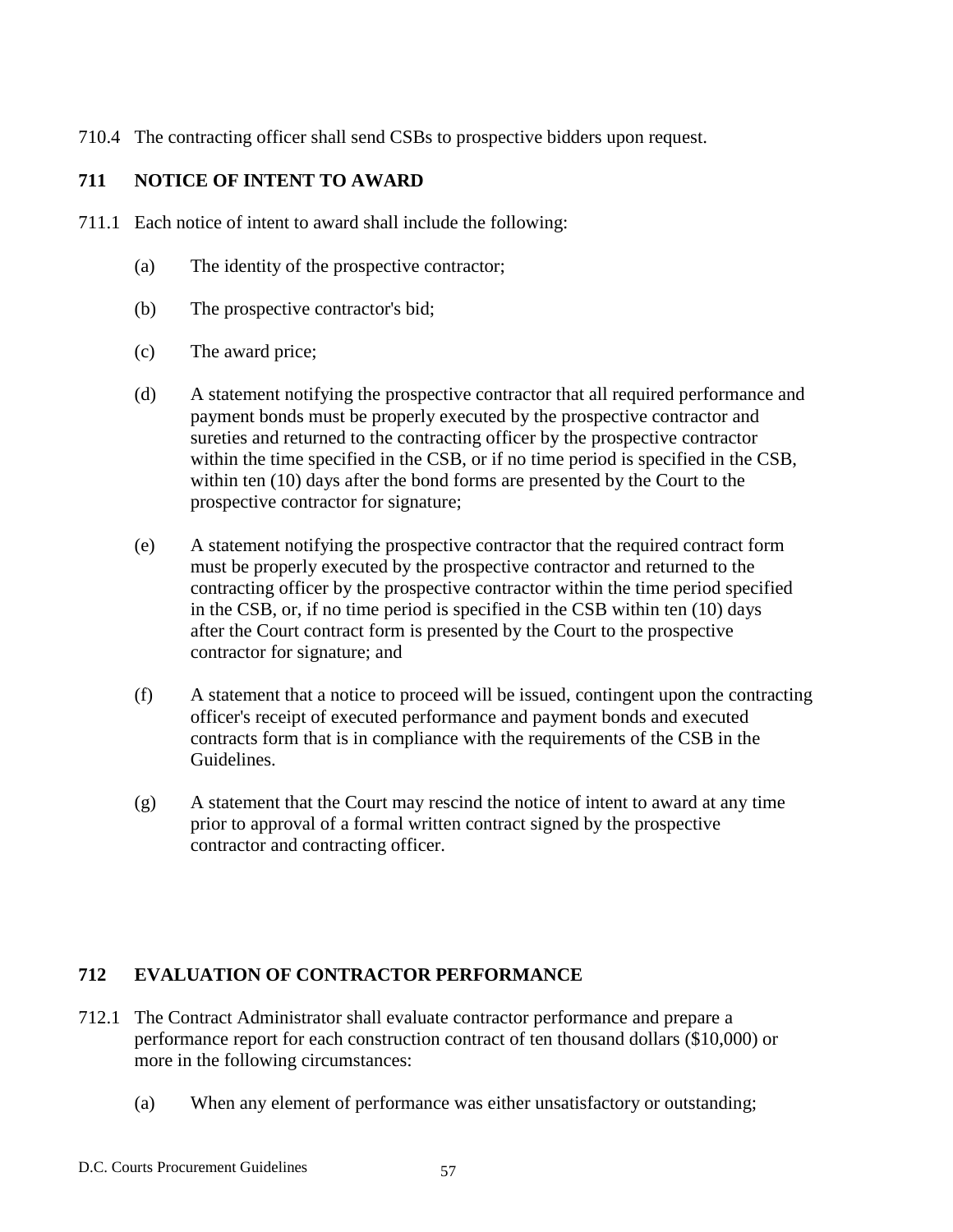- (b) When the contract was terminated for default; or
- (c) When the contract was terminated for the convenience of the Court.
- 712.2 The Contract Administrator shall prepare the evaluation performance report at the time of final acceptance of the work, at the time of contract termination, or at other times determined appropriate by the contracting officer.
- 712.3 If the Contract Administrator concludes that a contractor's overall performance was unsatisfactory, the contracting officer shall advise the contractor in writing that a report of unsatisfactory performance is being prepared and shall state the basis for the report.
- 712.4 If, after receiving the Contract Administrator's report, the contractor submits any written comments, the Contract Administrator shall include them in the report, consider them in resolving any alleged factual discrepancies, and make any appropriate changes in the report. The contracting officer shall include the performance report in the contract file.

# **713 PRE-CONSTRUCTION CONFERENCE**

713.1 The contracting officer may conduct a pre-construction conference to inform the contractor about the labor standards provisions of the contract and other preconstruction matters deemed appropriate by the contracting officer.

# **714 ARCHITECT-ENGINEER SERVICES**

- 714.1 The contracting officer shall publicize all requirements for architect-engineer services, and negotiate contracts for these services based on the demonstrated competence and qualifications of prospective contractors to perform the services required at fair and reasonable prices.
- 714.2 If the Court accepts funding assistance for a project from a federal or other source, and a condition of assistance is that a nonprice competitive procedure for selection of architect-engineers that differs from the procedures specified in this section, a modified architect-engineer selection procedure, approved by the Administrative Officer, may be used.
- 714.3 The contracting officer shall select a contractor for architect-engineer services in accordance with the provisions of this section rather than the solicitation or source selection procedures specified elsewhere in the Guidelines.
- 714.4 Compliance with the provisions of Sections 714 through 723 of these guidelines shall constitute a competitive procedure for the procurement of architect-engineer services.
- 714.5 The contracting officer shall evaluate each potential contractor based on the following criteria: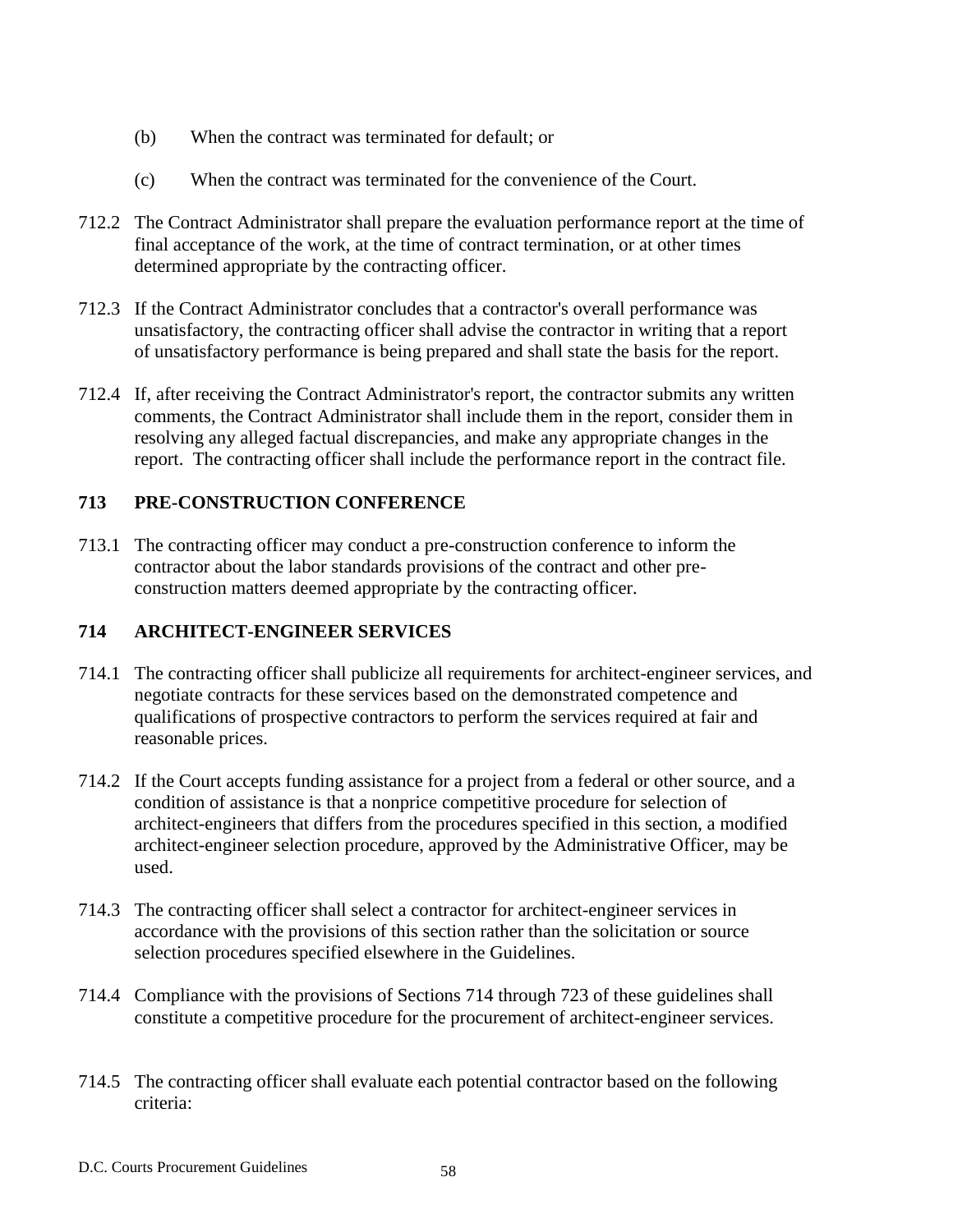- (a) Professional qualifications necessary for satisfactory performance of the required services;
- (b) Specialized experience and technical competence in the type of work required;
- (c) Capacity to accomplish the work in the required time;
- (d) Past performance on contracts with the Court, other governmental entities, and private industry in terms of cost control, quality of work, and compliance with performance schedules; and
- (e) Acceptability under other appropriate evaluation criteria.
- 714.6 When the use of design competition is approved by the Executive Officer, the contracting officer may evaluate firms on the basis of their conceptual design of the project.
- 714.7 Design competition may be used-in the following circumstances:
	- (a) When unique situations exist involving prestigious projects, such as the design of memorials or structures of unusual national or local significance;
	- (b) When sufficient time is available for the production and evaluation of conceptual designs; and
	- (c) When the design competition, with its costs, will substantially benefit the project.

# **715 ARCHITECT-ENGINEER SELECTION**

- 715.l The contracting officer, with the advice of appropriate technical and staff representatives, will make the final selection.
- 715.2 The final selection shall be a listing, in order of preference, of the firms considered most highly qualified to perform the work.

# **716 ARCHITECT-ENGINEER QUALIFICATIONS**

- 716.1 To be considered for an architect-engineer contract, a firm shall file an appropriate architect-engineer qualification data form with the Administrative Officer.
- 716.2 The office maintaining the architect-engineer qualification data files shall classify each firm with respect to the following:
	- (a) Location;
	- (b) Specialized experience;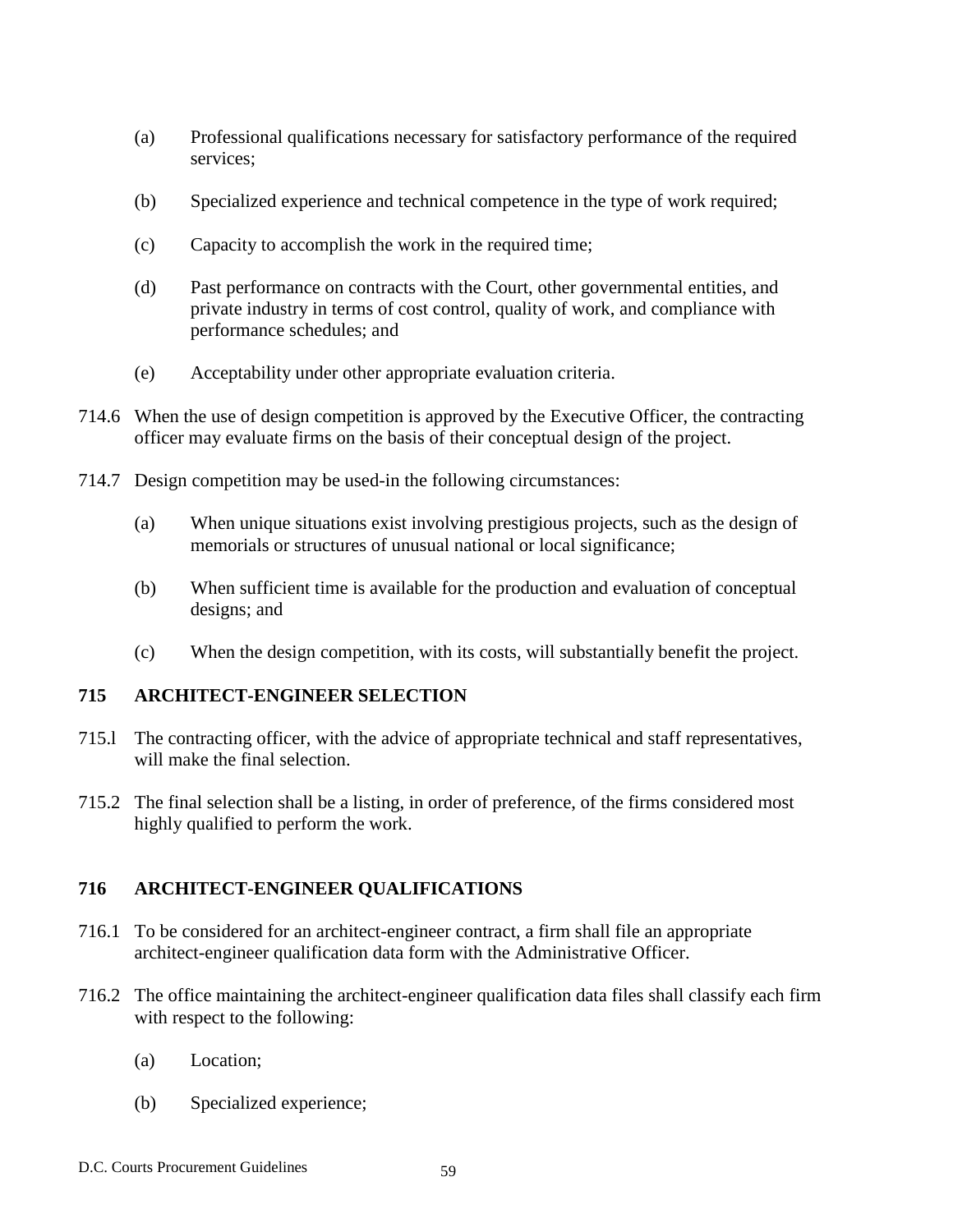- (c) Professional capabilities; and
- (d) Capacity, with respect to the scope of work that the firm can undertake.
- 716.3 The Office maintaining qualifications data files shall review and update each file at least once each year. The process shall include the following:
	- (a) Encouraging firms to submit annually an updated statement of qualifications and performance report;
	- (b) Reviewing and updating each firm's classification;
	- (c) Recording any contract awards made to each firm in the preceding year;
	- (d) Ensuring that the file contains a copy of each pertinent performance evaluation report;
		- (e) If no longer **pertinent,** discarding any material that has been updated within the previous three (3) years; and (**Revised March 21, 2011**)
	- (f) Posting the date of the review file.

# **717 COST ESTIMATE FOR ARCHITECT-ENGINEER CONTRACTS**

- 717.1 An independent Court estimate of the cost of architect-engineer services shall be prepared by or under the direction of the contracting officer before commencing negotiations in accordance with Section 718 for each proposed contract or contract modification estimated to exceed ten thousand dollars (\$10,000).
- 717.2 Access to information concerning the Court estimate shall be limited to Court personnel whose official duties require knowledge of the estimate. The overall amount of the Court's estimate shall not be disclosed except as permitted by the Guidelines.
- 717.3 The contracting officer may make an exception to Section 717.2 during contract negotiations to allow the contracting officer to identify a specialized task and disclose the associated cost breakdown figures in the Court estimate, but only to the extent deemed necessary to arrive at a fair and reasonable price. The overall amount of the Court's estimate shall not be disclosed.

# **718 NEGOTIATIONS OF ARCHITECT-ENGINEER CONTRACTS**

718.1 The contracting officer (or designee) shall first attempt to negotiate a contract with the highest rated qualified firm for the required services at a price which the contracting officer determines in writing to be fair and reasonable to the Court.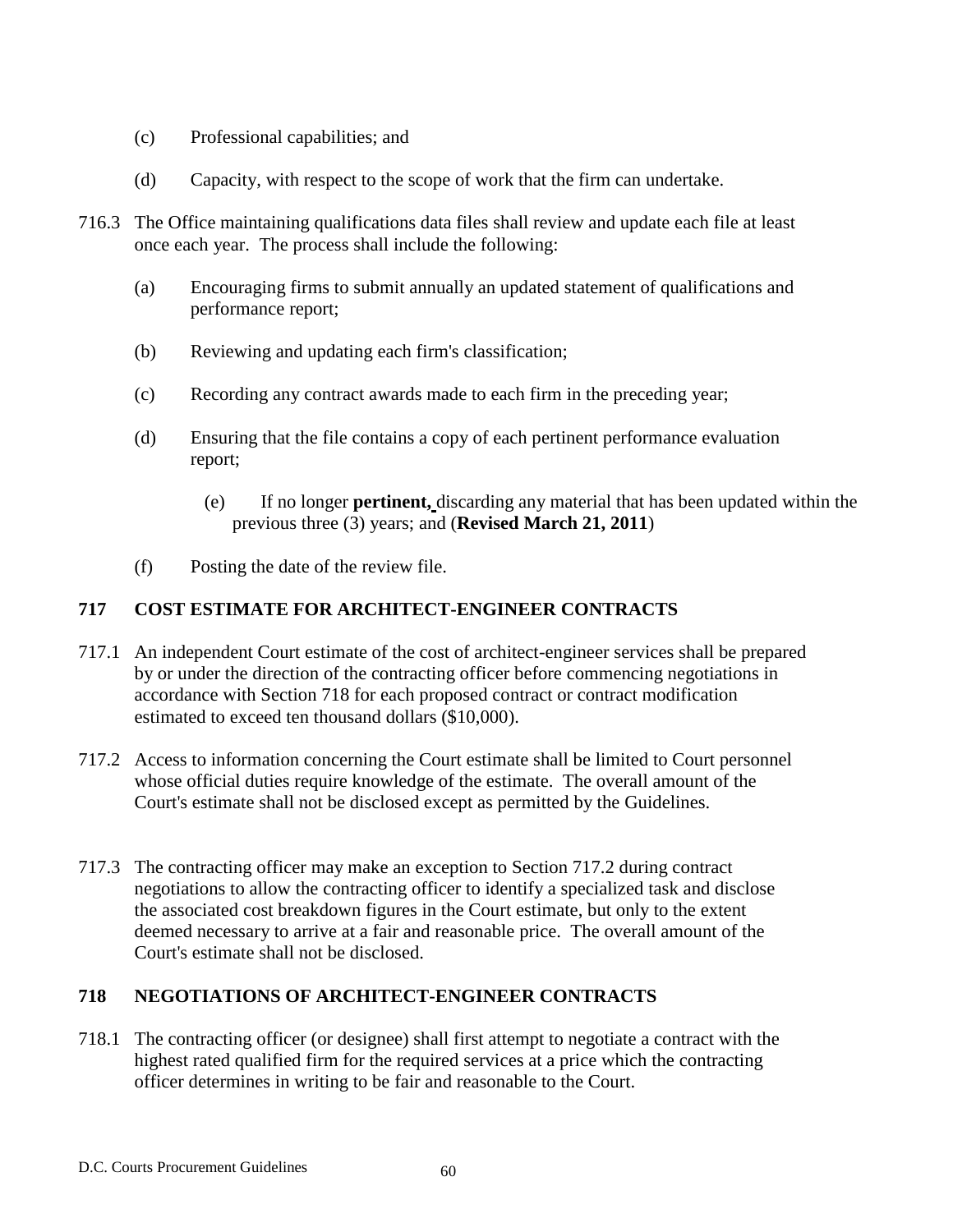- 718.2 The contracting officer shall inform the firm that no construction contract may be awarded to the firm that designed the project, except as provided in Section 707.2.
- 718.3 The contracting officer shall ensure that the firm has a clear understanding of the scope of work, specifically, the essential requirements involved in providing the required services, and shall determine whether the firm will make available the necessary personnel and facilities to perform the services within the required time.
- 718.4 The contracting officer shall limit the firm's subcontracting to firms agreed upon during negotiations or through a formal contract modification.
- 718.5 If a mutually satisfactory contract cannot be negotiated, the contracting officer shall notify the firm that negotiations are terminated. The contracting officer shall then initiate negotiations with the next rated qualified firm on the list. This procedure shall be continued until a mutually satisfactory contract has been negotiated.

# **719 RELEASE OF INFORMATION**

- 719.1 After final selection has taken place under Section 715, the contracting officer may release information identifying the highest rated architect-engineer firm with which a contract will be negotiated.
- 719.2 If negotiations are terminated without awarding a contract to the highest rated firm, the contracting officer may release that information and state that negotiations will be undertaken with another named architect-engineer firm.

#### **720 LIABILITY FOR DESIGN ERRORS OR DEFICIENCIES**

- 720.1 All architect-engineering contracts shall contain a clause approved by the Executive Officer which provides that the architect-engineer contractor shall be responsible for the professional quality, technical accuracy, and coordination of all services required under its contract, and that the architect-engineer contractor shall be liable to the court for costs resulting from errors or deficiencies in designs furnished under its contract.
- 720.2 When modification of a construction contract is required because of an error deficiency in the services provided under an architect-engineer contract, the contracting officer shall consider the extent to which the architect-engineer contractor may be liable.
- 720.3 If the contracting officer determines that the firm is liable, and the recoverable cost will exceed the administrative cost involved or collection is otherwise in the best interests of the Court, the contracting officer shall initiate procedures to collect the amount due.
- 720.4 The contracting officer shall include in the contract file a written statement of the reasons for the decision whether to recover costs from the firm.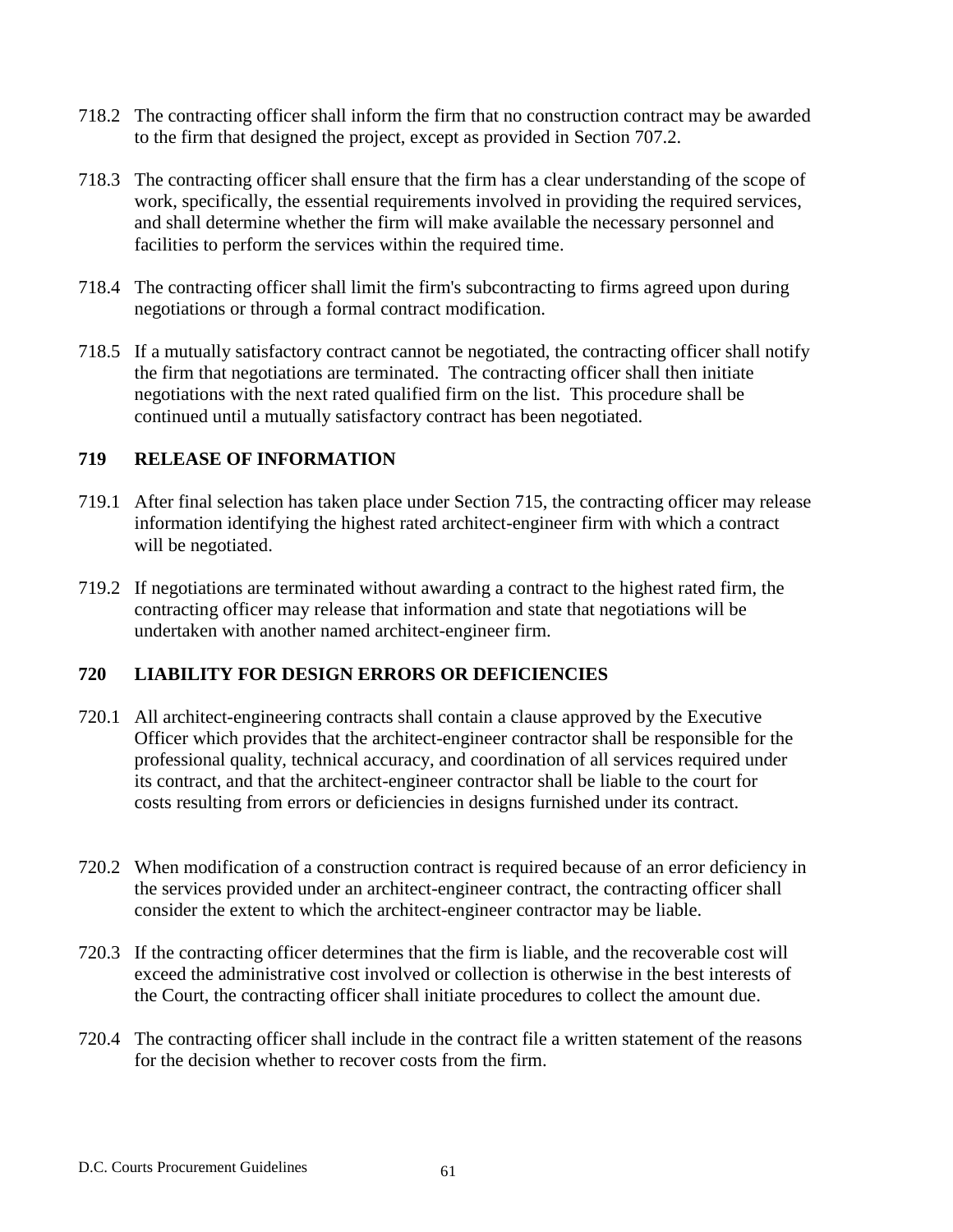# **721 DESIGN WITH FUNDING LIMITATIONS**

- 721.1 The Court may require the architect-engineer contractor to design the project so that construction costs will not exceed a contractually specified dollar limit. The amount of the construction funding limitation shall be established during negotiations between the firm and the contracting officer.
- 721.2 In negotiating the funding limitation amount, the contracting officer shall make available to the firm the information upon which the Court has based its initial construction estimate and subsequently acquired information that may affect the construction costs.
- 721.3 The architect-engineer firm shall be solely responsible for redesigning the project within funding limitations if no responsive proposal is received from a responsible contractor that is within the dollar limit specified by the architect-engineering contract.
- 721.4 If an architect-engineer firm's design fails to meet the contractual limitation on construction cost and the Executive Officer determines that the firm should not redesign the project, the contracting officer shall place a written statement of the reasons for that determination in the contract file.

### **722 REDESIGN RESPONSIBILITY FOR DESIGN ERRORS OR DEFICIENCIES**

- 722.1 All architect-engineer contracts shall provide a clause approved by the Executive Officer which provides that the architect-engineer shall make necessary corrections at no cost to the Court if the designs, drawings, specifications, or other items or services furnished by the firm contain any errors, deficiencies, or inadequacies.
- 722.2 If the contracting officer does not require a firm to correct errors, the contracting officer shall include a written statement of the reasons for that decision in the contract file.

# **723 ARCHITECT-ENGINEER PERFORMANCE EVALUATION**

- 723.1 The Contract Administrator shall prepare a performance evaluation report for contracts of more than ten thousand dollars (\$10,000) and may prepare a report for contracts of ten thousand dollars (\$10,000) or less.
- 723.2 The Contract Administrator shall prepare a performance report after final acceptance of the work or after contract termination, as appropriate.
- 723.3 If the Contract Administrator concludes that firm's overall performance is unsatisfactory, the contracting officer shall advise the firm in writing that a report of unsatisfactory performance is being prepared and shall state the basis for the report.
- 723.4 If, after receiving the Contract Administrator's report, the firm responds with any written comments, the Contract Administrator shall include them in the report, and consider them in resolving any alleged factual discrepancies, and make any appropriate changes in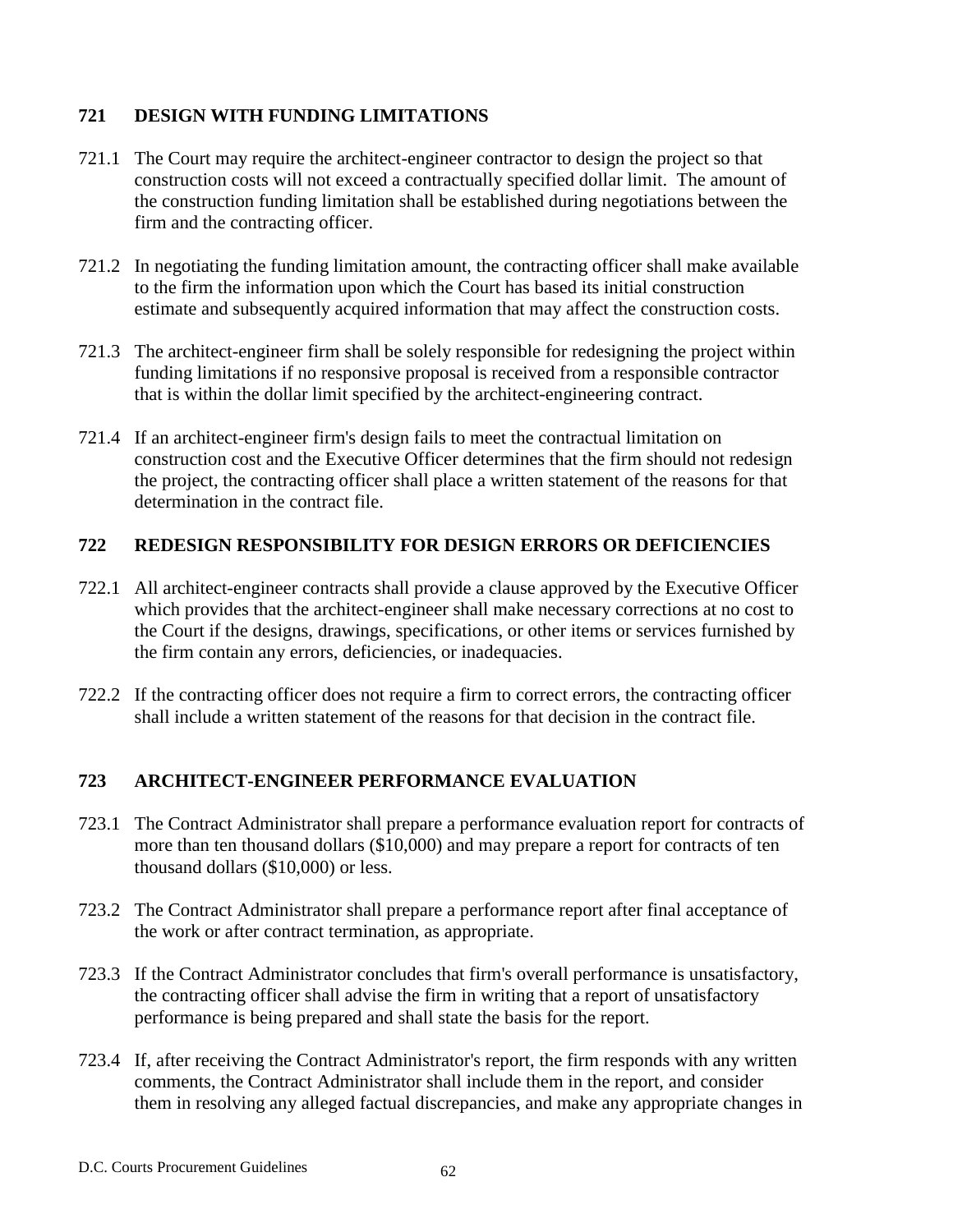the report.

- 723.5 The contracting officer shall review each performance report for accuracy and reasonableness.
- 723.6 The contracting officer shall include the performance evaluation report in the contract file, and shall send a copy to the office responsible for maintenance of the firm's qualification data. The office shall retain the report for least six (6) years after the date of the report.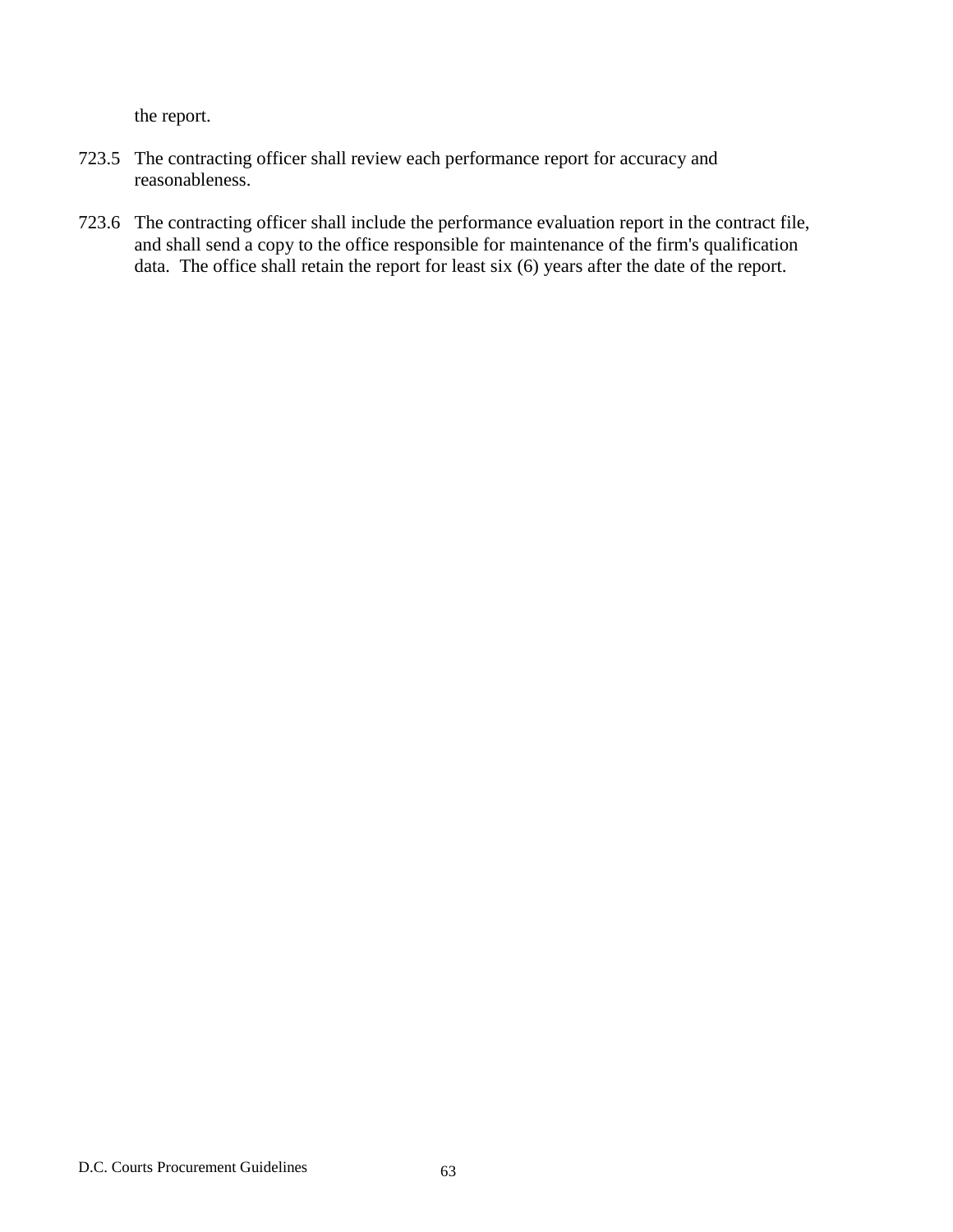# **CHAPTER 8 - PROTESTS, DISPUTES AND CLAIMS**

### **SECTIONS**

- 800 Protests
- 801 Appeals of Protests
- 802 Final Decision of Protest by Executive Officer
- 803 Contract Disputes
- 804 Claims Against the Court
- 805 Claims Filed with Executive Officer
- 806 Final Decision of the Executive Officer

# **800 PROTESTS**

- 800.1 Protests may be submitted by interested parties to the Contracting Officer.
- 800.2 Protests shall be filed not later than 10 working days after the basis of protest is known or should have been known, whichever is earlier.
- 800.3 Protests shall include the following information:
	- (i) Name, address and telephone number of the protester.
	- (ii) Solicitation or contract number.
	- (iii) Detailed statement of the legal and factual grounds for the protest, including copies of relevant documents.
	- (iv) Request for a ruling by the Contracting Officer.
	- (v) Statement as to the form of relief requested.
- 800.4 Protests shall be concise, and logically presented to facilitate review by the Contracting Officer. Failure to comply with any of the above requirements may be grounds for dismissal of the protest.
- 800.5 A protestor is required to furnish a copy of its complete protest to the official or location designated in the solicitation so it is received no later than one (1) work day after the protest is filed with the Contracting Officer. The Contracting Officer may dismiss the protest if the protestor fails to furnish a complete copy of the protest within one (1) work day.
- 800.6 Immediately after receipt of a protest, the Contracting Officer shall give notice of the protest to the contractor if the award has been made, or, if no award has been made, to all parties who appear to have a substantial and reasonable prospect of receiving award if the protest is denied. The Contracting Officer shall notify such parties of the protest.
- 800.7 Upon receipt of a protest, the contracting officer shall notify the Executive Officer of the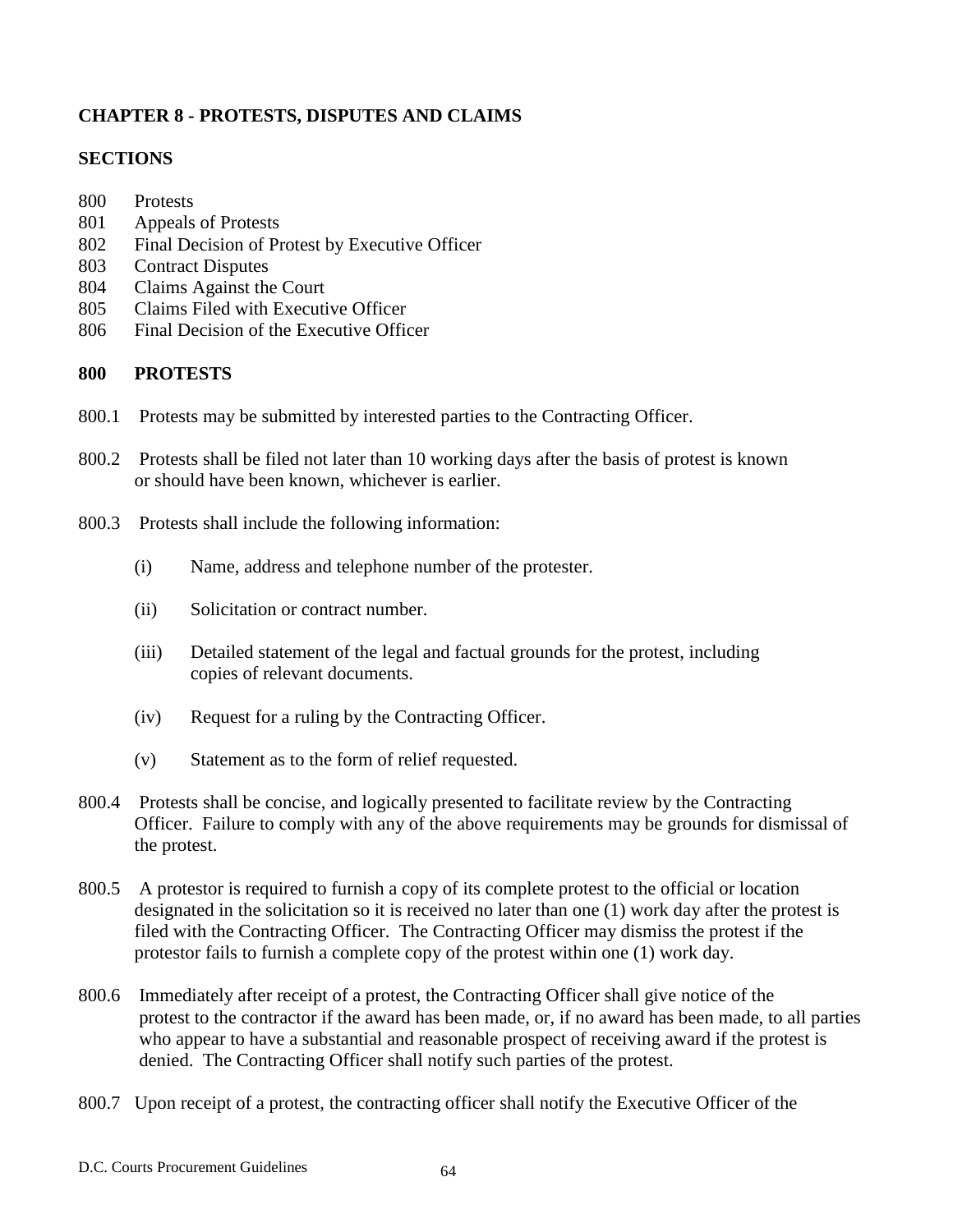protest and immediately begin compiling the information if it becomes necessary for a report to be issued to the Executive Officer.

- 800.8 If the protest is not resolved by mutual agreement, the Contracting Officer shall issue a final written decision within forty-five (45) calendar days after the receipt of the protest. The Contracting Officer's written decision shall do the following:
	- (a) Grant or deny the protestor's claim, in whole or in part;
	- (b) Give the reasons for the Contracting Officer's decision; and
	- (c) Specifically indicate that the written document is the Contracting Officer's final decision.
- 800.9 The Contracting Officer's protest decision shall be delivered or mailed by certified mail, return receipt requested, to the contractor, and a copy shall be maintained in the contract file.
- 800.10 Each Court solicitation shall contain a clause that provides for resolution of protests in accordance with the provisions of this chapter.

#### **801 APPEALS OF PROTESTS**

- 801.1 If a contractor's protest against the Court is not resolved to the satisfaction of the contractor under Section 800, the contractor may appeal to the Executive Officer within ten (10) calendar days after the receipt of the Contracting Officer's final written decision.
- 801.2 The contractor's protest appeal shall be in writing, shall be delivered in person or mailed by certified mail, return receipt requested, to the Executive Officer, and shall contain at least the following:
	- (a) A description of the basis of the protest;
	- (b) Any data or other information in support of the protest; and
	- (c) A copy of the Contracting Officer's written decision or a statement that no written decision was received.

#### **802 FINAL DECISION ON PROTEST BY EXECUTIVE OFFICER**

- 802.1 The decision of the Executive Officer shall be final and no further appeals shall be granted.
- 802.2 The written final decision of the Executive Officer shall include the following:
	- (a) A description of the protest;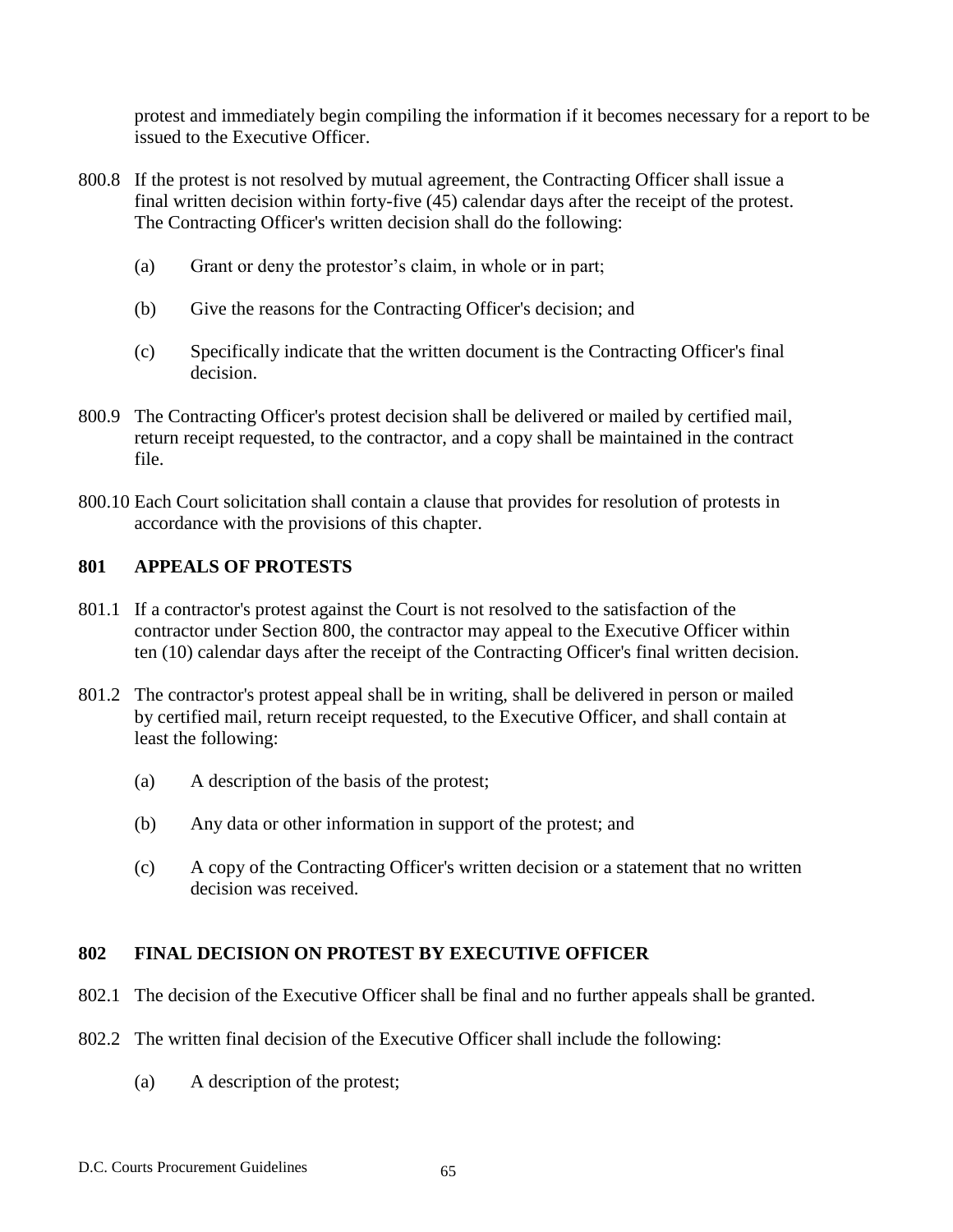- (b) Reference to the pertinent solicitation or contract terms;
- (c) A statement of the factual areas of agreement and disagreement;
- (d) A determination granting or denying the protest, in whole or in part, with the reasons for the determination; and
- (e) If all or any part of the protest is determined to be valid, a determination of the relief to be granted.

#### **803 CONTRACT DISPUTES**

- 803.1 The Court shall attempt to resolve all disputes arising under or relating to contracts by mutual agreement after informal discussions between the contractor and the Contracting Officer.
- 803.2 Each Court contract shall contain a disputes clause that provides for resolution of disputes in accordance with the provisions of this chapter.
- 803.3 Any dispute arising under or relating to a contract, which is not resolved by informal discussions between the Contracting Officer and the contractor, may be treated as a claim and pursued under the appropriate provisions of this chapter.

#### **804 CLAIMS AGAINST THE COURT**

- 804.1 Contractors shall attempt to resolve all disputes by discussion and agreement with the Contracting Officer before filing a written claim.
- 804.2 If a contractor is unable to resolve a dispute arising under or relating to a contract through informal discussions, the contractor may file a written claim with the Contracting Officer in accordance with this section.
- 804.3 The contractor's claim shall be in writing, shall be delivered in person or mailed by certified mail, return receipt requested, to the Contracting Officer, and shall contain at least the following:
	- (a) A description of the claim and the amount in dispute;
	- (b) Any data or other information in support of the claim;
	- (c) A brief description of the contractor's efforts to resolve the dispute prior to filing the claim; and
	- (d) The contractor's request for relief or other action by the Contracting Officer.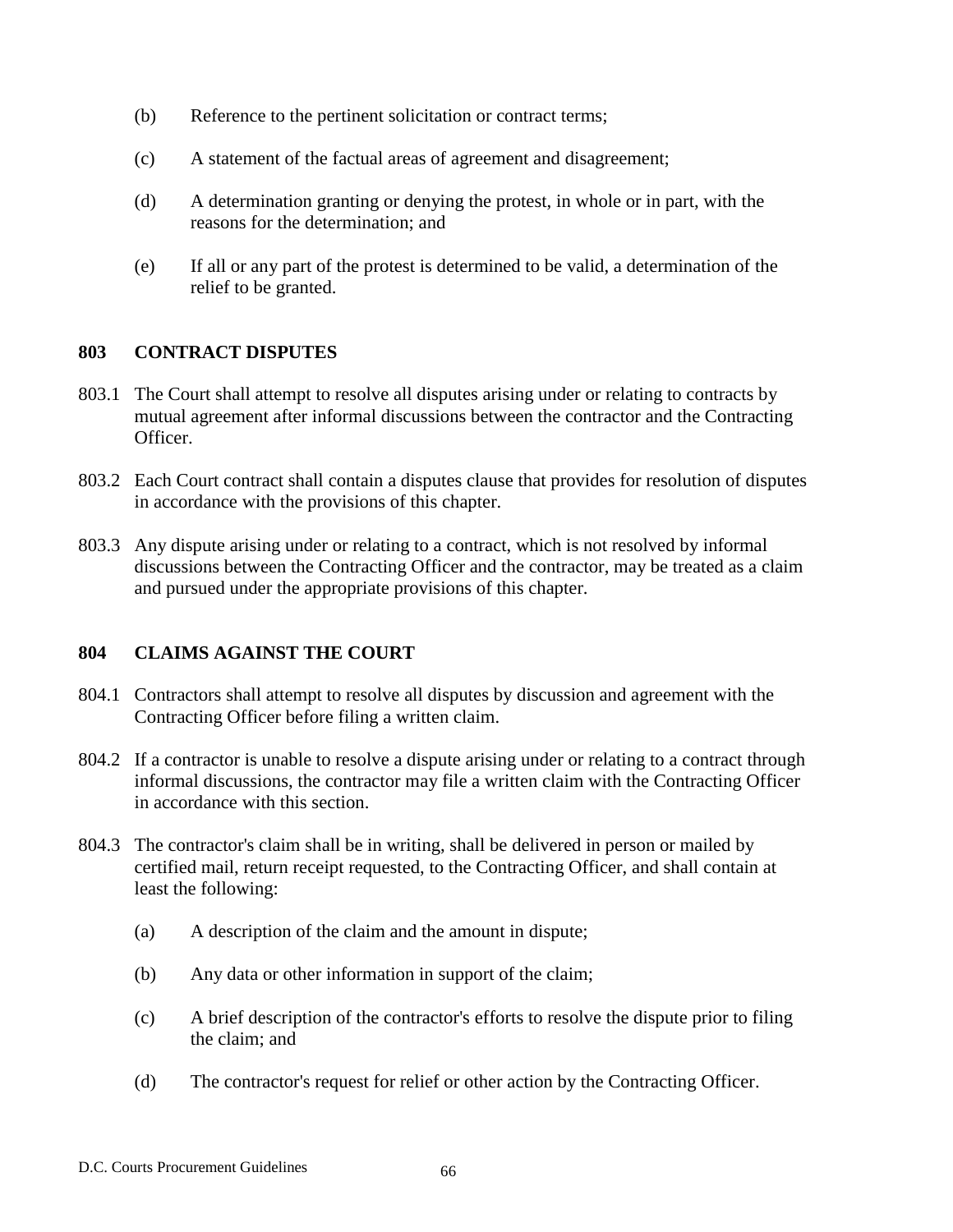- 804.4 If the claim is not resolved by mutual agreement, the Contracting Officer shall issue a written decision on the claim within sixty (60) calendar days after the receipt of the claim. The Contracting Officer's written decision shall do the following:
	- (a) Grant or deny the contractor's claim, in whole or in part;
	- (b) Give the reasons for the Contracting Officer's decision;
	- (c) Inform the contractor of the right to seek further redress by requesting an informal hearing and decision by the Administrative Officer; and
	- (d) Specifically indicate that the written document is the Contracting Officer's final decision.
- 804.5 The Contracting Officer's decision shall be delivered or mailed by certified mail, return receipt requested, to the contractor, and a copy shall be maintained in the contract file.

# **805 CLAIMS FILED WITH THE EXECUTIVE OFFICER**

- 805.1 If a contractor's claim against the Court is not resolved to the satisfaction of the contractor under Section 804, the contractor may file the claim with the Executive Officer within thirty (30) calendar days after the receipt of the Contracting Officer's written decision.
- 805.2 The contractor's claim shall be in writing, shall be delivered in person or mailed by certified mail, return receipt requested, to the Executive Officer, and shall contain at least the following:
	- (a) A description of the claim and the amount in dispute;
	- (b) Any data or other information in support of the claim; and
	- (c) A copy of the Contracting Officer's written decision or a statement that no written decision was received.

# **806 FINAL DECISION OF THE EXECUTIVE OFFICER**

- 806.1 The written decision of the Executive Officer shall include the following:
	- (a) A description of the claim or dispute;
	- (b) Reference to the pertinent contract terms;
	- (c) A statement of the factual areas of agreement and disagreement;
	- (d) A determination granting or denying the claim, in whole or in part, with the reasons for the determination; and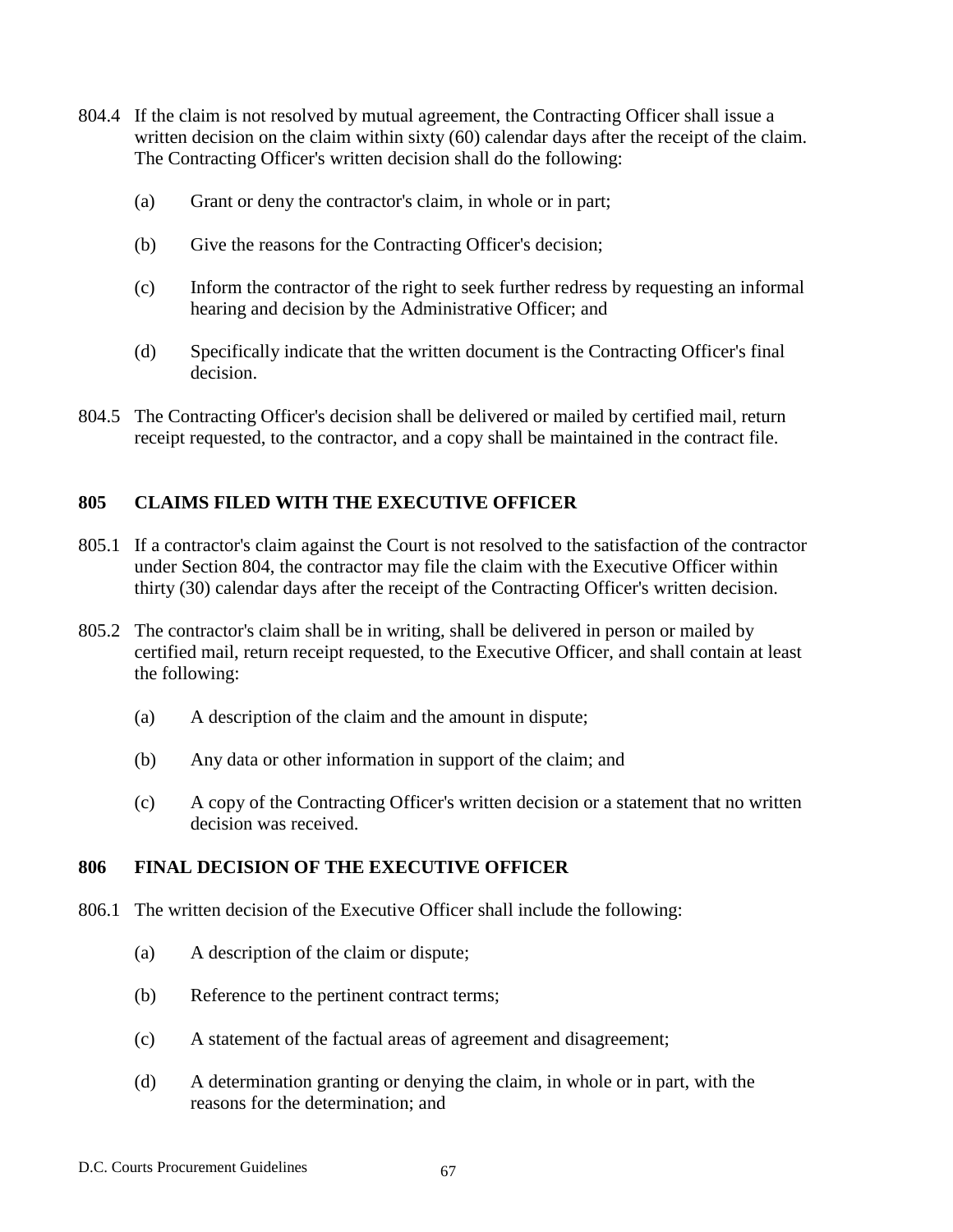- (e) If all or any part of the claim is determined to be valid, a determination of the amount of monetary settlement, the contract adjustment to be made, or other relief to be granted.
- 806.2 The Executive Officer shall deliver or mail (by certified mail, return receipt requested) a copy of the final decision to the contractor, and shall provide a copy to the Contracting Officer for inclusion in the contract file.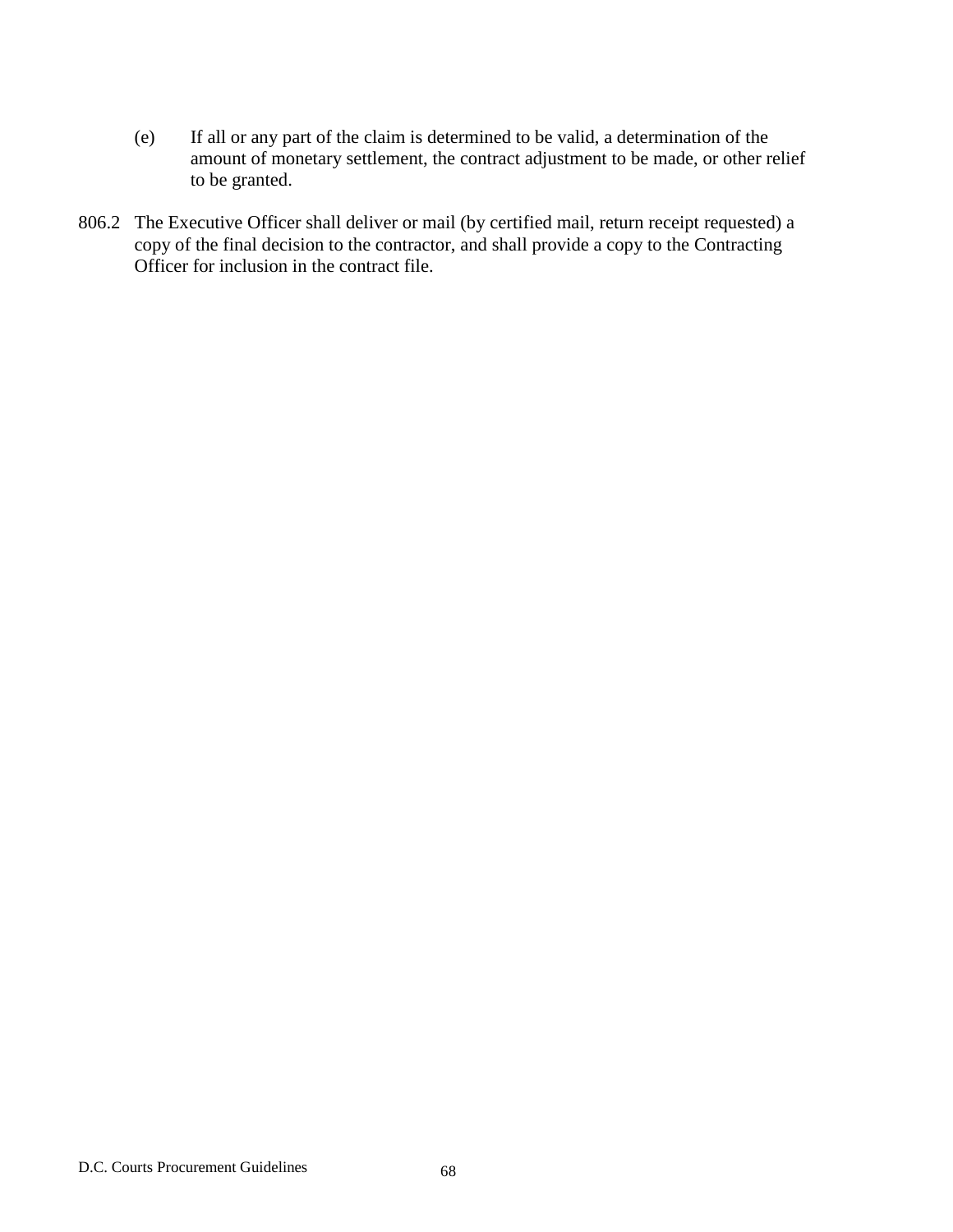### **CHAPTER 9 - GREEN PURCHASING (New Section - March 21, 2011).**

#### **SECTION**

#### **900 GREEN PURCHASING**

- **900.1 The Courts shall utilize cost-effective acquisition of environmentally preferable products, services and bio-based products and employ acquisition strategies that affirmatively implement the utilization of environmentally preferable products and services (based on EPA-issued guidance).**
- **900.2 The Courts shall seek to reduce the need for special material processing (including special handling, storage, treatment, and disposal); while promoting the use of nonhazardous materials.**
- **900.3 The Court shall promote cost-effective waste reduction when creating plans, drawings, specifications, standards, and other product descriptions authorizing material substitutions, extensions of shelf-life, and process improvements.**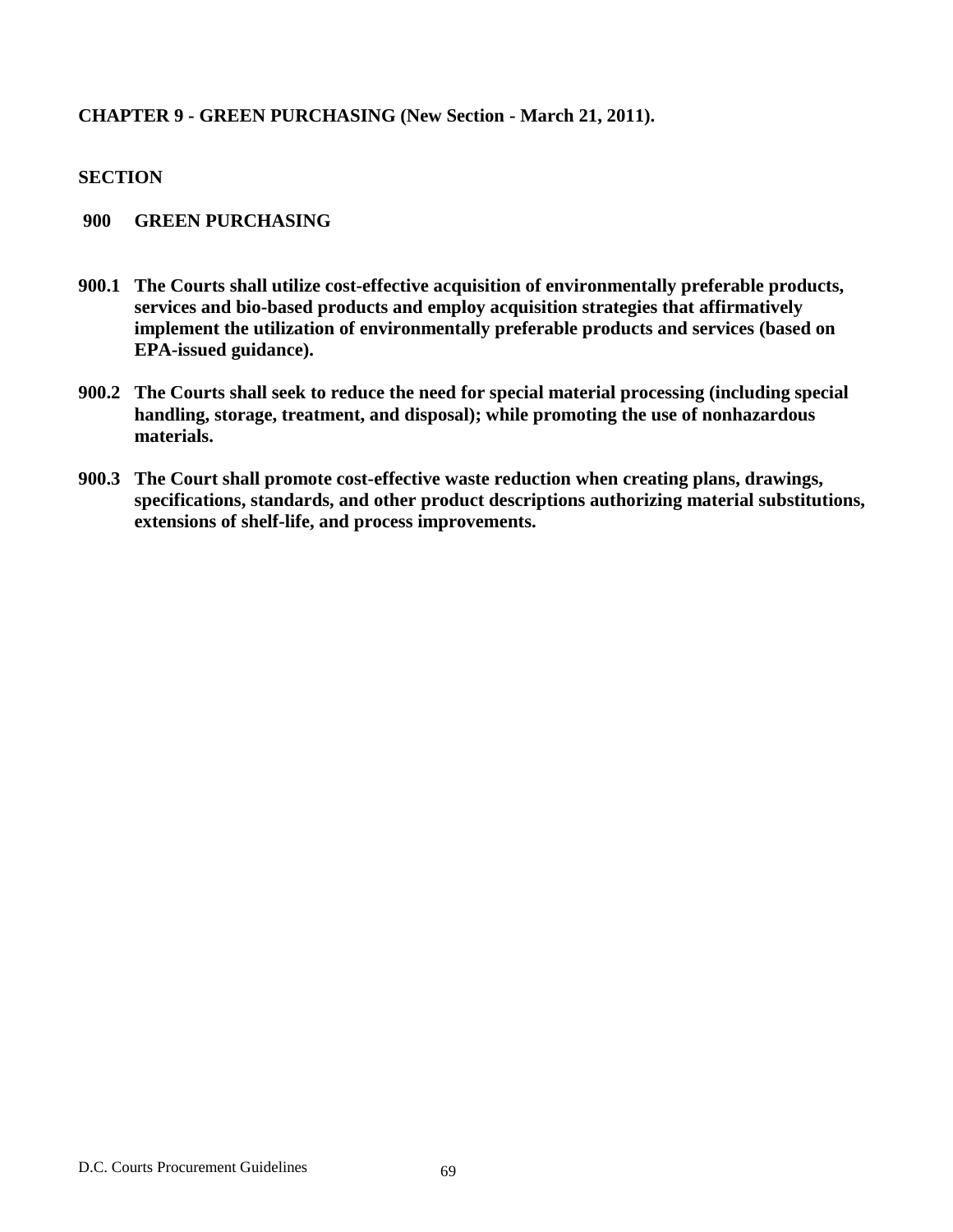# **CHAPTER 10 - RESERVED**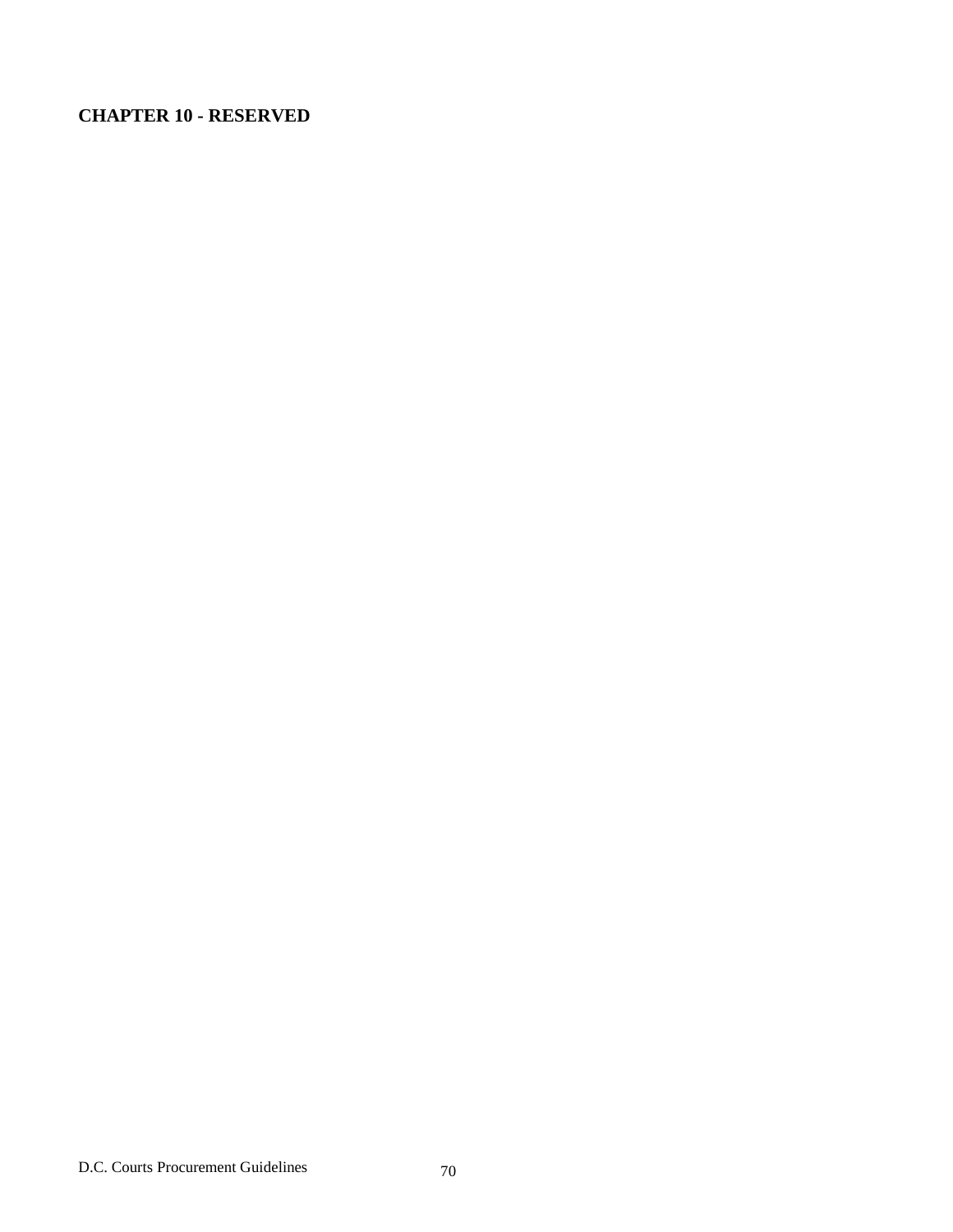# **CHAPTER 11 - RESERVED**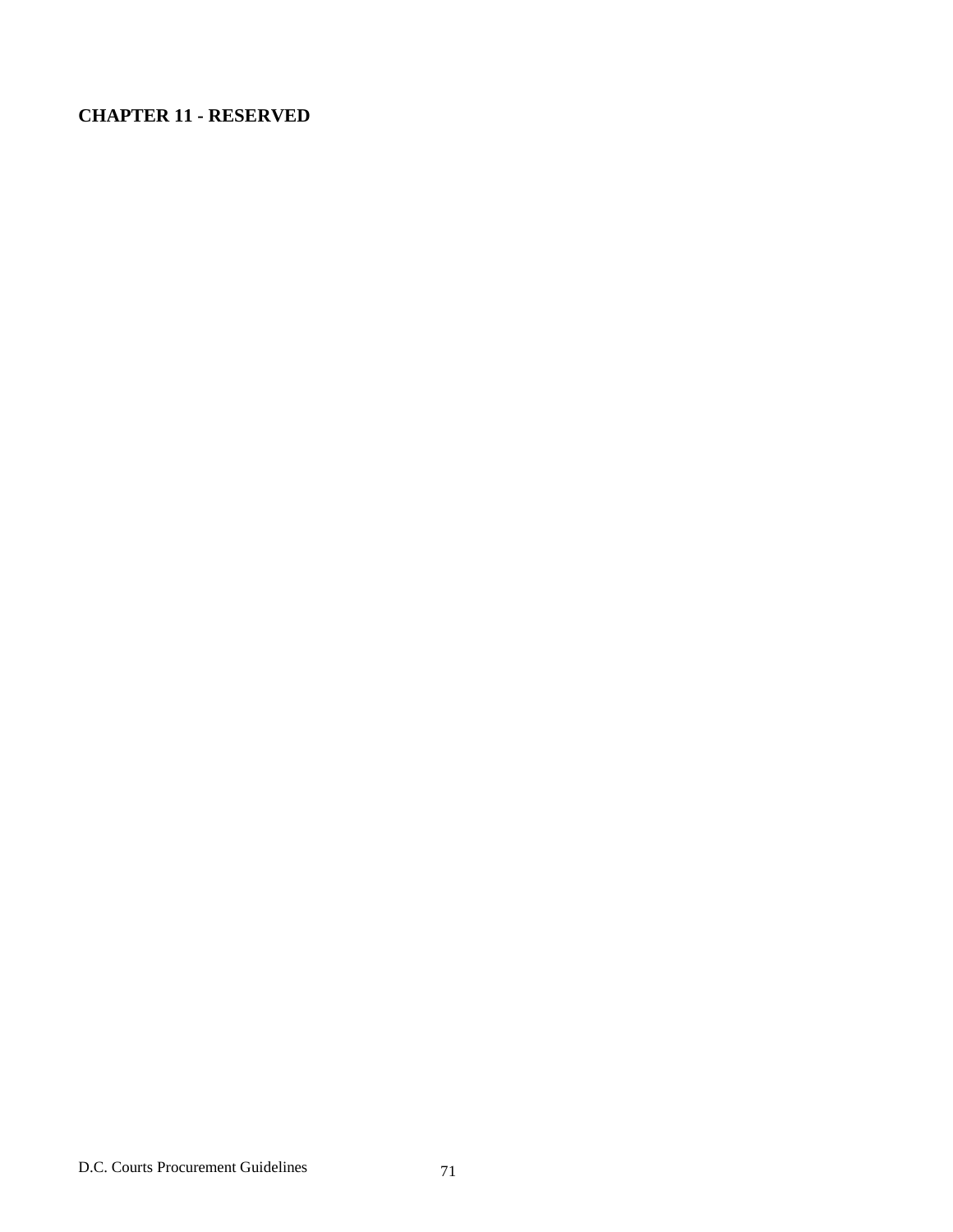## **CHAPTER 12 - DEFINITIONS**

1200.1 The following terms as used in these guidelines shall have the meanings ascribed:

**Affiliate** - an individual or firm that controls, is controlled by, or is under common control with another individual or firm.

**Allocable costs** - a cost is considered allocable if the goods or services involved are chargeable or assignable to a particular cost objective (e.g., a specific function, project, or department) in accordance with relative benefits received or other equitable relationship.

**Allowable costs** - a cost is considered allowable if the charge is reasonable and allocable, given consistent treatment through application of generally accepted accounting principals, and conforms to the terms and conditions set forth in the contract.

**Amendment** - any change to a solicitation issued by the contracting officer.

**Award Information** - information regarding the name of the contractor and the amount of the contract award.

**Bid bond** - a bid security in the form of a bond.

**Bid security** - a form of guarantee assuring that the bidder or offeror will not withdraw a bid or proposal within the period specified for acceptance and will execute a written contract and furnish required bonds or other security, including any necessary coinsurance or reinsurance agreements, within the time specified in the solicitation, unless a longer time is allowed by the contracting officer, after receipt of the specified forms.

**Bidder/offeror** - an individual, corporation, or other business entity which submits a bid or proposal to provide goods or services to the Court for a stated price in response to a procurement solicitation issued by a contracting officer.

**Bilateral contract modification** - a contract modification that is signed by the contractor and the contracting officer.

**Blanket Purchase Agreement** - a pre-contractual agreement with a vendor that establishes a charge account for supplies or services which allows the Court to make small purchases without the issuance of a purchase order for each individual purchase.

**Claim** - a written demand or written assertion by the Court or a contractor seeking as a matter of right, the payment of money in a sum certain, the adjustment or interpretation of contract terms, or other relief arising under or relating to the contract.

**Commercial** -Type Products - a product such as an item, material, component, subsystem or system, sold or traded to the general public in the course of normal business operations at prices based on established catalog or market prices.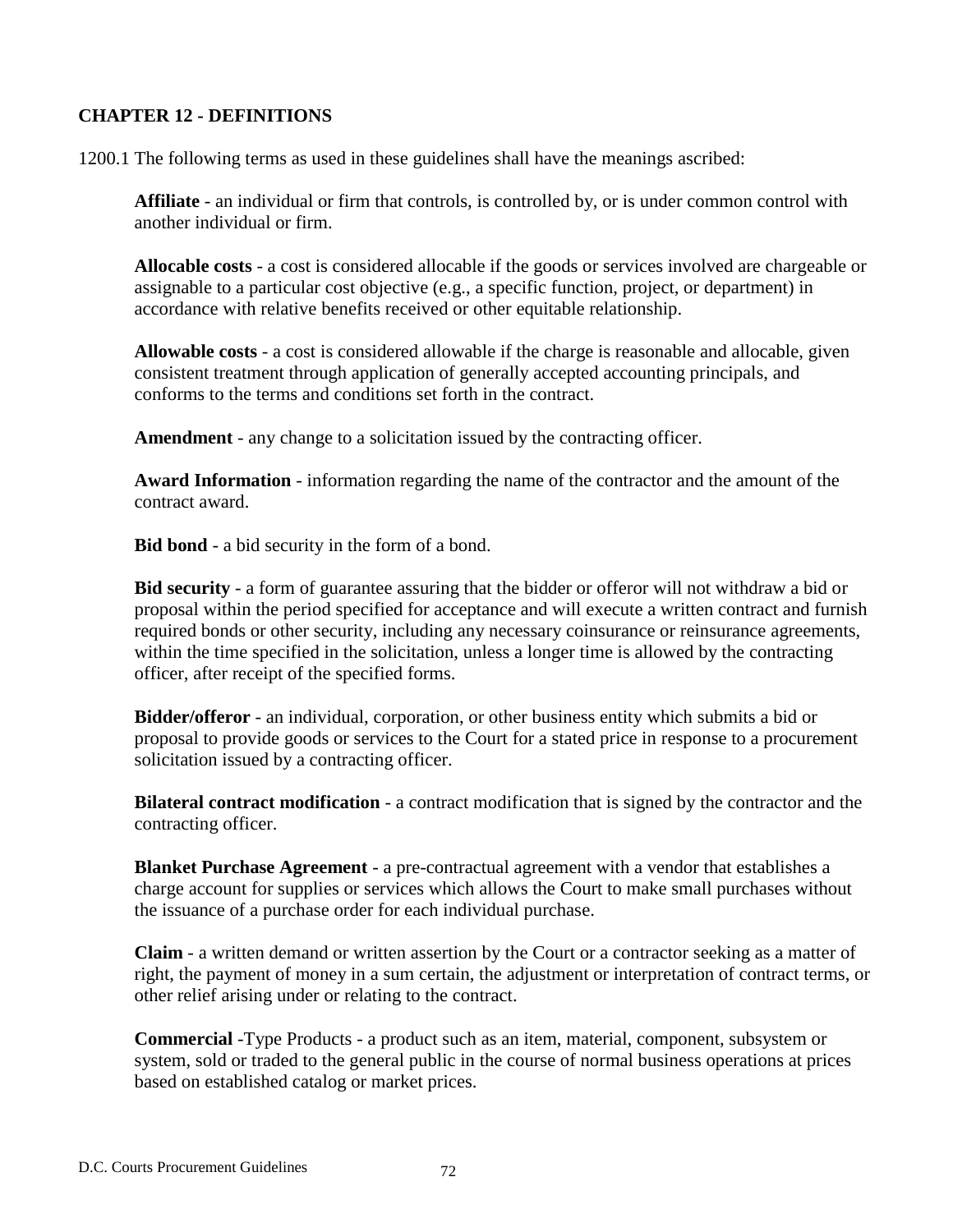**Competitive range** - range determined on the basis of cost or price and other factors that were stated in the solicitation and shall include all proposals that have a reasonable chance of being selected for award.

**Competitive sealed bids (CSB)** - the solicitation vehicle for the procurement of supplies, equipment, services, or construction. The CSB method is used when the award can be made on the basis of specifications and price-related factors and it is not necessary to conduct discussions with bidders after bid opening. No alterations in the bid, including price, may be made after bid opening.

**Competitive sealed proposals (CSP)** - the solicitation vehicle for the procurement of goods or services when the CSB method is not appropriate. The CSP method is used when discussions with competing offerors and judgmental evaluations of offers are in the best interests of the Court.

**Contract Administrator** - the individual or individuals, other than the contracting officer, responsible for overseeing the progress of a contract after it is awarded.

**Contract award** - a documented and executed agreement between the Court and a contractor by which specific goods, supplies, equipment, or services are procured for a stated price, under specified terms and conditions.

**Contracting Officer** - an employee of the Courts officially designated as a "contracting officer" and so authorized to enter into contract agreements with outside parties and sign purchase orders and other contract related documents on behalf of the Courts. No other Court employee is authorized to do so. The Executive Officer is the principal Contracting Officer for the Court.

**Cost-reimbursement contract** - a contract which provides for payment of allowable costs incurred in the performance of a contract, to the extent prescribed in the contract. This type of contract establishes an estimate of total cost for the purpose of obligating funds, and establishes a ceiling which the contractor may not exceed (except at its own risk) without prior approval of, or subsequent ratification by the Administrative Officer.

**Cost-sharing contract** - a cost-reimbursement type contract in which the contractor receives no fee and is reimbursed only for an agreed upon portion of its allowable costs.

**Cost-plus-fixed-fee contract** - a cost-reimbursement type contract which provides for the payment of a fixed fee to the contractor. The fixed fee, once negotiated, does not vary with actual cost, but may be adjusted as a result of any subsequent changes in the work or services to be performed under the contract.

**Cost contract** - a cost-reimbursement contract in which the contractor receives no fee.

**Cost or pricing data** - factual information concerning the cost of labor, material, overhead, and other cost components which are expected to be incurred or which have been actually incurred by the contractor in performing the contract.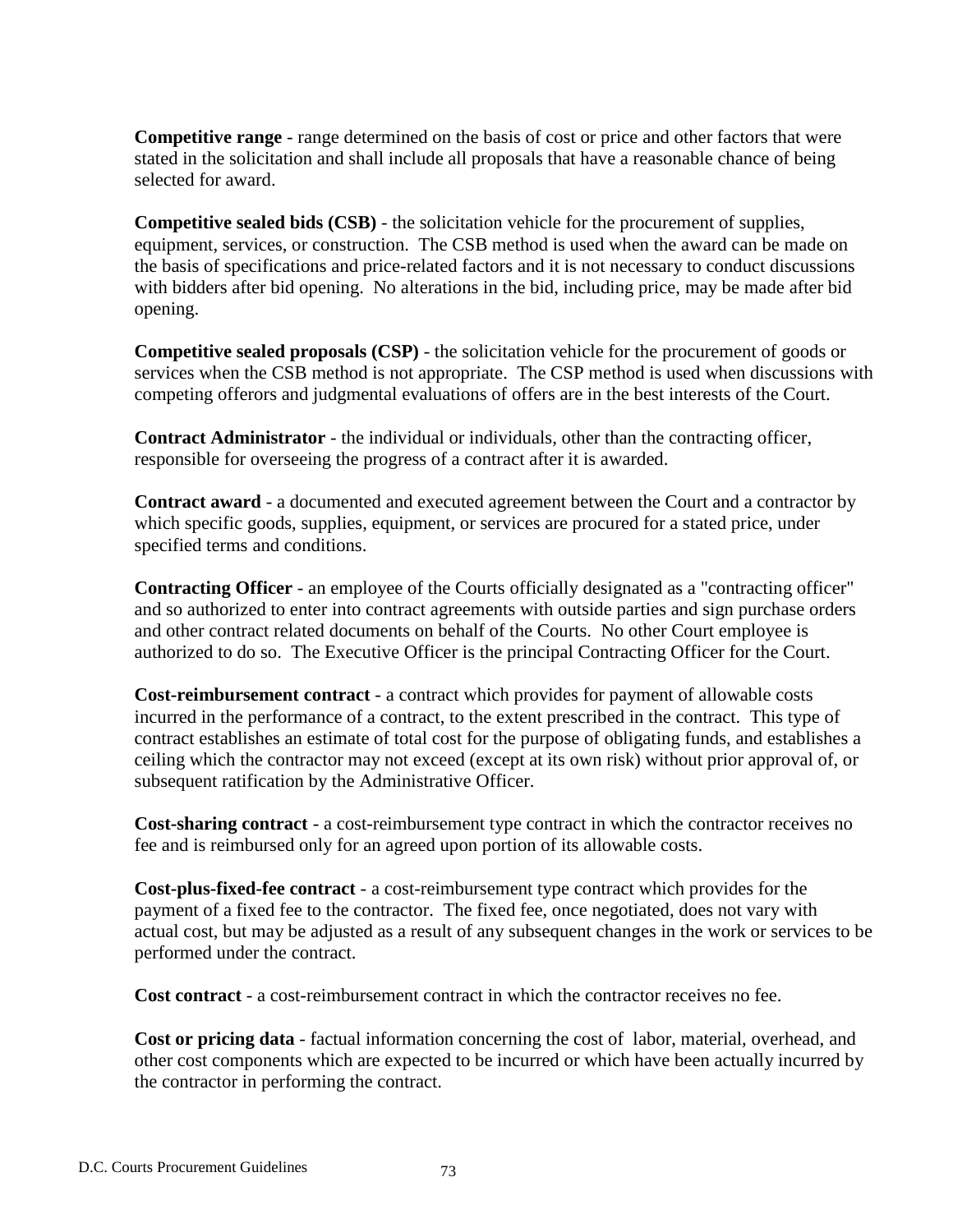**Costs** - the amount paid or charged for something. Cost does not include the contractor's profit.

**Court** - where the term Court is used in these guidelines it shall mean the applicable District of Columbia Court.

**Court-furnished property** - property in the possession of or directly acquired by the Court and subsequently made available to the contractor.

**Court property** - all property owned by or leased to the Court or acquired by the Court under the terms of the contract, including Court-furnished property.

**Cure notice** - a notice in writing in which the contracting officer specifies a contractor's failure to perform some provision of the contract or failure to make sufficient progress on contract performance so as to endanger performance of the contract. The notice includes a period of time in which the contractor will be allowed to cure the failure.

**Date of Contract** - the date on which the contract is signed by the contracting officer.

**Debarment** - action taken by the Administrative Officer to exclude a contractor from Court contracting and Court approved subcontracting for a reasonable, specified period. A contractor so excluded is "debarred."

**Definite-quantity contract** - a contract that provides for delivery of a definite quantity of specific supplies or services for a fixed period, with deliveries to be scheduled at designated locations.

**Definitive contract** - the contract executed pursuant to letter contract commitment.

**Depreciation** - a charge to current operations which distributes the cost of a tangible capital asset, less estimated residual value, over the estimated useful life of the asset in a systematic and logical manner. Useful life refers to the prospective period of economic usefulness in a particular contractor's operations as distinguished from physical life, as evidenced by the actual or estimated retirement and replacement practice of the contractor.

**Design Competition** - that part of the architect-engineer solicitation which relates to the requirement for a conceptual design only.

**Direct costs** - costs of direct material and labor, and variable overhead incurred in satisfying the performance of work or in the delivery of goods specified in the contract. Dispute - A contractual controversy between the Courts and a vendor who contends that they have been improperly treated in the procurement process.

**Emergency procurement** - an emergency procurement involves life, death, or disability, equipment damage or failure, including procurement of an item necessary to preserve or protect the health or safety of litigants, probationers, employees, and visitors, or to correct unforeseen damage to Court property requiring immediate attention.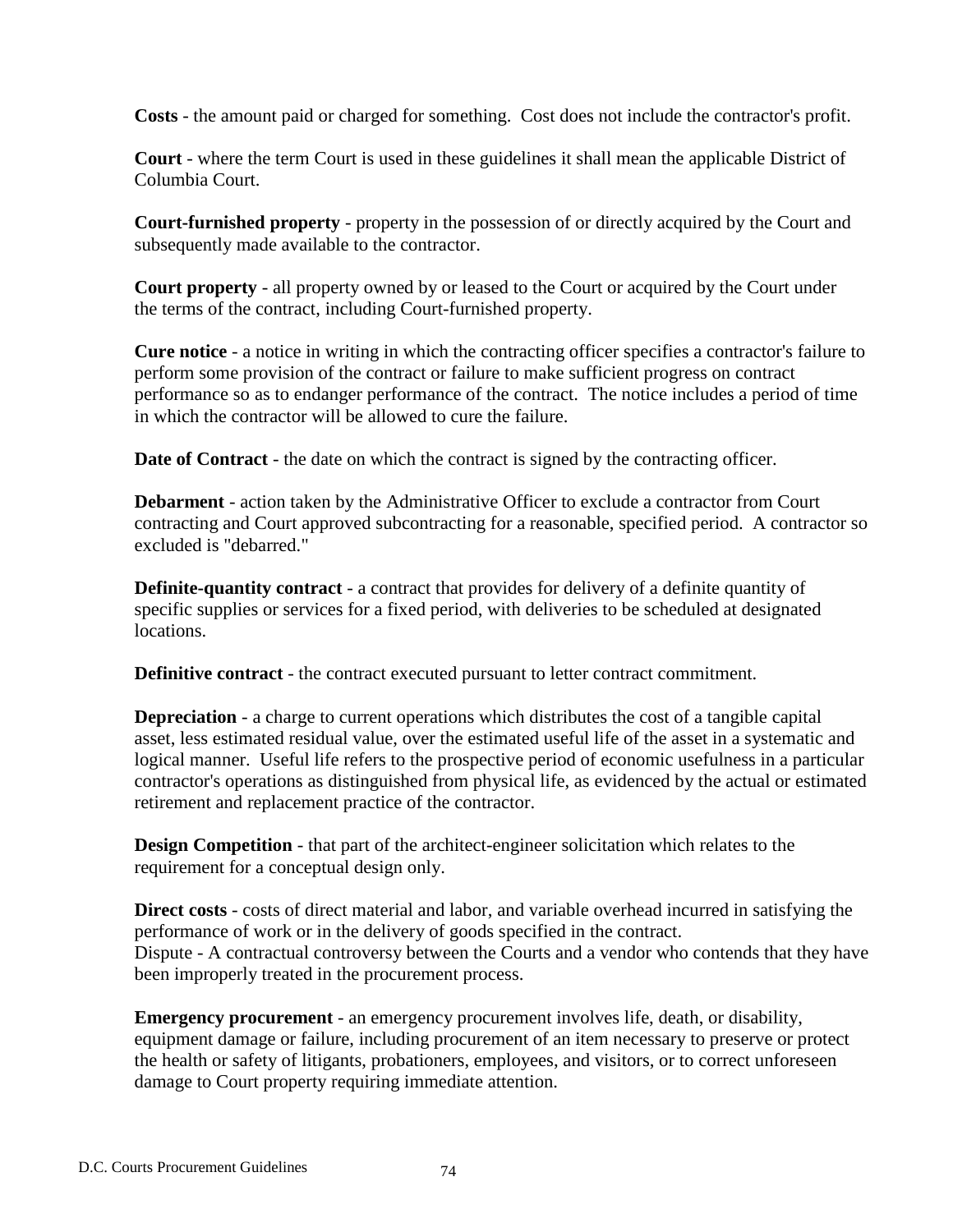**Evaluation factors** - technical and/or cost criteria used in evaluating whether a bid/offer is responsible and rating the capabilities and qualifications of the bidder/offeror's response to the solicitation. Where there are multiple factors, they are assigned a relative eight to produce an overall evaluation score for each bid/offer.

**Facilities** - property used for production, maintenance, research, development, or testing. The term includes plant equipment and real property, but does not include material. When used in a facilities contract, the term includes all property provided under the contract.

**Facilities contract** - a contract under which Court facilities are provided to a contractor or subcontractor by the Court for use in connection with performing one (1) or more related contracts for supplies or services.

**Field work authorization (FWA)** - written directive issued to contractors to proceed with work not actually included in the original scope of work but reasonably related to the work set forth in the original contract.

**Firm** - any individual, partnership, corporation, association, or other legal entity permitted by law to practice the professions of architecture and engineering

**Firm-fixed-price contract** - a fixed-price contract that provides for a price that is not subject to any adjustment on the basis of the contractor's cost experience in performing the contract. This type of contract places maximum risk and full responsibility for all costs and resulting profit or loss upon the contractor, and provides maximum incentive for the contractor to control cost and perform effectively.

**Fixed-price contract with economic price adjustment** - a fixed-price contract that provides for the upward and downward revision of the stated contract price upon the occurrence of certain contingencies that are specifically defined in the contract.

**Government-wide commercial purchase card** - a purchase card, similar in nature to a commercial credit card, issued to authorize Court personnel to use to acquire and to pay for supplies, equipment and services.

**Imprest Fund** - a cash fund of a fixed amount established by an advance of funds, without charge to an appropriation, from the Fiscal Officer to a duly appointed cashier, for disbursement as needed from time to time in making payment in cash for very small purchases.

**Imprest Fund Cashier** - the individual responsible for dispensing monies from an imprest fund.

**Indefinite-quantity contract** - a contract that provides for an indefinite quantity, within written stated limits, of specific supplies or services to be furnished during a fixed period, with deliveries to be scheduled by placing orders with the contractor. The contract requires the Court to order and the contractor to furnish at least a stated minimum of supplies or services.

**Indirect costs** - indirect costs are costs that are not readily identifiable with a particular contract cost objective, but nonetheless are necessary to the performance of the work or delivery of the

.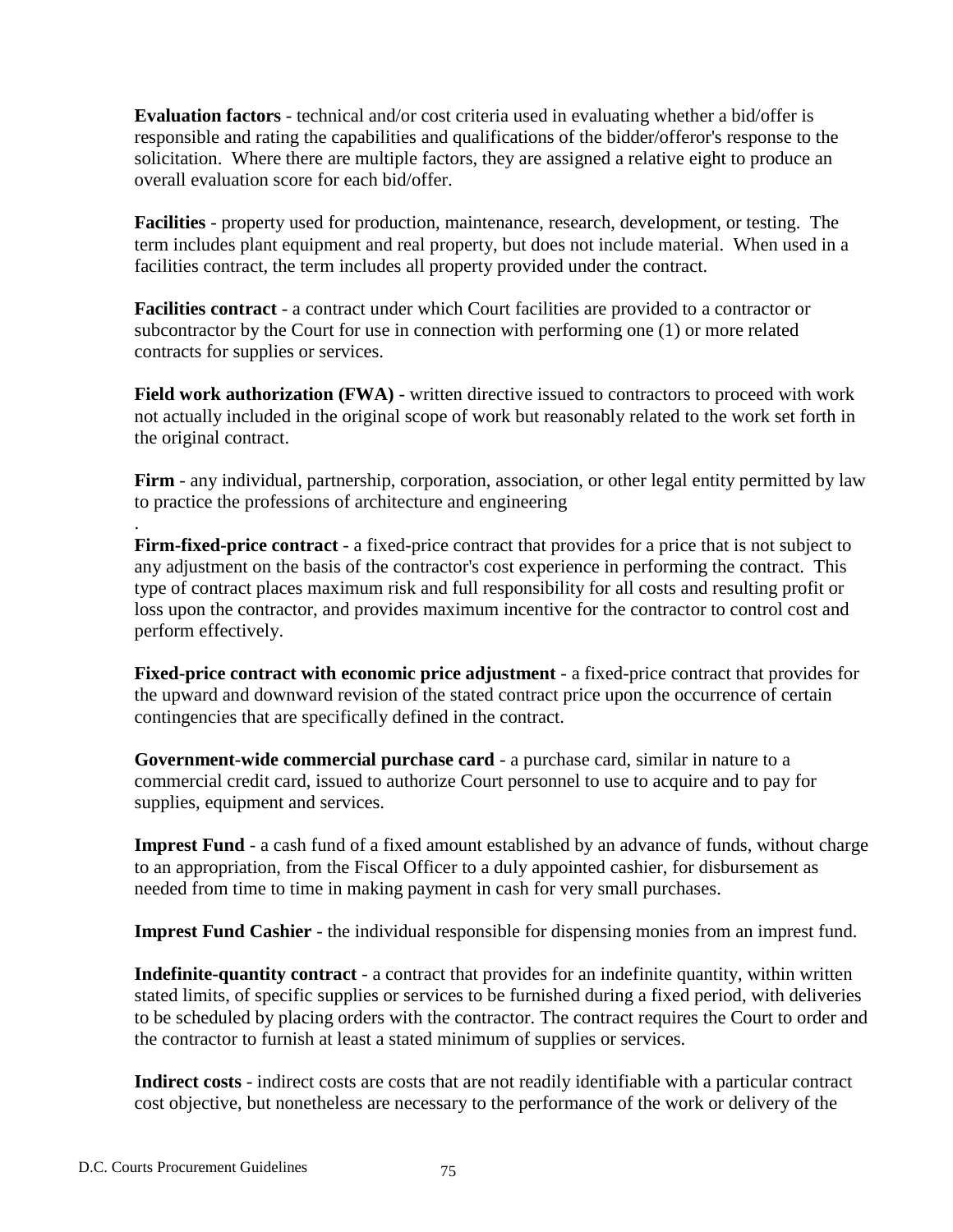goods specified in the contract. An example of indirect costs is general and administrative expenses.

**Individual surety** - a natural person, as distinguished from a business entity, who is liable for the entire penal amount of the bond.

**Inspection** - examining and testing supplies, services, or construction to determine whether they conform to contract requirements. This includes, when appropriate, examination and testing of raw materials, components, and intermediate assemblies.

**Insurance** - a contract which provides that, for a stipulated consideration, the insurer undertakes to indemnify the insured party against certain risk of loss, damage, or specified liability.

**Insurance administration expenses** - the contractor's costs of administering an insurance program, which may include the cost of operating an insurance or risk management department, processing claims, actuarial fees, and service fees paid to insurance companies, trustees, or technical consultants.

**Interested party** - An actual or prospective bidder or offeror whose direct economic interest would be affected by the award of a contract or by the failure to award a contract.

**Invention** - any device, process, design, or other discovery that is or may be patentable or otherwise protectable under Title 35 of U.S. Code.

**Labor-hour contract** - a contract that is a variant of the time-and materials type contract differing only in that materials are not supplied by the contractor.

**Letter contract** - a written preliminary contractual instrument that authorized the contractor to begin immediately manufacturing or delivering supplies or performing services. A letter contract is always associated with a definitive contract, and a letter contract by itself cannot be the sole document used for a complete procurement.

**Letter contract maximum liability** - the amount over which the Court cannot be liable if the letter contract is terminated. This amount shall not exceed fifty percent (50%) of the overall contract price ceiling.

**Liquidated damages** - a sum stipulated and agreed to by contract as compensation for losses resulting from a breach of contract.

**Material** - property that may be incorporated into or attached to a deliverable end item or that may be consumed or expended in performing a contract. The term includes assemblies, components, parts, raw and processed materials, and small tools and supplies that may be consumed in normal use in performing a contract.

**Material costs** - costs of items such as raw materials, parts, sub-assemblies, components, and manufacturing supplies, whether purchased or manufactured by the contractor.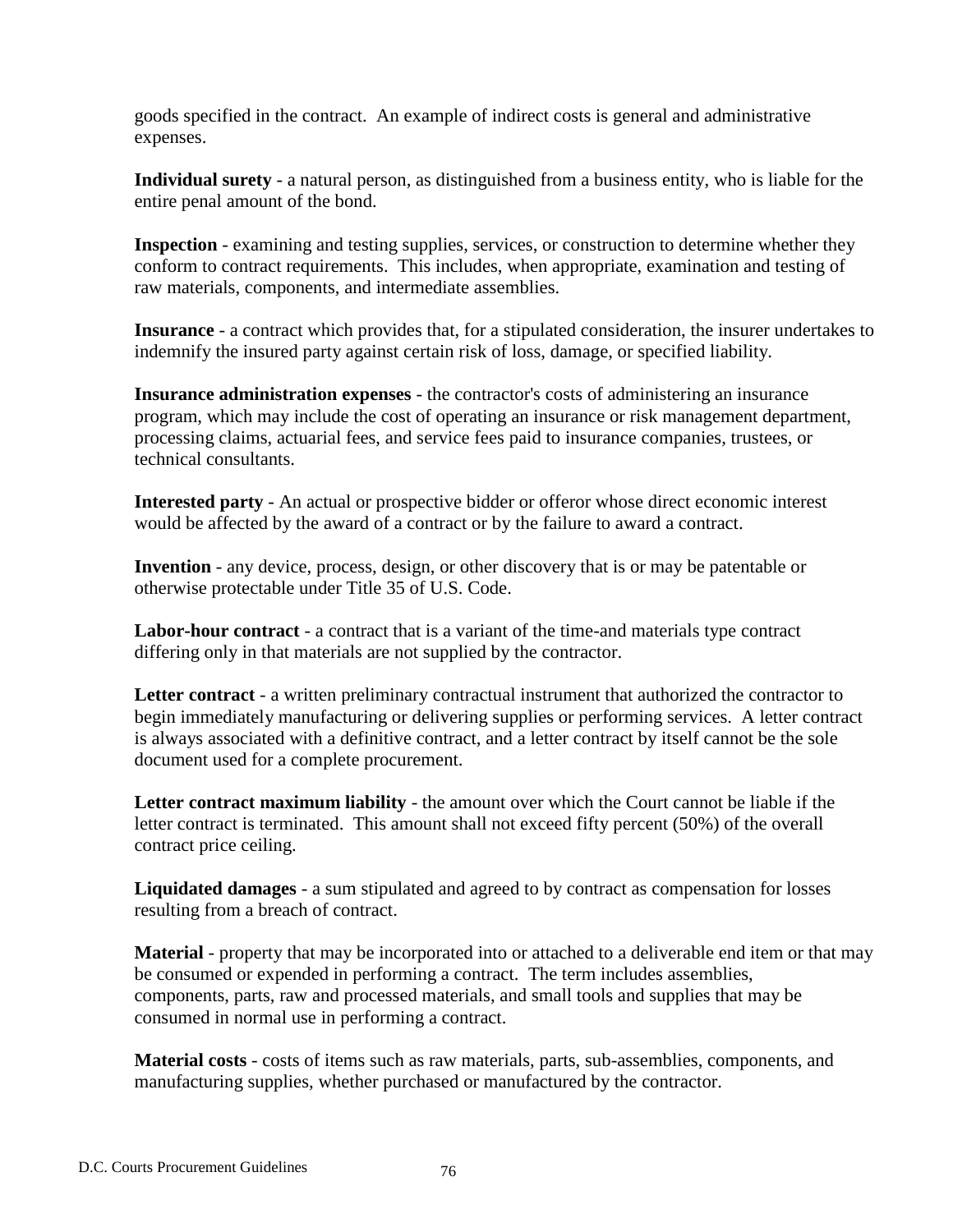**Medical and human care services** - services provided by professionals whose occupations are subject to licensure under the D.C. Health Occupations Revisions Act of 1985, D.C. Code Section 2-3301 et sez (1995 Supp.).

**Minor informality or irregularity** - some immaterial defect in a bid or variation of a bid from the exact requirements of the CSB that can be corrected or waived without being prejudicial to other bidders. The defect or variation is immaterial when the effect on price, quantity, quality, or delivery is negligible when contrasted with the total cost or scope of the requirement.

**Mistakes** - mistakes are clearly evident errors such as typographical errors in extending unit prices, transposing errors, and arithmetical errors.

**Multiyear contract** - a contract for a period covering more than one (1) fiscal year but not more than five (5) fiscal years.

**Nonrecurring costs** - those production costs which are generally incurred on a tone-time basis and include costs such as plant or equipment relocation, plant rearrangement, pre-production engineering, initial spoilage and rework, and specialized work force training.

**Notice of intent to award** - a written notice to the apparent awardee advising of intent to award the contract contingent upon the execution of required bonds and the formal contract, and the obtaining of all necessary approvals.

**Novation** - although the transfer of a Court contract is prohibited by law, the Court may, if it is in its best interest, recognize a third party as the successor in interest to a Court contract, when the third party's interest in the contract arises out of the transfer either of all the assets of the contractor, or of all of that part of the contractor's assets involved in the performance of the contract.

**Option** - a unilateral right in a contract under which, for a specified time, the Court may elect to purchase additional quantities or services called for by the contract, or may elect to extend the term of the contract.

**Partial termination** - the termination of a part, but not all, work that has not been completed and accepted under a contract.

**Payment bond** - a bond that ensures payment as required by law to all persons supplying labor or material in the performance of the work provided for in the contract.

**Performance bond** - a bond that secures performance and fulfillment of the contractor's obligations under the contract.

**Personal property** - property of any kind or interest in property except real property and records of the Court.

**Plans and specifications** - drawings, text, and other descriptions of the physical or functional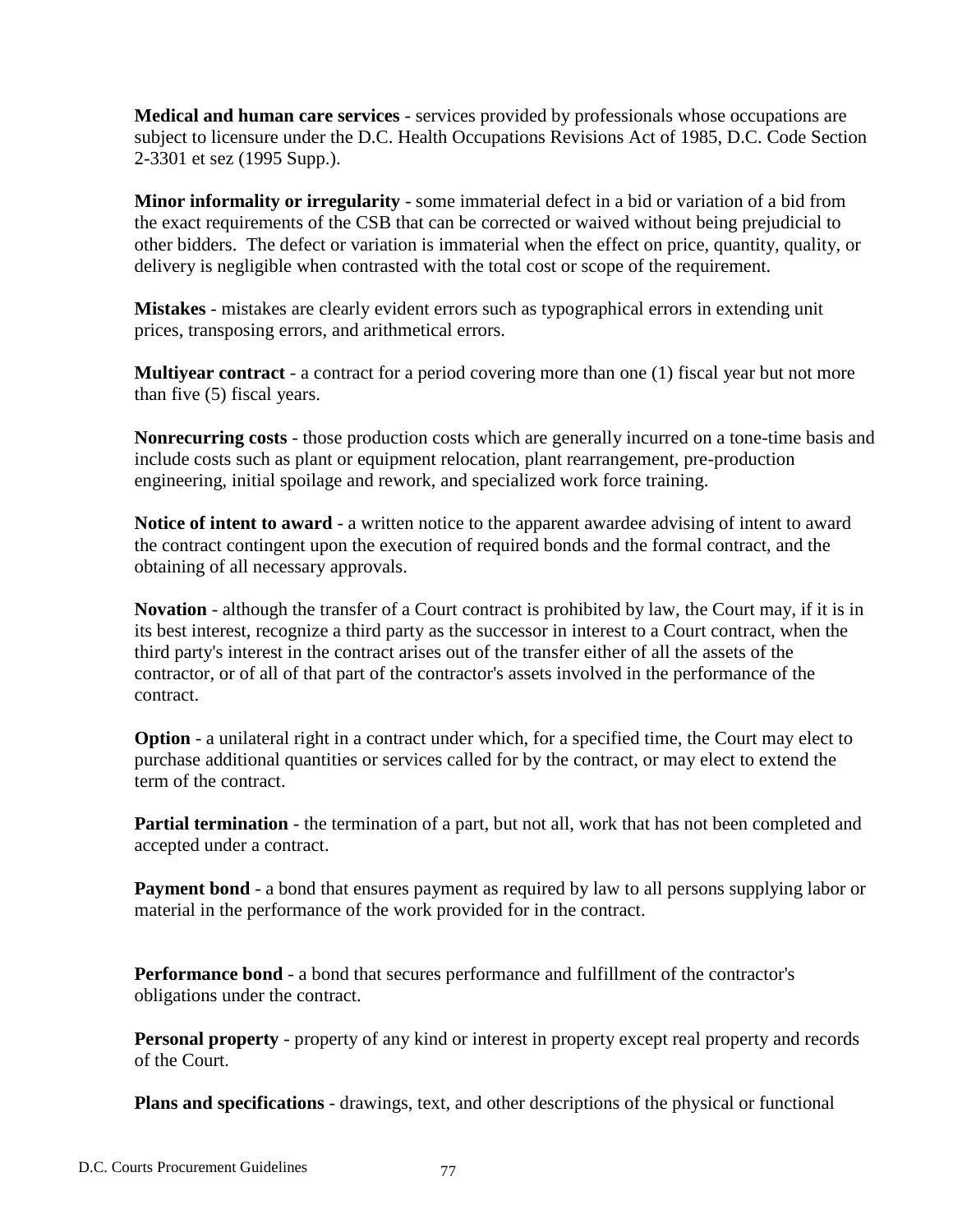characteristics required for and preliminary to the construction.

**Plant equipment** - personal property of a capital nature (including equipment, machine tools, test equipment, furniture, vehicles, and accessory and auxiliary items ) for use in manufacturing supplies, in performing services, or for any administrative or general plant purpose.

**Preventive maintenance** - maintenance performed on a regularly scheduled basis to prevent the occurrence of defects and to detect and correct minor defects before they result in serious consequences.

**Price** - the amount the Court anticipates it will pay the contractor for full performance under the terms of a contract, including costs and profit.

**Price analysis** - the process of examining and evaluating a proposed price without evaluating its separate cost elements and proposed profit.

**Price ceiling** - an amount established during negotiations or at the discretion of the contracting officer which constitutes the maximum that may be paid to the contractor for performance of a contract.

**Price History** - a chronological record of prices previously paid for a particular supply, services or construction item.

**Project manager** - the individual assigned by the contracting officer responsible for the on-site management of a project after a contact is executed.

**Proprietary information** - information, including a formula, patterns, compilation, program, device, method, technique, or process that derives independent economic value, actual or potential, from not being generally known to, and not being readily ascertainable by proper means, by other persons who can obtain economic value from its disclosure or use and is the subject of efforts that are reasonable under the circumstances to maintain its secrecy.

**Prospective price redetermination** - a contract type which provides for a firm-fixed-price for an initial period of contract deliveries or performance and for a redetermination of the price for subsequent periods of performance and at a stated time or times during performance.

**Purchase Order** - an offer by the Court to buy certain supplies, services, or other items from commercial sources, upon specified terms and conditions that detail descriptions of the goods or services procured.

**Quotation** - a citation of price and delivery terms or a period of performance by a contractor in response to a contracting officer's request.

**Real property** - land and rights in land, group improvements, utility distribution systems, and buildings and other structures. The term does not include foundations and other work necessary for installing plant equipment.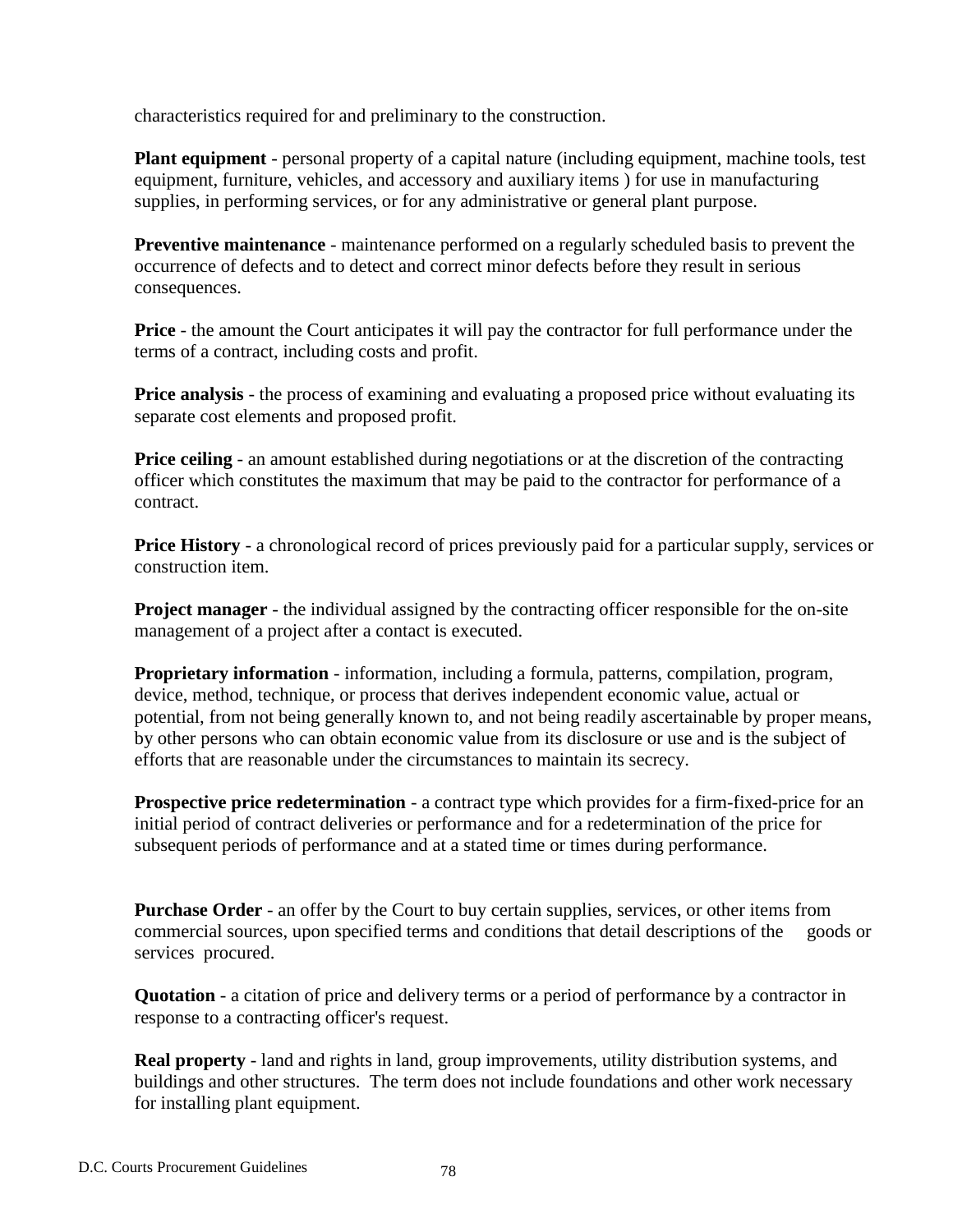**Receiving Report** - written documentation of supplies delivered or services performed as noted by the contracting officer or other authorized Court personnel.

**Recurring cost** - the production costs that vary with the quantity being produced, such as labor and materials.

**Reinsurance** - a transaction which provides that a surety, for a consideration, agrees to indemnify another surety against loss which the latter may sustain under a bond which it has issued.

**Requirements contract** - a contract that provides for the filling of all actual purchase requirements for specific supplies or services during a specified contract period, with deliveries to be scheduled by placing orders with the contractor as required.

**Responsible bidder/offeror** - a bidder/offeror that demonstrates the capability and qualifications to provide the goods or services requested in the Court's solicitation.

**Responsive bidder/offeror** - a bidder/offeror who submits a bid/proposal that conforms in all material aspects to the Court's solicitation for goods or services.

**Settlement agreement** - a written agreement in the form of a modification to a contract, settling all, or a severable portion of a settlement proposal.

**Settlement proposal** - a proposal for effecting settlement of a contract, terminated in whole or in part, submitted by a contractor or subcontractor to the contracting officer.

**Show cause notice** - a notice in which the contracting officer notifies the contractor in writing of the possibility of a termination for default. The notice calls the contractor's attention to the contractual liabilities if the contract is terminated for default, and requests the contractor to show cause why the contract should not be terminated for default.

**Small Purchase** - a procurement of supplies, services, or other items in an aggregate amount not exceeding the small purchase authority limitations set forth in these guidelines

**Sole source procurement** - an award for the procurement of goods, supplies, equipment, or services to the only known capable supplier, upon determination that the procurement is warranted due to the unique nature of the requirement, proposed supplier, or market conditions.

**Solicitation** - any attempt to obtain a proposal, a bid or a quotation from one (1) or more contractors.

**Specification** - a description of the technical requirements for a material, product, or service that includes the criteria for determining whether these requirements are met.

.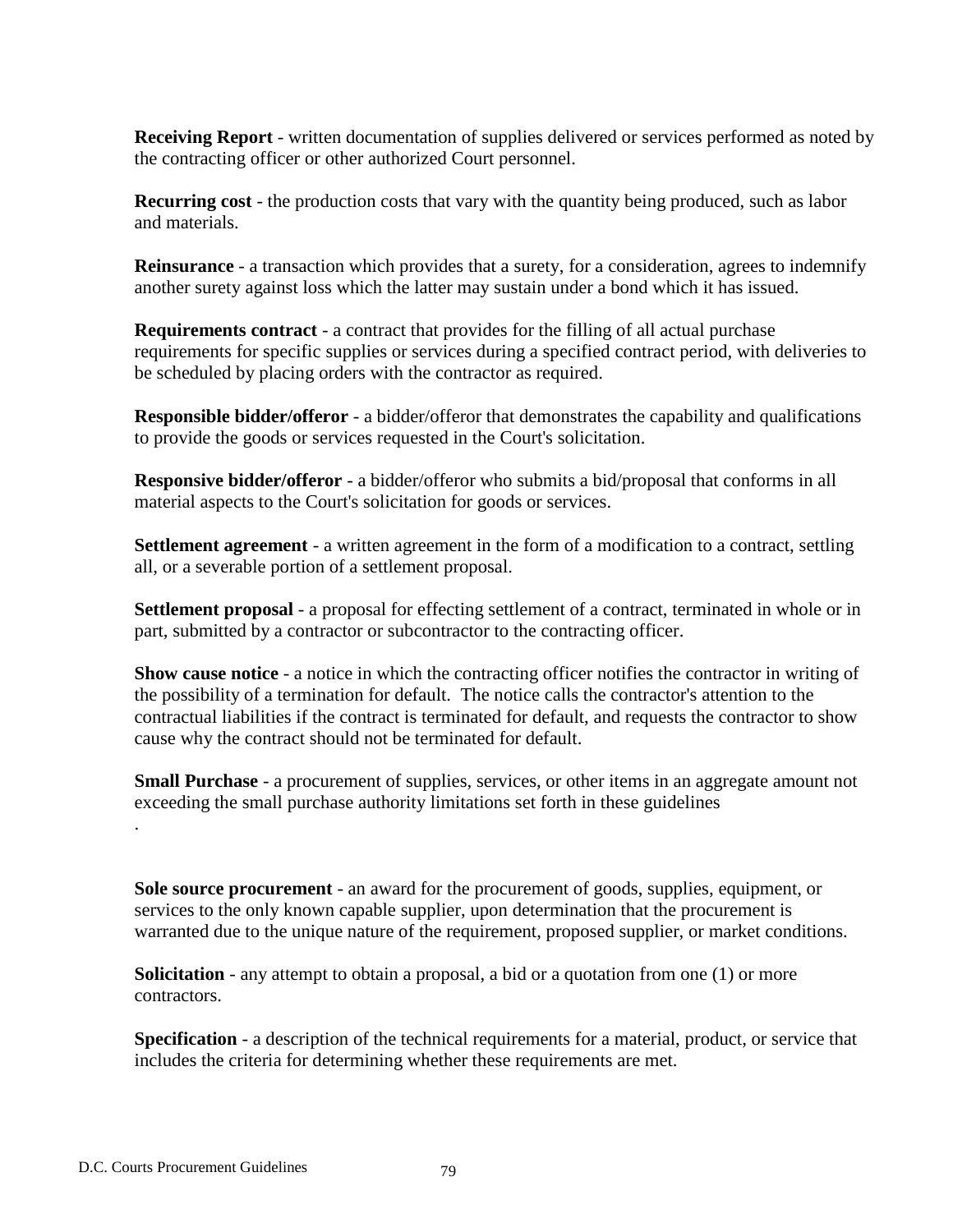**Standard** - a document that establishes engineering and technical limitations and applications of items, materials, processes, methods, designs, and engineering practices. It includes any related criteria deemed essential to achieve the highest practical degree of uniformity in materials or products, or interchangeability of parts. Standards may be used in specifications, competitive sealed bids, competitive sealed proposals, and contracts.

**Stop-Work Order** - a written document issued by the contracting officer advising a contractor to cease work.

**Subcontractor** - any supplier, distributor, vendor, or firm which furnishes supplies, services, or construction to or for a prime contractor or another subcontractor.

**Supplemental agreement** - a bilateral contract modification.

**Surety** - a party legally liable for the debt, default, or failure of a principal to satisfy a contractual obligation.

**Suspension** - action taken by the Administrative Officer to disqualify a contractor temporarily from Court contracting and Court approved subcontracting. A contractor so disqualified is "suspended".

**Target price** - an amount established by the contracting officer during negotiations to encourage the contractor to control contract costs. The contractor's final profit varies inversely with the final cost of the contract.

**Term contract** - a requirements contract or an indefinite-quantity contract.

**Termination for convenience** - the exercise of the Court's right to terminate, completely or partially, a contract when it is in the best interest of the Court.

**Termination for default** - the exercise of the Court's contractual right to terminate, completely or partially, a contract because of the contractor's actual or anticipated failure to perform its contractual obligations.

**Testing** - the element of inspection that determines the properties or elements, including functional operation of supplies or their components, by the application of established scientific principles and procedures.

**Time-and- materials contract** - a type of contract that provides for the procurement of supplies or services on the basis of direct labor hours at specified fixed hourly rates (which includes wages, overhead, general and administrative expenses, and profits) and material at cost.

**Trade Discount** - a price allowance or deduction, usually as a percentage allowed to different classes of customers.